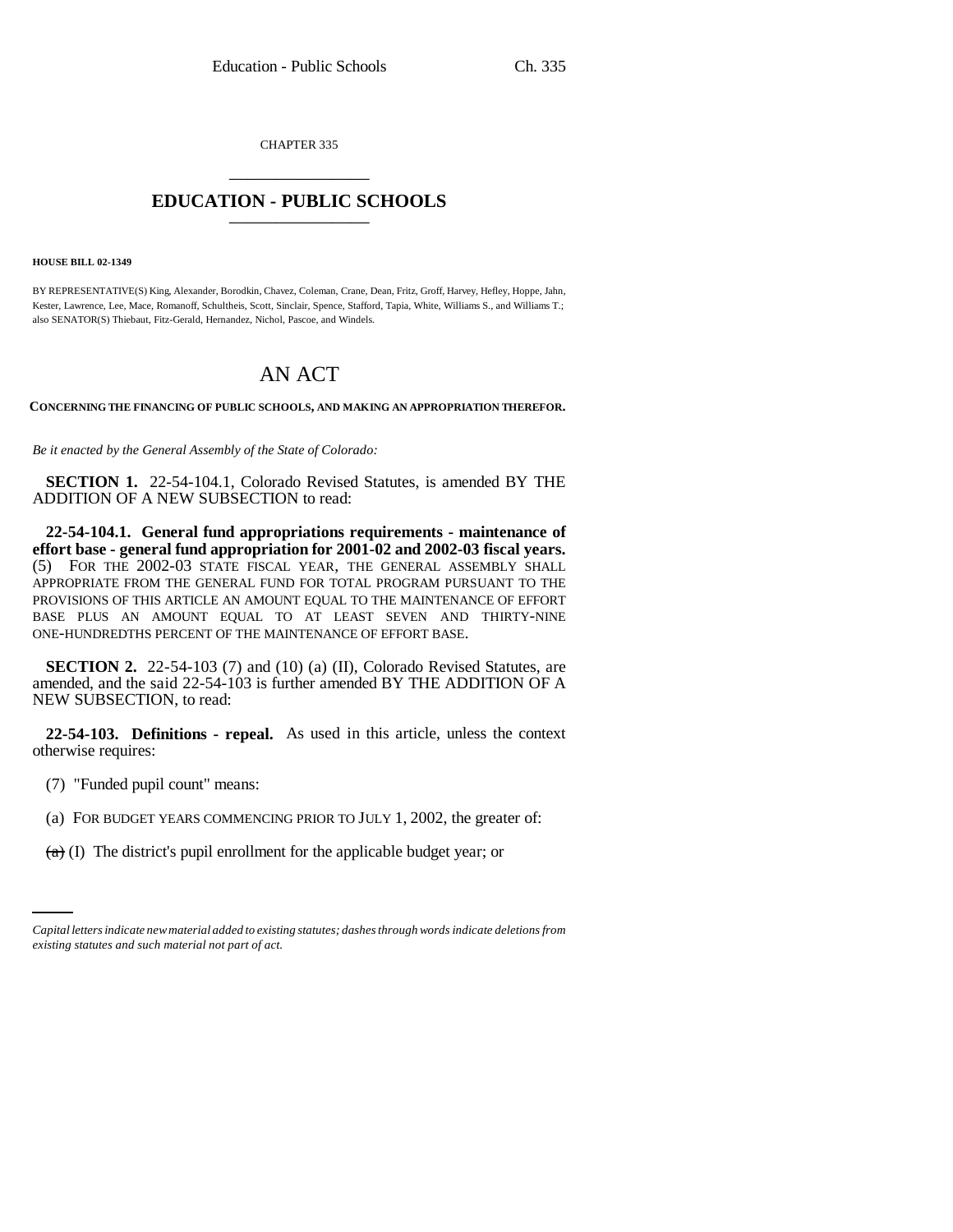$\left(\mathbf{b}\right)$  (II) The average of the district's pupil enrollment for the applicable budget year and the district's pupil enrollment for the immediately preceding budget year; or

 $(e)$  (III) The average of the district's pupil enrollment for the applicable budget year and the district's pupil enrollment for the two immediately preceding budget years; or

 $(d)$  (IV) The average of the district's pupil enrollment for the applicable budget year and the district's pupil enrollment for the three immediately preceding budget years;

(b) (I) FOR BUDGET YEARS COMMENCING ON AND AFTER JULY 1, 2002, THE DISTRICT'S ON-LINE PUPIL ENROLLMENT FOR THE APPLICABLE BUDGET YEAR PLUS THE GREATER OF:

(A) THE DISTRICT'S PUPIL ENROLLMENT FOR THE APPLICABLE BUDGET YEAR; OR

(B) THE AVERAGE OF THE DISTRICT'S PUPIL ENROLLMENT FOR THE APPLICABLE BUDGET YEAR AND THE DISTRICT'S PUPIL ENROLLMENT FOR THE IMMEDIATELY PRECEDING BUDGET YEAR; OR

(C) THE AVERAGE OF THE DISTRICT'S PUPIL ENROLLMENT FOR THE APPLICABLE BUDGET YEAR AND THE DISTRICT'S PUPIL ENROLLMENT FOR THE TWO IMMEDIATELY PRECEDING BUDGET YEARS; OR

(D) THE AVERAGE OF THE DISTRICT'S PUPIL ENROLLMENT FOR THE APPLICABLE BUDGET YEAR AND THE DISTRICT'S PUPIL ENROLLMENT FOR THE THREE IMMEDIATELY PRECEDING BUDGET YEARS.

(II) (A) FOR PURPOSES OF SUBPARAGRAPH (I) OF THIS PARAGRAPH (b), NOTWITHSTANDING ANY LAW TO THE CONTRARY, FOR ANY BUDGET YEAR COMMENCING PRIOR TO JULY 1, 2002, THE DISTRICT'S PUPIL ENROLLMENT FOR THAT BUDGET YEAR SHALL BE THE DISTRICT'S PUPIL ENROLLMENT, AS DEFINED BY PARAGRAPH (a) OF SUBSECTION (10) OF THIS SECTION AS IT EXISTED IMMEDIATELY PRIOR TO THE EFFECTIVE DATE OF THIS ACT, FOR THAT BUDGET YEAR.

(B) THIS SUBPARAGRAPH (II) IS REPEALED, EFFECTIVE JULY 1, 2005.

(8.5) "ON-LINE PUPIL ENROLLMENT" MEANS THE NUMBER OF PUPILS ENROLLED, ON OCTOBER 1 WITHIN THE APPLICABLE BUDGET YEAR OR THE SCHOOL DAY NEAREST SAID DATE, IN AN ON-LINE PROGRAM CREATED PURSUANT TO SECTION 22-33-104.6 BY THE DISTRICT OR BY A CHARTER SCHOOL CHARTERED BY THE DISTRICT, MINUS ANY SUCH PUPILS WHO WERE ENROLLED IN ANY SUCH ON-LINE PROGRAMS FOR THE 2001-02 SCHOOL YEAR.

(10) (a) (II) "Pupil enrollment" shall include a pupil who WAS ENROLLED DURING THE 2001-02 SCHOOL YEAR IN AN ON-LINE PROGRAM AUTHORIZED PURSUANT TO SECTION 22-33-104.6 AND WHO is enrolled and participates in an ANY SUCH on-line program authorized pursuant to section 22-33-104.6 ON OCTOBER 1 WITHIN THE APPLICABLE BUDGET YEAR OR THE SCHOOL DAY NEAREST SAID DATE.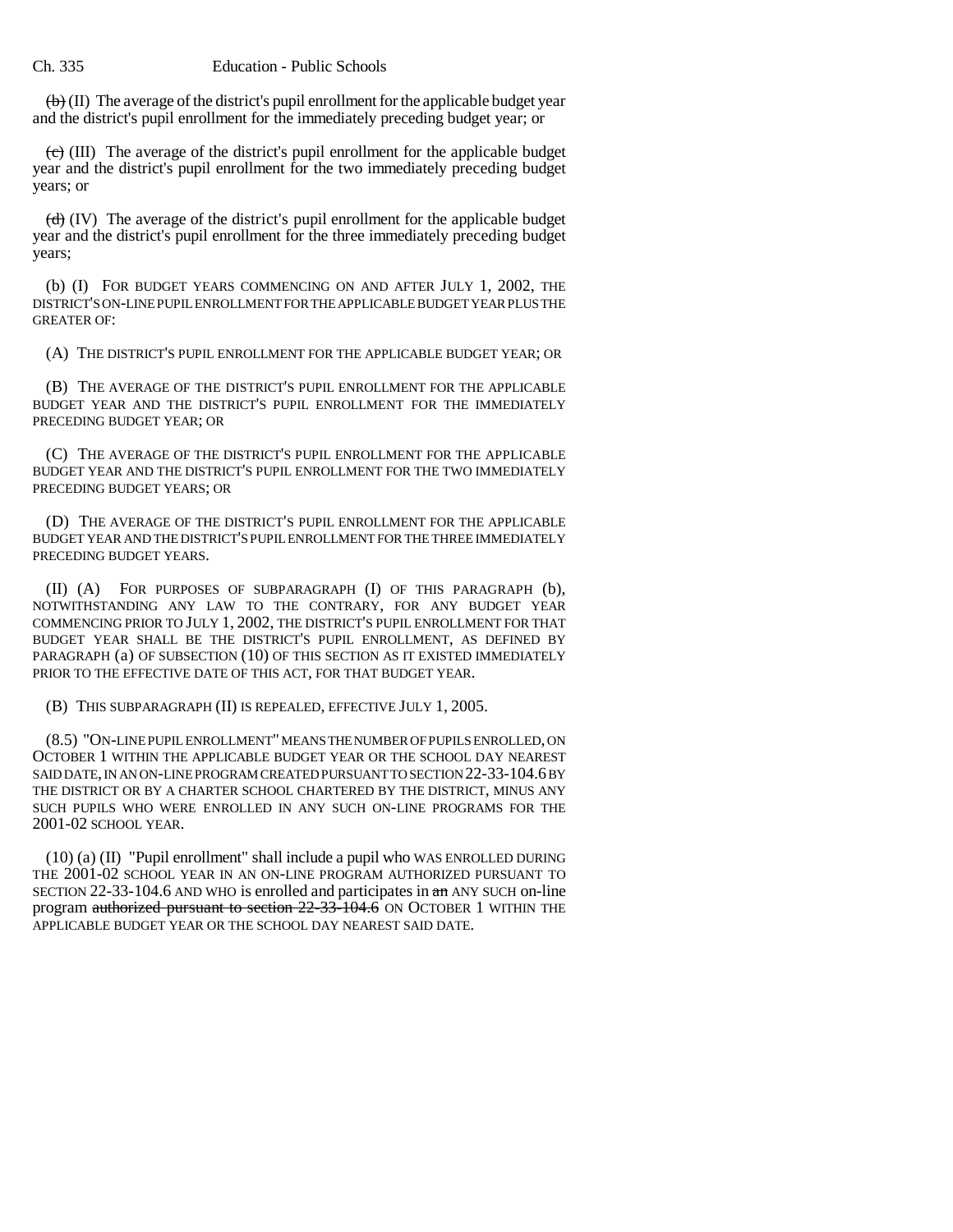**SECTION 3.** 22-54-104 (2) (a) (III.7), (2) (a) (III.8), and (2) (a) (IV), Colorado Revised Statutes, are amended, and the said 22-54-104 (2) (a) is further amended BY THE ADDITION OF THE FOLLOWING NEW SUBPARAGRAPHS, to read:

**22-54-104. District total program - repeal.** (2) (a) (III.7) Except as otherwise provided in this subsection (2), subsection (6) of this section, or section 22-54-104.3, a district's total program for the 2001-02 budget year and budget years thereafter shall be the greater of the following:

(A) (District per pupil funding x District funded pupil count) + District at-risk funding; or

(B) \$5,100 x District funded pupil count.

(III.8) For the 2002-03 budget year and budget years thereafter, the dollar amount set forth in sub-subparagraph  $(B)$  of subparagraph  $(HI.7)$  of this paragraph  $(a)$  shall be increased by the percentage by which the statewide base per pupil funding for the budget year is increased over the statewide base per pupil funding set forth for the 2001-02 budget year. Such amount shall be rounded to the nearest dollar.

(V) EXCEPT AS OTHERWISE PROVIDED IN THIS SUBSECTION (2), SUBSECTION (6) OF THIS SECTION, OR SECTION 22-54-104.3, A DISTRICT'S TOTAL PROGRAM FOR THE 2002-03 BUDGET YEAR AND BUDGET YEARS THEREAFTER SHALL BE THE GREATER OF THE FOLLOWING:

(A) (DISTRICT PER PUPIL FUNDING X (DISTRICT FUNDED PUPIL COUNT - DISTRICT ON-LINE PUPIL ENROLLMENT)) + DISTRICT AT-RISK FUNDING + DISTRICT ON-LINE FUNDING; OR

(B) \$5,435 X DISTRICT FUNDED PUPIL COUNT.

(VI) FOR THE 2003-04 BUDGET YEAR AND BUDGET YEARS THEREAFTER, THE DOLLAR AMOUNT SET FORTH IN SUB-SUBPARAGRAPH (B) OF SUBPARAGRAPH (V) OF THIS PARAGRAPH (a) SHALL BE INCREASED BY THE PERCENTAGE BY WHICH THE STATEWIDE BASE PER PUPIL FUNDING FOR THE BUDGET YEAR IS INCREASED OVER THE STATEWIDE BASE PER PUPIL FUNDING SET FORTH FOR THE 2002-03 BUDGET YEAR. SUCH AMOUNT SHALL BE ROUNDED TO THE NEAREST DOLLAR.

 $(HV)$   $(A)$   $(a.5)$  (I) For the 1997-98 budget year, the dollar amount used in the formula established by subparagraph (III) of this paragraph (a) OF THIS SUBSECTION (2) shall be increased by the difference between the district's per pupil funding for the 1997-98 budget year and the district's per pupil funding for the 1996-97 budget year.

 $\langle \overline{B} \rangle$  (II) For the 1998-99 budget year and budget years thereafter THROUGH THE 2001-02 BUDGET YEAR, the dollar amount to be used in the formula established by subparagraph (III) of this paragraph (a) OF THIS SUBSECTION  $(2)$  shall be increased over the dollar amount calculated for the immediately preceding budget year for each district by the difference between the district's per pupil funding for the applicable budget year and the district's per pupil funding for the immediately preceding budget year.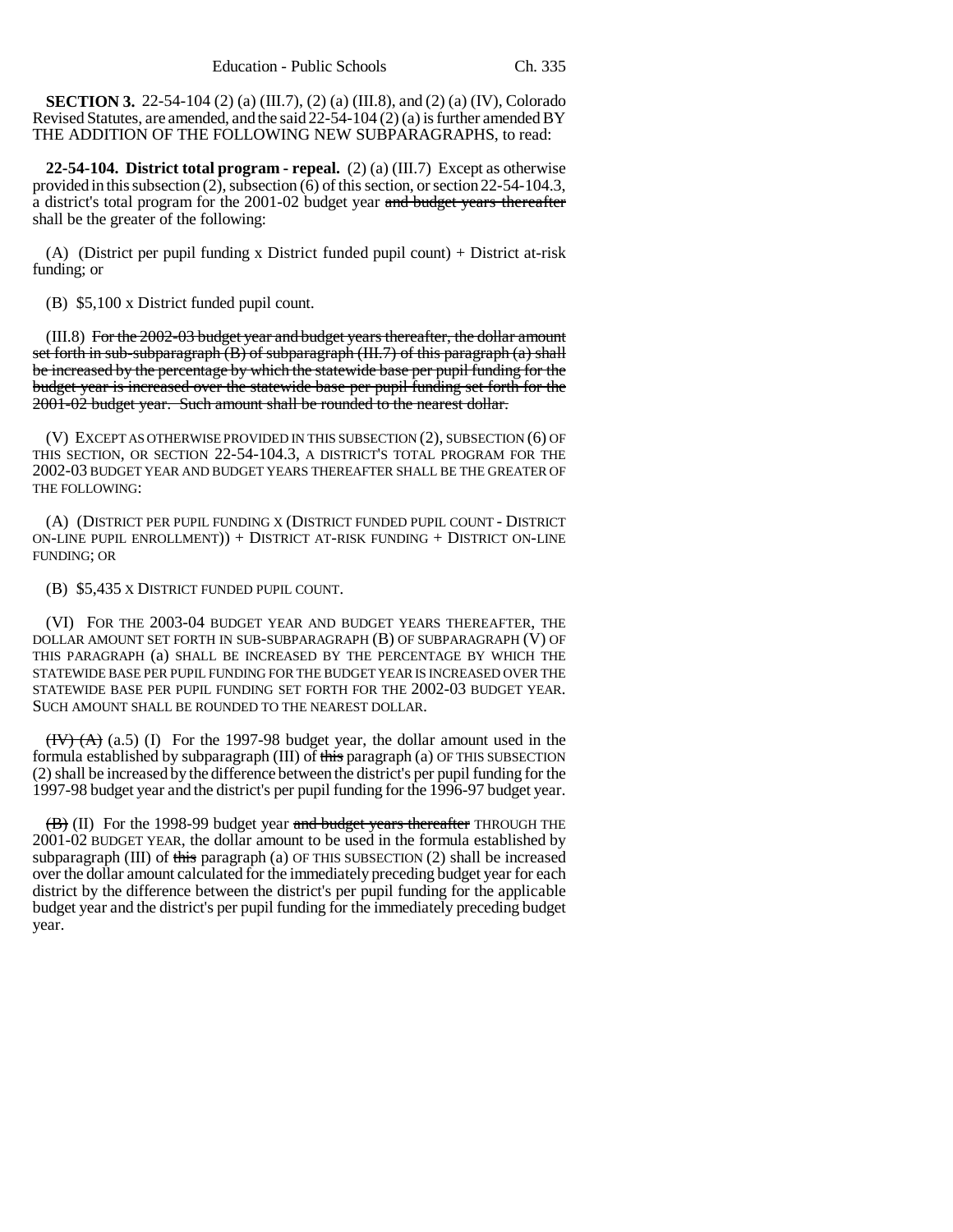$(\overline{\mathbf{C}})$  (III) The provisions of this subparagraph (IV) PARAGRAPH (a.5) shall only apply to those districts whose total program for the 1996-97 budget year was calculated pursuant to sub-subparagraph  $(B)$  of subparagraph  $(III)$  of this paragraph (a) OF THIS SUBSECTION (2); except that, for the 1999-2000 budget year and budget years thereafter, any district whose total program has been calculated pursuant to this subparagraph (IV) PARAGRAPH (a.5) shall receive the total program amount calculated pursuant to this subparagraph  $(W)$  PARAGRAPH (a.5) or the total program amount calculated pursuant to subparagraph  $(III.5)$  of this paragraph (a) OF THIS SUBSECTION  $(2)$ , as adjusted pursuant to subparagraph  $(III.6)$  of this paragraph  $(a)$  OF THIS SUBSECTION (2), whichever is the greater amount.

 $(\bigoplus)(IV)$  For purposes of this subparagraph  $(W)$  PARAGRAPH (a.5), a district's "per pupil funding" shall be the district's total program for the applicable budget year, as calculated pursuant to sub-subparagraph  $(A)$  of subparagraph (III) of this paragraph (a) OF THIS SUBSECTION (2), divided by the district's funded pupil count for such budget year; except that, for the 1998-99 budget year, a district's "per pupil funding" shall be calculated under this provision without regard to the change in the size factors made in subparagraph  $(1,2)$  of paragraph  $(b)$  of subsection  $(5)$  of this section, for the 1999-2000 budget year, shall be calculated using the cost of living factor and size factor used in the calculation for the 1998-99 budget year under this sub-subparagraph (D) SUBPARAGRAPH (IV) and the at-risk factor calculated under this section as it existed for the 1997-98 budget year or using the cost of living, size factor, and at-risk factor applicable for the budget year, whichever produces the lesser "per pupil funding" amount, and, for the 2000-01 budget year and budget years thereafter, shall be calculated using the size factor used in the calculation for the prior budget year or the size factor used in the calculation for the applicable budget year, whichever is less, and the at-risk factor calculated for the district using a base at-risk factor of eleven and one-half percent.

**SECTION 4.** 22-54-104, Colorado Revised Statutes, is amended BY THE ADDITION OF A NEW SUBSECTION to read:

**22-54-104. District total program - repeal.** (4.5) A DISTRICT'S ON-LINE FUNDING SHALL BE DETERMINED IN ACCORDANCE WITH THE FOLLOWING FORMULAS:

(a) FOR THE 2002-03 BUDGET YEAR, THE FORMULA SHALL BE:

(\$5,435 X DISTRICT ON-LINE PUPIL ENROLLMENT)

(b) FOR THE 2003-04 BUDGET YEAR AND BUDGET YEARS THEREAFTER, THE FORMULA SHALL BE:

(\$5,435 AS ADJUSTED PURSUANT TO SUBPARAGRAPH (VI) OF PARAGRAPH (a) OF SUBSECTION (2) OF THIS SECTION X DISTRICT ON-LINE PUPIL ENROLLMENT)

**SECTION 5.** 22-54-104 (5) (a), Colorado Revised Statutes, is amended BY THE ADDITION OF A NEW SUBPARAGRAPH to read:

**22-54-104. District total program - repeal.** (5) For purposes of the formulas used in this section: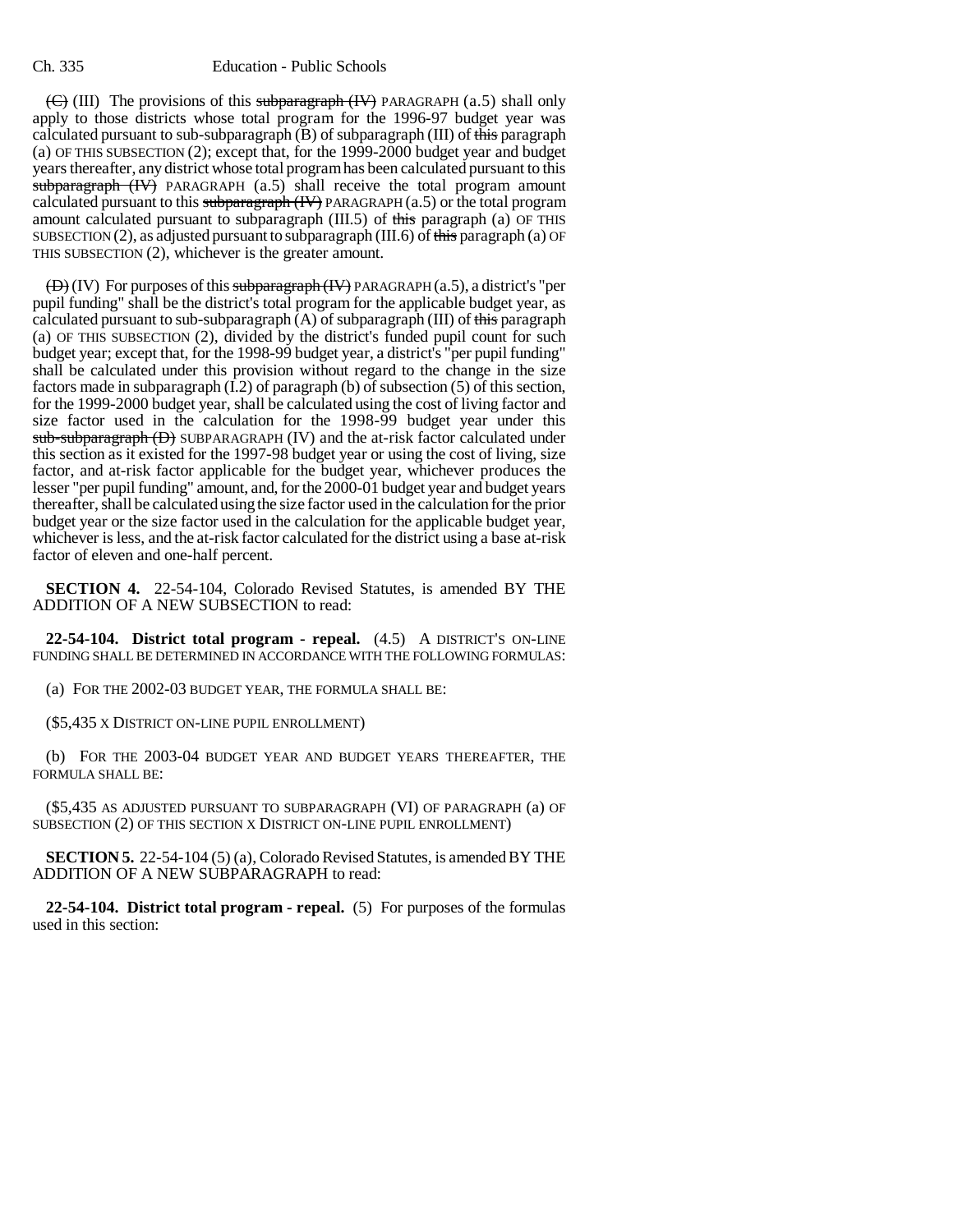(a) (IX) FOR THE 2002-03 BUDGET YEAR, THE STATEWIDE BASE PER PUPIL FUNDING SHALL BE \$4,202 SUPPLEMENTED BY \$239.51 TO ACCOUNT FOR INFLATION PLUS AN ADDITIONAL ONE PERCENTAGE POINT.

**SECTION 6.** 22-54-105 (1) (b) (I), (1) (b) (III), (2) (b) (I), and (2) (c), Colorado Revised Statutes, are amended, and the said 22-54-105 (2) is further amended BY THE ADDITION OF A NEW PARAGRAPH, to read:

**22-54-105. Instructional supplies and materials - capital reserve and insurance reserve - at-risk funding - preschool funding - repeal.** (1) (b) (I) The amount to be budgeted in any budget year shall be the amount determined by multiplying one hundred thirty-four dollars by the district's funded pupil count MINUS THE DISTRICT'S ON-LINE PUPIL ENROLLMENT.

(III) (A) In addition to the amounts specified in subparagraphs (I) and (II) of this paragraph (b), the amount budgeted in the 2001-02 budget year shall be increased by the amount determined by multiplying twenty dollars by the district's funded pupil count as of October 1, 2001, and the amount budgeted in the 2002-03 budget year shall be increased by the amount determined by multiplying twenty-one dollars by the district's funded pupil count as of October 1, 2002, MINUS THE DISTRICT'S ON-LINE PUPIL ENROLLMENT. The additional amount budgeted pursuant to this subparagraph (III) shall only be used to purchase new textbooks.

(B) Each district shall adopt at a public meeting a plan on the use of the additional moneys received pursuant to this subparagraph (III) including which schools shall receive what additional textbooks. The plan shall require that the moneys be used first to provide up-to-date textbooks in any of the first priority state model content standard subject areas of reading, writing, mathematics, science, history, or geography, with a priority given to the subjects of mathematics, reading, writing, and science. If the district makes a specific finding that all of its textbooks in those subjects are up-to-date, the plan may specify that the moneys shall be used to purchase textbooks in other subjects but shall specifically state the textbooks and the schools to which such textbooks shall be provided; except that the plan shall require that the district pass on to any charter school the amount budgeted pursuant to sub-subparagraph (A) of this subparagraph (III), for each student, WHO IS NOT AN ON-LINE PUPIL, enrolled in the charter school according to the funded pupil count. Copies of the proposed plan shall be distributed at least thirty days prior to the public meeting to all members of the school advisory council established pursuant to section 22-7-106 at all schools in the school district. On or before October 15, 2001, and on or before July 15, 2002, the district school board, as part of its regular budget reporting, shall forward a copy of the plan to the department.

(2) (b) (I) The amount to be budgeted in any budget year shall be the amount determined by multiplying two hundred sixteen dollars by the district's funded pupil count MINUS THE DISTRICT'S ON-LINE PUPIL ENROLLMENT. Such amount shall be the minimum required to be budgeted, and the district may elect to budget up to eight hundred dollars multiplied by the district's funded pupil count MINUS THE DISTRICT'S ON-LINE PUPIL ENROLLMENT.

(c) For the 1999-2000 budget year and any budget year thereafter, if a district has moneys in its capital reserve fund equal to or in excess of five times the minimum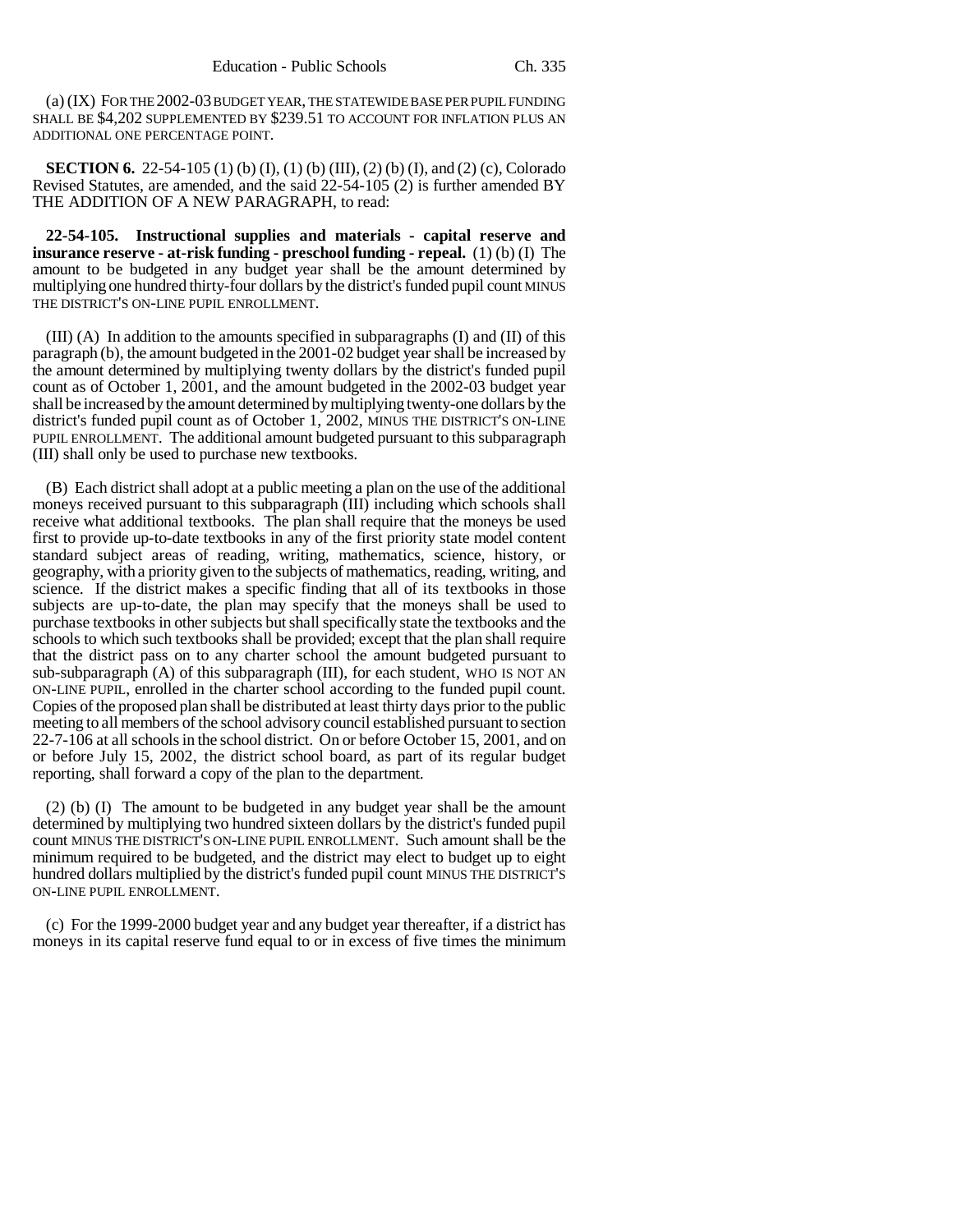dollar amount required to be budgeted per pupil pursuant to paragraph (b) of this subsection (2) multiplied by the district's funded pupil count MINUS THE DISTRICT'S ON-LINE PUPIL ENROLLMENT for the applicable budget year, the board of education of the district may determine whether to budget the minimum dollar amount per pupil required by this subsection (2) in that budget year, budget a lesser amount, or budget no amount at all. Such determination shall be made by the board of education on an annual basis based upon the capital outlay expenditure requirements of the district.

(d) NOTWITHSTANDING ANY PROVISIONS OF THIS SUBSECTION (2) TO THE CONTRARY, FOR THE 2002-03 BUDGET YEAR AND BUDGET YEARS THEREAFTER, ANY DISTRICT THAT RECEIVES AID IN ACCORDANCE WITH SECTION 22-54-125 SHALL BUDGET THE AMOUNT OF SUCH AID SO RECEIVED TO ITS CAPITAL RESERVE FUND. SAID AMOUNT SHALL NOT BE TRANSFERRED FROM THE CAPITAL RESERVE FUND TO ANY OTHER FUND OR ANY ACCOUNT WITHIN THE GENERAL FUND OF THE DISTRICT AND SHALL BE USED ONLY FOR LONG-RANGE CAPITAL OUTLAY EXPENDITURES IN ACCORDANCE WITH SECTION 22-45-103 (1) (c). THE AMOUNT OF AID BUDGETED TO A DISTRICT'S CAPITAL RESERVE FUND IN ACCORDANCE WITH THIS PARAGRAPH (d) SHALL NOT CONSTITUTE MONEYS IN THE CAPITAL RESERVE FUND FOR PURPOSES OF PARAGRAPH (c) OF THIS SUBSECTION (2).

**SECTION 7.** 22-54-112 (2), Colorado Revised Statutes, is amended to read:

**22-54-112. Reports to the state board.** (2) (a) On or before November 10 of each year, the secretary of the board of education of each district shall certify to the state board the pupil enrollment AND THE ON-LINE PUPIL ENROLLMENT of the district taken in the preceding October.

(b) ON OR BEFORE MARCH 10 OF EACH YEAR, THE SECRETARY OF THE BOARD OF EDUCATION OF EACH DISTRICT SEEKING AID FOR INCREASED ENROLLMENT PURSUANT TO SECTION 22-54-125 SHALL CERTIFY TO THE STATE BOARD THE SUPPLEMENTAL PUPIL ENROLLMENT OF THE DISTRICT, AS DEFINED IN SECTION 22-54-125 (5), TAKEN IN THE PRECEDING FEBRUARY.

**SECTION 8.** 22-54-122, Colorado Revised Statutes, is amended BY THE ADDITION OF A NEW SUBSECTION to read:

**22-54-122. Small attendance center aid.** (4) IF A SCHOOL DISTRICT RECEIVES SMALL ATTENDANCE CENTER AID PURSUANT TO THIS SECTION FOR A SMALL ATTENDANCE CENTER THAT IS A CHARTER SCHOOL, THE SCHOOL DISTRICT SHALL FORWARD THE ENTIRE AMOUNT OF SUCH AID TO THE CHARTER SCHOOL FOR WHICH IT WAS RECEIVED.

**SECTION 9.** Article 54 of title 22, Colorado Revised Statutes, is amended BY THE ADDITION OF A NEW SECTION to read:

**22-54-125. Increasing enrollment district aid.** (1) FOR THE 2002-03 BUDGET YEAR AND BUDGET YEARS THEREAFTER, A DISTRICT THAT CHOOSES TO CALCULATE ITS SUPPLEMENTAL PUPIL ENROLLMENT SHALL BE ELIGIBLE FOR AID PURSUANT TO THIS SECTION IF THE DISTRICT'S PUPIL ENROLLMENT FOR THE CURRENT BUDGET YEAR AND THE TWO PRECEDING BUDGET YEARS HAS INCREASED BY AN AVERAGE OF AT LEAST NINE PERCENT PER YEAR.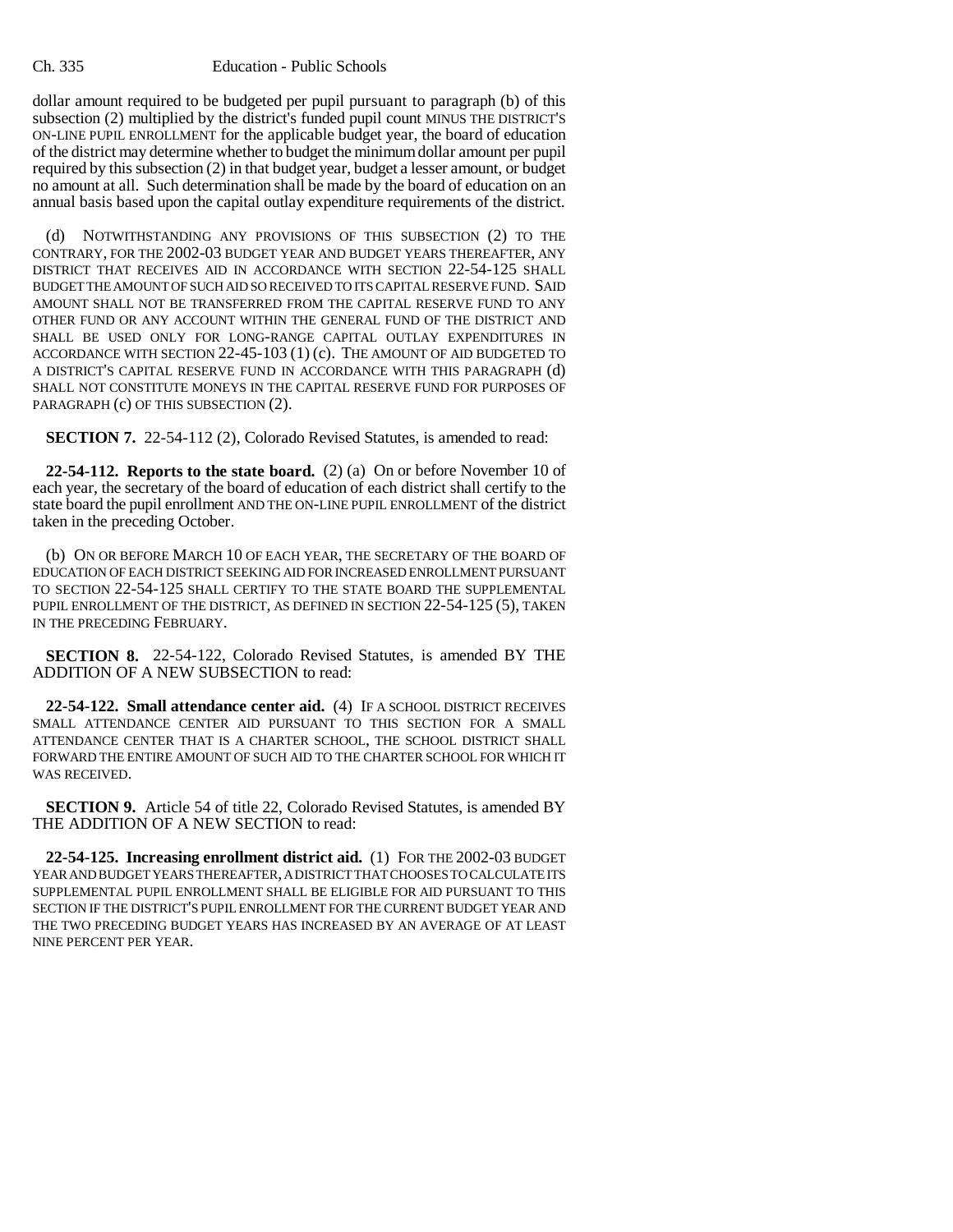(2) A DISTRICT THAT MEETS THE ELIGIBILITY REQUIREMENTS OF SUBSECTION (1) OF THIS SECTION SHALL BE ELIGIBLE TO RECEIVE AID AS CALCULATED BY: COMPUTING A NUMBER EQUAL TO THE DIFFERENCE BETWEEN THE DISTRICT'S SUPPLEMENTAL PUPIL ENROLLMENT AND THE DISTRICT'S PUPIL ENROLLMENT MINUS A NUMBER EQUAL TO ONE PERCENT OF THE DISTRICT'S PUPIL ENROLLMENT OR FIFTY PUPILS, WHICHEVER IS LESS, MULTIPLIED BY AN AMOUNT EQUAL TO FIVE-TWELFTHS OF THE DISTRICT'S PER PUPIL OPERATING REVENUES.

(3) THE GENERAL ASSEMBLY SHALL APPROPRIATE ANNUALLY AN AMOUNT FOR INCREASING ENROLLMENT DISTRICT AID TO BE DISTRIBUTED PURSUANT TO THE FORMULA IN SUBSECTION (2) OF THIS SECTION. IN THE EVENT THE AMOUNT OF MONEY APPROPRIATED BY THE GENERAL ASSEMBLY IS LESS THAN THE AMOUNT OF AID AUTHORIZED BY THIS SECTION FOR ALL DISTRICTS, THE AMOUNT TO BE DISTRIBUTED TO EACH DISTRICT SHALL BE IN THE SAME PROPORTION AS THE AMOUNT THAT THE APPROPRIATION BEARS TO THE TOTAL AMOUNT OF AID FOR ALL DISTRICTS.

(4) ANY AID RECEIVED BY A DISTRICT IN ACCORDANCE WITH THE PROVISIONS OF THIS SECTION SHALL BE BUDGETED TO THE DISTRICT'S CAPITAL RESERVE FUND IN ACCORDANCE WITH SECTION 22-54-105 (2) (d).

(5) FOR PURPOSES OF THIS SECTION, "SUPPLEMENTAL PUPIL ENROLLMENT" MEANS THE NUMBER OF PUPILS ENROLLED ON FEBRUARY 1 WITHIN THE APPLICABLE BUDGET YEAR OR THE SCHOOL DAY NEAREST SAID DATE, AS EVIDENCED BY THE ACTUAL ATTENDANCE OF SUCH PUPILS PRIOR TO SAID DATE, PLUS THE NUMBER OF PUPILS EXPELLED PRIOR TO FEBRUARY 1 WITHIN THE APPLICABLE BUDGET YEAR WHO ARE RECEIVING EDUCATIONAL SERVICES PURSUANT TO SECTION 22-33-203 AS OF FEBRUARY 1 OF THE APPLICABLE BUDGET YEAR. THE DEPARTMENT OF EDUCATION IS AUTHORIZED TO ESTABLISH ALTERNATIVE DATES FOR DETERMINING PUPIL ENROLLMENT IN APPROPRIATE CIRCUMSTANCES, INCLUDING, BUT NOT LIMITED TO, WHEN SCHOOLS ARE ON A YEAR-ROUND SCHEDULE PURSUANT TO SECTION 22-32-109 (1) (n) AND PUPILS WILL BE ON AUTHORIZED BREAKS ON FEBRUARY 1 WITHIN THE APPLICABLE BUDGET YEAR; EXCEPT THAT SUCH ALTERNATIVE DATES SHALL BE SET NOT MORE THAN FORTY-FIVE CALENDAR DAYS AFTER THE FIRST SCHOOL DAY OCCURRING AFTER FEBRUARY 1.

**SECTION 10.** 22-28-104 (2) (d) (I), Colorado Revised Statutes, is amended, and the said 22-28-104 (2) (d) is further amended BY THE ADDITION OF THE FOLLOWING NEW SUBPARAGRAPHS, to read:

**22-28-104. Establishment of public preschool programs.** (2) In recognition of the fact that there are thousands of children in Colorado not presently being served who would benefit from the state preschool program, the number of children that may participate in the state preschool program shall be increased:

(d) (I) To not more than  $8,850$  in the 1998-99 budget year, to not more than  $9,050$ in the 1999-2000 and  $2000-2001$  budget years, and to not more than 10,050 in the 2001-02 budget year, AND TO NOT MORE THAN 11,050 IN THE 2002-03 BUDGET YEAR and budget years thereafter.

(III.1) FOR THE 2002-03 BUDGET YEAR AND BUDGET YEARS THEREAFTER, THE DEPARTMENT SHALL ALLOW SCHOOL DISTRICTS TO APPLY TO THE DEPARTMENT FOR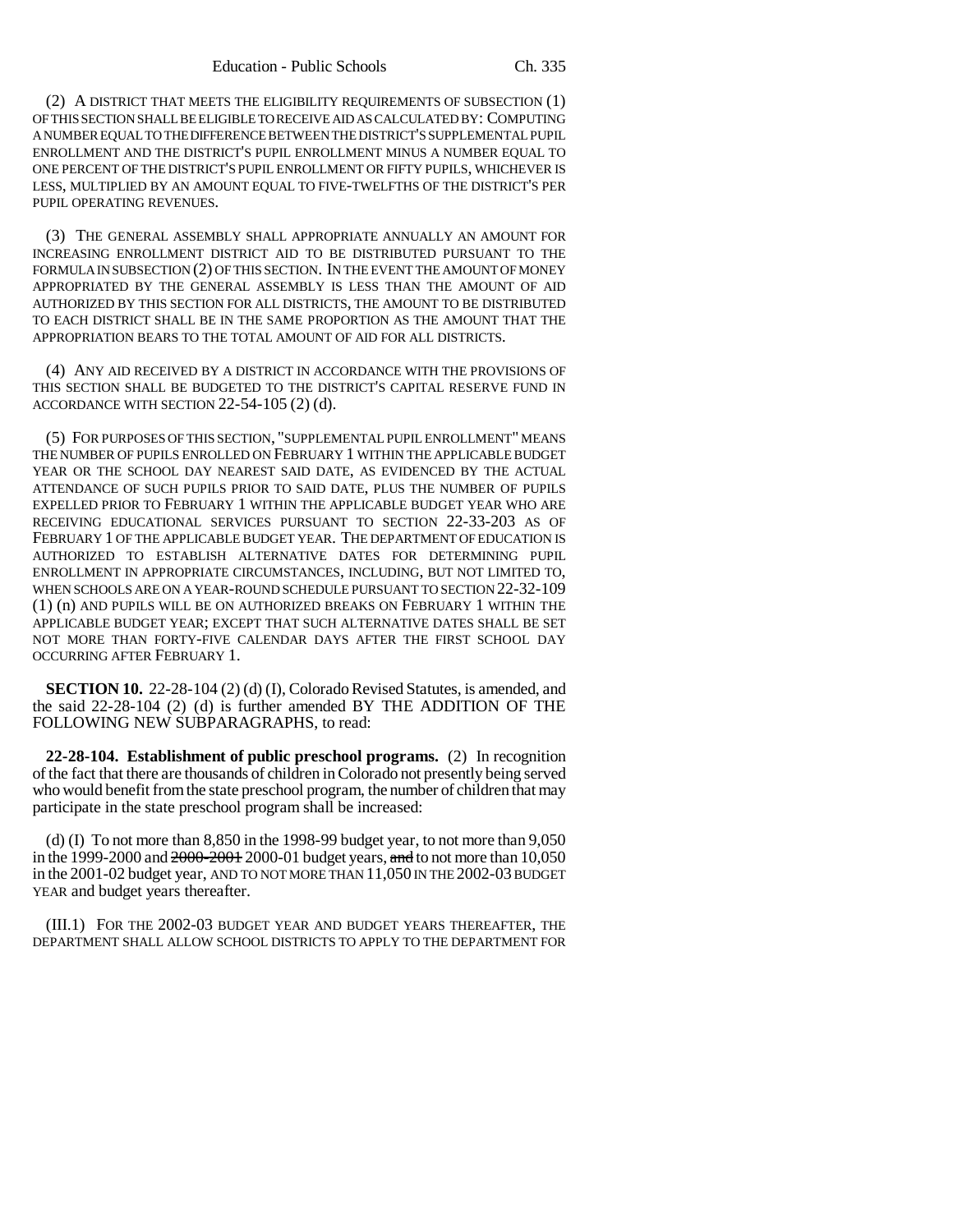AUTHORIZATION TO SERVE NO MORE THAN ONE THOUSAND FIVE HUNDRED ELIGIBLE CHILDREN THROUGH A FULL-DAY KINDERGARTEN COMPONENT OF THE DISTRICT'S PRESCHOOL PROGRAM. THE DEPARTMENT, USING ESTABLISHED CRITERIA, SHALL SELECT SCHOOL DISTRICTS TO PARTICIPATE IN SUCH FULL-DAY KINDERGARTEN PROGRAMS UNTIL THE TOTAL NUMBER OF FULL-DAY KINDERGARTEN POSITIONS APPLIED FOR HAS BEEN FILLED OR THE LIMITATION OF ONE THOUSAND FIVE HUNDRED CHILDREN HAS BEEN REACHED, WHICHEVER EVENT OCCURS FIRST. NOTWITHSTANDING ANY OTHER PROVISION OF LAW, NO WAIVERS SHALL BE GRANTED BY THE DEPARTMENT THAT WOULD ALLOW MORE THAN ONE THOUSAND FIVE HUNDRED FULL-DAY KINDERGARTEN CHILDREN.

(III.2) NOTWITHSTANDING ANY OTHER LAW TO THE CONTRARY, SCHOOL DISTRICTS THAT DID NOT HAVE ANY CHILDREN PARTICIPATE IN THE STATE PRESCHOOL PROGRAM DURING THE 2001-02 BUDGET YEAR SHALL BE GIVEN THE FIRST OPPORTUNITY TO HAVE UP TO ONE THOUSAND CHILDREN PARTICIPATE IN THE STATE PRESCHOOL PROGRAM DURING THE 2002-03 BUDGET YEAR, WITH THE DEPARTMENT GIVING PRIORITY TO SCHOOL DISTRICTS THAT HAVE BEEN WAITING TO PARTICIPATE IN THE STATE PRESCHOOL PROGRAM FOR THE LONGEST PERIOD. IF SUCH SCHOOL DISTRICTS DO NOT USE ALL ONE THOUSAND POSITIONS, ANY REMAINING UNUSED POSITIONS SHALL BE ALLOWED TO ANY OTHER SCHOOL DISTRICTS THAT ARE PARTICIPATING IN THE STATE PRESCHOOL PROGRAM DURING THE 2002-03 BUDGET YEAR.

(III.3) IF A SCHOOL DISTRICT THAT PARTICIPATES IN THE STATE PRESCHOOL PROGRAM DOES NOT ENROLL THE MAXIMUM NUMBER OF PUPILS ALLOWED TO PARTICIPATE IN THAT SCHOOL DISTRICT'S PRESCHOOL PROGRAM AS ESTABLISHED BY THE DEPARTMENT IN ACCORDANCE WITH SECTION 22-28-107 (3), THE SCHOOL DISTRICT SHALL IMMEDIATELY NOTIFY THE DEPARTMENT OF THE NUMBER OF UNUSED POSITIONS. ANY SCHOOL DISTRICT PARTICIPATING IN THE STATE PRESCHOOL PROGRAM THAT HAS SUCH UNUSED POSITIONS IN ANY GIVEN BUDGET YEAR IS PROHIBITED FROM TRANSFERRING TO ANOTHER SCHOOL DISTRICT ANY OR ALL OF SUCH UNUSED POSITIONS, REGARDLESS OF WHETHER SUCH UNUSED POSITIONS ARE TRANSFERRED IN EXCHANGE FOR MONETARY OR ANY OTHER FORM OF CONSIDERATION.

**SECTION 11.** 22-28-104 (1), Colorado Revised Statutes, is amended BY THE ADDITION OF A NEW PARAGRAPH to read:

**22-28-104. Establishment of public preschool programs.** (1) There is hereby established a state preschool program, which shall be implemented in school districts beginning in January of 1989. The purposes of the program are:

(a.5) FOR THE 2002-03 SCHOOL YEAR AND EACH SCHOOL YEAR THEREAFTER, TO ALSO SERVE THREE-YEAR-OLD CHILDREN WHO LACK OVERALL LEARNING READINESS DUE TO SIGNIFICANT FAMILY RISK FACTORS, WHO ARE IN NEED OF LANGUAGE DEVELOPMENT, OR WHO ARE RECEIVING SERVICES FROM THE STATE DEPARTMENT OF HUMAN SERVICES PURSUANT TO ARTICLE 5 OF TITLE 26, C.R.S., AS NEGLECTED OR DEPENDENT CHILDREN AND WHO WOULD BENEFIT FROM PARTICIPATION IN THE STATE PRESCHOOL PROGRAM;

**SECTION 12.** The introductory portion to 22-28-106 (1) (a) and 22-28-106 (1) (a) (I) and (1) (a) (II), Colorado Revised Statutes, are amended to read: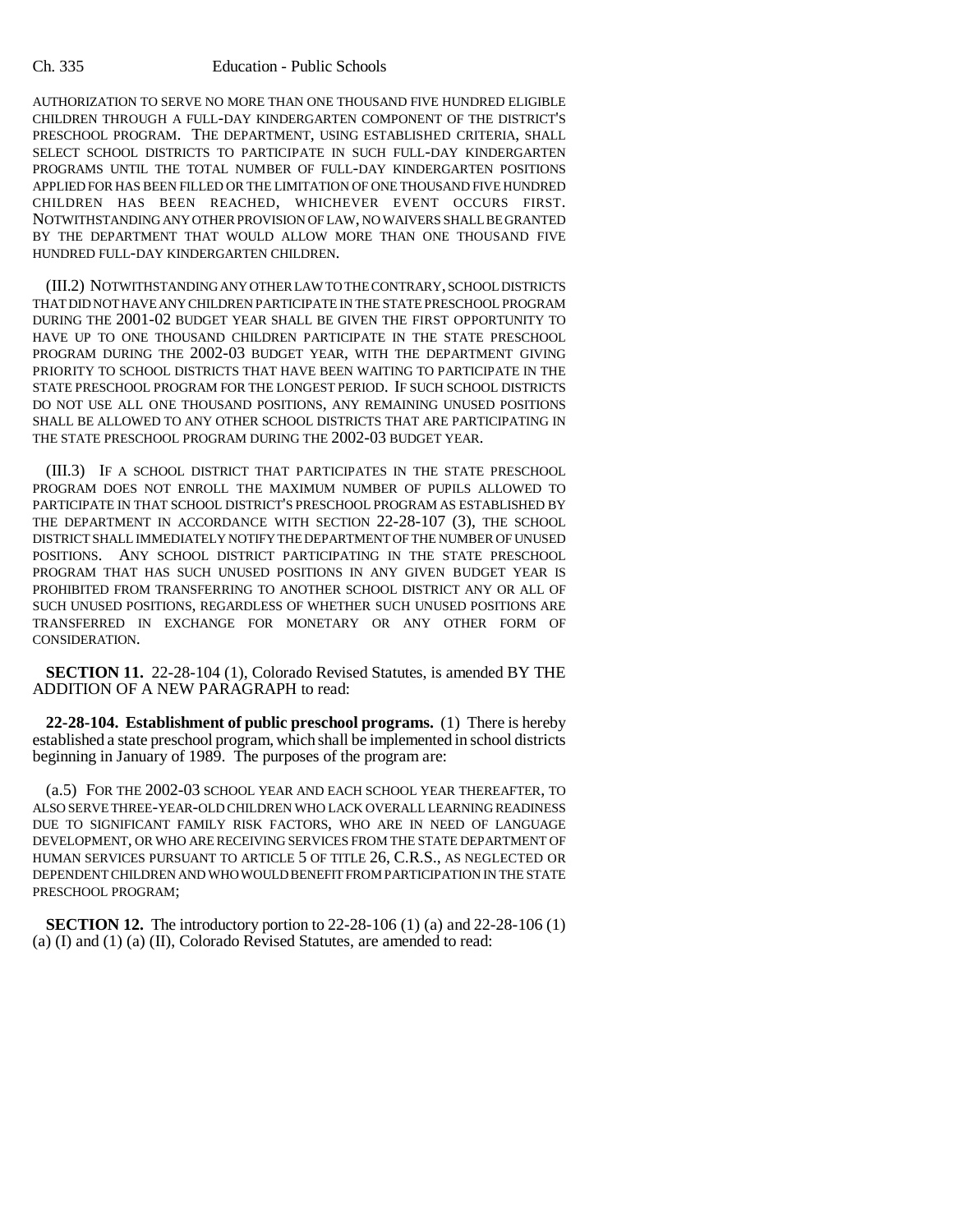**22-28-106. Eligibility of children for participation in district program.** (1) (a) The department shall establish, by rule,  $\frac{1}{2}$  and regulation, criteria for each school district to use in determining which children in the district shall be eligible for participation in the district preschool program, subject to the following requirements:

(I) FOR EACH SCHOOL YEAR PRIOR TO THE 2002-03 SCHOOL YEAR, no child shall participate in the district preschool program unless he OR SHE is four or five years old and would be eligible to enroll in kindergarten in the following academic year. FOR THE 2002-03 SCHOOL YEAR AND EACH SCHOOL YEAR THEREAFTER, A CHILD WHO IS THREE, FOUR, OR FIVE YEARS OLD AND MEETS THE CRITERIA SPECIFIED IN SUBPARAGRAPHS (II) TO (IV) OF THIS PARAGRAPH (a) AND ANY OTHER CRITERIA ESTABLISHED BY RULE MAY PARTICIPATE IN THE DISTRICT PRESCHOOL PROGRAM.

(II) No child shall participate in the district preschool program unless such child lacks overall learning readiness due to significant family risk factors, is in need of language development, including but not limited to the ability to speak English, or is receiving services from the state department of human services pursuant to article 5 of title 26, C.R.S., as a neglected or dependent child; EXCEPT THAT NO CHILD WHO IS THREE YEARS OF AGE SHALL PARTICIPATE IN THE DISTRICT PRESCHOOL PROGRAM UNLESS SUCH CHILD LACKS OVERALL LEARNING READINESS THAT IS ATTRIBUTABLE TO AT LEAST THREE OF THE SIGNIFICANT FAMILY RISK FACTORS.

**SECTION 13.** 22-54-107.5 (1), (2), (3) (a), and (3) (b), Colorado Revised Statutes, are amended, and the said 22-54-107.5 is further amended BY THE ADDITION OF A NEW SUBSECTION, to read:

**22-54-107.5. Authorization of additional local revenues for supplemental cost of living adjustment.** (1) EXCEPT AS OTHERWISE PROVIDED IN SUBSECTION (6) OF THIS SECTION, notwithstanding any law to the contrary, effective July 1, 2001, any district that desires to raise and expend local property tax revenues in excess of the district's total program, as determined in accordance with section 22-54-104, and in addition to any property tax revenues levied pursuant to sections 22-54-107 and 22-54-108, may submit the question of whether the district should be authorized to raise and expend additional local property tax revenues, subject to the limitations of paragraph (a) of subsection (3) of this section, thereby authorizing an additional levy in excess of the levy authorized under sections 22-54-106, 22-54-107, and 22-54-108, to provide a supplemental cost of living adjustment for the district for the then current budget year and each budget year thereafter. The question authorized by this subsection (1) shall be submitted at an election held in accordance with section 20 of article X of the state constitution and title 1, C.R.S.

(2) EXCEPT AS OTHERWISE PROVIDED IN SUBSECTION (6) OF THIS SECTION, notwithstanding any law to the contrary, effective July 1, 2001, upon proper submittal to a district of a valid initiative petition, the district shall submit to the eligible electors of the district the question of whether the district should be authorized to raise and expend additional local property tax revenues in excess of the district's total program, as determined in accordance with section 22-54-104, and in addition to any property tax revenues levied pursuant to sections 22-54-107 and 22-54-108, subject to the limitations of paragraph (a) of subsection (3) of this section, thereby authorizing an additional levy in excess of the levy authorized under sections 22-54-106, 22-54-107, and 22-54-108, to provide a supplemental cost of living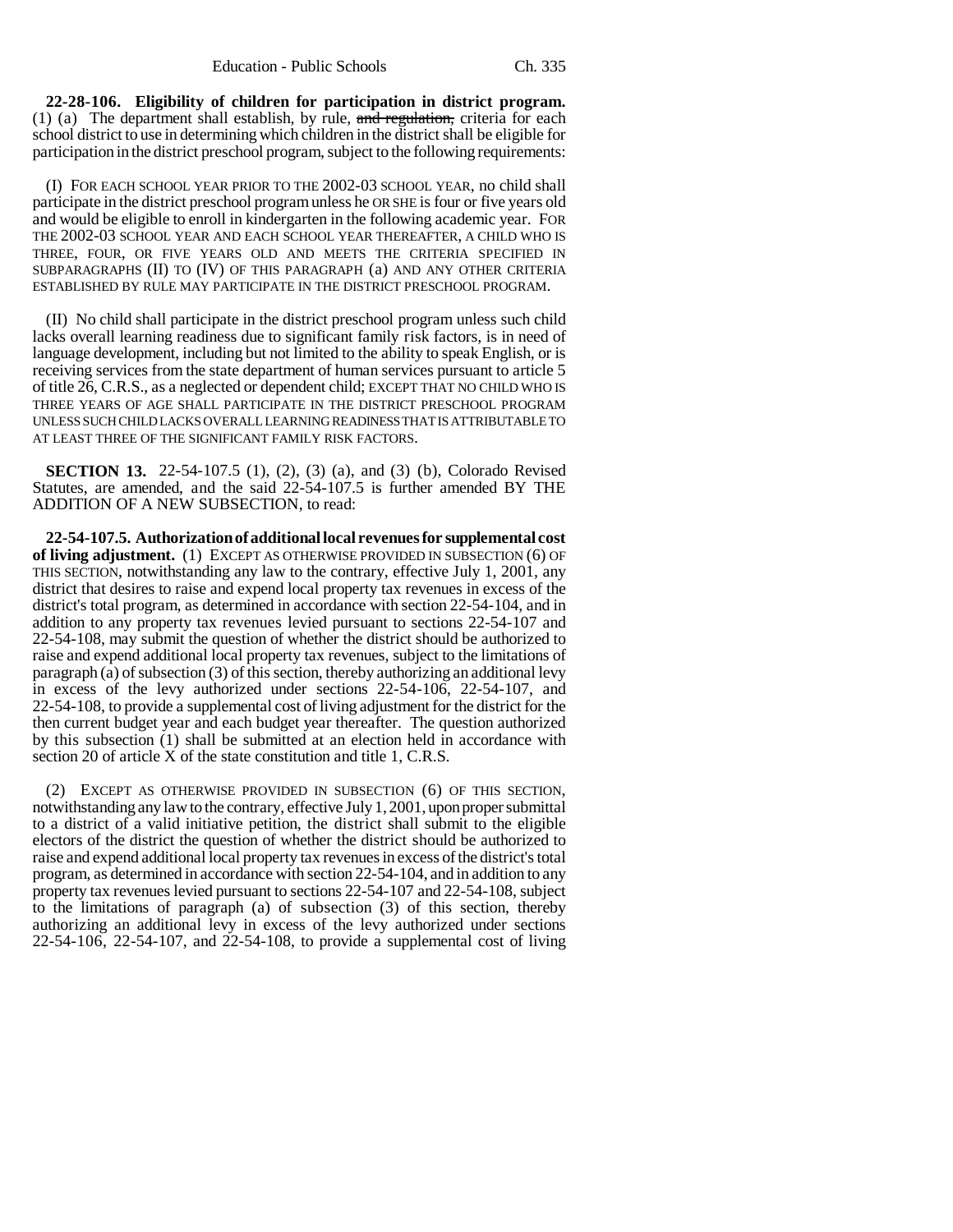adjustment for the district for the then current budget year and each budget year thereafter. The question authorized by this subsection (2) shall be submitted at an election held in accordance with section 20 of article X of the state constitution and title 1, C.R.S. An initiative petition under this subsection (2) shall be signed by at least five percent of the eligible electors in the district at the time the petition is filed.

(3) (a) The maximum dollar amount of property tax revenue that a district can generate pursuant to this section for any given budget year shall not exceed the difference between what would be the district's total program for that THE 2001-02 budget year if calculated using the district's adjusted cost of living factor for that THE 2001-02 budget year and the district's total program for that THE 2001-02 budget year calculated pursuant to section 22-54-104.

(b) For purposes of determining a district's total program for  $\alpha$  given THE 2001-02 budget year if calculated using the district's adjusted cost of living factor, "per pupil funding" under section  $22-54-104$  (2) (a) (IV) (D) SECTION 22-54-104 (2) (a.5) (IV) shall be calculated using the size factor used in the calculation for the prior budget year or the size factor used in the calculation for the applicable THE 2001-02 budget year, whichever is less, the cost of living factor for the prior budget year, and the at-risk factor calculated for the district using a base at-risk factor of eleven and one-half percent.

(6) ON AND AFTER THE EFFECTIVE DATE OF THIS SUBSECTION (6), NO QUESTION SHALL BE SUBMITTED TO THE ELIGIBLE ELECTORS OF A DISTRICT PURSUANT TO SUBSECTION (1) OR (2) OF THIS SECTION.

**SECTION 14.** 22-54-108 (3) (b), Colorado Revised Statutes, is amended, and the said 22-54-108 (3) is further amended BY THE ADDITION OF A NEW PARAGRAPH, to read:

**22-54-108. Authorization of additional local revenues.** (3) (b) (I) Whenever a district is granted the authority to raise and expend additional local property tax revenues, the specific dollar amount approved at the election, in addition to specific dollar amounts of additional local property tax revenues approved at previous elections under the provisions of former section 22-53-117, shall be the maximum that may be raised and expended under this article in addition to the district's total program. EXCEPT AS OTHERWISE PROVIDED IN SUBPARAGRAPH (II) OF THIS PARAGRAPH (b), the total additional local property tax revenues that may be authorized at elections held pursuant to this section shall not exceed under any circumstances twenty percent of the district's total program, as determined pursuant to section 22-54-104 (2), for the budget year in which the election at which the twenty percent limitation was reached or two hundred thousand dollars, whichever is greater.

(II) EFFECTIVE JULY 1, 2002, THE TOTAL ADDITIONAL LOCAL PROPERTY TAX REVENUES THAT MAY BE AUTHORIZED AT ELECTIONS HELD PURSUANT TO THIS SECTION SHALL NOT EXCEED UNDER ANY CIRCUMSTANCES TWENTY PERCENT OF THE DISTRICT'S TOTAL PROGRAM, AS DETERMINED PURSUANT TO SECTION 22-54-104 (2), FOR THE BUDGET YEAR IN WHICH THE ELECTION AT WHICH THE TWENTY PERCENT LIMITATION WAS REACHED OR TWO HUNDRED THOUSAND DOLLARS, WHICHEVER IS GREATER, PLUS AN AMOUNT EQUAL TO THE MAXIMUM DOLLAR AMOUNT OF PROPERTY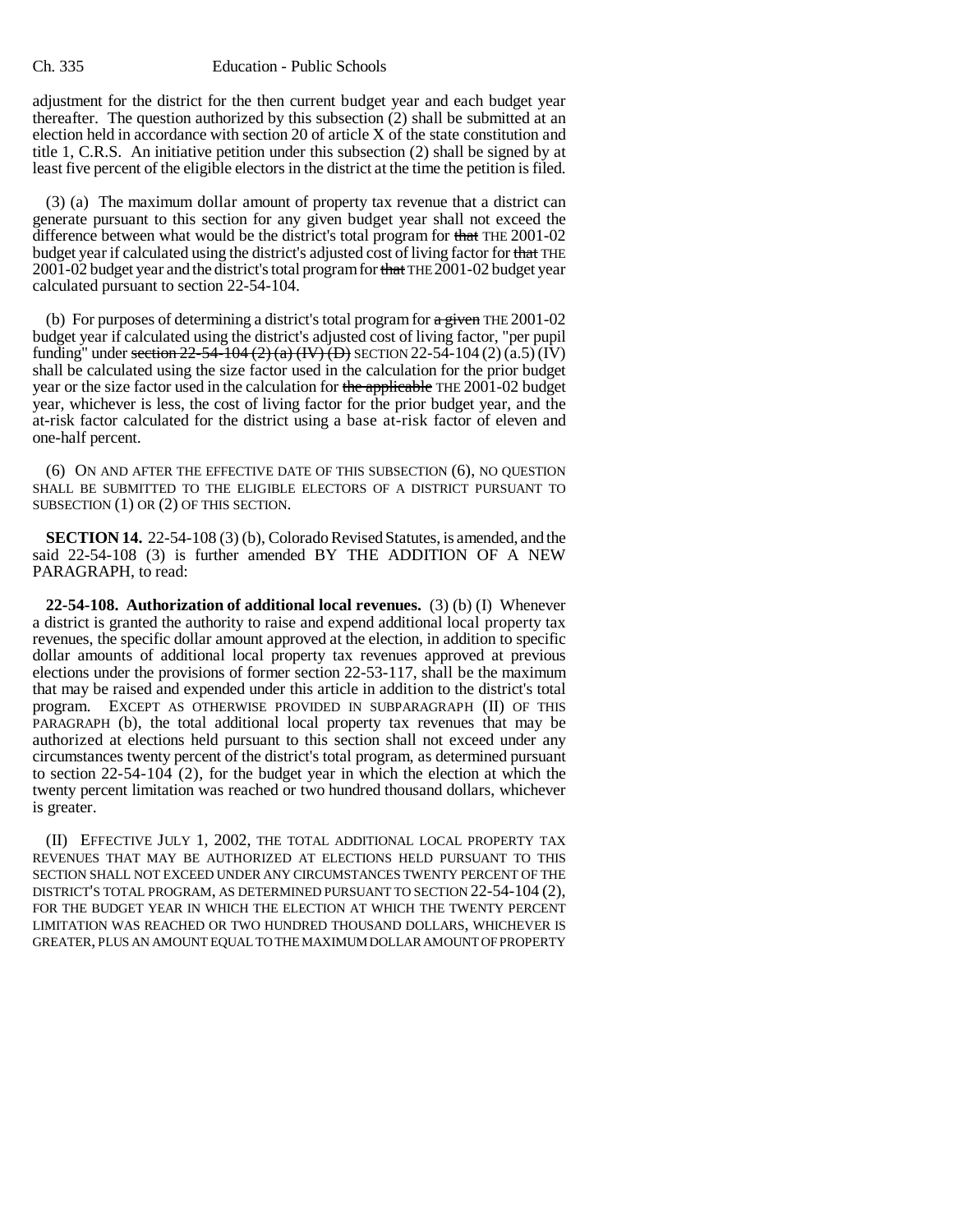TAX REVENUE THAT THE DISTRICT COULD HAVE GENERATED FOR THE 2001-02 BUDGET YEAR IF, IN ACCORDANCE WITH THE PROVISIONS OF SECTION 22-54-107.5, THE DISTRICT SUBMITTED A QUESTION TO AND RECEIVED APPROVAL OF THE ELIGIBLE ELECTORS OF THE DISTRICT AT AN ELECTION HELD IN NOVEMBER 2001.

(h) IN APPLYING THE LIMITATION IN SUBPARAGRAPH (II) OF PARAGRAPH (b) OF THIS SUBSECTION (3) TO ELECTIONS HELD AFTER JULY 1, 2002, ANY ADDITIONAL LOCAL PROPERTY TAX REVENUES AUTHORIZED AT AN ELECTION HELD IN NOVEMBER 2001 UNDER THE PROVISIONS OF SECTION 22-54-107.5 SHALL BE COUNTED TOWARDS SUCH LIMITATION.

**SECTION 15.** Part 1 of article 2 of title 22, Colorado Revised Statutes, is amended BY THE ADDITION OF A NEW SECTION to read:

**22-2-122. Loan program for capital improvements in growth school districts - use of public school fund.** (1) FOR PURPOSES OF THIS SECTION:

(a) "CAPITAL IMPROVEMENT" MEANS:

(I) THE ACQUISITION OR PURCHASE OF BUILDINGS OR GROUNDS;

(II) THE ENLARGEMENT, IMPROVEMENT, REMODELING, REPAIRING, OR MAKING OF ADDITIONS TO ANY SCHOOL BUILDING;

(III) THE CONSTRUCTION OR ERECTION OF SCHOOL BUILDINGS;

(IV) THE EQUIPPING OR FURNISHING OF ANY SCHOOL BUILDING, BUT ONLY IN CONJUNCTION WITH A CONSTRUCTION PROJECT FOR A NEW BUILDING OR FOR AN ADDITION TO AN EXISTING BUILDING OR IN CONJUNCTION WITH A PROJECT FOR SUBSTANTIAL REMODELING, IMPROVEMENT, OR REPAIR OF AN EXISTING BUILDING; OR

(V) THE IMPROVEMENT OF SCHOOL GROUNDS.

(b) "GROWTH DISTRICT" MEANS ANY DISTRICT WHOSE SUPPLEMENTAL PUPIL ENROLLMENT EXCEEDED THE DISTRICT'S PUPIL ENROLLMENT FOR THE MOST RECENTLY COMPLETED BUDGET YEAR BY A NUMBER GREATER THAN ONE PERCENT OF THE DISTRICT'S PUPIL ENROLLMENT FOR THAT BUDGET YEAR OR FIFTY PUPILS, WHICHEVER IS LESS.

(2) AS AUTHORIZED UNDER THE PROVISIONS OF SECTION 3 OF ARTICLE IX OF THE STATE CONSTITUTION, THE STATE TREASURER MAY MAKE LOANS TO GROWTH DISTRICTS FOR THE PURPOSE OF FUNDING CAPITAL IMPROVEMENTS. THE PROCEDURES FOR THE MAKING OF LOANS SHALL BE DETERMINED BY THE STATE TREASURER SUBJECT TO THE FOLLOWING:

(a) NO LOAN SHALL BE AUTHORIZED FOR ANY CAPITAL IMPROVEMENT THAT HAS NOT BEEN APPROVED BY THE STATE BOARD IN ACCORDANCE WITH SUBSECTION (3) OF THIS SECTION.

(b) NO LOAN SHALL BE AUTHORIZED IN AN AMOUNT OTHER THAN THE AMOUNT DETERMINED BY THE STATE BOARD UNLESS THE STATE BOARD APPROVES THE CHANGE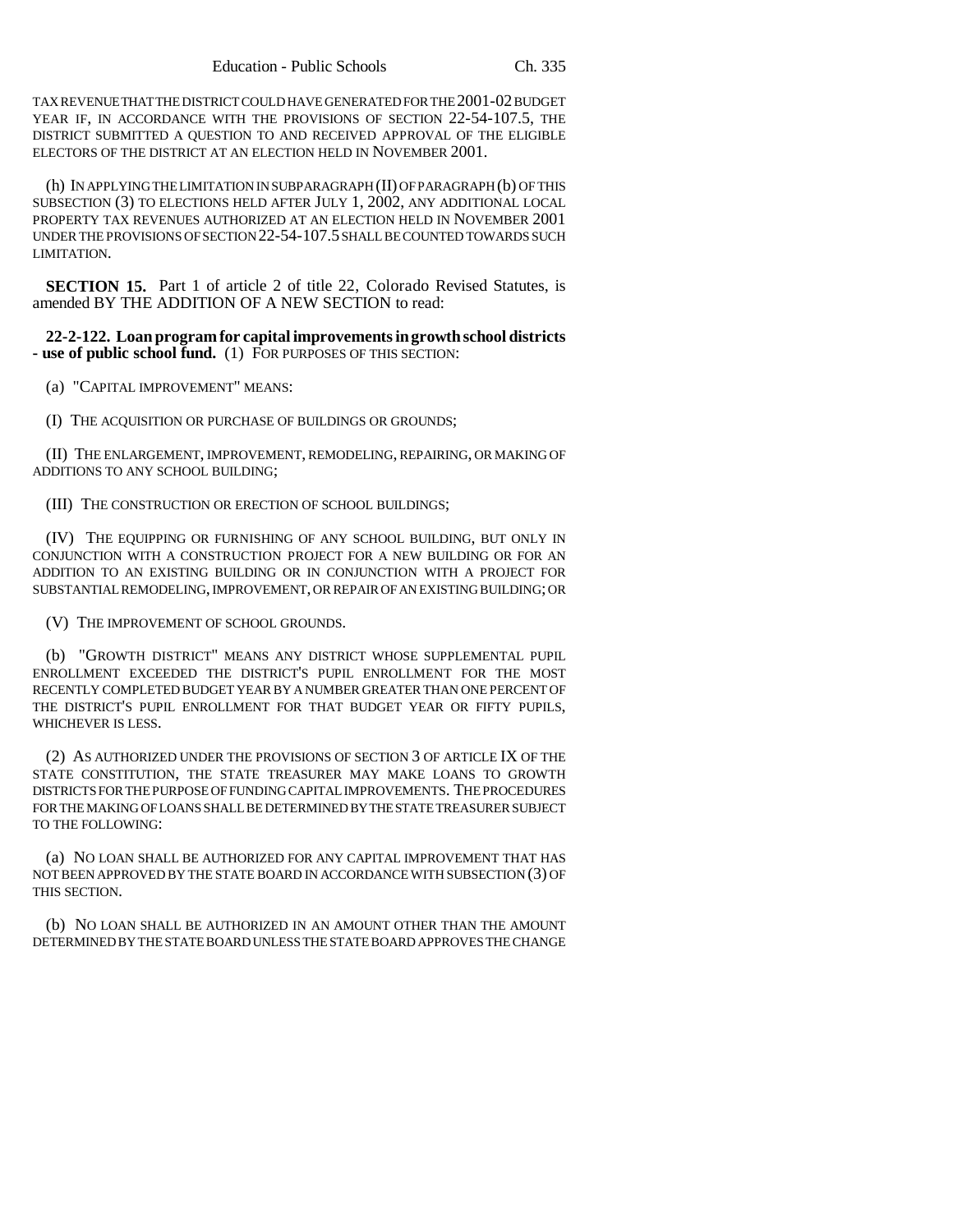IN THE LOAN AMOUNT; EXCEPT THAT THE STATE BOARD SHALL NOT AUTHORIZE AN AMOUNT OF A LOAN FOR ANY GROWTH DISTRICT THAT EXCEEDS TEN PERCENT OF THE AMOUNT OF THE PUBLIC SCHOOL FUND THAT THE STATE TREASURER HAS DETERMINED MAY BE LOANED OUT IN ACCORDANCE WITH SUBSECTION (5) OF THIS SECTION.

(c) NO LOAN SHALL BE AUTHORIZED UNLESS THE DEBT IS APPROVED BY THE VOTERS OF THE GROWTH DISTRICT.

(d) NO LOAN SHALL BE AUTHORIZED UNLESS THE METHOD FOR REPAYMENT OF THE LOAN IS SPECIFIED IN THE APPLICATION. IF THE LOAN IS TO BE REPAID FROM A PROPERTY TAX MILL LEVY, SUCH LEVY MUST BE APPROVED AT THE SAME ELECTION THAT AUTHORIZED THE CREATION OF THE DEBT.

(e) THE LOAN SHALL BE MADE AS SOON AS POSSIBLE UPON APPROVAL OF THE LOAN BY THE STATE BOARD.

(3) (a) ON AND AFTER JANUARY 1, 2003, A GROWTH DISTRICT MAY APPLY TO THE STATE BOARD FOR A LOAN OF PUBLIC SCHOOL FUND MONEYS TO BE USED BY THE GROWTH DISTRICT TO PAY FOR ONE OR MORE CAPITAL IMPROVEMENTS. THE AMOUNT OF THE LOAN REQUESTED SHALL BE AN AMOUNT EQUAL TO THE FULL COST OF THE CAPITAL IMPROVEMENT OR A LESSER AMOUNT THAT IN COMBINATION WITH OTHER FINANCIAL RESOURCES OF THE GROWTH DISTRICT SHALL ALLOW THE CAPITAL IMPROVEMENT TO BE COMPLETED. THE LOAN APPLICATION SHALL BE IN A FORM PRESCRIBED BY THE STATE BOARD AND SHALL INCLUDE:

(I) A DESCRIPTION OF THE CAPITAL IMPROVEMENT FOR WHICH A LOAN IS SOUGHT AND A STATEMENT OF THE REASONS WHY THE CAPITAL IMPROVEMENT IS NECESSARY;

(II) A TIME LINE FOR COMPLETION OF THE CAPITAL IMPROVEMENT;

(III) A BUILDING PERMIT FOR THE CAPITAL IMPROVEMENT, IF APPLICABLE;

(IV) A STATEMENT OF THE AMOUNT OF THE LOAN REQUESTED TOGETHER WITH AN ESTIMATE OF THE COST OF THE CAPITAL IMPROVEMENT PREPARED BY A QUALIFIED BUILDER OR CONTRACTOR. IF THE AMOUNT OF THE LOAN REQUESTED DIFFERS FROM THE AMOUNT OF THE ESTIMATE OF THE COST OF THE CAPITAL IMPROVEMENT, THE GROWTH DISTRICT SHALL ALSO PROVIDE AN EXPLANATION FOR THE DIFFERENCE.

(V) A PLAN FOR REPAYING THE LOAN, INCLUDING A PROPOSED REPAYMENT SCHEDULE;

(VI) A STATEMENT OF THE AMOUNT OF MONEYS FROM OTHER SOURCES, IF ANY, THAT THE GROWTH DISTRICT INTENDS TO USE TO HELP DEFRAY THE COSTS OF THE CAPITAL IMPROVEMENT; AND

(VII) ANY ADDITIONAL INFORMATION THAT THE STATE BOARD MAY REASONABLY REQUIRE, BY RULES PROMULGATED IN ACCORDANCE WITH ARTICLE 4 OF TITLE 24, C.R.S., TO HELP IT DETERMINE WHETHER OR NOT TO APPROVE THE LOAN APPLICATION.

(b) TO ENSURE THAT A GROWTH DISTRICT APPLYING FOR A LOAN CAN MOVE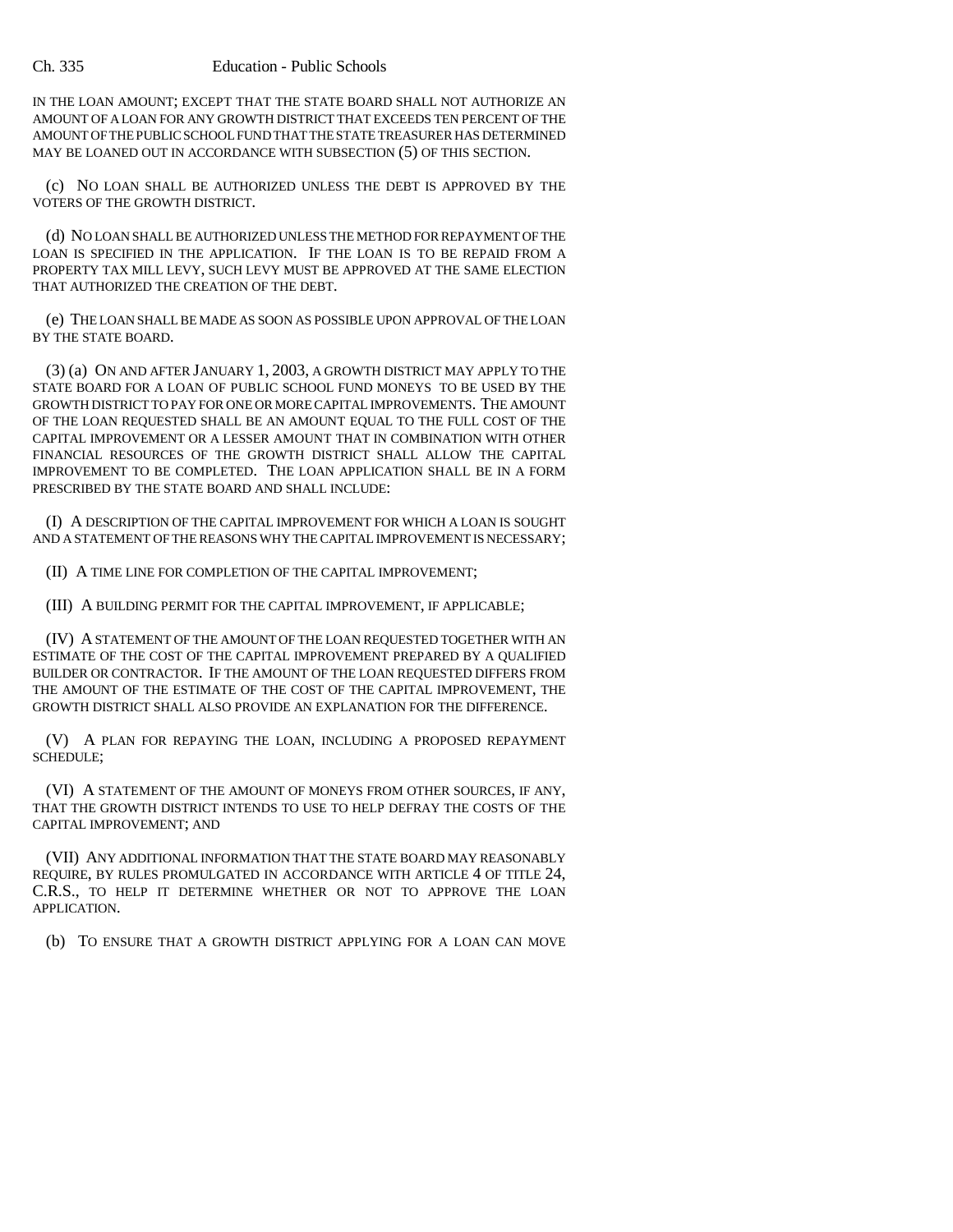FORWARD WITH ANY CAPITAL IMPROVEMENTS QUICKLY OR DEVELOP ALTERNATIVE FINANCING STRATEGIES WITHOUT UNDUE DELAY, THE STATE BOARD SHALL APPROVE OR DISAPPROVE A LOAN APPLICATION NO LATER THAN FORTY-FIVE DAYS AFTER THE APPLICATION IS SUBMITTED. TO ENSURE THAT LOAN APPLICATIONS CAN BE PROCESSED EFFICIENTLY, THE STATE BOARD MAY DELEGATE THE AUTHORITY TO APPROVE LOAN APPLICATIONS TO A DESIGNATED EMPLOYEE OF THE DEPARTMENT. THE STATE BOARD OR ITS DESIGNEE SHALL CONSIDER ALL OF THE INFORMATION IN AN APPLICATION BEFORE APPROVING OR DISAPPROVING THE APPLICATION AND A GROWTH DISTRICT WHOSE LOAN APPLICATION IS DENIED SHALL HAVE NO RIGHT TO FURTHER REVIEW BY THE STATE BOARD OR ITS DESIGNEE.

(4) THE STATE BOARD SHALL ESTABLISH A REPAYMENT SCHEDULE THAT SHALL REQUIRE THE GROWTH DISTRICT TO MAKE MONTHLY PAYMENTS ON THE LOAN AND FULLY REPAY ALL MONEYS BORROWED WITHIN TEN YEARS AFTER THE DATE A LOAN IS MADE AVAILABLE PURSUANT TO SUBSECTION (2) OF THIS SECTION.

(5) THE STATE TREASURER SHALL DETERMINE THE AMOUNT OF THE PUBLIC SCHOOL FUND THAT MAY BE LOANED OUT PURSUANT TO THIS SECTION AND THE RATE OF INTEREST TO BE CHARGED ON LOANS. THE STATE TREASURER SHALL CHARGE INTEREST ON LOANS MADE AT A RATE DESIGNED TO MATCH THE RATE OF INTEREST DERIVED FROM THE DEPOSIT AND INVESTMENT OF MONEYS IN THE PUBLIC SCHOOL FUND. PAYMENTS OF THE PRINCIPAL OF AND INTEREST ON ALL LOANS SHALL BE RETURNED TO THE FUND.

(6) THE GENERAL ASSEMBLY SHALL APPROPRIATE MONEY FROM THE GENERAL FUND TO RESTORE MONEYS TO THE PUBLIC SCHOOL FUND, TOGETHER WITH INTEREST, THAT ARE LOST BY REASON OF THE FAILURE OF ANY SCHOOL DISTRICT TO REPAY A LOAN MADE PURSUANT TO THIS SECTION.

**SECTION 16.** 23-15-103 (8) (a), Colorado Revised Statutes, is amended BY THE ADDITION OF A NEW SUBPARAGRAPH to read:

**23-15-103. Definitions.** As used in this article, unless the context otherwise requires:

(8) (a) "Educational institution" means any governmental, quasi-governmental, or nonprofit educational institution operating in this state that:

(VIII) IS ANY PUBLIC SCHOOL DISTRICT THAT QUALIFIES AS A GROWTH DISTRICT, AS DEFINED IN SECTION 22-2-122 (1) (b), C.R.S.

**SECTION 17.** Article 32 of title 22, Colorado Revised Statutes, is amended BY THE ADDITION OF A NEW SECTION to read:

**22-32-131. Voter approval of repayment of loans for capital improvements made to a growth district.** (1) THE BOARD OF EDUCATION OF A GROWTH DISTRICT, AS DEFINED IN SECTION 22-2-122 (1) (b), AT ANY REGULAR BIENNIAL SCHOOL ELECTION OR SPECIAL ELECTION, MAY SUBMIT TO THE ELIGIBLE ELECTORS OF THE GROWTH DISTRICT:

(a) THE QUESTION OF WHETHER THE GROWTH DISTRICT MAY REPAY ANY LOAN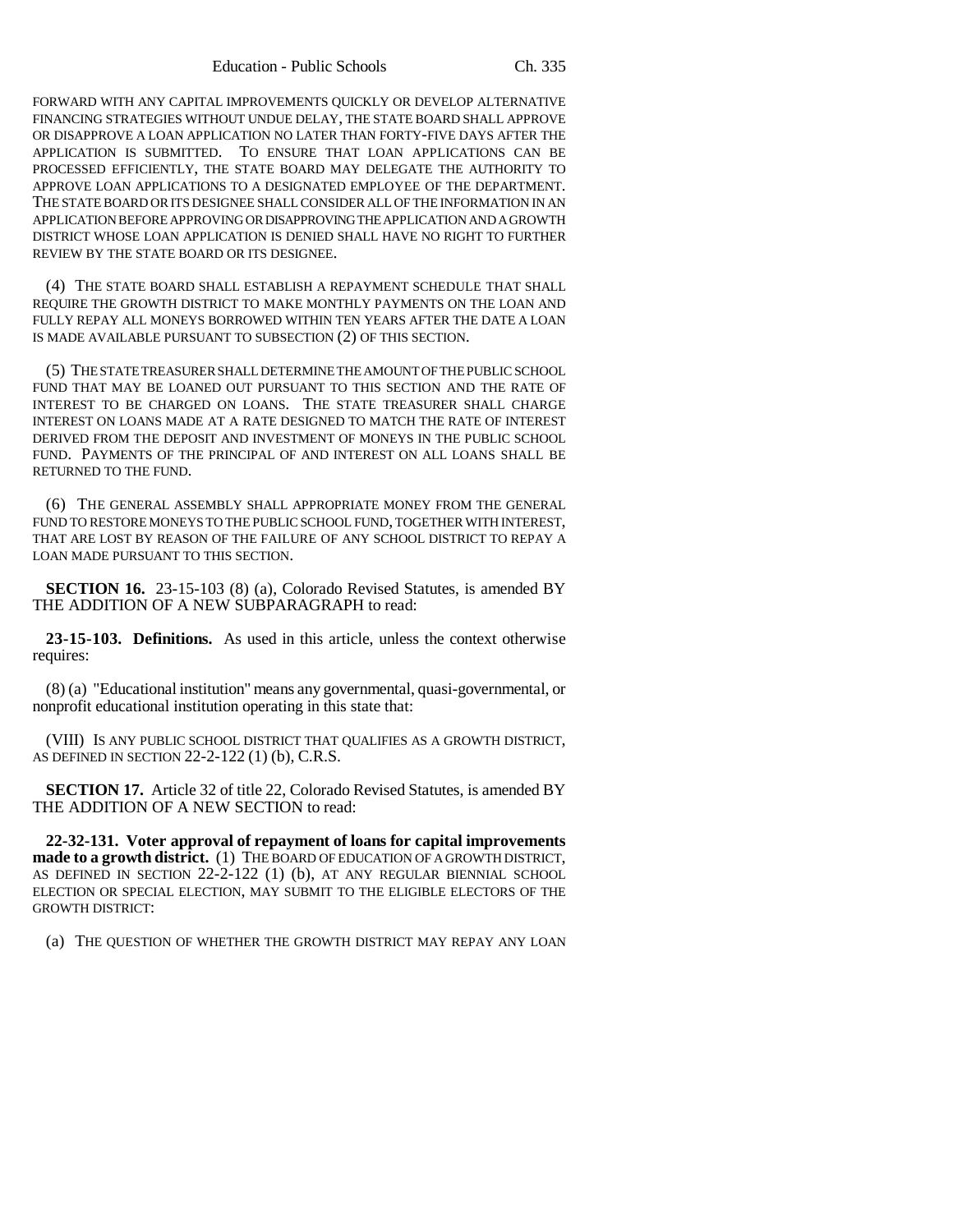MADE PURSUANT TO SECTION 22-2-122 OVER A PERIOD EXCEEDING ONE BUDGET YEAR; OR

(b) THE QUESTION OF WHETHER THE GROWTH DISTRICT MAY REPAY ANY LOAN MADE PURSUANT TO ARTICLE 15 OF TITLE 23, C.R.S., OVER A PERIOD EXCEEDING ONE BUDGET YEAR.

(2) ANY QUESTION SUBMITTED PURSUANT TO SUBSECTION (1) OF THIS SECTION MAY BE COMBINED WITH A QUESTION SUBMITTED BY THE GROWTH DISTRICT PURSUANT TO SECTION 22-40-110 AT THE SAME ELECTION.

(3) ANY SPECIAL ELECTION CALLED PURSUANT TO THIS SECTION SHALL BE HELD ON THE GENERAL ELECTION DAY IN EACH EVEN-NUMBERED YEAR OR ON THE FIRST TUESDAY IN NOVEMBER OF EACH ODD-NUMBERED YEAR AND SHALL BE CONDUCTED PURSUANT TO THE PROVISIONS OF ARTICLES 1 TO 13 OF TITLE 1, C.R.S.

**SECTION 18.** Article 40 of title 22, Colorado Revised Statutes, is amended BY THE ADDITION OF A NEW SECTION to read:

**22-40-110. Additional property tax for capital improvements in growth** school districts. (1) THE BOARD OF EDUCATION OF ANY GROWTH DISTRICT, AS DEFINED IN SECTION 22-2-122 (1) (b), AT ANY REGULAR BIENNIAL SCHOOL ELECTION OR SPECIAL ELECTION, MAY SUBMIT TO THE ELIGIBLE ELECTORS OF THE GROWTH DISTRICT THE QUESTION OF THE IMPOSITION OF AN ADDITIONAL PROPERTY TAX LEVY IN ACCORDANCE WITH THE PROVISIONS OF THIS SECTION FOR:

(a) ONE OR MORE OF THE PURPOSES SPECIFIED IN SECTION 22-42-102 (2) (a)(I) TO  $(2)$  (a) (V);

(b) THE PAYMENT OF ANY LOAN RECEIVED BY THE GROWTH DISTRICT PURSUANT TO SECTION 22-2-122 AND THE PAYMENT OF ANY INTEREST DUE ON SUCH LOAN; OR

(c) THE PAYMENT OF ANY LOAN RECEIVED BY THE GROWTH DISTRICT PURSUANT TO ARTICLE 15 OF TITLE 23, C.R.S., AND THE PAYMENT OF ANY INTEREST DUE ON SUCH LOAN.

(2) (a) EXCEPT AS OTHERWISE PROVIDED IN PARAGRAPH (b) OF THIS SUBSECTION (2), A GROWTH DISTRICT MAY IMPOSE AN ADDITIONAL PROPERTY TAX LEVY OF NO MORE THAN FIVE MILLS OR A NUMBER OF MILLS AS DETERMINED BY DIVIDING THE LATEST STATEWIDE VALUATION FOR ASSESSMENT OF THE TAXABLE PROPERTY IN ALL SCHOOL DISTRICTS BY THE PUPIL ENROLLMENT OF ALL SCHOOL DISTRICTS, AND DIVIDING SAID AMOUNT BY THE LATEST VALUATION FOR ASSESSMENT OF THE TAXABLE PROPERTY IN THE GROWTH DISTRICT DIVIDED BY THE PUPIL ENROLLMENT OF THE GROWTH DISTRICT, WHICHEVER IS THE LESSER AMOUNT.

(b) IF THE AMOUNT AS DETERMINED BY DIVIDING THE LATEST VALUATION FOR ASSESSMENT OF THE TAXABLE PROPERTY IN A GROWTH DISTRICT BY THE PUPIL ENROLLMENT OF THE GROWTH DISTRICT IS GREATER THAN THE AMOUNT AS DETERMINED BY DIVIDING THE LATEST STATEWIDE VALUATION FOR ASSESSMENT OF THE TAXABLE PROPERTY IN ALL SCHOOL DISTRICTS BY THE PUPIL ENROLLMENT OF ALL SCHOOL DISTRICTS, THE GROWTH DISTRICT MAY IMPOSE AN ADDITIONAL PROPERTY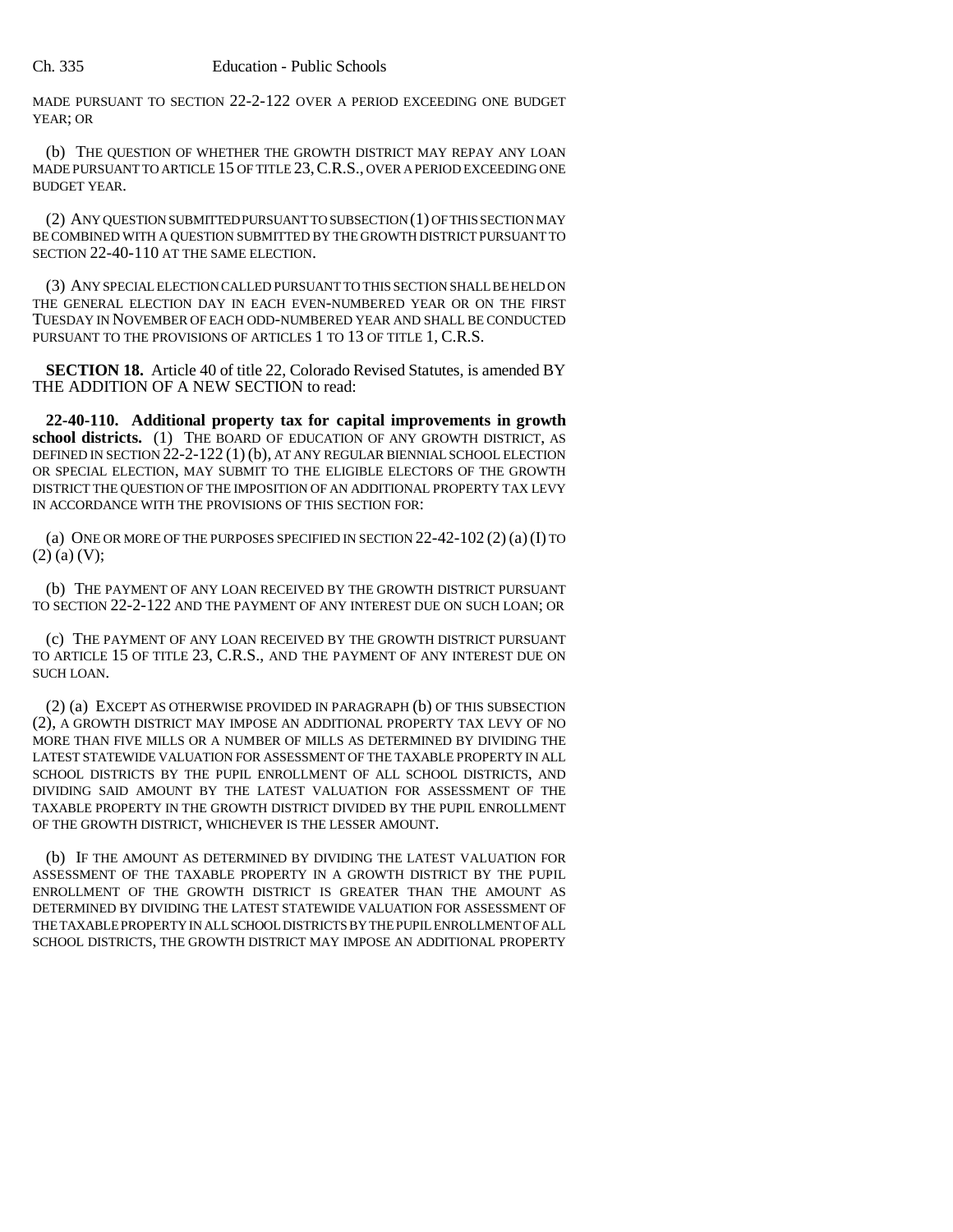TAX LEVY OF NO MORE THAN ONE MILL.

(3) MONEYS COLLECTED FROM SUCH TAX LEVY SHALL BE CREDITED TO THE CAPITAL RESERVE FUND PURSUANT TO SECTION 22-45-103 (1) (c) (IV).

(4) ANY SPECIAL ELECTION CALLED PURSUANT TO THIS SECTION SHALL BE HELD ON THE GENERAL ELECTION DAY IN EACH EVEN-NUMBERED YEAR OR ON THE FIRST TUESDAY IN NOVEMBER OF EACH ODD-NUMBERED YEAR AND SHALL BE CONDUCTED PURSUANT TO THE PROVISIONS OF ARTICLES 1 TO 13 OF TITLE 1, C.R.S.

**SECTION 19.** 22-45-103 (1) (c), Colorado Revised Statutes, is amended BY THE ADDITION OF A NEW SUBPARAGRAPH to read:

**22-45-103. Funds.** (1) The following funds are created for each school district for purposes specified in this article:

(c) **Capital reserve fund.** (IV) THE REVENUES FROM A TAX LEVIED PURSUANT TO SECTION 22-40-110 SHALL BE CREDITED TO THE CAPITAL RESERVE FUND. MONEYS IN SAID FUND SHALL BE USED FOR THE PURPOSES SET FORTH IN SECTION 22-40-110 AND MAY NOT BE EXPENDED BY THE DISTRICT FOR ANY OTHER PURPOSE. ANY MONEYS REMAINING IN THE FUND AT THE END OF ANY FISCAL YEAR SHALL REMAIN IN THE FUND AND MAY BE BUDGETED IN THE NEXT FISCAL YEAR.

**SECTION 20.** 22-33-104.6 (2) (b) and (2) (d), the introductory portion to 22-33-104.6 (3), 22-33-104.6 (3) (d), (3) (e) (II), (3) (g), and (3) (h), and the introductory portion to 22-33-104.6 (4) (a), Colorado Revised Statutes, are amended, and the said 22-33-104.6 is further amended BY THE ADDITION OF A NEW SUBSECTION, to read:

**22-33-104.6. On-line program - legislative declaration - authorized definitions.** (2) **Definitions.** As used in this section:

(b) "On-line program" means an alternative on-line education program authorized pursuant to this section that provides a sequential program of instruction for the education of a child WHO RESIDES IN COLORADO through services accessible on the world wide web and monitored by a district coordinator and a site coordinator; EXCEPT THAT, IF AN ON-LINE PROGRAM IS PROVIDED BY A CHARTER SCHOOL, THE SITE COORDINATOR SHALL HAVE SOLE RESPONSIBILITY FOR MONITORING THE PROGRAM. An on-line program is not intended to be and does not qualify as a private or nonprofit school.

(d) "Site coordinator" means a counselor or teacher at a public school, INCLUDING BUT NOT LIMITED TO A CHARTER SCHOOL, who shall monitor the progress of a student participating in the on-line program.

(3) **Program criteria.** A school district, any group of two or more school districts, A CHARTER SCHOOL, A GROUP OF CHARTER SCHOOLS, or any board of cooperative services is hereby authorized to create an on-line program. The following guidelines shall apply to any on-line program that is created and administered pursuant to the provisions of this section: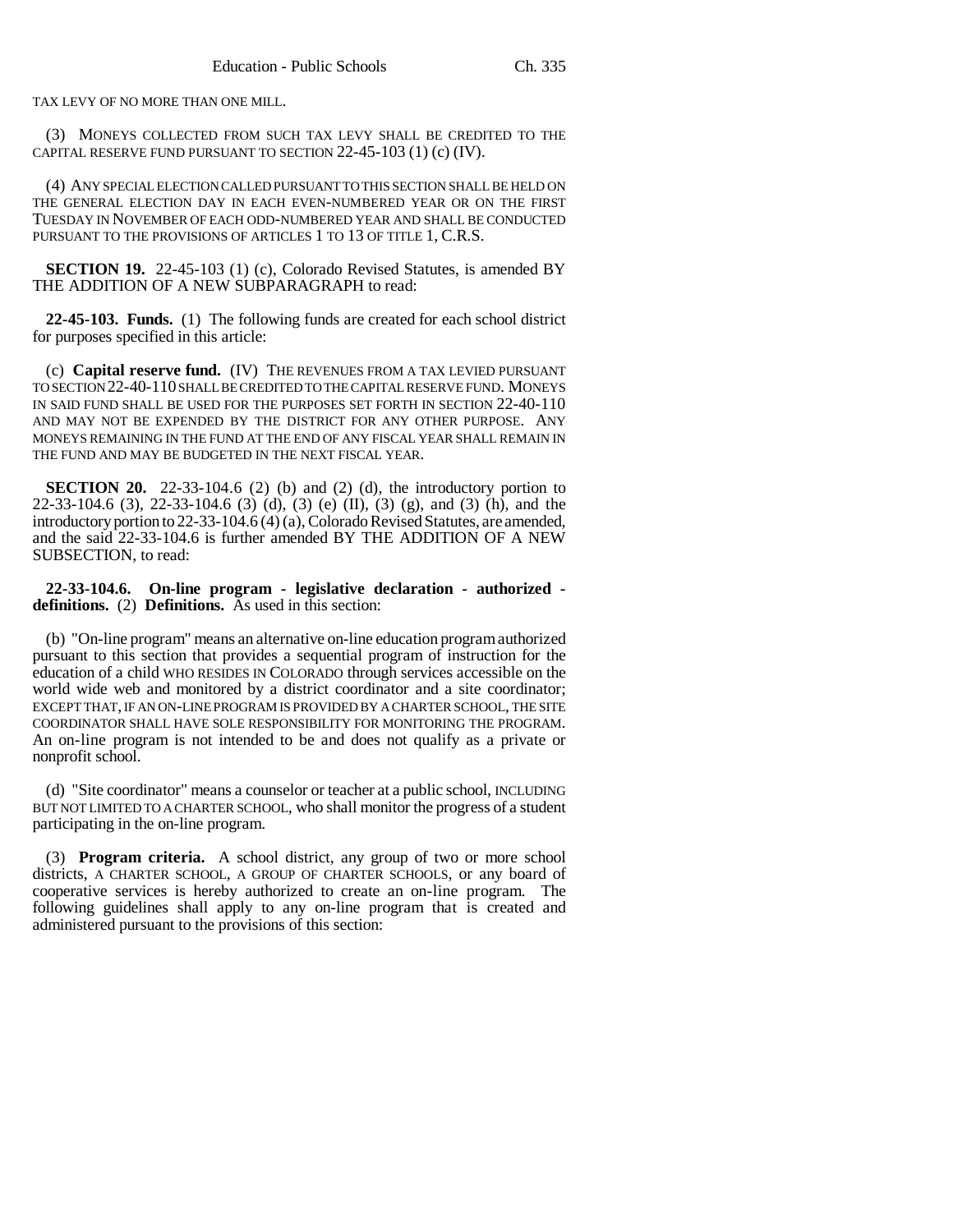(d) Each child participating in an on-line program shall be evaluated, tested, and monitored at the same intervals as other students in the grade level in the child's school. Each child participating in an on-line program shall be subject to the statewide assessments as required in section 22-7-409. The district coordinator and the site coordinator shall collaborate to ensure that the child meets in person with the site coordinator for an evaluation; EXCEPT THAT, IF A CHARTER SCHOOL PROVIDES THE ON-LINE PROGRAM, THE SITE COORDINATOR SHALL HAVE SOLE RESPONSIBILITY TO ENSURE THE CHILD MEETS IN PERSON WITH THE SITE COORDINATOR.

(e) An on-line program shall include:

(II) A process pursuant to which the site coordinator shall notify any child who is not performing satisfactorily in the on-line program, as determined by the school district OR CHARTER SCHOOL providing the on-line program, and shall identify other educational alternatives available to such child;

(g) The records of each child participating in an on-line program shall be maintained on a permanent basis by the school and the school district providing the on-line program; EXCEPT THAT, IF A CHARTER SCHOOL PROVIDES THE ON-LINE PROGRAM, ONLY THE CHARTER SCHOOL SHALL BE REQUIRED TO MAINTAIN SUCH RECORDS. The records shall include but need not be limited to:

(I) Attendance data;

(II) Test, evaluation, and statewide assessment results; and

(III) Immunization records, as required by sections 25-4-902 and 25-4-903, C.R.S.

(h) Each child participating in an on-line program shall RESIDE WITHIN THIS STATE, SHALL meet the criteria for selection for participation in such program set by the school district OR CHARTER SCHOOL providing the on-line program, and shall demonstrate that he or she possesses the appropriate electronic equipment and resources to participate in the program. A school district OR CHARTER SCHOOL may provide such equipment and resources to a child participating in the on-line program.

(4) **Funding.** (a) If a child is participating in an on-line program created by a school district OR BY A CHARTER SCHOOL, the school district PROVIDING THE ON-LINE PROGRAM OR THE CHARTERING SCHOOL DISTRICT FOR THE CHARTER SCHOOL PROVIDING THE ON-LINE PROGRAM shall be entitled to count such child in accordance with the provisions of section  $22-54-103$  (10) SECTION 22-54-103 (8.5) for purposes of determining ON-LINE pupil enrollment under the "Public School Finance Act of 1994", article 54 of this title, if, in the preceding academic year, such child either:

(5) (a) (I) THE GENERAL ASSEMBLY HEREBY FINDS THAT THERE ARE MANY CHILDREN IN COLORADO WHO DO NOT MEET THE CRITERIA SPECIFIED IN PARAGRAPH (a) OF SUBSECTION (4) OF THIS SECTION WHO WOULD BENEFIT FROM THE OPPORTUNITY TO PARTICIPATE IN AN ON-LINE PROGRAM. ALTHOUGH THE COST OF FUNDING ALL OF SUCH CHILDREN THROUGH THE "PUBLIC SCHOOL FINANCE ACT OF 1994", ARTICLE 54 OF THIS TITLE, WOULD BE PROHIBITIVE, IT IS THE INTENT OF THE GENERAL ASSEMBLY TO PROVIDE FUNDING FOR AS MANY OF SUCH CHILDREN AS POSSIBLE UNDER THE FISCAL CONSTRAINTS THAT EXIST FOR THE STATE.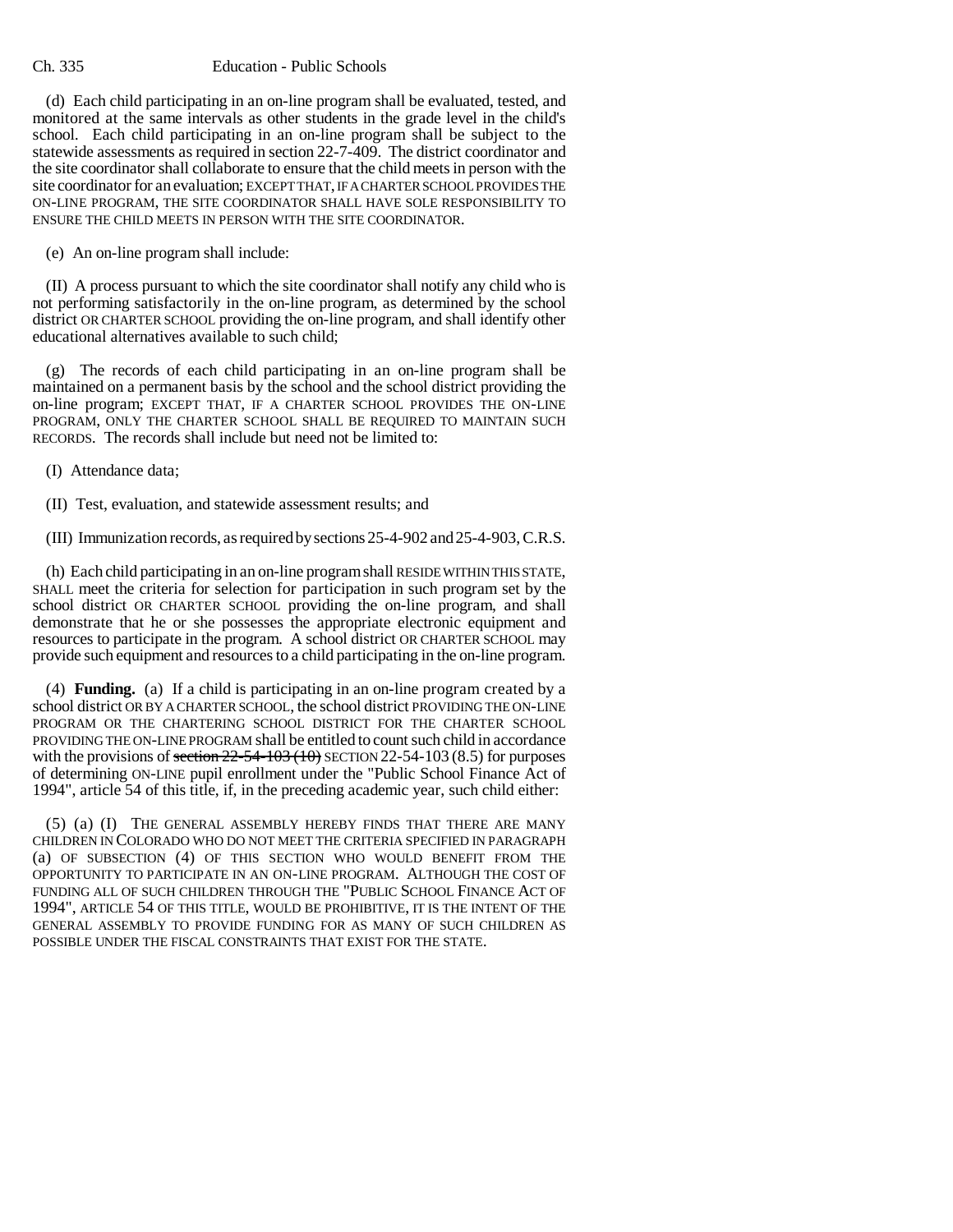(II) THE GENERAL ASSEMBLY FURTHER FINDS THAT INCREASING THE NUMBER OF FUNDED POSITIONS AVAILABLE TO STUDENTS IN ON-LINE PROGRAMS AS PROVIDED IN THIS SUBSECTION (5) WILL EXPAND TECHNOLOGY EDUCATION BY PROVIDING EDUCATION SERVICES TO MORE CHILDREN THROUGH THE USE OF INTERNET AND OTHER FORMS OF COMPUTER TECHNOLOGY AND MAKING SUCH TECHNOLOGY MORE READILY AVAILABLE AND USEFUL TO STUDENTS. THE GENERAL ASSEMBLY THEREFORE FINDS THAT THE INCREASE IN THE NUMBER OF FUNDED POSITIONS FOR ON-LINE PROGRAMS PURSUANT TO THIS SUBSECTION (5) MAY BE FUNDED WITH MONEYS FROM THE STATE EDUCATION FUND CREATED IN SECTION 17 (4) OF ARTICLE IX OF THE STATE CONSTITUTION.

(b) FOR THE 2002-03 BUDGET YEAR AND FOR EACH BUDGET YEAR THEREAFTER, FOR PURPOSES OF DETERMINING SCHOOL DISTRICTS' ON-LINE PUPIL ENROLLMENT UNDER THE "PUBLIC SCHOOL FINANCE ACT OF 1994", ARTICLE 54 OF THIS TITLE, IN ADDITION TO THE CHILDREN COUNTED PURSUANT TO SUBSECTION (4) OF THIS SECTION, SCHOOL DISTRICTS MAY COUNT UP TO A STATEWIDE TOTAL OF ONE HUNDRED THIRTY-FIVE CHILDREN WHO ARE ENROLLED IN ON-LINE PROGRAMS CREATED PURSUANT TO THIS SECTION AND WHO, FOR THE PRECEDING SCHOOL YEAR, WERE ENROLLED AFTER OCTOBER 1 IN PUBLIC SCHOOLS OR CHARTER SCHOOLS OF SCHOOL DISTRICTS IN THIS STATE OR WERE ENROLLED IN PRIVATE SCHOOLS OR PARTICIPATING IN NONPUBLIC HOME-BASED EDUCATION PROGRAMS OR PARTICIPATING IN HOME INSTRUCTION BY LICENSED TEACHERS.

(c) EACH SCHOOL DISTRICT, GROUP OF SCHOOL DISTRICTS, CHARTER SCHOOL, GROUP OF CHARTER SCHOOLS, AND BOARD OF COOPERATIVE SERVICES THAT CREATES AN ON-LINE PROGRAM PURSUANT TO THIS SECTION MAY APPLY TO THE DEPARTMENT OF EDUCATION FOR AUTHORIZATION TO COUNT CHILDREN ENROLLED IN THE ON-LINE PROGRAM WHO MEET THE CRITERIA SPECIFIED IN PARAGRAPH (b) OF THIS SUBSECTION (5) FOR PURPOSES OF DETERMINING THE ON-LINE PUPIL ENROLLMENT. EACH APPLICANT, AT A MINIMUM, SHALL PROVIDE THE FOLLOWING INFORMATION:

(I) VERIFICATION THAT THE ACADEMIC PROGRAM PROVIDED THROUGH THE ON-LINE PROGRAM IS RESEARCH-BASED AND SEQUENTIAL;

(II) THE MANNER IN WHICH THE APPLICANT HAS MARKETED THE ON-LINE PROGRAM TO CHILDREN WHO ARE NOT RECEIVING PUBLIC EDUCATION SERVICES AND HAVE DEMONSTRATED INTEREST IN THE ON-LINE PROGRAM, INCLUDING BUT NOT LIMITED TO LETTERS OF INTENT TO PARTICIPATE IN THE ON-LINE PROGRAM;

(III) DEMONSTRATION OF THE USE OF TECHNOLOGY SUPPORT SYSTEMS FOR THE ON-LINE PROGRAM AND TEACHER SUPPORT; AND

(IV) DEMONSTRATION OF THE SUCCESS OF THE ON-LINE PROGRAM, INCLUDING BUT NOT LIMITED TO THE STUDENT COMPLETION RATE OF THE ON-LINE PROGRAM.

(d) THE DEPARTMENT OF EDUCATION SHALL ALLOCATE THE ON-LINE PROGRAM POSITIONS AUTHORIZED IN PARAGRAPH (b) OF THIS SUBSECTION (5) TO APPLYING SCHOOL DISTRICTS, CHARTER SCHOOLS, AND BOARDS OF COOPERATIVE SERVICES. THE DEPARTMENT SHALL ALLOCATE THE POSITIONS TO ACCOMPLISH, AT A MINIMUM, THE FOLLOWING GOALS: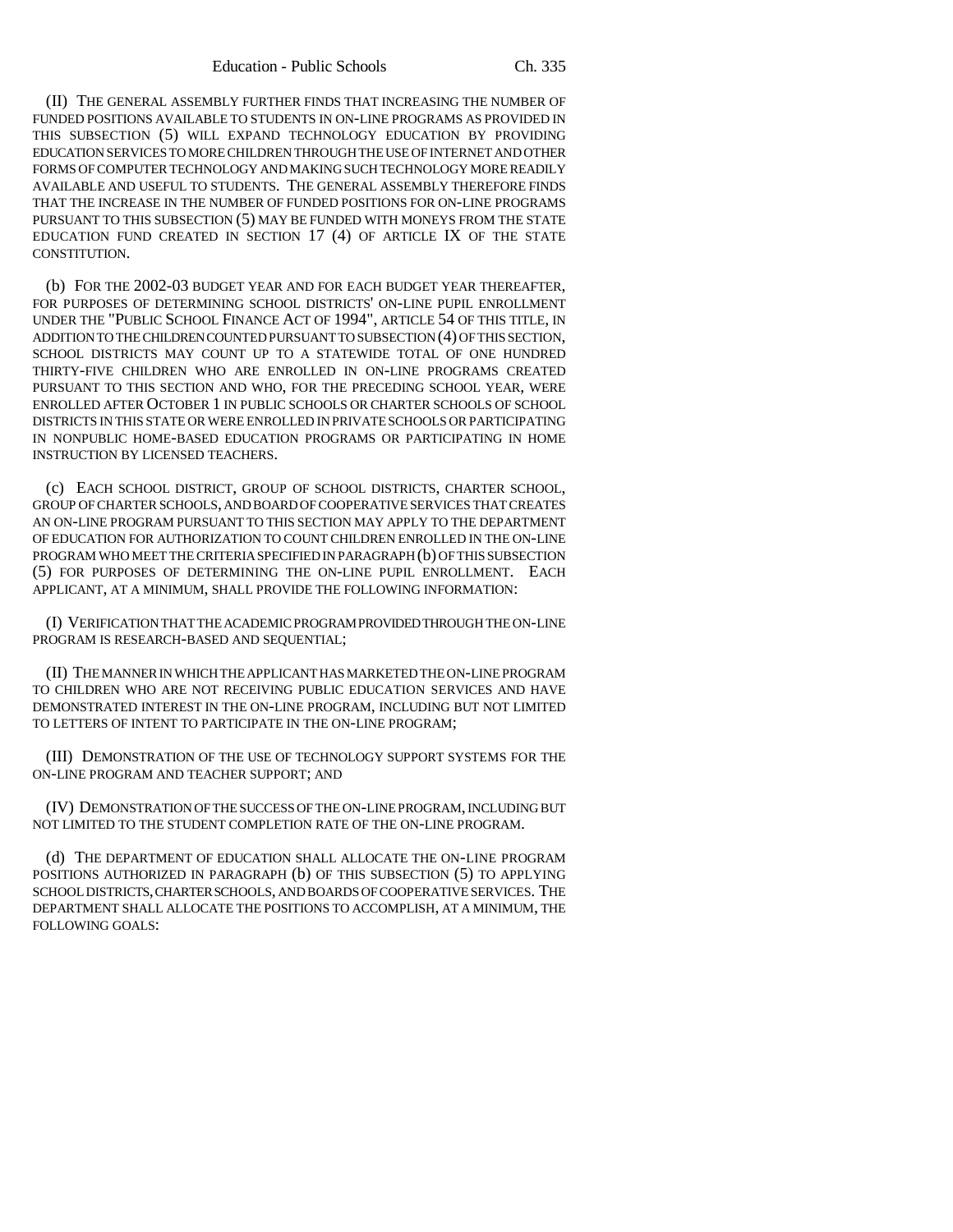(I) DISTRIBUTION OF ON-LINE PROGRAMS THROUGHOUT THE STATE FOR BROAD REPRESENTATION OF RURAL AND URBAN SCHOOL DISTRICTS AND CHARTER SCHOOLS;

(II) ALLOCATION OF A SUFFICIENT NUMBER OF POSITIONS TO A SCHOOL DISTRICT, CHARTER SCHOOL, OR BOARD OF COOPERATIVE SERVICES TO ENSURE THAT THE ON-LINE PROGRAM OPERATED BY THE SCHOOL DISTRICT, CHARTER SCHOOL, OR BOARD OF COOPERATIVE SERVICES CAN INCLUDE AN ADEQUATE NUMBER OF STUDENTS, INCLUDING THOSE ENROLLED PURSUANT TO SUBSECTION (4) OF THIS SECTION AND THIS SUBSECTION (5), TO MAINTAIN THE EDUCATIONAL FEASIBILITY AND INTEGRITY OF THE PROGRAM.

**SECTION 21.** 22-30.5-103 (1), Colorado Revised Statutes, is amended BY THE ADDITION OF A NEW PARAGRAPH to read:

**22-30.5-103. Definitions.** (1) For purposes of this part 1:

(b.5) "ON-LINE PUPIL" MEANS A CHILD WHO RECEIVES EDUCATIONAL SERVICES PREDOMINANTLY THROUGH AN ON-LINE PROGRAM CREATED PURSUANT TO SECTION 22-33-104.6.

**SECTION 22.** 22-30.5-104 (2) and (8), Colorado Revised Statutes, are amended to read:

**22-30.5-104. Charter school - requirements - authority.** (2) A charter school shall be a public school within the school district that grants its charter and shall be accountable to the school district's local board of education for purposes of ensuring compliance with applicable laws and charter provisions and the requirement of section 15 of article IX of the state constitution. A charter school cannot apply to, or be granted a charter by, a school district unless a majority of the charter school's pupils, OTHER THAN ON-LINE PUPILS, will reside in the chartering school district or in school districts contiguous thereto.

(8) A charter school shall be authorized to offer any educational program, INCLUDING BUT NOT LIMITED TO AN ON-LINE PROGRAM PURSUANT TO SECTION 22-33-104.6, that may be offered by a school district, unless expressly prohibited by its charter or by state law.

**SECTION 23.** 22-30.5-107 (1), Colorado Revised Statutes, is amended to read:

**22-30.5-107. Charter application - process.** (1) A charter applicant cannot apply to, or be granted a charter by, a school district unless a majority of the charter school's pupils, OTHER THAN ON-LINE PUPILS, will reside in the chartering school district or in school districts contiguous thereto. The local board of education shall receive and review all applications for charter schools. Applications must be filed with the local board of education by October 1 to be eligible for consideration for the following school year. The local board of education shall not charge any application fees. If such board finds the charter school application is incomplete, the board shall request the necessary information from the charter applicant. The charter school application shall be reviewed by the district accountability committee prior to consideration by the local board of education.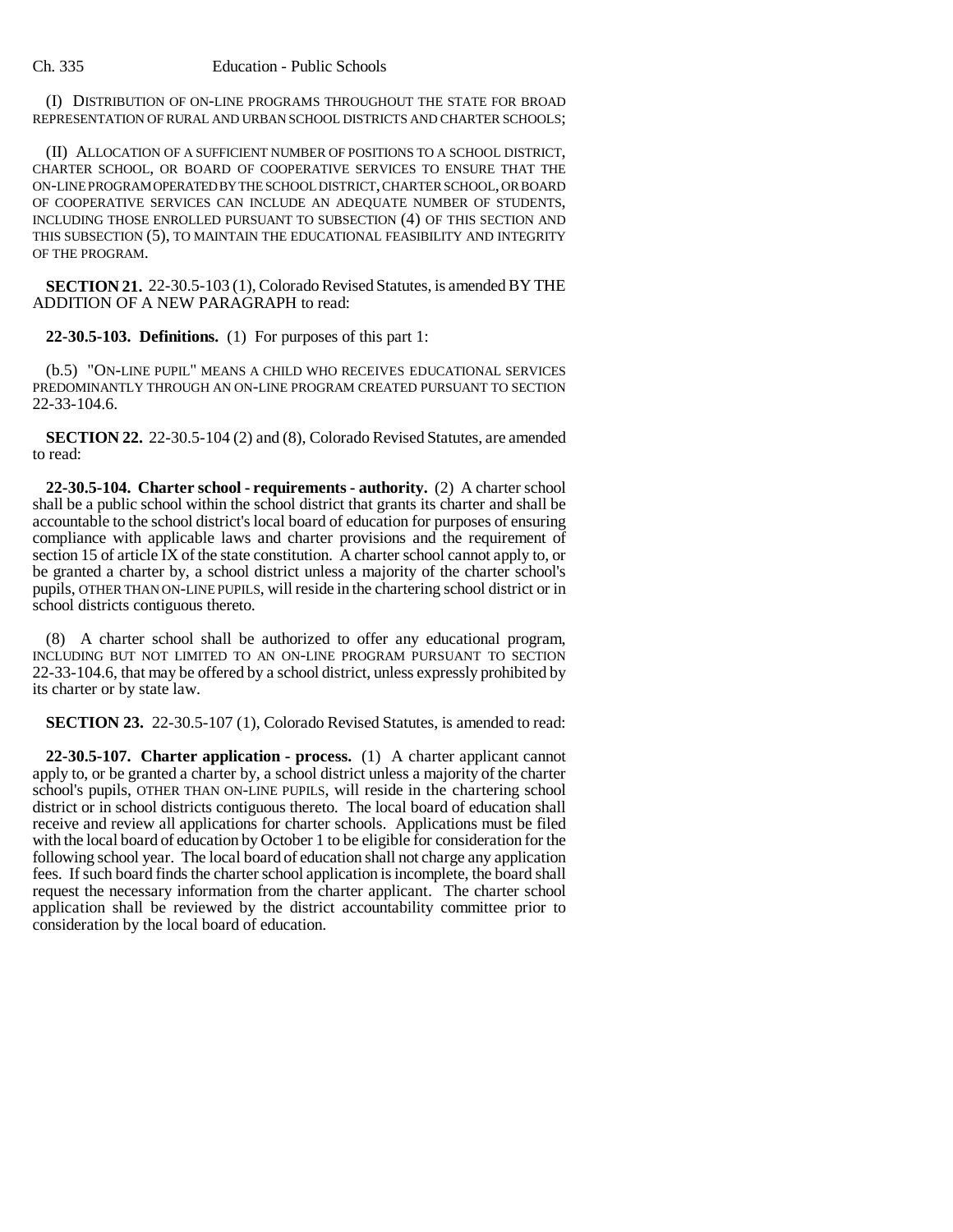**SECTION 24.** 22-30.5-109, Colorado Revised Statutes, is amended BY THE ADDITION OF A NEW SUBSECTION to read:

**22-30.5-109. Charter schools - restrictions - establishment - number.** (7) ON-LINE PUPILS ENROLLED IN A CHARTER SCHOOL SHALL NOT BE INCLUDED IN THE CHARTER SCHOOL'S PUPIL ENROLLMENT FOR PURPOSES OF DETERMINING WHETHER THE CHARTER SCHOOL IS IN COMPLIANCE WITH ANY RESTRICTIONS THE CHARTERING SCHOOL DISTRICT MAY IMPOSE ON THE NUMBER OF PUPILS THAT MAY ENROLL IN THE CHARTER SCHOOL. A CHARTERING SCHOOL DISTRICT MAY NOT RESTRICT THE NUMBER OF ON-LINE PUPILS A CHARTER SCHOOL MAY ENROLL.

**SECTION 25.** 22-30.5-112 (1), (2) (a) (III) (A), (2) (a.3), (2) (a.7), and (3) (a) (III), Colorado Revised Statutes, are amended, and the said 22-30.5-112 (3) is further amended BY THE ADDITION OF A NEW PARAGRAPH, to read:

**22-30.5-112. Charter schools - financing - guidelines.** (1) For purposes of the "Public School Finance Act of 1994", article 54 of this title, pupils enrolled in a charter school shall be included in the pupil enrollment OR THE ON-LINE PUPIL ENROLLMENT, WHICHEVER IS APPLICABLE, of the school district that granted its charter. The school district that granted its charter shall report to the department of education the number of pupils included in the school district's pupil enrollment AND THE SCHOOL DISTRICT'S ON-LINE PUPIL ENROLLMENT that are actually enrolled in each charter school. The school district shall also identify each charter school that is a qualified charter school as defined in section  $22-54-124$  (1) (f) OR (1) (f.5), WHICHEVER IS APPLICABLE, IDENTIFY EACH QUALIFIED CHARTER SCHOOL THAT WILL BE OPERATING IN A SCHOOL DISTRICT FACILITY AND THAT DOES NOT HAVE ONGOING FINANCIAL OBLIGATIONS INCURRED TO REPAY THE OUTSTANDING COSTS OF NEW CONSTRUCTION UNDERTAKEN FOR THE CHARTER SCHOOL'S BENEFIT, and provide an estimate of the number of pupils expected to be enrolled in each qualified charter school during the budget year following the budget year in which the district makes a report.

(2) (a) (III) (A) For budget year  $2000-2001$  2000-01 and budget years thereafter, except as otherwise provided in paragraph (a.3) of this subsection (2), each charter school and the authorizing school district shall negotiate funding under the contract at a minimum of ninety-five percent of the district per pupil revenues for each pupil enrolled in the charter school WHO IS NOT AN ON-LINE PUPIL AND ONE HUNDRED PERCENT OF THE DISTRICT PER PUPIL ON-LINE FUNDING FOR EACH ON-LINE PUPIL ENROLLED IN THE CHARTER SCHOOL. The school district may choose to retain the actual amount of the charter school's per pupil share of the central administrative overhead costs for services actually provided to the charter school; except that such amount shall not exceed five percent of the district per pupil revenues for each pupil, WHO IS NOT AN ON-LINE PUPIL, enrolled in the charter school.

(a.3) If the authorizing school district enrolls five hundred or fewer students, the charter school shall receive funding in the amount of the greater of ONE HUNDRED PERCENT OF THE DISTRICT PER PUPIL ON-LINE FUNDING FOR EACH ON-LINE PUPIL ENROLLED IN THE CHARTER SCHOOL PLUS one hundred percent of the district per pupil revenues for each pupil WHO IS NOT AN ON-LINE PUPIL enrolled in the charter school, minus the actual amount of the charter school's per pupil share of the central administrative overhead costs incurred by the school district FOR PUPILS WHO ARE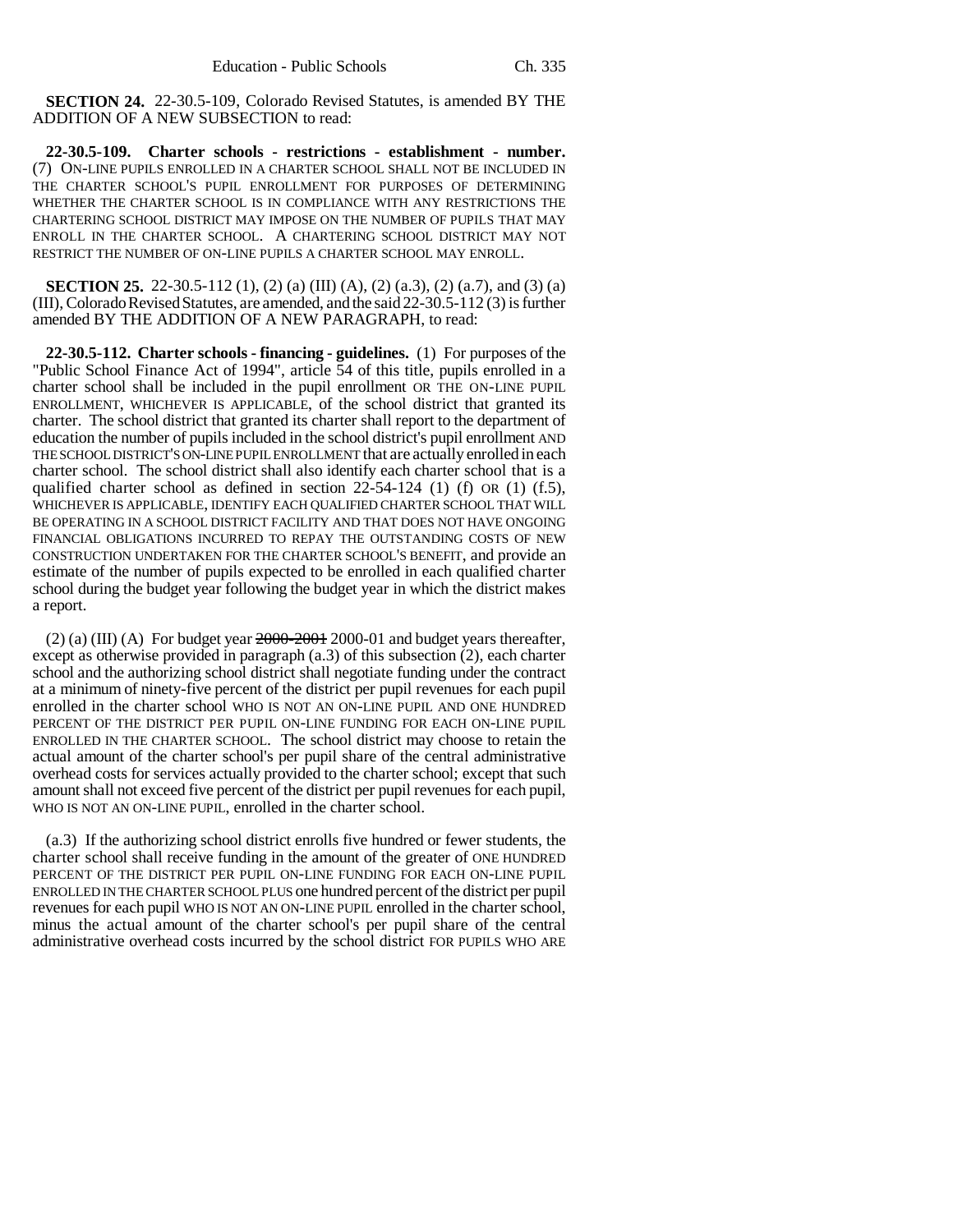NOT ON-LINE PUPILS, based on audited figures, or eighty-five percent of the district per pupil revenues for each pupil enrolled in the charter school WHO IS NOT AN ON-LINE PUPIL PLUS ONE HUNDRED PERCENT OF THE DISTRICT PER PUPIL ON-LINE FUNDING FOR EACH ON-LINE PUPIL ENROLLED IN THE CHARTER SCHOOL.

(a.7) For the 2000-2001 2000-01 budget year and budget years thereafter, each charter school shall annually allocate the minimum per pupil dollar amount specified in section 22-54-105 (2) (b), multiplied by the number of students enrolled in the charter school WHO ARE NOT ON-LINE PUPILS, to a fund created by the charter school for capital reserve purposes, as set forth in section 22-45-103 (1) (c) and (1) (e), or solely for the management of risk-related activities, as identified in section 24-10-115, C.R.S., and article 13 of title 29, C.R.S., or among such allowable funds. Said moneys shall be used for the purposes set forth in section 22-45-103 (1) (c) and (1) (e) and may not be expended by the charter school for any other purpose.

(3) (a) (III) For budget year 2000-2001 2000-01 and budget years thereafter, the proportionate share of moneys generated under federal or state categorical aid programs, other than federally required educational services, shall be directed to charter schools serving students eligible for such aid; EXCEPT THAT A SCHOOL DISTRICT THAT RECEIVES SMALL ATTENDANCE CENTER AID PURSUANT TO SECTION 22-54-122 FOR A SMALL ATTENDANCE CENTER THAT IS A CHARTER SCHOOL SHALL FORWARD THE ENTIRE AMOUNT OF SUCH AID TO THE CHARTER SCHOOL FOR WHICH IT WAS RECEIVED.

(a.5) EACH CHARTER SCHOOL THAT SERVES STUDENTS WHO MAY BE ELIGIBLE TO RECEIVE SERVICES PROVIDED THROUGH FEDERAL AID PROGRAMS SHALL COMPLY WITH ALL FEDERAL REPORTING REQUIREMENTS TO RECEIVE THE FEDERAL AID.

**SECTION 26.** 22-30.5-112 (2) (a.5), Colorado Revised Statutes, is amended BY THE ADDITION OF A NEW SUBPARAGRAPH to read:

**22-30.5-112. Charter schools - financing - guidelines.** (2) (a.5) As used in this subsection (2):

(II.5) "DISTRICT PER PUPIL ON-LINE FUNDING" MEANS THE DISTRICT'S ON-LINE FUNDING, AS DETERMINED PURSUANT TO SECTION 22-54-104 (4.5), FOR ANY BUDGET YEAR DIVIDED BY THE DISTRICT'S ON-LINE PUPIL ENROLLMENT, AS DEFINED IN SECTION 22-54-103 (8.5), FOR SAID BUDGET YEAR.

**SECTION 27.** 22-30.5-112.3 (1) (a) and (1) (c), Colorado Revised Statutes, are amended to read:

**22-30.5-112.3. Charter schools - additional aid from district.** (1) (a) (I) For the 2001-02 budget year and each budget year thereafter, a qualified charter school, as defined in section 22-54-124 (1) (f) OR (1) (f.5), WHICHEVER IS APPLICABLE, shall receive state education fund moneys from the school district that granted its charter in an amount equal to the percentage of the district's certified charter school pupil enrollment that is attributable to pupils expected to be enrolled in the qualified charter school multiplied by the total amount of state education fund moneys distributed to the district for the same budget year pursuant to section 22-54-124 (3).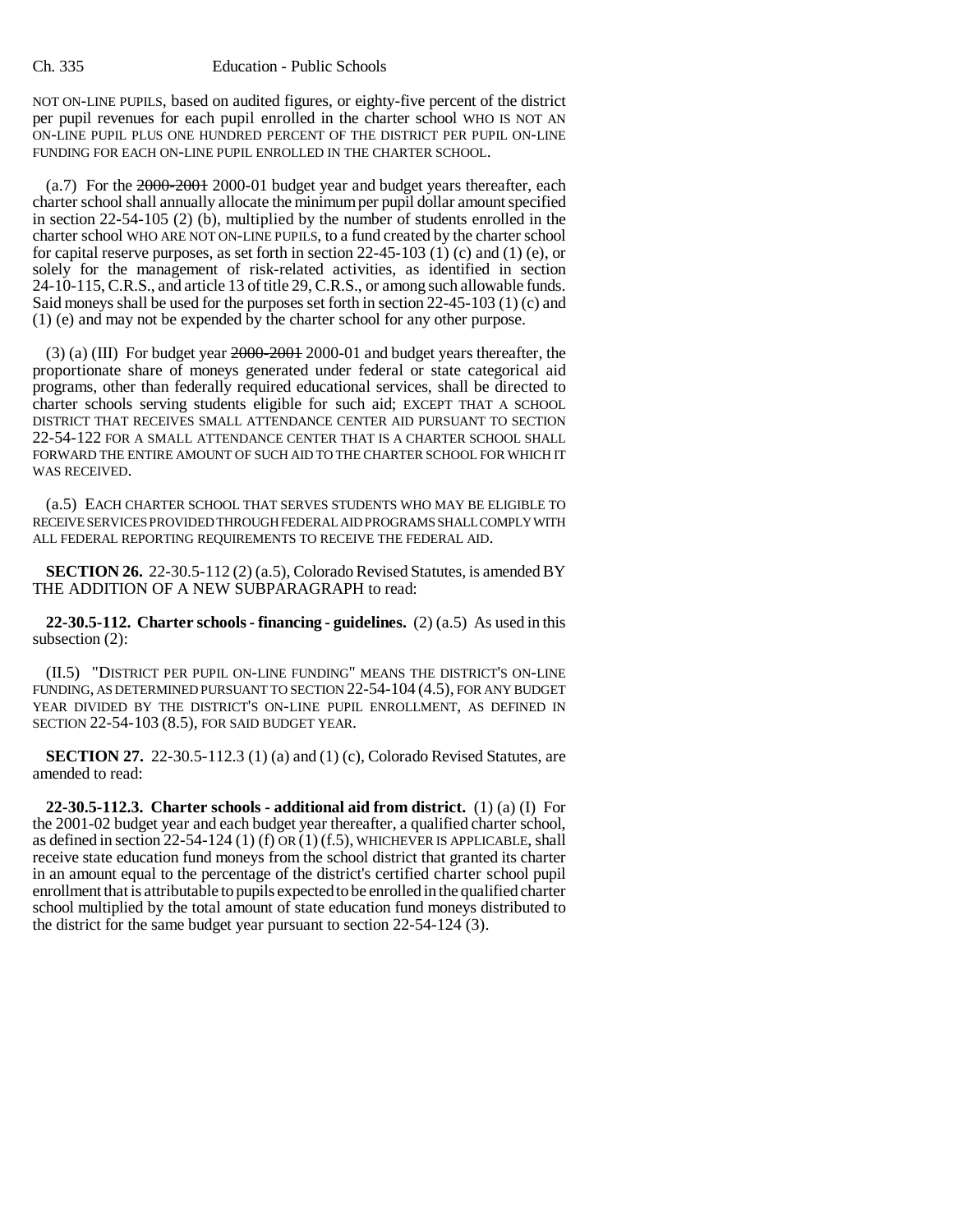(II) AS USED IN THIS PARAGRAPH (a), "PUPILS" MEANS PUPILS OTHER THAN ON-LINE PUPILS ENROLLED IN A CHARTER SCHOOL.

(c) A district shall provide funding to each qualified charter school, as defined in section 22-54-124 (1) (f) OR (1) (f.5), WHICHEVER IS APPLICABLE, by making a single lump sum payment to the qualified charter school as soon as possible after the district receives a lump sum payment of state education fund moneys pursuant to section 22-54-124 (4).

**SECTION 28.** 22-54-124 (1) (c), Colorado Revised Statutes, is amended to read:

## **22-54-124. State aid for charter schools - use of state education fund moneys.** (1) As used in this section:

(c) "District's certified charter school pupil enrollment" means the total number of pupils WHO ARE NOT ON-LINE PUPILS, AS DEFINED IN SECTION 22-30.5-103 (1) (b.5), expected to be enrolled in all qualified charter schools that will receive funding from the district pursuant to section 22-30.5-112 for the budget year for which state education fund moneys are to be appropriated and distributed pursuant to subsection (4) of this section, as certified by the department of education pursuant to paragraph (b) of subsection (3) of this section during the budget year that immediately precedes said budget year.

**SECTION 29. Repeal.** 22-42-104.5, Colorado Revised Statutes, is repealed as follows:

**22-42-104.5. Pro rata distribution of bond revenues to qualified charter** schools.  $(1)$  Any qualified charter school, as defined in section  $22-54-124(1)(f)$ , that is similarly situated to a noncharter public school that will be constructed, repaired, or otherwise maintained or improved by an expenditure of a district's proceeds of bonds to be issued upon the approval of a question of contracting bonded indebtedness submitted to the eligible electors of the district on or after July 1, 2002, shall receive a portion of the proceeds of said bonds in proportion to the ratio of the qualified charter school's pupil enrollment at grade levels that are also served by one or more similarly situated noncharter public schools that will be constructed, repaired, or otherwise maintained or improved by the district's expenditure of bond proceeds to the total pupil enrollment of all schools in the district that will be constructed, repaired, or otherwise maintained or improved by the district's expenditure of bond proceeds. Any question of contracting bonded indebtedness submitted to the eligible electors of a district on or after July 1, 2002, shall identify any qualified charter school that will receive bond proceeds.

(2) For purposes of this section, a qualified charter school is similarly situated to a noncharter public school if:

(a) The noncharter public school is in the district that granted the qualified charter school's charter; and

(b) The qualified charter school and the noncharter public school both serve students at one or more of the same grade levels.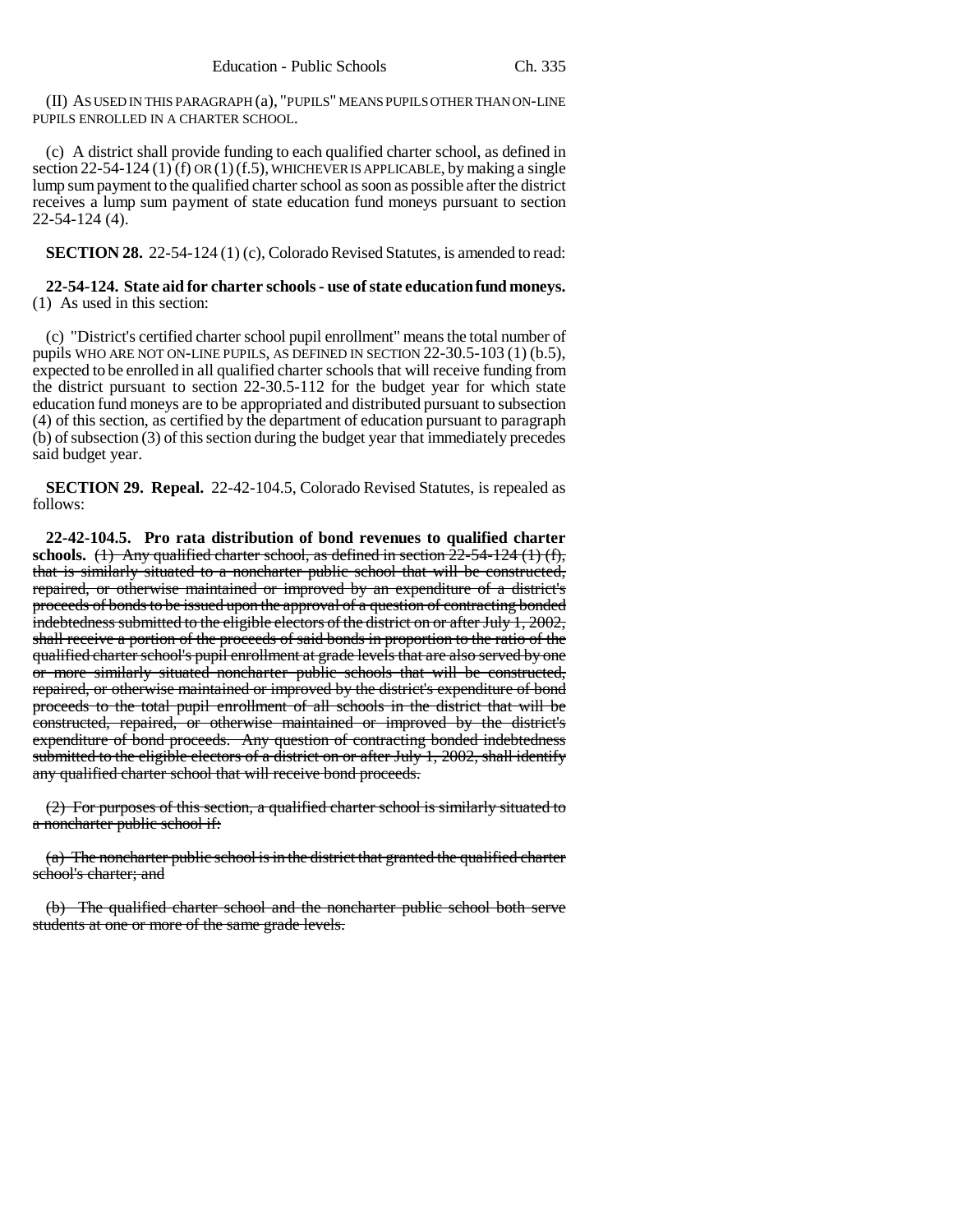**SECTION 30.** 22-30.5-105, Colorado Revised Statutes, is amended BY THE ADDITION OF A NEW SUBSECTION to read:

**22-30.5-105. Charter schools - contract contents - regulations -repeal.** (5) ANY TERM INCLUDED IN A CHARTER CONTRACT THAT WOULD REQUIRE A CHARTER SCHOOL TO WAIVE OR OTHERWISE FOREGO RECEIPT OF ANY AMOUNT OF OPERATIONAL OR CAPITAL CONSTRUCTION FUNDS PROVIDED TO THE CHARTER SCHOOL PURSUANT TO THE PROVISIONS OF THIS ARTICLE OR PURSUANT TO ANY OTHER PROVISION OF LAW IS HEREBY DECLARED NULL AND VOID AS AGAINST PUBLIC POLICY AND IS UNENFORCEABLE.

**SECTION 31.** Article 30.5 of title 22, Colorado Revised Statutes, is amended BY THE ADDITION OF A NEW PART to read:

# PART 4

# CHARTER SCHOOL CAPITAL FACILITIES FINANCING ACT

**22-30.5-401. Short title.** THIS PART 4 SHALL BE KNOWN AND MAY BE CITED AS THE "CHARTER SCHOOL FACILITIES FINANCING ACT".

**22-30.5-402. Legislative declaration.** (1) THE GENERAL ASSEMBLY HEREBY FINDS AND DECLARES THAT:

(a) THE "CHARTER SCHOOLS ACT", PART 1 OF THIS ARTICLE, WAS ENACTED BY THE GENERAL ASSEMBLY WITHOUT PROVIDING A METHOD FOR FUNDING THE CAPITAL CONSTRUCTION NEEDS OF CHARTER SCHOOLS.

(b) SINCE THE ENACTMENT OF THE "CHARTER SCHOOLS ACT", THE GENERAL ASSEMBLY HAS ENACTED LEGISLATION REQUIRING A PORTION OF THE MONEYS IN THE STATE EDUCATION FUND TO BE DISTRIBUTED TO CHARTER SCHOOLS FOR USE IN FUNDING CAPITAL CONSTRUCTION, BUT SUCH MONEYS ARE NOT SUFFICIENT TO FULLY MEET THE CAPITAL CONSTRUCTION NEEDS OF CHARTER SCHOOLS.

(c) PURSUANT TO SENATE BILL 01-237, ENACTED AT THE FIRST REGULAR SESSION OF THE SIXTY-THIRD GENERAL ASSEMBLY, THE GENERAL ASSEMBLY DECLARED ITS INTENT TO ESTABLISH A METHOD FOR FUNDING THE CAPITAL CONSTRUCTION NEEDS OF CHARTER SCHOOLS THAT IS EQUITABLE, WITHSTANDS CONSTITUTIONAL CHALLENGE, AND PROMOTES COOPERATION BETWEEN CHARTER SCHOOLS AND THEIR AUTHORIZING SCHOOL DISTRICTS AND ENCOURAGED REPRESENTATIVES OF LOCAL BOARDS OF EDUCATION, SCHOOL DISTRICT ADMINISTRATORS, CHARTER SCHOOLS, THE BUSINESS COMMUNITY, AND ANY OTHER INTERESTED PERSONS TO MEET AND DEVELOP A COMPREHENSIVE LEGISLATIVE PROPOSAL FOR FUNDING THE CAPITAL CONSTRUCTION NEEDS OF CHARTER SCHOOLS FOR CONSIDERATION BY THE SIXTY-THIRD GENERAL ASSEMBLY AT THE 2002 REGULAR SESSION.

(2) THE GENERAL ASSEMBLY FURTHER FINDS AND DECLARES THAT THIS PART 4 IS THE PRODUCT OF LEGISLATIVE EXAMINATION AND MODIFICATION OF A COMPREHENSIVE LEGISLATIVE PROPOSAL THAT RESULTED FROM MEETINGS OF REPRESENTATIVES OF LOCAL BOARDS OF EDUCATION, SCHOOL DISTRICT ADMINISTRATORS, CHARTER SCHOOLS, THE BUSINESS COMMUNITY, AND ANY OTHER INTERESTED PERSONS AND REPRESENTS A COMPREHENSIVE LEGISLATIVE PROPOSAL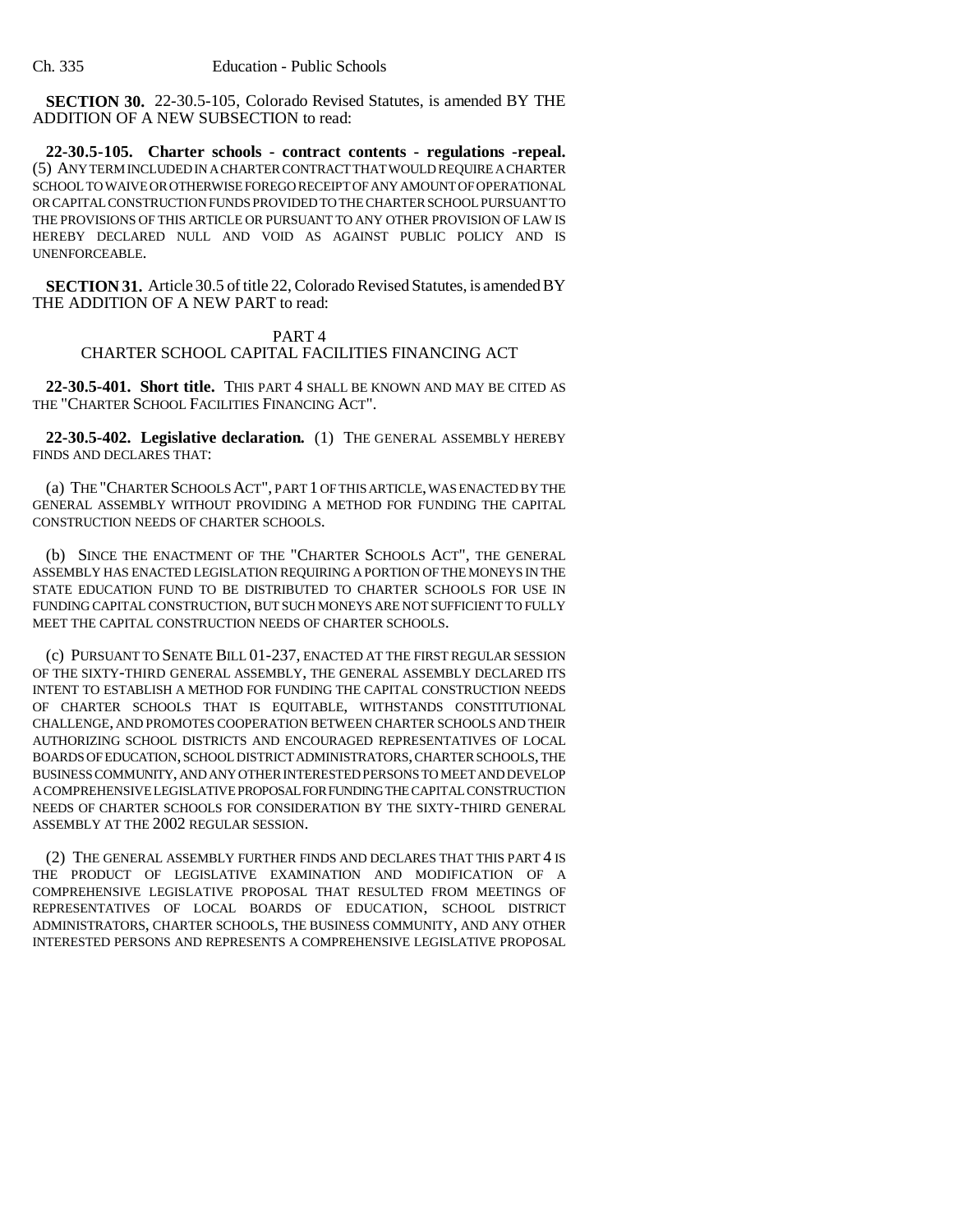FOR FUNDING THE CAPITAL CONSTRUCTION NEEDS OF CHARTER SCHOOLS THAT IS EQUITABLE, WITHSTANDS CONSTITUTIONAL CHALLENGE, AND PROMOTES COOPERATION BETWEEN CHARTER SCHOOLS AND THEIR AUTHORIZING SCHOOL DISTRICTS.

**22-30.5-403. Definitions.** AS USED IN THIS PART 4, UNLESS THE CONTEXT OTHERWISE REQUIRES:

(1) "BOARD OF EDUCATION" OR "BOARD" MEANS A SCHOOL DISTRICT BOARD OF EDUCATION.

(2) "BUDGET YEAR" MEANS THE PERIOD BEGINNING ON JULY 1 OF EACH YEAR AND ENDING ON THE FOLLOWING JUNE 30 FOR WHICH A BUDGET FOR A DISTRICT IS ADOPTED.

(3) "CHARTER SCHOOL" MEANS A CHARTER SCHOOL AS DESCRIBED IN SECTION 22-30.5-104, AND ALSO INCLUDES A NONPROFIT CORPORATION EXEMPT FROM TAXATION UNDER SECTION 501 (c) (3) OF THE FEDERAL "INTERNAL REVENUE CODE OF 1986", AS AMENDED, THAT OWNS A FACILITY USED FOR OCCUPANCY BY PUPILS ENROLLED OR TO BE ENROLLED IN A CHARTER SCHOOL ON BEHALF OF A CHARTER SCHOOL AND THAT WAS CREATED FOR THE SOLE PURPOSE OF HOLDING TITLE TO SUCH FACILITY.

(4) "CHARTER SCHOOL CAPITAL CONSTRUCTION" OR "CAPITAL CONSTRUCTION" MEANS CONSTRUCTING, DEMOLISHING, REMODELING, FINANCING, OR REFINANCING THE ACQUISITION OF LAND, BUILDINGS, OR FACILITIES USED FOR OCCUPANCY BY PUPILS ENROLLED IN OR TO BE ENROLLED IN A CHARTER SCHOOL. THE TERM ALSO INCLUDES ACTIONS TAKEN TO ACHIEVE THE PURPOSES SET FORTH IN SECTION 22-42-102 (2) (a) (I) TO (2) (a) (V).

(5) "CHARTER SCHOOL PER PUPIL FACILITIES AID PROGRAM MONEYS" MEANS STATE EDUCATION FUND MONEYS TO BE DISTRIBUTED TO CHARTER SCHOOLS FOR CAPITAL CONSTRUCTION PURSUANT TO SECTION 22-54-124.

(6) "SCHOOL DISTRICT" OR "DISTRICT" MEANS A SCHOOL DISTRICT ORGANIZED AND EXISTING PURSUANT TO LAW; EXCEPT THAT THE TERM DOES NOT INCLUDE A JUNIOR COLLEGE DISTRICT.

(7) "SPECIAL MILL LEVY" MEANS A MILL LEVY AUTHORIZED BY SECTION 22-30.5-405.

**22-30.5-404. Needs-based inclusion of charter schools in district bond elections - eligibility - determination of need - allocation of bond revenues.** (1) IN ENACTING THIS SECTION, IT IS THE INTENT OF THE GENERAL ASSEMBLY TO RESPECT THE PRINCIPLE OF SCHOOL DISTRICT LOCAL CONTROL AND TO ENCOURAGE SCHOOL DISTRICTS AND CHARTER SCHOOLS TO WORK TOGETHER TO ENSURE THAT THE CAPITAL CONSTRUCTION NEEDS OF CHARTER SCHOOLS CAN BE MET. ACCORDINGLY, NOTHING IN THIS SECTION SHALL BE CONSTRUED TO LIMIT IN ANY WAY THE EXISTING ABILITY OF ANY SCHOOL DISTRICT TO INCLUDE A CHARTER SCHOOL IN ANY LOCAL BOND ELECTIONS OR TO OTHERWISE ASSIST A CHARTER SCHOOL IN FINANCING ITS CAPITAL CONSTRUCTION NEEDS IN ANY LEGAL MANNER MUTUALLY AGREED UPON BY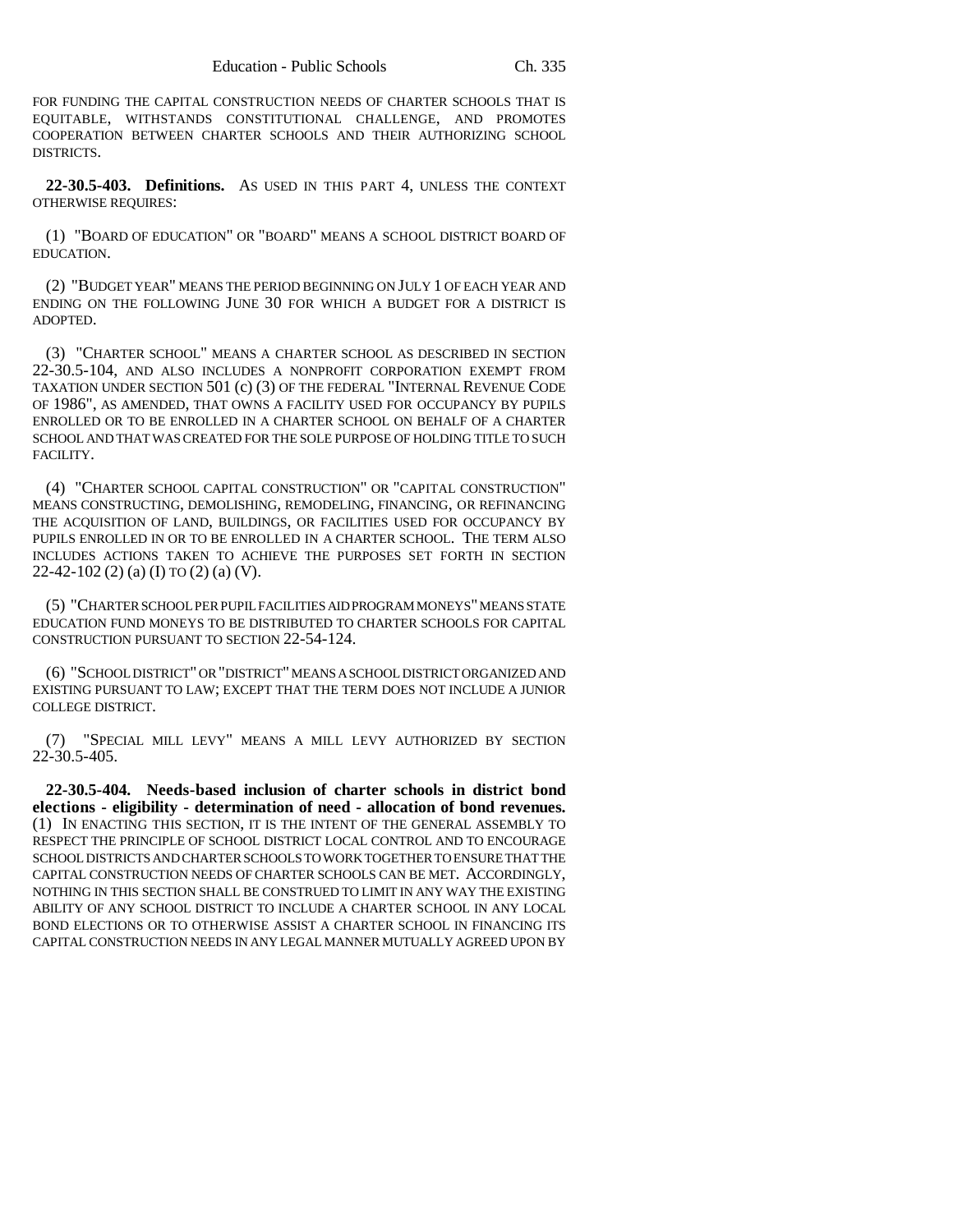THE SCHOOL DISTRICT AND THE CHARTER SCHOOL. EACH SCHOOL DISTRICT THAT IS CONSIDERING SUBMITTING ANY QUESTION OF CONTRACTING BONDED INDEBTEDNESS TO THE ELIGIBLE ELECTORS OF THE DISTRICT AT AN UPCOMING ELECTION SHALL INVITE EACH CHARTER SCHOOL CHARTERED BY THE DISTRICT TO PARTICIPATE IN DISCUSSIONS REGARDING THE POSSIBLE SUBMISSION OF SUCH A QUESTION AT THE EARLIEST POSSIBLE TIME, AND EACH SCHOOL DISTRICT IS ENCOURAGED TO VOLUNTARILY INCLUDE FUNDING FOR THE CAPITAL CONSTRUCTION NEEDS OF CHARTER SCHOOLS IN THE DISTRICT'S QUESTIONS OF CONTRACTING BONDED INDEBTEDNESS WITHOUT REQUIRING A CHARTER SCHOOL TO COMPLY WITH THE CAPITAL CONSTRUCTION PLAN SUBMISSION PROCESS SET FORTH IN SUBSECTION (3) OF THIS SECTION.

(2) A CHARTER SCHOOL THAT HAS CAPITAL CONSTRUCTION NEEDS MAY SEEK TO OBTAIN MONEYS TO FUND SUCH CAPITAL CONSTRUCTION NEEDS BY REQUESTING THAT THE BOARD OF EDUCATION OF ITS CHARTERING SCHOOL DISTRICT:

(a) INCLUDE THE CHARTER SCHOOL'S CAPITAL CONSTRUCTION NEEDS AS PART OF A BALLOT QUESTION FOR APPROVAL OF BONDED INDEBTEDNESS TO BE SUBMITTED BY THE DISTRICT TO THE VOTERS OF THE DISTRICT; OR

(b) SUBMIT A BALLOT QUESTION FOR APPROVAL OF A SPECIAL MILL LEVY TO THE VOTERS OF THE DISTRICT PURSUANT TO SECTION 22-30.5-405.

(3) A CHARTER SCHOOL THAT SEEKS TO HAVE ITS CAPITAL CONSTRUCTION NEEDS INCLUDED AS PART OF A BALLOT QUESTION TO BE SUBMITTED BY THE BOARD OF EDUCATION OF ITS CHARTERING SCHOOL DISTRICT TO THE VOTERS OF THE DISTRICT OR THAT SEEKS TO OBTAIN FUNDING FOR ITS CAPITAL CONSTRUCTION NEEDS THROUGH THE IMPOSITION OF A SPECIAL MILL LEVY PURSUANT TO SECTION 22-30.5-405 SHALL SUBMIT A CAPITAL CONSTRUCTION PLAN TO THE BOARD OF EDUCATION OF ITS CHARTERING SCHOOL DISTRICT. THE PLAN SHALL INCLUDE:

(a) A STATEMENT OF REASONS WHY THE CAPITAL CONSTRUCTION TO BE FINANCED BY BONDED INDEBTEDNESS OR A SPECIAL MILL LEVY IS NECESSARY;

(b) A DESCRIPTION OF THE CAPITAL CONSTRUCTION TO BE FINANCED BY BONDED INDEBTEDNESS OR REVENUES FROM A SPECIAL MILL LEVY;

(c) A DESCRIPTION OF THE ARCHITECTURAL, FUNCTIONAL, AND CONSTRUCTION STANDARDS THAT MEET APPLICABLE STATE BUILDING CODE REQUIREMENTS AND ARE TO BE APPLIED TO EACH FACILITY THAT IS THE SUBJECT OF THE CAPITAL CONSTRUCTION PROJECT;

(d) AN ESTIMATE OF THE TOTAL COST OF COMPLETING THE CAPITAL CONSTRUCTION TO BE FINANCED BY BONDED INDEBTEDNESS OR A SPECIAL MILL LEVY AND, IF ANY MONEYS OTHER THAN PROCEEDS OF BONDED INDEBTEDNESS OR A SPECIAL MILL LEVY AND INTEREST EARNED ON SUCH PROCEEDS ARE TO BE USED TO FINANCE THE CAPITAL CONSTRUCTION, A BREAKDOWN OF THE MONEYS THAT WILL BE USED TO FINANCE THE CAPITAL CONSTRUCTION;

(e) AN ESTIMATE OF THE AMOUNT OF TIME NEEDED TO COMPLETE THE CAPITAL CONSTRUCTION;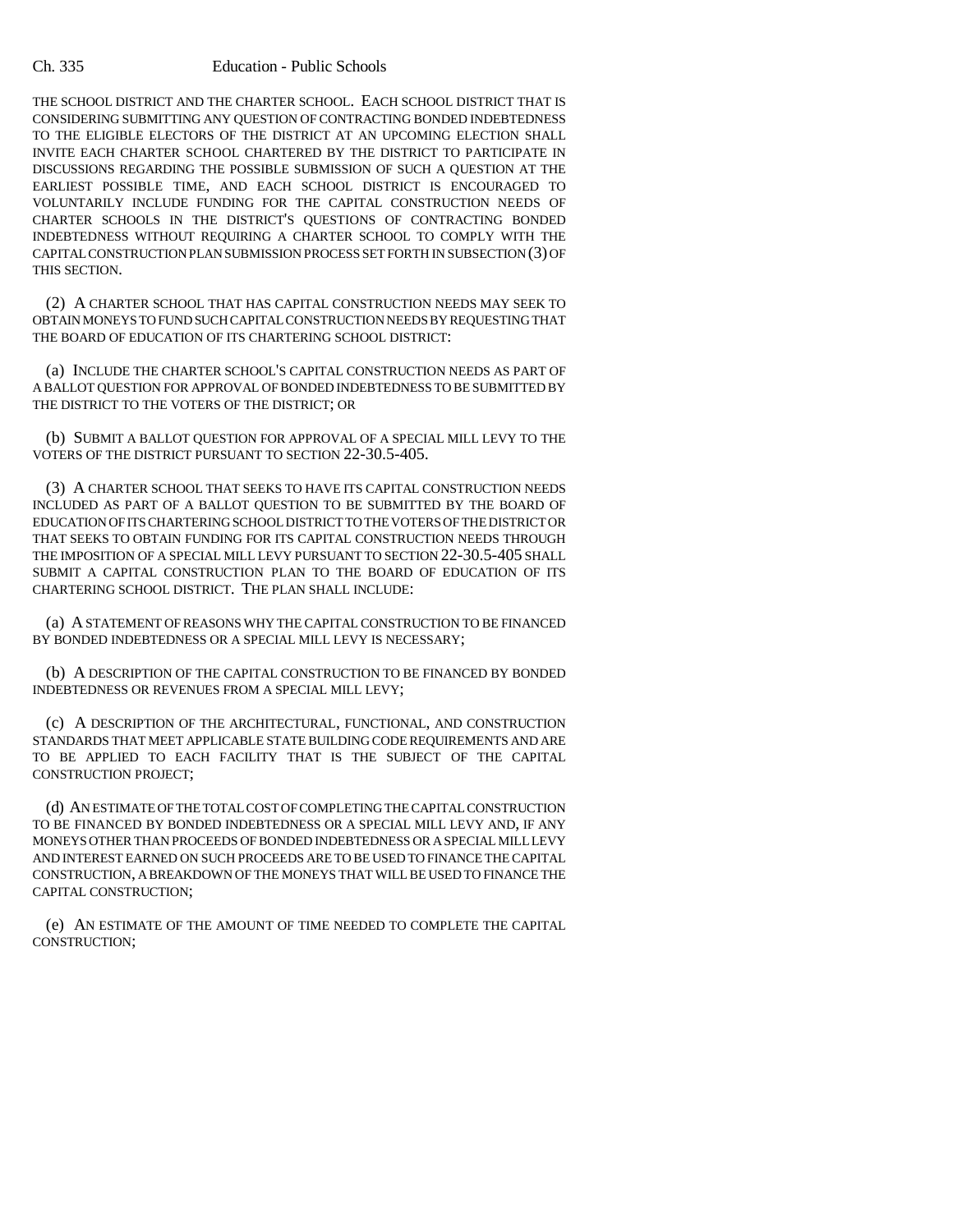(f) A STATEMENT ADDRESSING WHETHER CONSTRUCTION AND RENOVATION, PAYMENT OF OVERRUN COSTS, AND OTHER CAPITAL CONSTRUCTION PROJECT ISSUES ARE TO BE MANAGED BY THE CHARTER SCHOOL OR THE DISTRICT, WITH COSTS FOR MANAGEMENT TO BE NEGOTIATED BY THE CHARTER SCHOOL AND THE DISTRICT;

(g) A STATEMENT OF REASONS WHY REVENUE SOURCES OTHER THAN BONDED INDEBTEDNESS OR A SPECIAL MILL LEVY ARE INADEQUATE TO FULLY FINANCE THE CAPITAL CONSTRUCTION; AND

(h) A STATEMENT OF THE CHARTER SCHOOL'S PREFERRED MEANS OF OBTAINING MONEYS.

(4) THE BOARD OF EDUCATION OF A SCHOOL DISTRICT SHALL REVIEW A CAPITAL CONSTRUCTION PLAN SUBMITTED BY A CHARTER SCHOOL PURSUANT TO SUBSECTION (3) OF THIS SECTION AND DETERMINE WHETHER THE CHARTER SCHOOL HAS ESTABLISHED A NEED FOR THE CAPITAL CONSTRUCTION, A NEED TO INCUR BONDED INDEBTEDNESS OR OBTAIN REVENUES FROM A SPECIAL MILL LEVY TO FINANCE THE CAPITAL CONSTRUCTION, AND A VIABLE PLAN FOR THE CAPITAL CONSTRUCTION. THE BOARD SHALL ALSO DETERMINE THE PRIORITY OF THE CHARTER SCHOOL CAPITAL CONSTRUCTION NEED IN RELATION TO THE CAPITAL CONSTRUCTION NEEDS OF THE ENTIRE DISTRICT. IF THE BOARD DETERMINES THAT:

(a) THE CHARTER SCHOOL HAS ESTABLISHED CAPITAL CONSTRUCTION NEEDS, A NEED TO INCUR BONDED INDEBTEDNESS OR OBTAIN REVENUES FROM A SPECIAL MILL LEVY TO FINANCE THE CAPITAL CONSTRUCTION, AND A VIABLE PLAN, AND THE BOARD HAS PRIORITIZED THE CHARTER SCHOOL CAPITAL CONSTRUCTION NEEDS IN RELATION TO THE CAPITAL CONSTRUCTION NEEDS OF THE ENTIRE DISTRICT, THE BOARD SHALL EITHER INCLUDE THE CHARTER SCHOOL'S CAPITAL CONSTRUCTION IN A BALLOT QUESTION FOR APPROVAL OF BONDED INDEBTEDNESS IN ACCORDANCE WITH SUBSECTION (5) OF THIS SECTION OR SUBMIT A SEPARATE SPECIAL MILL LEVY QUESTION TO THE VOTERS OF THE DISTRICT PURSUANT TO SECTION 22-30.5-405. THE BOARD SHALL HAVE THE DISCRETION TO CHOOSE BETWEEN THE BOND OR SPECIAL MILL LEVY OPTIONS AND TO DETERMINE THE AMOUNT OF BONDS THAT WILL BE NEEDED TO BE SOLD OR THE AMOUNT OF MONEYS THAT WILL BE NEEDED TO BE RAISED BY A SPECIAL MILL LEVY, BUT THE BOARD SHALL FIRST CONSIDER ANY INFORMATION PROVIDED OR PREFERENCES EXPRESSED BY THE CHARTER SCHOOL.

(b) THE CHARTER SCHOOL HAS NOT ESTABLISHED CAPITAL CONSTRUCTION NEEDS, A NEED TO INCUR BONDED INDEBTEDNESS OR OBTAIN REVENUES FROM A SPECIAL MILL LEVY TO FINANCE THE CAPITAL CONSTRUCTION, OR A VIABLE PLAN:

(I) THE BOARD SHALL PROVIDE THE CHARTER SCHOOL WITH A WRITTEN STATEMENT SPECIFYING ITS REASONS FOR CONCLUDING THAT THE CHARTER SCHOOL HAS NOT ESTABLISHED CAPITAL CONSTRUCTION NEEDS, A NEED TO INCUR BONDED INDEBTEDNESS OR OBTAIN REVENUES FROM A SPECIAL MILL LEVY TO FINANCE THE CAPITAL CONSTRUCTION, OR A VIABLE PLAN; AND

(II) THE BOARD NEED NOT INCLUDE THE CHARTER SCHOOL'S CAPITAL CONSTRUCTION IN THE DISTRICT'S BALLOT QUESTION FOR APPROVAL OF BONDED INDEBTEDNESS BUT SHALL SUBMIT A SPECIAL MILL LEVY BALLOT QUESTION TO THE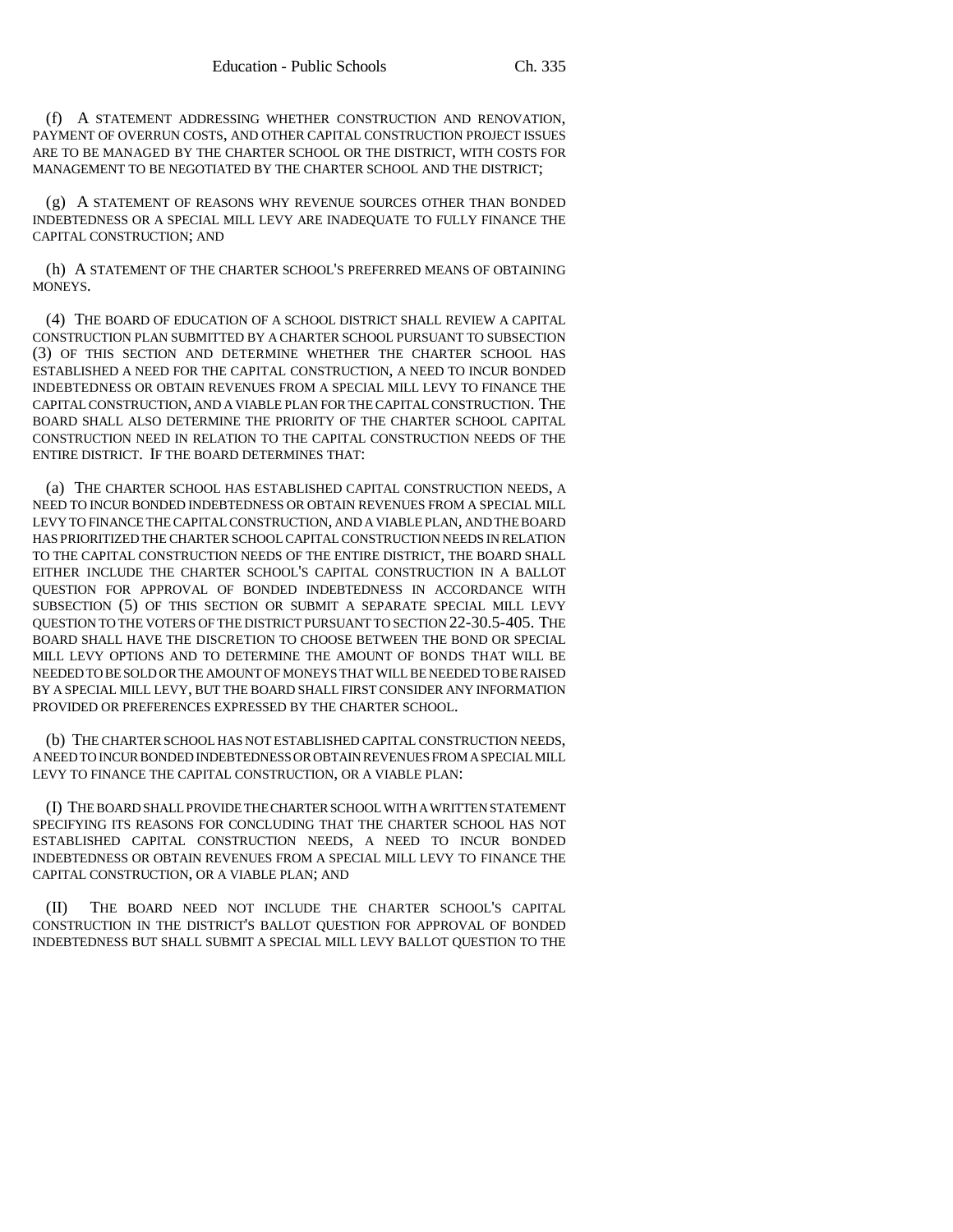VOTERS OF THE DISTRICT PURSUANT TO SECTION 22-30.5-405 IF THE CHARTER SCHOOL REQUESTS THAT A SPECIAL MILL LEVY BE SUBMITTED AND THE CHARTER SCHOOL AGREES TO PAY ALL OF THE COSTS OF SUBMITTING THE SPECIAL MILL LEVY BALLOT QUESTION.

(5) IF THE BOARD OF A SCHOOL DISTRICT CHOOSES TO INCLUDE A CHARTER SCHOOL'S CAPITAL CONSTRUCTION IN A DISTRICT BALLOT QUESTION SEEKING APPROVAL OF BONDED INDEBTEDNESS:

(a) THE BOARD SHALL CONSULT WITH THE CHARTER SCHOOL IN DETERMINING THE AMOUNT OF, AND REPAYMENT SCHEDULE FOR, THE BONDS PROPOSED TO BE SOLD TO FINANCE THE CHARTER SCHOOL'S CAPITAL CONSTRUCTION;

(b) THE BOARD AND THE CHARTER SCHOOL SHALL AGREE TO THE PRIORITIZATION OF THE DISTRIBUTION OF BOND PROCEEDS BETWEEN THE CHARTER SCHOOL AND ANY OTHER PUBLIC SCHOOL THAT WILL RECEIVE BOND PROCEEDS BEFORE SUBMITTING THE BALLOT OUESTION TO THE VOTERS OF THE SCHOOL DISTRICT;

(c) THE INVESTMENT AND INTEREST EARNINGS ON BOND PROCEEDS SHALL BE DISTRIBUTED ON A PRO RATA BASIS TO THE PARTICIPATING CHARTER SCHOOL AFTER MANAGEMENT FEES HAVE BEEN COLLECTED; AND

(d) THE COSTS OF SUBMITTING THE BALLOT QUESTION SHALL BE BORNE BY BOTH THE DISTRICT AND THE CHARTER SCHOOL IN PROPORTION TO THEIR RESPECTIVE PORTIONS OF THE TOTAL BOND PROCEEDS TO BE RECEIVED UNLESS THE BOARD AND THE CHARTER SCHOOL AGREE TO A DIFFERENT COST-SHARING ARRANGEMENT. EXCEPT AS OTHERWISE PROVIDED IN PARAGRAPH (b) OF SUBSECTION (4) OF THIS SECTION, IF THE BOARD OF THE DISTRICT SUBMITS A SEPARATE SPECIAL MILL LEVY BALLOT QUESTION ON THE SAME BALLOT AS A BALLOT QUESTION FOR APPROVAL OF BONDED INDEBTEDNESS, THE COSTS OF SUBMITTING THE SPECIAL MILL LEVY BALLOT QUESTION SHALL BE BORNE AS AGREED UPON BY THE SCHOOL DISTRICT AND THE CHARTER SCHOOL.

(6) NOTWITHSTANDING ANY OTHER PROVISION OF THIS SECTION, NO BONDS SHALL BE ISSUED FOR THE PURPOSE OF FINANCING CHARTER SCHOOL CAPITAL CONSTRUCTION UNLESS THE CHARTER SCHOOL THAT IS TO RECEIVE BOND PROCEEDS AND THE DISTRICT HAVE ENTERED INTO A CONTRACT SPECIFYING THAT:

(a) THE OWNERSHIP OF ANY CAPITAL CONSTRUCTION FINANCED BY BOND REVENUES SHALL AUTOMATICALLY REVERT TO THE DISTRICT IF THE CHARTER SCHOOL LOSES ITS CHARTER, FAILS TO PAY FOR THE CAPITAL CONSTRUCTION TO BE FINANCED BY BOND REVENUES, OR BECOMES INSOLVENT AND CAN NO LONGER OPERATE AS A CHARTER SCHOOL; AND

(b) THE CHARTER SCHOOL SHALL NOT ENCUMBER ANY CAPITAL CONSTRUCTION FINANCED BY BOND REVENUES WITH ANY ADDITIONAL DEBT.

**22-30.5-405. Mill levy for charter school capital construction.** (1) WITH THE AGREEMENT OF ALL CHARTER SCHOOLS THAT WILL RECEIVE THE REVENUES GENERATED BY A SPECIAL MILL LEVY, THE BOARD OF EDUCATION OF ANY SCHOOL DISTRICT SHALL, AT ANY TIME AT WHICH A BALLOT ISSUE ARISING UNDER SECTION 20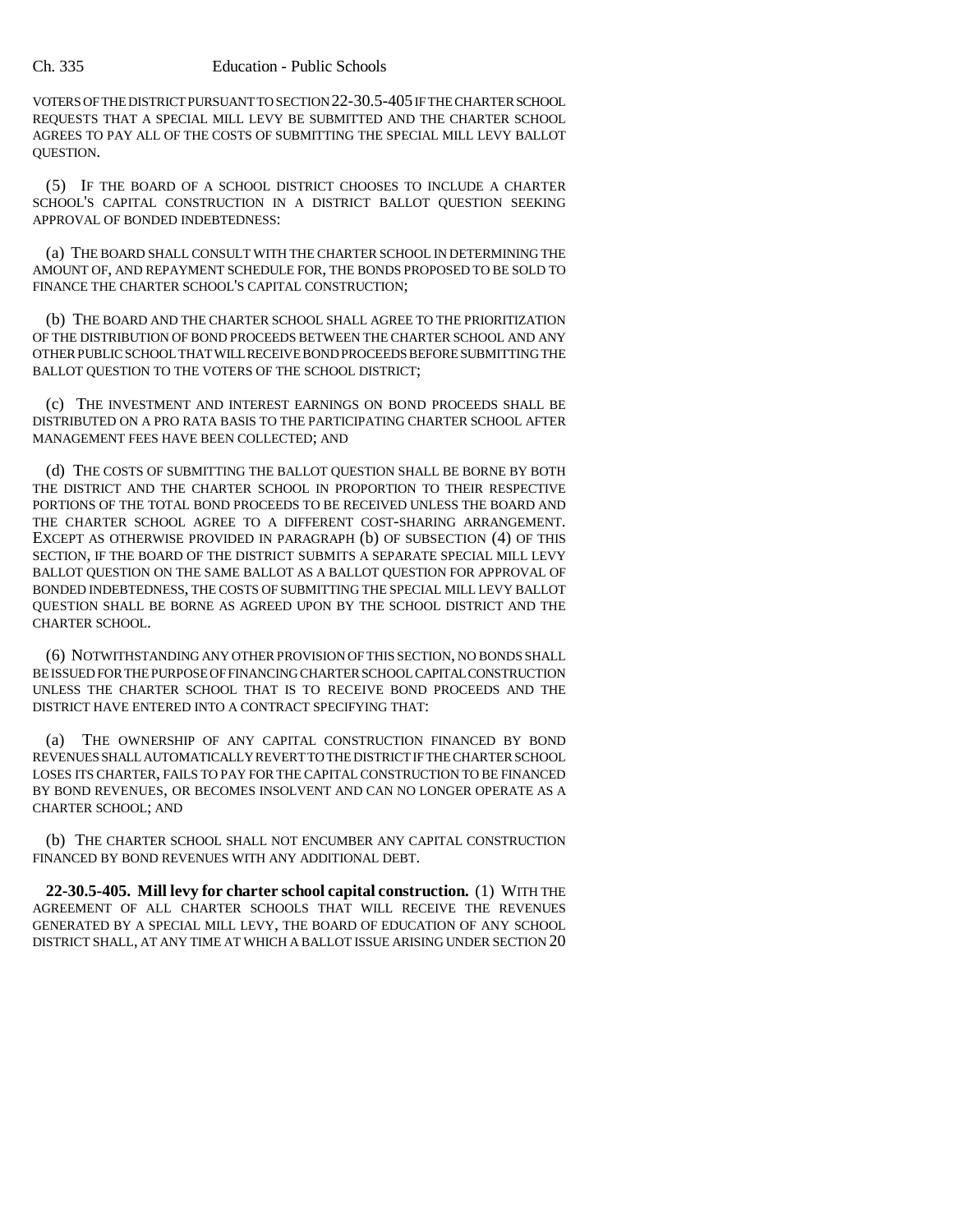OF ARTICLE X OF THE STATE CONSTITUTION MAY BE DECIDED, SUBMIT TO THE ELIGIBLE ELECTORS OF THE DISTRICT THE QUESTION OF WHETHER TO IMPOSE A MILL LEVY OF A STATED AMOUNT FOR THE PURPOSE OF FINANCING CAPITAL CONSTRUCTION FOR ONE OR MORE CHARTER SCHOOLS CHARTERED BY THE DISTRICT, WHICH MILL LEVY SHALL NOT EXCEED ONE MILL IN ANY YEAR OR EXCEED TEN YEARS IN DURATION. WHEN A MILL LEVY FOR MORE THAN ONE YEAR HAS BEEN APPROVED, THE BOARD SHALL, WITHOUT CALLING AN ELECTION, DECREASE THE AMOUNT OR DURATION OF THE MILL LEVY AS NECESSARY TO AVOID EXCESSIVE COLLECTIONS AS EACH CAPITAL CONSTRUCTION PROJECT FINANCED BY THE MILL LEVY IS COMPLETED. IF THE BOARD IS REQUIRED TO SUBMIT THE BALLOT QUESTION FOR A MILL LEVY PURSUANT TO SECTION 22-30.5-404 (4), THE BOARD SHALL CONSULT WITH ALL AFFECTED CHARTER SCHOOLS THAT WILL RECEIVE THE REVENUES GENERATED BY THE SPECIAL MILL LEVY BEFORE DETERMINING THE AMOUNT AND DURATION OF THE SPECIAL MILL LEVY.

(2) ANY ELECTION CALLED PURSUANT TO SUBSECTION (1) OF THIS SECTION SHALL BE CONDUCTED PURSUANT TO THE PROVISIONS OF ARTICLES 1 TO 13 OF TITLE 1, C.R.S. THE COSTS OF THE ELECTION SHALL BE BORNE BY EACH CHARTER SCHOOL THAT IS TO RECEIVE REVENUES GENERATED BY THE MILL LEVY IN PROPORTION TO THE AMOUNT OF REVENUES IT IS TO RECEIVE UNLESS OTHER COST-SHARING ARRANGEMENTS ARE AGREED TO BY THE CHARTER SCHOOLS AND, IF THE SCHOOL DISTRICT SUBMITTING THE BALLOT QUESTION AGREES TO BEAR ANY OF THE COSTS OF THE ELECTION AND IS NOT PROHIBITED FROM BEARING SUCH COSTS BY SECTION 22-30.5-404 (4) (b), THE DISTRICT.

(3) IF THE MAJORITY OF VOTES CAST AT AN ELECTION HELD PURSUANT TO THIS SECTION ARE IN FAVOR OF THE QUESTION, THE MILL LEVY OF THE DISTRICT FOR CHARTER SCHOOL CAPITAL CONSTRUCTION SHALL BE AS SO APPROVED BY THE ELIGIBLE ELECTORS OF THE DISTRICT AND TAXES SHALL BE LEVIED AS SO APPROVED.

(4) NOTWITHSTANDING THE PROVISIONS OF SECTION 22-30.5-404 (4) AND ANY OTHER PROVISIONS OF THIS SECTION, NO MILL LEVY SHALL BE IMPOSED PURSUANT TO THIS SECTION TO BENEFIT A CHARTER SCHOOL UNLESS THE CHARTER SCHOOL AND THE DISTRICT HAVE ENTERED INTO A CONTRACT SPECIFYING TO WHOM THE OWNERSHIP OF ANY CAPITAL CONSTRUCTION FINANCED BY THE MILL LEVY SHALL REVERT IF THE CHARTER SCHOOL LOSES ITS CHARTER, FAILS TO PAY FOR THE CAPITAL CONSTRUCTION TO BE FINANCED BY REVENUES FROM THE MILL LEVY, OR BECOMES INSOLVENT AND CAN NO LONGER OPERATE AS A CHARTER SCHOOL.

(5) A SCHOOL DISTRICT MAY IMPOSE A TOTAL MILL LEVY PURSUANT TO THIS SECTION IN EXCESS OF ONE MILL IN ANY YEAR IF THE VOTERS OF THE DISTRICT APPROVE MULTIPLE BALLOT QUESTIONS, BUT THE MILL LEVY IMPOSED PURSUANT TO ANY SINGLE BALLOT QUESTION SUBMITTED PURSUANT TO THIS SECTION SHALL NOT EXCEED ONE MILL IN ANY YEAR AS SPECIFIED IN SUBSECTION (1) OF THIS SECTION. THE IMPOSITION OF A SECOND OR SUBSEQUENT MILL LEVY PURSUANT TO THIS SECTION SHALL NOT AFFECT THE RIGHTS OF ANY CHARTER SCHOOL TO THE REVENUES GENERATED BY ANY PREEXISTING SPECIAL MILL LEVY.

**22-30.5-406. Direct payment of charter school bonds by the state treasurer and school districts.**  $(1)(a)$  FOR THE PURPOSE OF ENHANCING THE ABILITY OF A CHARTER SCHOOL TO OBTAIN FAVORABLE FINANCING TERMS ON BONDS ISSUED ON BEHALF OF THE CHARTER SCHOOL BY A GOVERNMENTAL ENTITY OTHER THAN A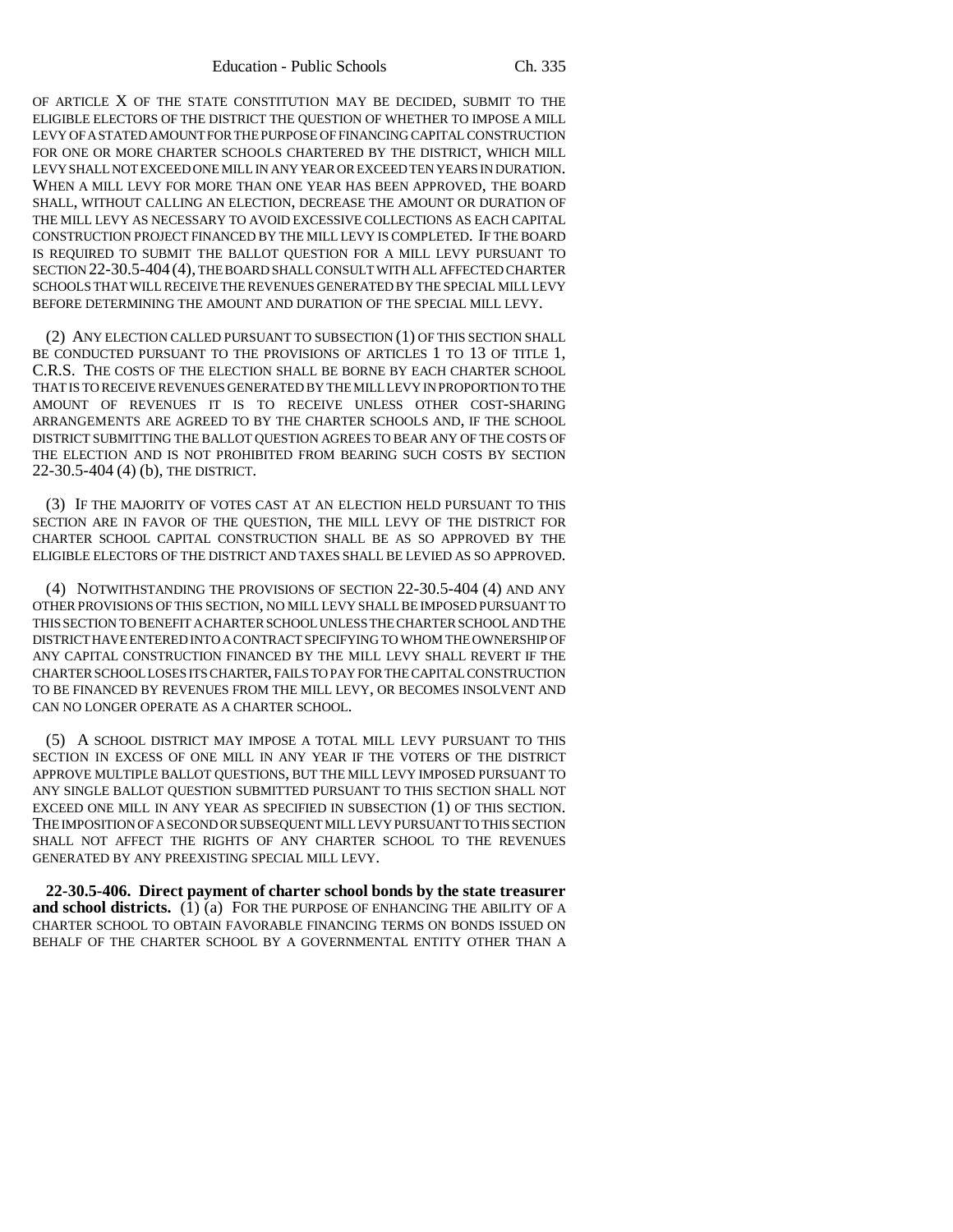SCHOOL DISTRICT FOR THE PURPOSE OF FINANCING CHARTER SCHOOL CAPITAL CONSTRUCTION, A CHARTER SCHOOL THAT IS ENTITLED TO RECEIVE MONEYS FROM THE STATE PUBLIC SCHOOL FUND PURSUANT TO PART 1 OF THIS ARTICLE MAY REQUEST THAT THE STATE TREASURER MAKE DIRECT PAYMENTS OF PRINCIPAL AND INTEREST ON THE BONDS ON BEHALF OF THE CHARTER SCHOOL. THE CHARTER SCHOOL SHALL SPECIFY THE AMOUNT OF EACH PAYMENT TO BE MADE.

(b) NOTWITHSTANDING THE PROVISIONS OF PARAGRAPH (a) OF THIS SUBSECTION (1), IF THE STATE TREASURER CONCLUDES THAT THE AMOUNT OF MONEYS FROM THE STATE PUBLIC SCHOOL FUND THAT A CHARTER SCHOOL WILL RECEIVE PURSUANT TO PART 1 OF THIS ARTICLE FOR ANY GIVEN BUDGET YEAR WILL BE LESS THAN THE AMOUNT OF THE PAYMENTS SPECIFIED BY THE CHARTER SCHOOL PURSUANT TO PARAGRAPH (a) OF THIS SUBSECTION (1) THAT WILL BE DUE DURING THE BUDGET YEAR, THE STATE TREASURER SHALL NOT AGREE TO MAKE DIRECT PAYMENTS ON BEHALF OF THE CHARTER SCHOOL.

(c) THE STATE TREASURER SHALL WITHHOLD THE AMOUNT OF ANY DIRECT PAYMENTS MADE ON BEHALF OF A CHARTER SCHOOL PLUS ADMINISTRATIVE COSTS ASSOCIATED WITH THE MAKING OF DIRECT PAYMENTS IN AN AMOUNT AGREED UPON BY THE STATE TREASURER AND THE CHARTER SCHOOL FROM THE PAYMENTS TO THE CHARTERING DISTRICT OF THE STATE SHARE OF THE DISTRICT'S TOTAL PROGRAM MADE PURSUANT TO ARTICLE 54 OF THIS TITLE. THE STATE TREASURER SHALL NOTIFY THE CHIEF FINANCIAL OFFICERS OF THE CHARTERING DISTRICT AND THE CHARTER SCHOOL OF ANY AMOUNT OF MONEYS WITHHELD AND THE CHARTERING DISTRICT SHALL REDUCE THE AMOUNT OF FUNDING IT PROVIDES TO THE CHARTER SCHOOL BY SAID AMOUNT. ANY ADMINISTRATIVE COSTS WITHHELD BY THE STATE TREASURER PURSUANT TO THIS PARAGRAPH (c) SHALL BE CREDITED TO THE CHARTER SCHOOL FINANCING ADMINISTRATIVE CASH FUND, WHICH FUND IS HEREBY CREATED. MONEYS IN THE FUND SHALL BE CONTINUOUSLY APPROPRIATED TO THE STATE TREASURER FOR THE DIRECT AND INDIRECT COSTS OF THE ADMINISTRATION OF THIS SECTION. MONEYS IN THE CHARTER SCHOOL FINANCING ADMINISTRATIVE CASH FUND SHALL REMAIN IN THE FUND AND SHALL NOT REVERT TO THE GENERAL FUND AT THE END OF ANY FISCAL YEAR.

(d) THE STATE TREASURER SHALL ESTABLISH THE PROCEDURES NECESSARY TO IMPLEMENT THIS SUBSECTION (1) AND MAY PROMULGATE RULES FOR THAT PURPOSE. ANY RULES SHALL BE PROMULGATED IN ACCORDANCE WITH ARTICLE 4 OF TITLE 24, C.R.S.

(e) THIS SUBSECTION (1) SHALL NOT BE CONSTRUED TO REQUIRE THE STATE TO CONTINUE THE PAYMENT OF STATE ASSISTANCE TO ANY SCHOOL DISTRICT OR TO LIMIT OR PROHIBIT THE STATE FROM REPEALING OR AMENDING ANY LAW RELATING TO THE AMOUNT OF STATE ASSISTANCE TO SCHOOL DISTRICTS OR THE MANNER OR TIMING OF THE PAYMENT OF SUCH ASSISTANCE. THIS SUBSECTION (1) SHALL NOT BE CONSTRUED TO CREATE A DEBT OF THE STATE OR ANY STATE FINANCIAL OBLIGATION WHATSOEVER WITH RESPECT TO ANY BONDS ISSUED ON BEHALF OF A CHARTER SCHOOL BY A GOVERNMENTAL ENTITY OTHER THAN A SCHOOL DISTRICT FOR THE PURPOSE OF FINANCING CHARTER SCHOOL CAPITAL CONSTRUCTION WITHIN THE MEANING OF ANY STATE CONSTITUTIONAL PROVISION OR TO CREATE ANY LIABILITY EXCEPT TO THE EXTENT PROVIDED IN THIS SUBSECTION (1).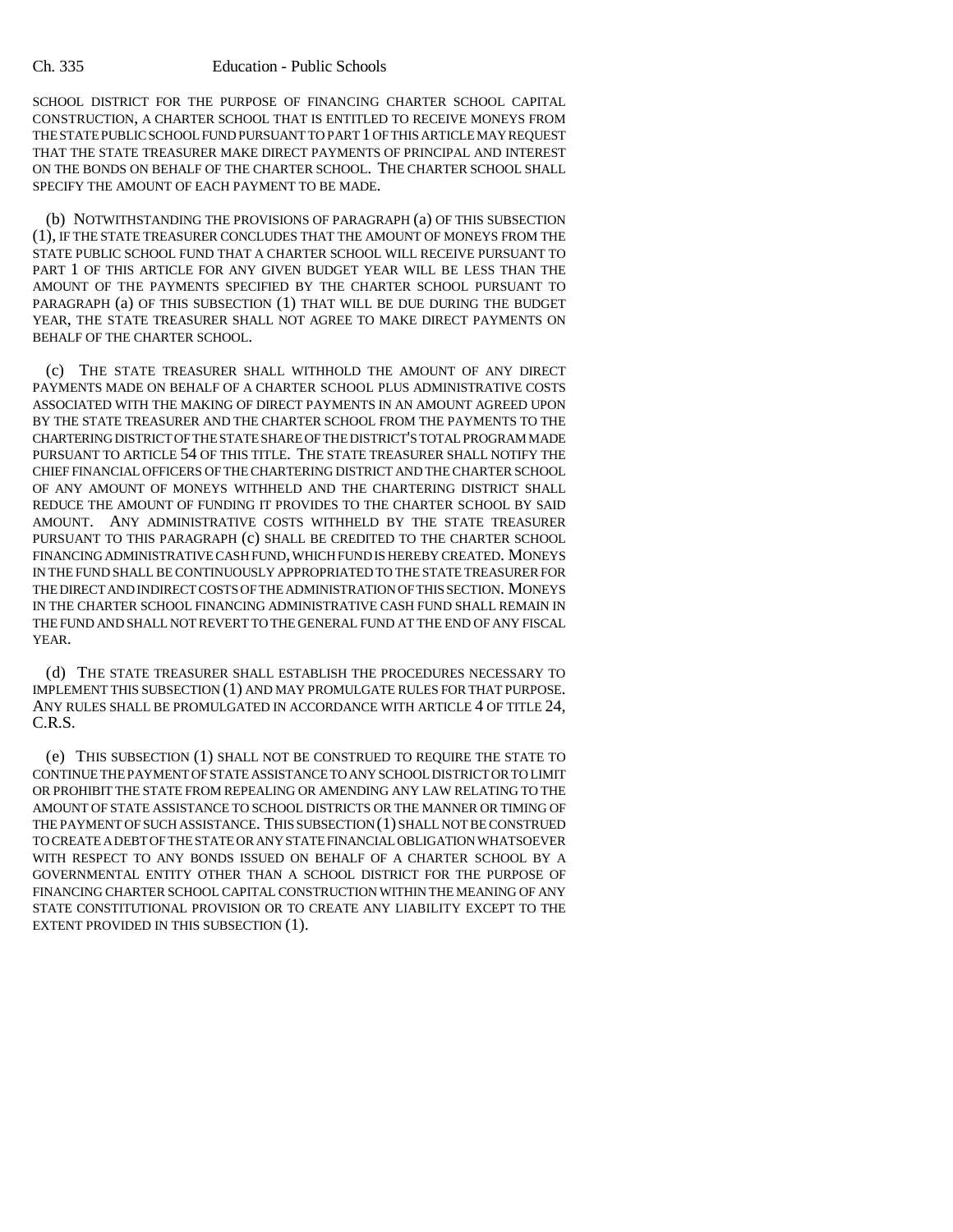(2) (a) IF THE STATE TREASURER DOES NOT AGREE TO MAKE DIRECT PAYMENTS OF PRINCIPAL AND INTEREST ON BONDS ON BEHALF OF A CHARTER SCHOOL PURSUANT TO SUBSECTION (1) OF THIS SECTION BECAUSE THE CHARTER SCHOOL IS NOT ENTITLED TO RECEIVE MONEYS FROM THE STATE PUBLIC SCHOOL FUND PURSUANT TO PART 1 OF THIS ARTICLE OR BECAUSE THE STATE TREASURER HAS CONCLUDED THAT THE AMOUNT OF MONEYS FROM THE STATE PUBLIC SCHOOL FUND THAT THE CHARTER SCHOOL WILL RECEIVE PURSUANT TO PART 1 OF THIS ARTICLE FOR ANY GIVEN BUDGET YEAR WILL BE LESS THAN THE AMOUNT OF THE DIRECT PAYMENT SPECIFIED BY THE CHARTER SCHOOL THAT WILL BE DUE DURING THE BUDGET YEAR, THE CHARTER SCHOOL MAY REQUEST THAT ITS CHARTERING DISTRICT MAKE DIRECT PAYMENTS OF PRINCIPAL AND INTEREST ON THE BONDS ON BEHALF OF THE CHARTER SCHOOL. THE CHARTER SCHOOL SHALL SPECIFY THE AMOUNT OF EACH PAYMENT TO BE MADE.

(b) NOTWITHSTANDING THE PROVISIONS OF PARAGRAPH (a) OF THIS SUBSECTION (2), IF THE BOARD OF EDUCATION OF A CHARTERING DISTRICT CONCLUDES THAT THE TOTAL AMOUNT OF MONEYS THAT A CHARTER SCHOOL WILL RECEIVE FOR ANY GIVEN BUDGET YEAR FROM THE DISTRICT PURSUANT TO THE OPERATING CONTRACT BETWEEN THE DISTRICT AND THE CHARTER SCHOOL WILL BE LESS THAN THE AMOUNT OF THE PAYMENTS SPECIFIED BY THE CHARTER SCHOOL PURSUANT TO PARAGRAPH (a) OF THIS SUBSECTION (2) THAT WILL BE DUE DURING THE BUDGET YEAR, THE CHARTERING DISTRICT SHALL NOT AGREE TO MAKE DIRECT PAYMENTS ON BEHALF OF THE CHARTER SCHOOL.

(c) A CHARTERING DISTRICT SHALL WITHHOLD THE AMOUNT OF ANY DIRECT PAYMENTS MADE ON BEHALF OF A CHARTER SCHOOL PLUS ADMINISTRATIVE COSTS ASSOCIATED WITH THE MAKING OF DIRECT PAYMENTS IN AN AMOUNT AGREED UPON BY THE CHARTERING DISTRICT AND THE CHARTER SCHOOL FROM THE FUNDING PROVIDED BY THE DISTRICT TO THE CHARTER SCHOOL PURSUANT TO PART 1 OF THIS ARTICLE.

(d) THIS SUBSECTION (2) SHALL NOT BE CONSTRUED TO CREATE A DEBT OF ANY CHARTERING DISTRICT OR ANY DISTRICT OBLIGATION WHATSOEVER WITH RESPECT TO ANY LEASE AGREEMENT OR INSTALLMENT PURCHASE AGREEMENT ENTERED INTO BY A CHARTER SCHOOL WITHIN THE MEANING OF ANY STATE CONSTITUTIONAL PROVISION OR TO CREATE ANY LIABILITY EXCEPT TO THE EXTENT PROVIDED IN THIS SUBSECTION (2).

**22-30.5-407. Charter school debt reserve fund - creation - use of fund moneys - legislative declaration.** (1) THE GENERAL ASSEMBLY HEREBY FINDS AND DECLARES THAT:

(a) THE CHARTER SCHOOL DEBT RESERVE FUND CREATED BY THIS SECTION IS INTENDED TO ENHANCE THE ABILITY OF ANY CHARTER SCHOOL THAT CHOOSES TO FINANCE CAPITAL CONSTRUCTION WITH REVENUES FROM BONDS ISSUED ON BEHALF OF THE CHARTER SCHOOL BY THE COLORADO EDUCATIONAL AND CULTURAL FACILITIES AUTHORITY CREATED IN SECTION 23-15-104 (1) (a), C.R.S., TO OBTAIN SUCH FINANCING ON FAVORABLE TERMS BY PROVIDING A SOURCE OF MONEYS THAT CAN BE USED TO MAKE BOND PAYMENTS IF THE CHARTER SCHOOL FAILS TO MAKE SUCH PAYMENTS.

(b) IT IS APPROPRIATE FOR STATE EDUCATION FUND MONEYS TO BE APPROPRIATED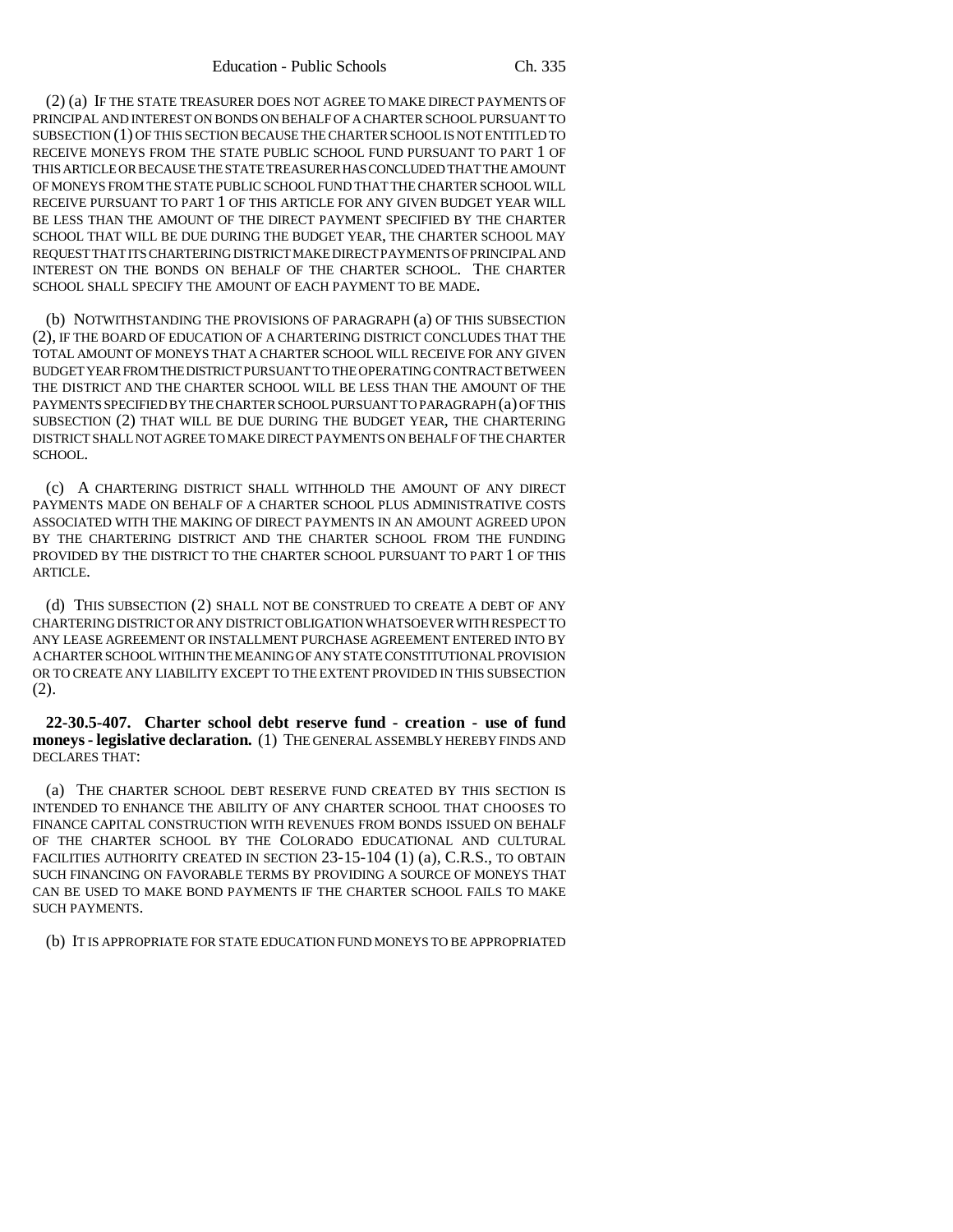TO THE CHARTER SCHOOL DEBT RESERVE FUND AND IT IS ALSO APPROPRIATE FOR THOSE CHARTER SCHOOLS THAT RECEIVE MORE FAVORABLE FINANCING TERMS DUE TO THE EXISTENCE OF THE CHARTER SCHOOL DEBT RESERVE FUND TO PAY A PORTION OF THEIR RESULTING SAVINGS TO THE CHARTER SCHOOL DEBT RESERVE FUND AND FOR ALL CHARTER SCHOOLS TO BEAR THE RISK OF HAVING CHARTER SCHOOL PER PUPIL FACILITIES AID PROGRAM MONEYS WITHHELD TO REPLENISH THE CHARTER SCHOOL DEBT RESERVE FUND IN THE EVENT THAT MONEYS FROM THE CHARTER SCHOOL DEBT RESERVE FUND ARE EXPENDED TO MAKE BOND PAYMENTS.

(2) (a) THERE IS HEREBY CREATED IN THE STATE TREASURY THE CHARTER SCHOOL DEBT RESERVE FUND. THE FUND SHALL CONSIST OF THE FOLLOWING MONEYS:

(I) ONE MILLION DOLLARS THAT ARE HEREBY APPROPRIATED FROM THE STATE EDUCATION FUND TO THE CHARTER SCHOOL DEBT RESERVE FUND ON JULY 1, 2002;

(II) MONEYS CREDITED TO THE CHARTER SCHOOL INTEREST SAVINGS ACCOUNT OF THE FUND PURSUANT TO SUBSECTION (3) OF THIS SECTION; AND

(III) MONEYS TRANSFERRED FROM THE STATE EDUCATION FUND TO THE CHARTER SCHOOL DEBT RESERVE FUND PURSUANT TO PARAGRAPH (d) OF SUBSECTION (4) OF THIS SECTION.

(b) THERE IS HEREBY CREATED WITHIN THE CHARTER SCHOOL DEBT RESERVE FUND THE CHARTER SCHOOL INTEREST SAVINGS ACCOUNT. THE ACCOUNT SHALL CONSIST OF MONEYS CREDITED TO THE ACCOUNT BY THE STATE TREASURER PURSUANT TO SUBSECTION (3) OF THIS SECTION AND ANY INTEREST AND INCOME DERIVED FROM THE DEPOSIT AND INVESTMENT OF MONEYS IN THE ACCOUNT.

(c) ALL INTEREST AND INCOME DERIVED FROM THE DEPOSIT AND INVESTMENT OF MONEYS IN THE CHARTER SCHOOL DEBT RESERVE FUND SHALL BE CREDITED TO THE STATE EDUCATION FUND; EXCEPT THAT ALL INTEREST AND INCOME DERIVED FROM THE DEPOSIT AND INVESTMENT OF MONEYS IN THE CHARTER SCHOOL INTEREST SAVINGS ACCOUNT SHALL BE CREDITED TO THE ACCOUNT IN ACCORDANCE WITH PARAGRAPH (b) OF THIS SUBSECTION (2). AT THE END OF ANY FISCAL YEAR, ALL UNEXPENDED AND UNENCUMBERED MONEYS IN THE CHARTER SCHOOL DEBT RESERVE FUND AND THE ACCOUNT SHALL REMAIN IN THE FUND AND THE ACCOUNT RESPECTIVELY.

(d) ALL MONEYS CREDITED TO THE CHARTER SCHOOL DEBT RESERVE FUND OR EXPENDED FROM THE FUND, OTHER THAN MONEYS CREDITED TO OR EXPENDED FROM THE CHARTER SCHOOL INTEREST SAVINGS ACCOUNT, ARE MONEYS ORIGINALLY CREDITED TO THE STATE EDUCATION FUND AND ARE THEREFORE, IN ACCORDANCE WITH SECTION 17 (3) OF ARTICLE IX OF THE STATE CONSTITUTION AND SECTION 22-55-103 (5), EXEMPT FROM:

(I) THE LIMITATION ON STATE FISCAL YEAR SPENDING SET FORTH IN SECTION 20 (7) (a) OF ARTICLE X OF THE STATE CONSTITUTION AND SECTION 24-77-103,C.R.S.; AND

(II) THE LIMITATION ON LOCAL GOVERNMENT FISCAL YEAR SPENDING SET FORTH IN SECTION 20 (7) (b) OF ARTICLE X OF THE STATE CONSTITUTION.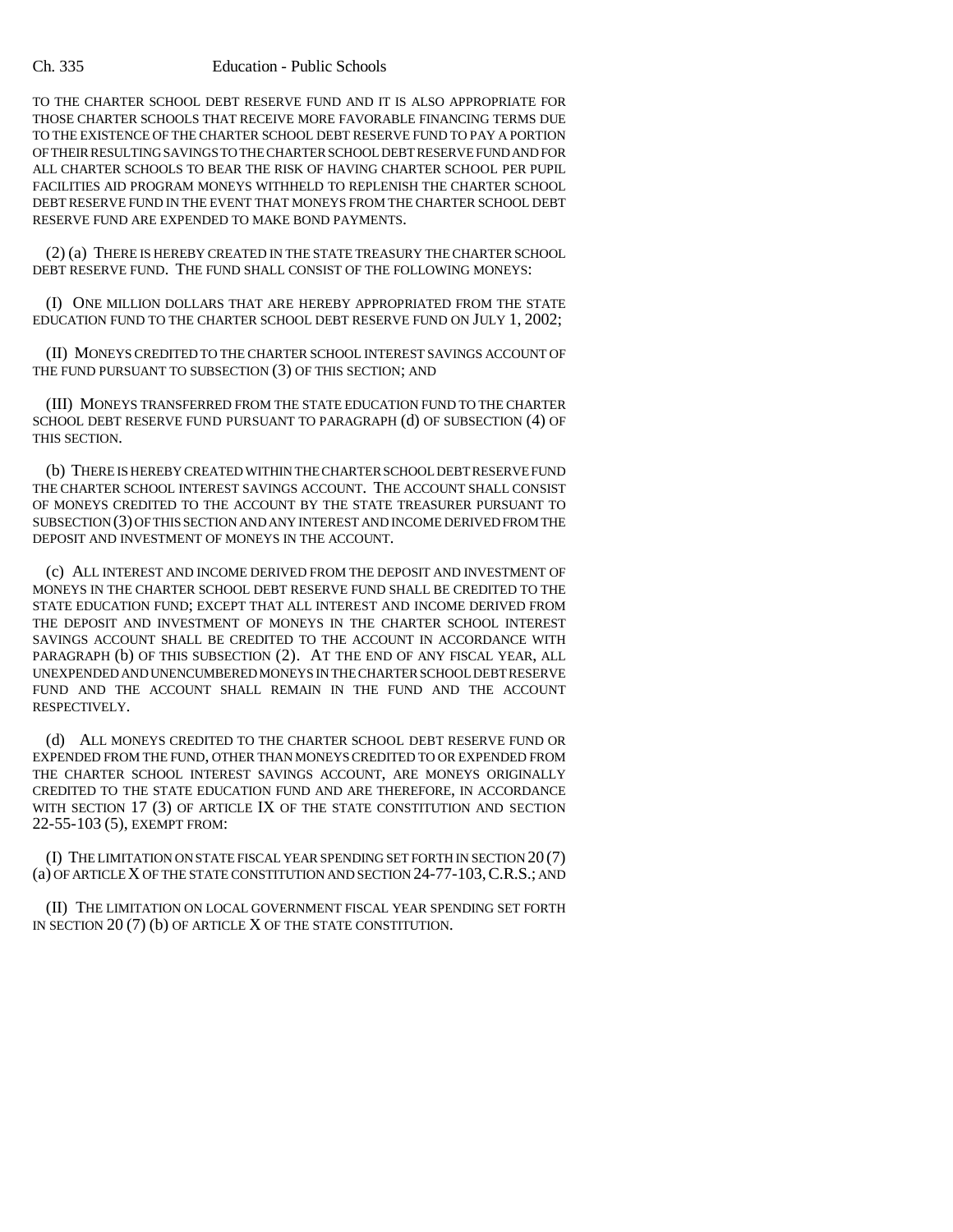(3) A CHARTER SCHOOL THAT CHOOSES TO FINANCE CAPITAL CONSTRUCTION WITH REVENUES FROM BONDS ISSUED ON BEHALF OF THE CHARTER SCHOOL BY THE COLORADO EDUCATIONAL AND CULTURAL FACILITIES AUTHORITY CREATED IN SECTION 23-15-104 (1) (a), C.R.S., AND THAT ALSO CHOOSES TO RELY UPON THE EXISTENCE OF THE CHARTER SCHOOL DEBT RESERVE FUND TO OBTAIN MORE FAVORABLE FINANCING TERMS SHALL PAY TO THE STATE TREASURER, AT THE TIME ANY BOND PAYMENT IS DUE, AN AMOUNT EQUAL TO TEN PERCENT OF THE REDUCTION IN THE AMOUNT OF THE PAYMENT RESULTING FROM THE MORE FAVORABLE FINANCING TERMS. AT THE TIME THE BONDS ARE ISSUED, THE CHARTER SCHOOL SHALL OBTAIN AND PROVIDE TO THE STATE TREASURER SUFFICIENT DOCUMENTATION OF THE SAVINGS RESULTING FROM THE CHARTER SCHOOL'S ABILITY TO OBTAIN MORE FAVORABLE FINANCING TERMS BY RELYING UPON THE EXISTENCE OF THE CHARTER SCHOOL DEBT RESERVE FUND. THE STATE TREASURER SHALL CREDIT ANY PAYMENT RECEIVED PURSUANT TO THIS SUBSECTION (3) TO THE CHARTER SCHOOL INTEREST SAVINGS ACCOUNT.

(4) (a) MONEYS IN THE CHARTER SCHOOL DEBT RESERVE FUND ARE HEREBY CONTINUOUSLY APPROPRIATED TO THE STATE TREASURER, WHO SHALL EXPEND SUCH MONEYS SOLELY FOR THE PURPOSE OF PAYING PRINCIPAL AND INTEREST ON BONDS ISSUED ON BEHALF OF A CHARTER SCHOOL BY THE COLORADO EDUCATIONAL AND CULTURAL FACILITIES AUTHORITY AND ONLY IF:

(I) THE STATE TREASURER HAS BEEN NOTIFIED AND HAS CONFIRMED, IN ACCORDANCE WITH PARAGRAPH (b) OF THIS SUBSECTION (4), THAT THE CHARTER SCHOOL HAS EXPENDED ALL MONEYS IN ITS OWN DEBT SERVICE RESERVE FUND OR ACCOUNT THAT HAS BEEN FUNDED WITH PROCEEDS DERIVED FROM THE ISSUANCE OF THE BONDS AND IS UNABLE TO MAKE BOND PAYMENTS; AND

(II) THE CHARTER SCHOOL HAS RELIED UPON THE EXISTENCE OF THE CHARTER SCHOOL DEBT RESERVE FUND TO OBTAIN MORE FAVORABLE FINANCING TERMS FOR THE BONDS AND HAS MADE PAYMENTS TO THE STATE TREASURER AS REQUIRED BY SUBSECTION (3) OF THIS SECTION.

(b) WHENEVER THE TRUSTEE RESPONSIBLE FOR MAKING PAYMENTS TO THE HOLDERS OF ANY BONDS ISSUED ON BEHALF OF A CHARTER SCHOOL BY THE COLORADO EDUCATIONAL AND CULTURAL FACILITIES AUTHORITY FOR WHICH THE CHARTER SCHOOL HAS OBTAINED MORE FAVORABLE FINANCING TERMS BY RELYING ON THE EXISTENCE OF THE CHARTER SCHOOL DEBT RESERVE FUND HAS NOT RECEIVED PAYMENT OF PRINCIPAL OR INTEREST ON THE BONDS ON THE BUSINESS DAY IMMEDIATELY PRIOR TO THE DATE ON WHICH SUCH PAYMENT IS DUE, THE TRUSTEE SHALL SO NOTIFY THE STATE TREASURER AND THE CHARTER SCHOOL BY TELEPHONE, FACSIMILE, OR OTHER SIMILAR COMMUNICATION, FOLLOWED BY WRITTEN VERIFICATION, OF SUCH PAYMENT STATUS. THE STATE TREASURER SHALL IMMEDIATELY CONTACT THE CHARTER SCHOOL AND DETERMINE WHETHER THE CHARTER SCHOOL WILL MAKE THE PAYMENT BY THE DATE ON WHICH IT IS DUE AND, IF THE STATE TREASURER CONFIRMS THAT THE CHARTER SCHOOL WILL NOT MAKE THE PAYMENT, THE STATE TREASURER SHALL MAKE THE PAYMENT.

(c) THE STATE TREASURER SHALL EXPEND ALL MONEYS IN THE CHARTER SCHOOL INTEREST SAVINGS ACCOUNT BEFORE EXPENDING ANY OTHER MONEYS IN THE CHARTER SCHOOL DEBT RESERVE FUND.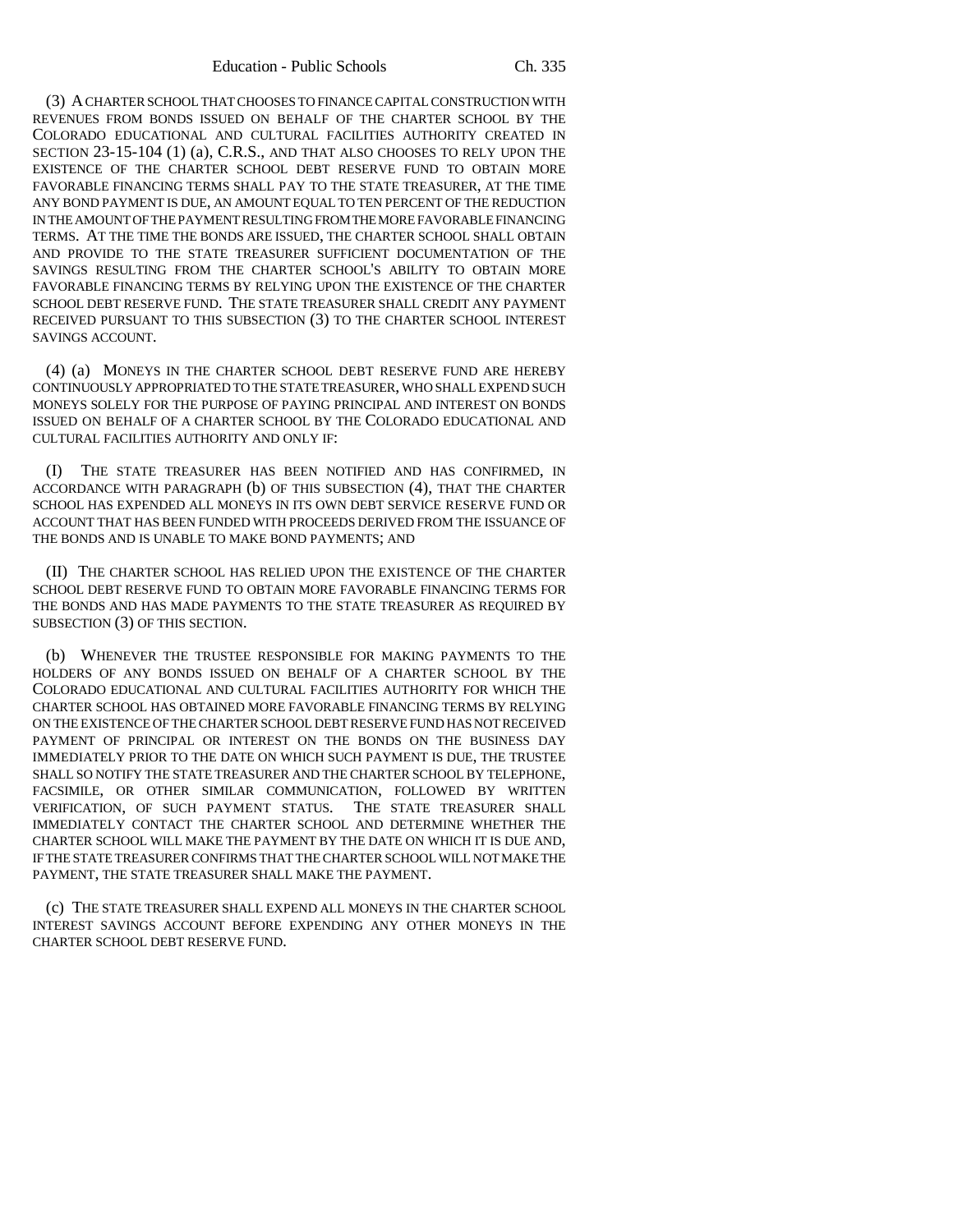(d) IF THE STATE TREASURER EXPENDS MONEYS FROM THE PORTION OF THE CHARTER SCHOOL DEBT RESERVE FUND THAT IS NOT THE CHARTER SCHOOL INTEREST SAVINGS ACCOUNT, THE STATE TREASURER SHALL WITHHOLD CHARTER SCHOOL PER PUPIL FACILITIES AID PROGRAM MONEYS TO THE EXTENT NECESSARY TO RESTORE THAT PORTION OF THE CHARTER SCHOOL DEBT RESERVE FUND, BY THE TRANSFER OF ALL WITHHELD AMOUNTS FROM THE STATE EDUCATION FUND TO THAT PORTION OF THE CHARTER SCHOOL DEBT RESERVE FUND, TO A ONE MILLION DOLLAR BALANCE IN ACCORDANCE WITH THE FOLLOWING REQUIREMENTS:

(I) EACH CHARTER SCHOOL THAT HAS RELIED UPON THE EXISTENCE OF THE CHARTER SCHOOL DEBT RESERVE FUND TO OBTAIN MORE FAVORABLE FINANCING TERMS FOR BONDS ISSUED ON ITS BEHALF BY THE COLORADO EDUCATIONAL AND CULTURAL FACILITIES AUTHORITY SHALL HAVE ITS PAYMENTS REDUCED BY THE SAME PERCENTAGE AND BY A MAXIMUM OF FIFTY PERCENT.

(II) IF, IN ANY GIVEN FISCAL YEAR, THE STATE TREASURER DETERMINES THAT AFTER WITHHOLDING OF THE MAXIMUM AMOUNT OF CHARTER SCHOOL PER PUPIL FACILITIES AID PROGRAM MONEYS THAT MAY BE WITHHELD PURSUANT TO SUBPARAGRAPH (I) OF THIS PARAGRAPH (d) THE PORTION OF THE CHARTER SCHOOL DEBT RESERVE FUND THAT IS NOT THE CHARTER SCHOOL INTEREST SAVINGS ACCOUNT WILL NOT BE RESTORED TO A ONE MILLION DOLLAR BALANCE, EACH CHARTER SCHOOL THAT HAS NOT RELIED UPON THE EXISTENCE OF THE CHARTER SCHOOL DEBT RESERVE FUND TO OBTAIN MORE FAVORABLE FINANCING TERMS FOR BONDS ISSUED BY THE COLORADO EDUCATIONAL AND CULTURAL FACILITIES AUTHORITY SHALL HAVE ITS PAYMENT REDUCED BY THE SAME PERCENTAGE AND BY A MAXIMUM OF TEN PERCENT.

(5) THIS SECTION SHALL NOT BE CONSTRUED TO CREATE ANY STATE DEBT, TO REQUIRE THE STATE TO MAKE ANY BOND PAYMENTS ON BEHALF OF ANY CHARTER SCHOOL FROM ANY SOURCE OF STATE MONEYS OTHER THAN THE CHARTER SCHOOL DEBT RESERVE FUND, OR TO REQUIRE THE STATE TO FULLY PAY OFF ANY OUTSTANDING BONDS OF A CHARTER SCHOOL THAT CANNOT MAKE SCHEDULED BOND PAYMENTS.

**22-30.5-408. Replenishment of qualified charter school debt service reserve** funds. (1) As USED IN THIS SECTION:

(a) "INVESTMENT GRADE" MEANS DEBT OBLIGATIONS THAT ARE RATED IN ONE OF THE FOUR HIGHEST INVESTMENT RATING CATEGORIES BY ONE OR MORE NATIONALLY RECOGNIZED RATING AGENCIES.

(b) "QUALIFIED CHARTER SCHOOL" MEANS A CHARTER SCHOOL WHOSE DEBT IS RATED AT LEAST INVESTMENT GRADE BY A NATIONALLY RECOGNIZED RATING AGENCY PRIOR TO THE ISSUANCE OF ANY QUALIFIED CHARTER SCHOOL BONDS ON BEHALF OF THE CHARTER SCHOOL BY THE COLORADO EDUCATIONAL AND CULTURAL FACILITIES AUTHORITY PURSUANT TO THE "COLORADO EDUCATIONAL AND CULTURAL FACILITIES AUTHORITY ACT", ARTICLE 15 OF TITLE 23, C.R.S.

(c) "QUALIFIED CHARTER SCHOOL BONDS" MEANS BONDS THAT ARE ISSUED BY THE COLORADO EDUCATIONAL AND CULTURAL FACILITIES AUTHORITY FOR THE PURPOSE OF FINANCING A FACILITY TO BE USED FOR OCCUPANCY BY PUPILS ENROLLED IN A CHARTER SCHOOL.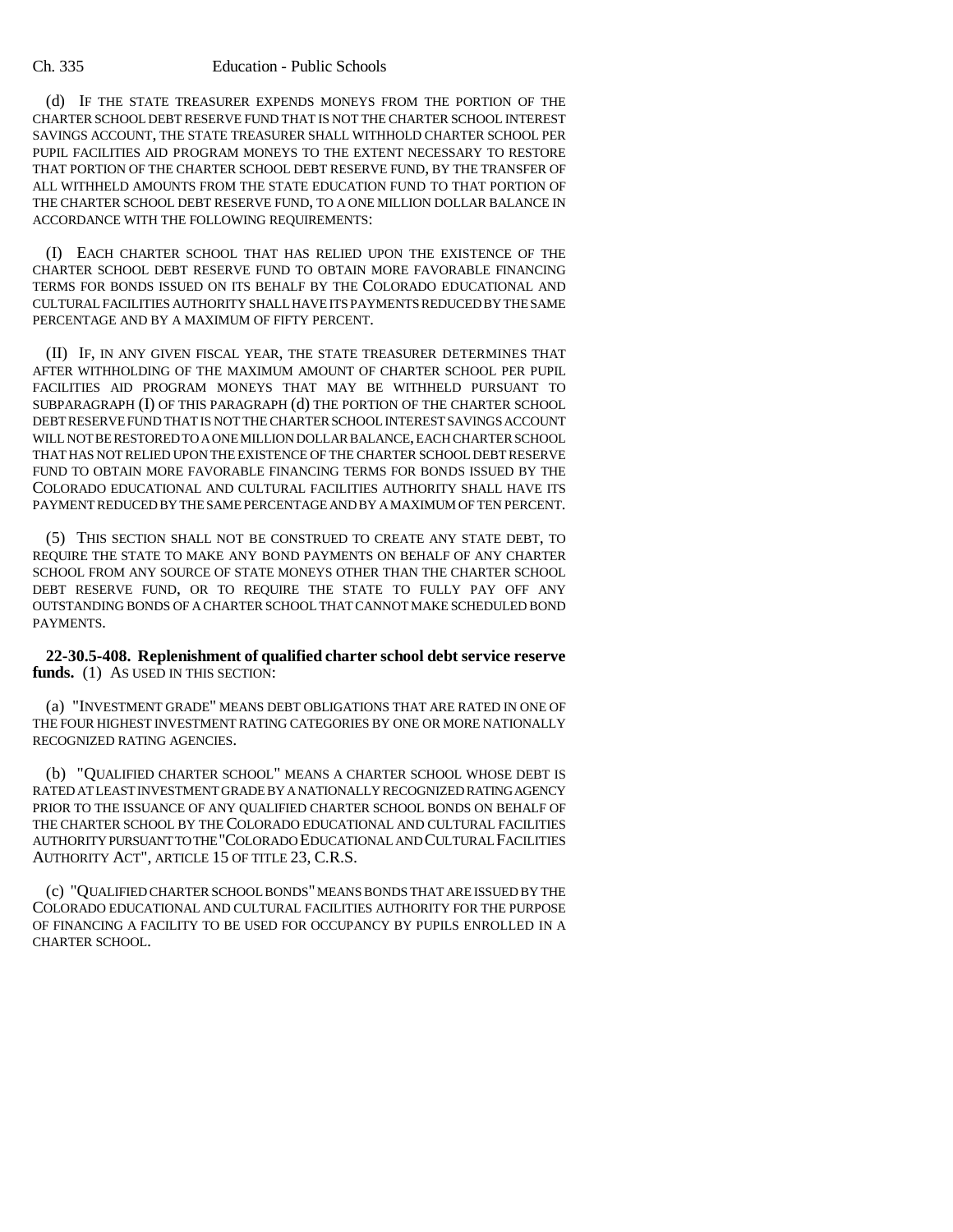(d) "QUALIFIED CHARTER SCHOOL DEBT SERVICE RESERVE FUND REQUIREMENT" MEANS THE LEVEL OF FUNDING REQUIRED FOR A QUALIFIED CHARTER SCHOOL DEBT SERVICE RESERVE FUND AS SPECIFIED IN THE TRUST INDENTURE OR RESOLUTION PURSUANT TO WHICH QUALIFIED CHARTER SCHOOL BONDS HAVE BEEN ISSUED.

(e) "QUALIFIED CHARTER SCHOOL DEBT SERVICE RESERVE REQUIREMENT" MEANS A REASONABLY REQUIRED DEBT SERVICE RESERVE FUND OR ACCOUNT THAT HAS BEEN FUNDED WITH PROCEEDS DERIVED FROM THE ISSUANCE OF QUALIFIED CHARTER SCHOOL BONDS.

(f) "RATING AGENCY" MEANS ANY NATIONALLY RECOGNIZED STATISTICAL RATING ORGANIZATION AS DEFINED UNDER RULE 2a-7 OF THE "SECURITIES EXCHANGE ACT OF 1934", AS AMENDED, 17 CFR 270.2a-7 (a) (17).

(2) (a) NO LATER THAN JANUARY 15, 2003, AND NO LATER THAN JANUARY 15 OF EACH SUCCEEDING YEAR, IF THE COLORADO EDUCATIONAL AND CULTURAL FACILITIES AUTHORITY HAS ISSUED QUALIFIED CHARTER SCHOOL BONDS ON BEHALF OF ANY CHARTER SCHOOL THAT HAS FAILED DURING THE PRIOR CALENDAR YEAR TO RESTORE ITS QUALIFIED CHARTER SCHOOL DEBT SERVICE RESERVE FUND TO THE APPLICABLE QUALIFIED CHARTER SCHOOL DEBT SERVICE RESERVE FUND REQUIREMENT, THE BOARD OF DIRECTORS OF THE COLORADO EDUCATIONAL AND CULTURAL FACILITIES AUTHORITY SHALL SUBMIT TO THE GOVERNOR A CERTIFICATE CERTIFYING ANY AMOUNT OF MONEYS REQUIRED TO RESTORE THE QUALIFIED CHARTER SCHOOL DEBT SERVICE RESERVE FUND TO THE APPLICABLE QUALIFIED CHARTER SCHOOL DEBT SERVICE RESERVE FUND REQUIREMENT. THE GOVERNOR MAY, IN THE GOVERNOR'S DISCRETION, SUBMIT A REQUEST FOR APPROPRIATIONS IN AN AMOUNT SUFFICIENT TO RESTORE ANY OR ALL QUALIFIED CHARTER SCHOOL DEBT RESERVE FUNDS TO THEIR RESPECTIVE QUALIFIED CHARTER SCHOOL DEBT SERVICE RESERVE FUND REQUIREMENTS AND THE GENERAL ASSEMBLY MAY, BUT SHALL NOT BE REQUIRED TO, APPROPRIATE MONEYS FOR SAID PURPOSE. IF, IN ITS SOLE DISCRETION, THE GENERAL ASSEMBLY APPROPRIATES ANY MONEYS FOR SAID PURPOSE, THE AGGREGATE AMOUNT OF MONEYS THAT MAY BE APPROPRIATED FOR SAID PURPOSE SHALL NOT EXCEED TWO HUNDRED MILLION DOLLARS.

(b) ANY MONEYS APPROPRIATED FOR THE PURPOSE OF RESTORING ANY QUALIFIED CHARTER SCHOOL DEBT SERVICE RESERVE FUND TO ITS QUALIFIED CHARTER SCHOOL DEBT SERVICE RESERVE FUND REQUIREMENT SHALL BE DEPOSITED INTO THE APPLICABLE QUALIFIED CHARTER SCHOOL DEBT SERVICE RESERVE FUND.

(3) THIS SECTION SHALL NOT BE CONSTRUED TO CREATE ANY DEBT OF THE STATE OR ANY STATE FINANCIAL OBLIGATION WHATSOEVER WITHIN THE MEANING OF ANY STATE CONSTITUTIONAL PROVISION OR TO CREATE ANY STATE LIABILITY WHATSOEVER.

**22-30.5-409. Annual reports on bonds issued on behalf of charter schools review by state auditor.** (1) PRIOR TO JANUARY 30, 2003, AND PRIOR TO JANUARY 30 OF EACH YEAR THEREAFTER, THE COLORADO EDUCATIONAL AND CULTURAL FACILITIES AUTHORITY CREATED IN SECTION 23-15-104 (1) (a), C.R.S., SHALL SUBMIT A REPORT TO THE STATE AUDITOR THAT INCLUDES INFORMATION CONCERNING THE ISSUANCE OF QUALIFIED CHARTER SCHOOL BONDS, AS DEFINED IN SECTION 22-30.5-408 (1) (c), THAT HAVE RESULTED IN CHARTER SCHOOLS OBTAINING MORE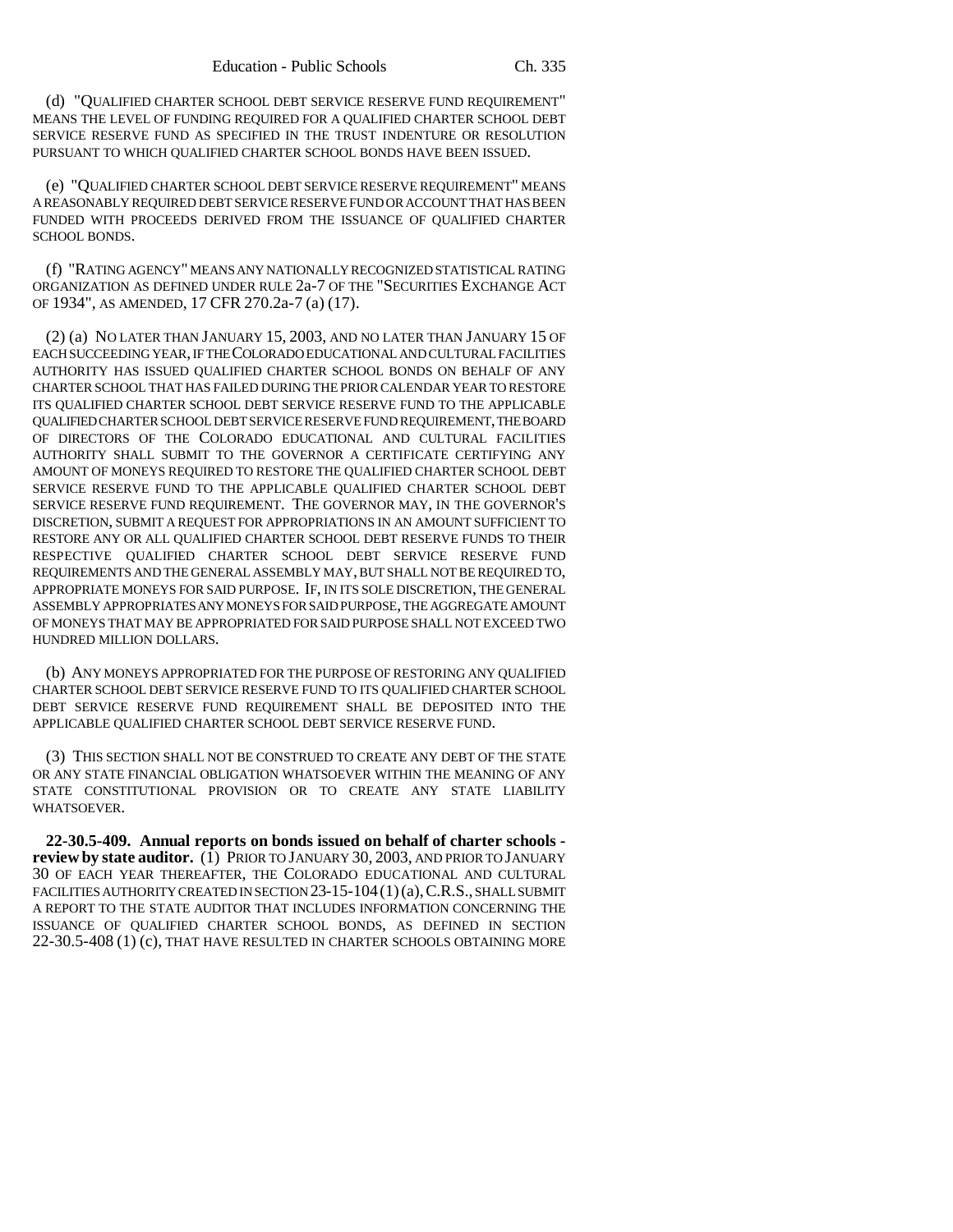FAVORABLE FINANCING TERMS BY RELIANCE ON THE EXISTENCE OF THE CHARTER SCHOOL DEBT RESERVE FUND CREATED IN SECTION 22-30.5-407 (2) (a) AND THE POTENTIAL REPLENISHMENT OF THE CHARTER SCHOOL DEBT RESERVE FUND PURSUANT TO SECTION 22-30.5-408 (2) (a). SUCH REPORT SHALL INCLUDE, BUT NEED NOT BE LIMITED TO:

(a) THE TOTAL AMOUNT OF SUCH QUALIFIED CHARTER SCHOOL BONDS ISSUED DURING THE MOST RECENTLY COMPLETED CALENDAR YEAR;

(b) THE CHARTER SCHOOLS ON WHOSE BEHALF SUCH QUALIFIED CHARTER SCHOOL BONDS WERE ISSUED;

(c) AN ITEMIZATION OF THE CHARTER SCHOOL FACILITIES FOR WHICH SUCH QUALIFIED CHARTER SCHOOL BONDS WERE ISSUED, THE TOTAL COST OF EACH SUCH CHARTER SCHOOL FACILITY, AND THE PERCENTAGE OF THE TOTAL COST OF EACH SUCH FACILITY TO BE PAID FROM THE PROCEEDS OBTAINED FROM THE ISSUANCE OF SUCH QUALIFIED CHARTER SCHOOL BONDS;

(d) THE INVESTMENT RATINGS OF SUCH QUALIFIED CHARTER SCHOOL BONDS;

(e) THE TOTAL AMOUNT OF NET AND GROSS PROCEEDS OBTAINED FROM THE ISSUANCE OF SUCH QUALIFIED CHARTER SCHOOL BONDS DURING THE MOST RECENTLY COMPLETED CALENDAR YEAR;

(f) THE TOTAL AMOUNT OF SUCH OUTSTANDING QUALIFIED CHARTER SCHOOL BONDS;

(g) THE TOTAL AMOUNT OF ANNUAL INSTALLMENTS OF PRINCIPAL AND INTEREST ON SUCH QUALIFIED CHARTER SCHOOL BONDS THAT WERE SCHEDULED TO BE PAID DURING THE MOST RECENTLY COMPLETED CALENDAR YEAR, THE TOTAL AMOUNT OF SUCH ANNUAL INSTALLMENTS ACTUALLY PAID DURING THE MOST RECENTLY COMPLETED CALENDAR YEAR, AND THE TOTAL AMOUNT OF SUCH ANNUAL INSTALLMENTS SCHEDULED TO BE PAID DURING THE CURRENT CALENDAR YEAR AND FUTURE CALENDAR YEARS;

(h) THE TOTAL AMOUNT, IF ANY, OF MONEYS EXPENDED FROM EACH CHARTER SCHOOL'S OWN DEBT SERVICE RESERVE FUND OR ACCOUNT DURING THE MOST RECENTLY COMPLETED CALENDAR YEAR FOR THE PURPOSE OF PAYING PRINCIPAL AND INTEREST ON SUCH QUALIFIED CHARTER SCHOOL BONDS; AND

(i) THE TOTAL AMOUNT, IF ANY, OF MONEYS EXPENDED FROM THE CHARTER SCHOOL DEBT RESERVE FUND DURING THE MOST RECENTLY COMPLETED CALENDAR YEAR FOR THE PURPOSE OF PAYING PRINCIPAL AND INTEREST ON SUCH QUALIFIED CHARTER SCHOOL BONDS.

(2) NO LATER THAN MARCH 1, 2002, AND NO LATER THAN MARCH 1 EACH YEAR THEREAFTER, THE STATE AUDITOR SHALL EXAMINE THE REPORT SUBMITTED IN ACCORDANCE WITH SUBSECTION (1) OF THIS SECTION AND, UPON COMPLETION OF SUCH REVIEW, SHALL REPORT ANY FINDINGS REGARDING SAID SUBMITTED REPORT TO THE EDUCATION COMMITTEES OF THE SENATE AND THE HOUSE OF REPRESENTATIVES, THE LEGISLATIVE AUDIT COMMITTEE, THE CAPITAL DEVELOPMENT COMMITTEE, THE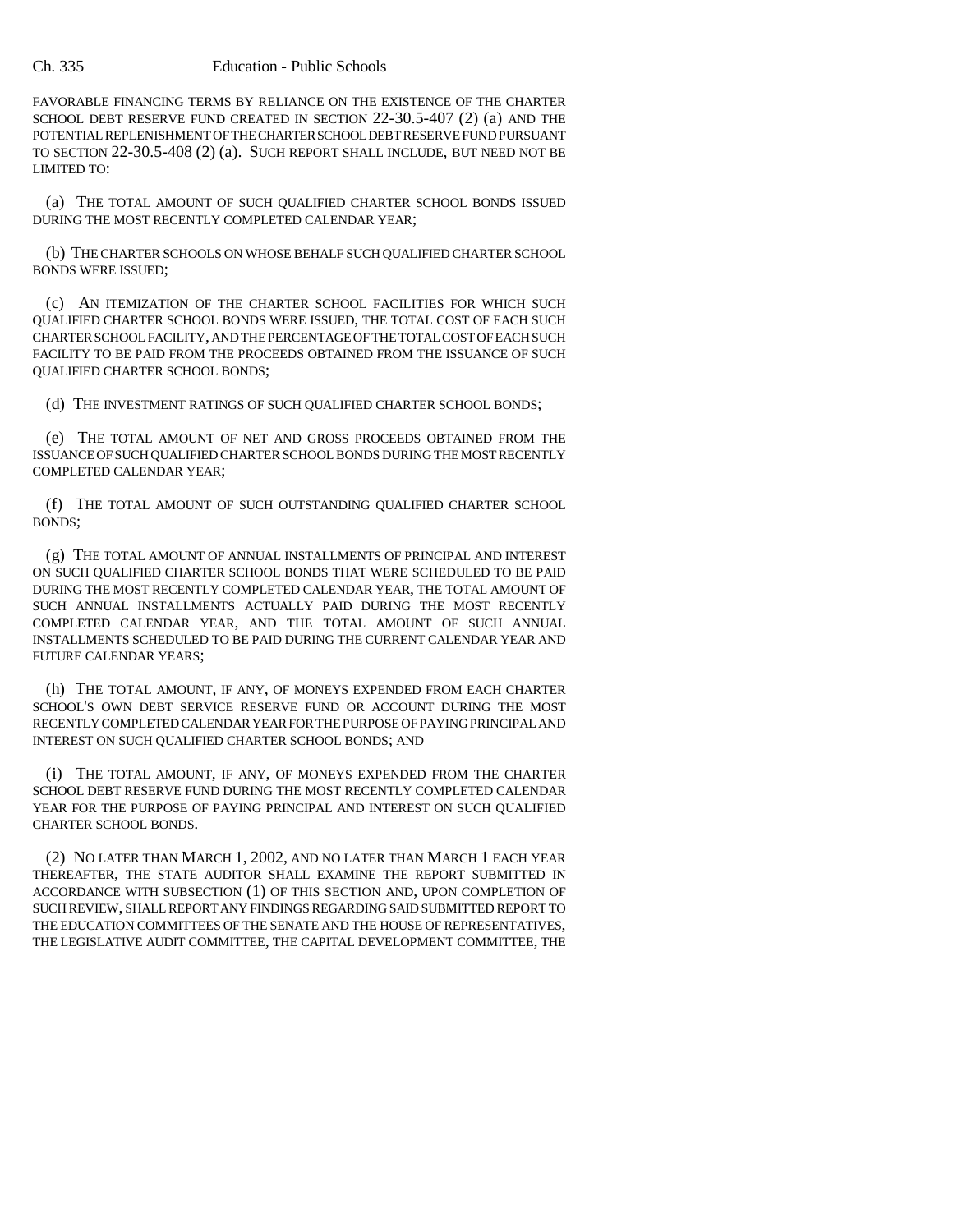JOINT BUDGET COMMITTEE, AND THE DEPARTMENT OF EDUCATION.

**SECTION 32.** 2-3-115 (1) (a), Colorado Revised Statutes, is amended to read:

**2-3-115. Use of state education fund moneys for school capital construction - audits - reports.** (1) For the 2001-02 school district budget year and each school district budget year thereafter, for the purpose of determining the amount of state education fund moneys expended by each school district in the state for capital construction and identifying the schools and projects on which school districts expended such moneys, the state auditor shall annually examine the records of each school district in the state that received state education fund moneys for the budget year:

(a) Directly from the department of education for capital construction aid to qualified charter schools, as defined in section 22-54-124 (1) (f) OR (1) (f.5), C.R.S., WHICHEVER IS APPLICABLE, in accordance with section 22-54-124 (4), C.R.S.; or

**SECTION 33.** 22-30.5-105 (2), Colorado Revised Statutes, is amended BY THE ADDITION OF A NEW PARAGRAPH to read:

**22-30.5-105. Charter schools - contract contents - regulations - repeal.** (2) (c) ANY CONTRACT BETWEEN A CHARTER SCHOOL AND A LOCAL BOARD OF EDUCATION APPROVED ON OR AFTER JULY 1, 2002, SHALL SPECIFY:

(I) IF THE CONTRACT IS NOT A RENEWAL OF AN EXPIRING CONTRACT, THE MANNER IN WHICH THE SCHOOL DISTRICT GOVERNED BY THE LOCAL BOARD OF EDUCATION WILL SUPPORT ANY START-UP FACILITY NEEDS OF THE CHARTER SCHOOL:

(II) THE MANNER IN WHICH THE SCHOOL DISTRICT GOVERNED BY THE LOCAL BOARD OF EDUCATION WILL SUPPORT ANY LONG-TERM FACILITY NEEDS OF THE CHARTER SCHOOL; AND

(III) THE ACTIONS THAT THE CHARTER SCHOOL MUST TAKE IN ORDER TO:

(A) HAVE ITS CAPITAL CONSTRUCTION NEEDS INCLUDED AS PART OF THE NEXT BALLOT QUESTION FOR APPROVAL OF BONDED INDEBTEDNESS TO BE SUBMITTED BY THE LOCAL BOARD OF EDUCATION OF ITS CHARTERING SCHOOL DISTRICT TO THE VOTERS OF THE DISTRICT; OR

(B) HAVE THE LOCAL BOARD OF EDUCATION SUBMIT A BALLOT QUESTION FOR APPROVAL OF A SPECIAL MILL LEVY TO FINANCE THE CAPITAL CONSTRUCTION NEEDS OF THE CHARTER SCHOOL TO THE VOTERS OF THE DISTRICT PURSUANT TO SECTION 22-30.5-405.

**SECTION 34.** 22-30.5-112 (2), Colorado Revised Statutes, is amended BY THE ADDITION OF A NEW PARAGRAPH to read:

**22-30.5-112. Charter schools - financing - guidelines.** (2) (a.9) FOR BUDGET YEAR 2002-03 AND BUDGET YEARS THEREAFTER, AND IN ACCORDANCE WITH SECTION 22-30.5-406, THE FUNDING PROVIDED BY A CHARTERING SCHOOL DISTRICT TO A CHARTER SCHOOL PURSUANT TO THIS SUBSECTION (2) SHALL BE REDUCED BY THE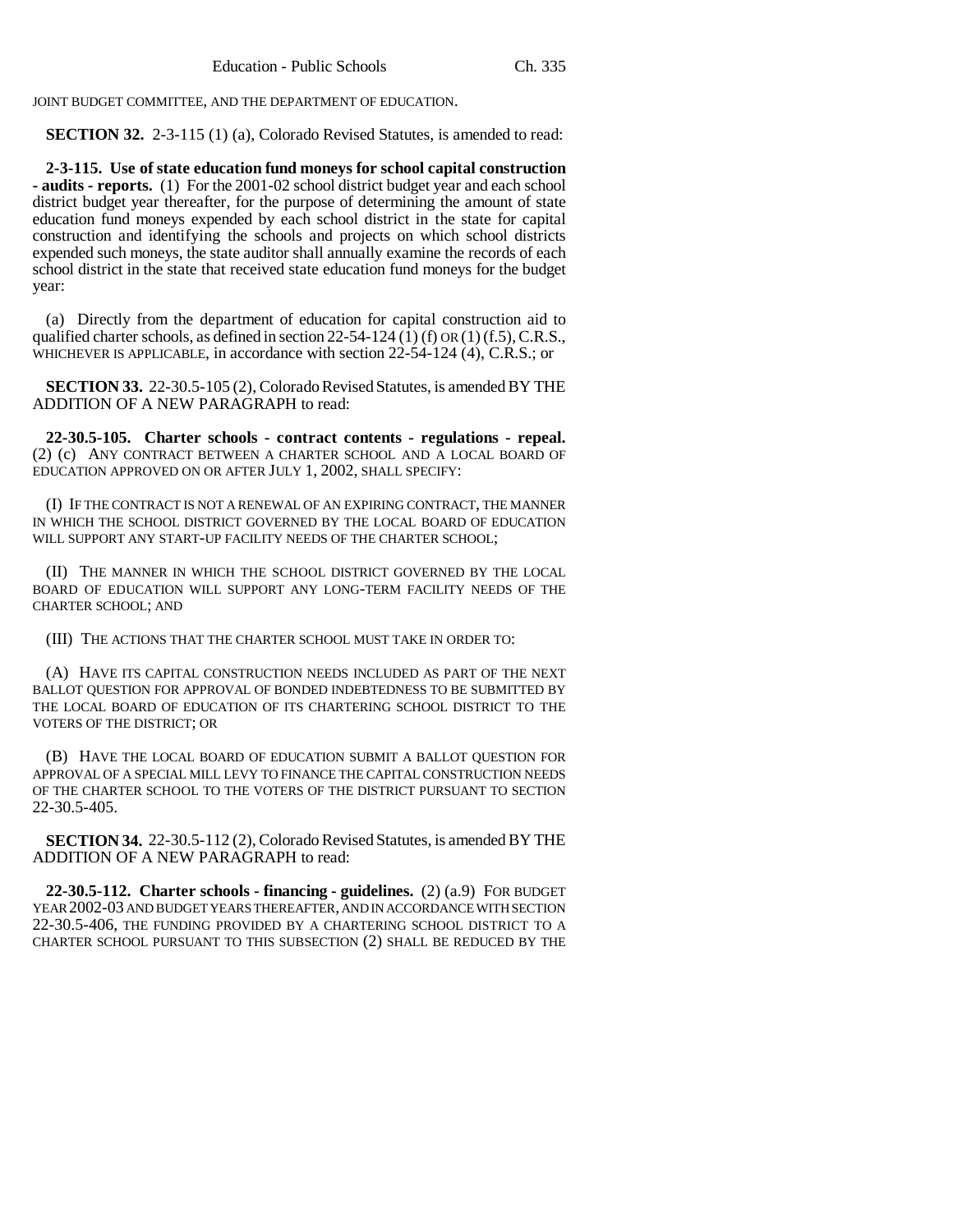AMOUNT OF ANY DIRECT PAYMENTS OF PRINCIPAL AND INTEREST DUE ON BONDS ISSUED ON BEHALF OF A CHARTER SCHOOL BY A GOVERNMENTAL ENTITY OTHER THAN A SCHOOL DISTRICT FOR THE PURPOSE OF FINANCING CHARTER SCHOOL CAPITAL CONSTRUCTION THAT WERE MADE BY THE STATE TREASURER OR THE CHARTERING SCHOOL DISTRICT ON BEHALF OF THE CHARTER SCHOOL.

**SECTION 35.** 22-32-110 (1) (f), Colorado Revised Statutes, is amended to read:

**22-32-110. Board of education - specific powers - repeal.** (1) In addition to any other power granted to a board of education of a school district by law, each board of education of a school district shall have the following specific powers, to be exercised in its judgment:

(f) To rent or lease district property not needed for its purposes for terms not exceeding ten years, OR IN THE CASE OF UNIMPROVED REAL PROPERTY LEASED TO A LESSEE THAT IS A CHARTER SCHOOL AS DEFINED IN SECTION 22-30.5-403 (3), FOR A TERM NOT EXCEEDING THIRTY YEARS, OR IN THE CASE OF A CHARTER SCHOOL USING DEBT FINANCING, FOR A TERM NOT EXCEEDING THE TERM OF THE DEBT FINANCING, subject to all land use and building and zoning plans, codes, resolutions, and regulations, and to permit the use of district property by community organizations upon such terms and conditions as it may approve. No finding that the property is not needed for the district's purposes shall be necessary if the board anticipates that the district will become the subtenant of the property under a sublease, and under such circumstances the term of the lease may exceed ten years but may not exceed fifty years.

**SECTION 36.** 22-54-115 (3) (a), Colorado Revised Statutes, is amended to read:

**22-54-115. Distribution from state public school fund.** (3) No later than the twenty-fifth day of each month, the state treasurer shall:

(a) Pay the amount certified, LESS THE TOTAL AMOUNT OF ANY DIRECT PAYMENTS MADE BY THE STATE TREASURER ON BEHALF OF CHARTER SCHOOLS CHARTERED BY EACH SCHOOL DISTRICT OF ANY PRINCIPAL AND INTEREST DUE ON BONDS PURSUANT TO SECTION 22-30.5-406 directly to the treasurer of each district or, in accordance with written instructions from the district, directly to an account designated by the district that allows the district to retain title to the funds; and

**SECTION 37.** 22-54-124, Colorado Revised Statutes, is amended BY THE ADDITION OF A NEW SUBSECTION to read:

**22-54-124. State aid for charter schools - use of state education fund moneys.** (8) THE GENERAL ASSEMBLY HEREBY FINDS THAT WITH THE ADOPTION OF THE NEW DEFINITION OF "QUALIFIED CHARTER" SCHOOL, ENACTED IN HOUSE BILL 02-1349 DURING THE SECOND REGULAR SESSION OF THE SIXTY-THIRD GENERAL ASSEMBLY, THE PROGRAM CREATED IN THIS SECTION IS A NEW PROGRAM AS OF THE EFFECTIVE DATE OF SAID ACT AND THAT THE GENERAL ASSEMBLY ENACTED SUCH NEW PROGRAM IN ORDER TO MEET THE ELIGIBILITY REQUIREMENTS OF THE INCENTIVE GRANT PROGRAM INCLUDED IN THE FEDERAL "NO CHILD LEFT BEHIND ACT OF 2001", P.L. NO. 107-110.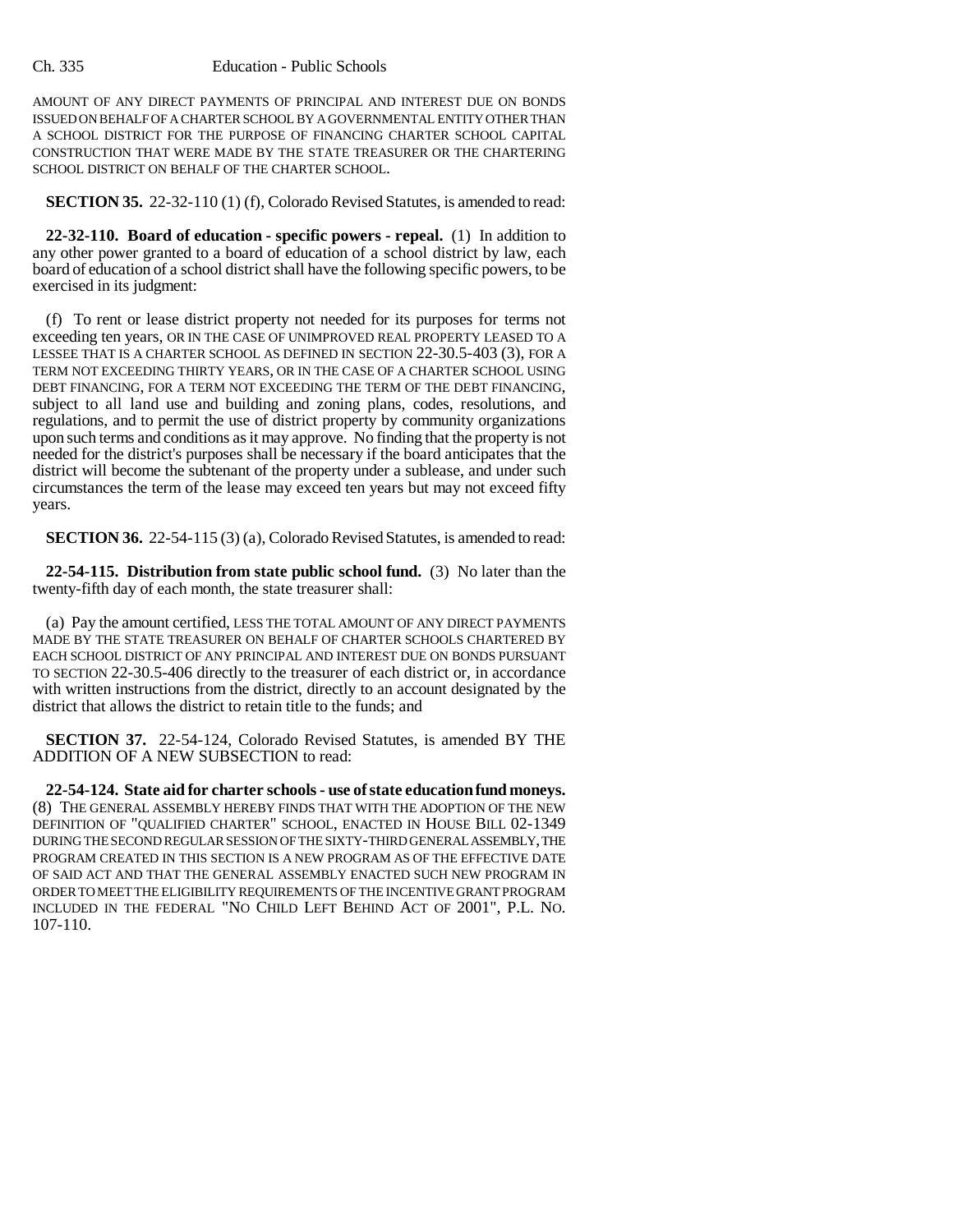**SECTION 38.** 22-54-124 (1) (f) and (3), Colorado Revised Statutes, are amended, and the said 22-54-124 (1) is further amended BY THE ADDITION OF A NEW PARAGRAPH, to read:

**22-54-124. State aid for charter schools - use of state education fund moneys.** (1) As used in this section:

(f) FOR BUDGET YEARS COMMENCING BEFORE JULY 1, 2002, "qualified charter school" means:

(I) A charter school that will receive funding from a district pursuant to section 22-30.5-112 for the budget year for which state education fund moneys are to be appropriated and distributed pursuant to subsection (4) of this section, that received such funding from the district for the budget year two years prior to the budget year for which state education fund moneys are to be appropriated, and that expended more than three percent of its operating revenues for said prior budget year for capital construction; or

(II) Any other charter school if:

(A) The charter school will receive funding from a district pursuant to section 22-30.5-112 for the budget year for which state education fund moneys are to be appropriated and distributed pursuant to subsection (4) of this section; and

(B) The proposed budget for the charter school submitted by the charter school to the district that granted its charter for the budget year for which state education fund moneys are to be appropriated and distributed pursuant to subsection (4) of this section indicates that the charter school will expend more than three percent of its operating revenues for said budget year for capital construction.

(f.5) FOR BUDGET YEARS COMMENCING ON OR AFTER JULY 1, 2002, "QUALIFIED CHARTER SCHOOL" MEANS A CHARTER SCHOOL; EXCEPT THAT THE TERM DOES NOT INCLUDE A CHARTER SCHOOL THAT OPERATES, OR THAT WILL OPERATE IN THE NEXT BUDGET YEAR, WITHIN A FACILITY THAT IS LISTED ON THE STATE INVENTORY OF REAL PROPERTY AND IMPROVEMENTS AND OTHER CAPITAL ASSETS MAINTAINED BY THE DEPARTMENT OF PERSONNEL PURSUANT TO SECTION 24-30-1303.5, C.R.S.

(3) (a) (I) The amount of state education fund moneys to be distributed to an eligible district for the 2001-02 budget year and each budget year thereafter shall be calculated by multiplying the district's certified charter school pupil enrollment by an amount equal to one hundred thirty percent of the minimum capital reserve amount per pupil.

(II) THE TOTAL AMOUNT OF STATE EDUCATION FUND MONEYS TO BE DISTRIBUTED TO ALL ELIGIBLE DISTRICTS FOR THE 2002-03 BUDGET YEAR SHALL BE SEVEN MILLION EIGHT HUNDRED THIRTEEN THOUSAND NINE HUNDRED FORTY-THREE DOLLARS.

(III) (A) THE TOTAL AMOUNT OF STATE EDUCATION FUND MONEYS TO BE DISTRIBUTED TO ALL ELIGIBLE DISTRICTS FOR EACH BUDGET YEAR FROM THE 2003-04 BUDGET YEAR THROUGH THE 2011-12 BUDGET YEAR SHALL BE AN AMOUNT EQUAL TO THE TOTAL AMOUNT OF STATE EDUCATION FUND MONEYS DISTRIBUTED TO ALL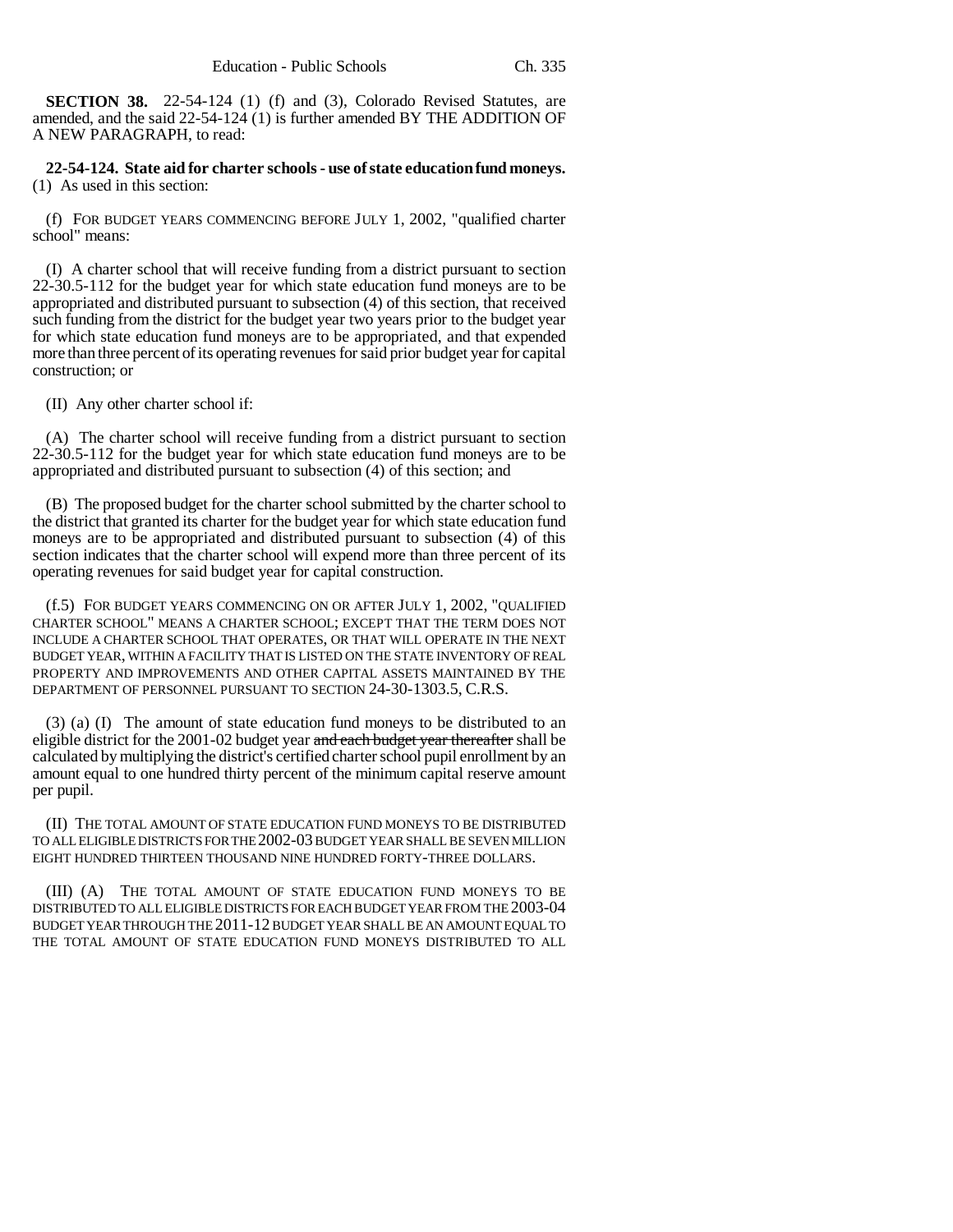ELIGIBLE DISTRICTS FOR THE PRECEDING BUDGET YEAR PURSUANT TO SUBPARAGRAPH (II) OF THIS PARAGRAPH (a) OR THIS SUB-SUBPARAGRAPH (A), WHICHEVER IS APPLICABLE, INCREASED BY THE RATE OF INFLATION FOR THE CALENDAR YEAR ENDING IN THE PRECEDING BUDGET YEAR PLUS ONE PERCENTAGE POINT. THE TOTAL AMOUNT OF STATE EDUCATION FUND MONEYS TO BE DISTRIBUTED TO ALL ELIGIBLE DISTRICTS FOR THE 2012-13 BUDGET YEAR AND EACH BUDGET YEAR THEREAFTER SHALL BE AN AMOUNT EQUAL TO THE TOTAL AMOUNT DISTRIBUTED TO ALL ELIGIBLE DISTRICTS PURSUANT TO THIS SUB-SUBPARAGRAPH (A) FOR THE PRECEDING BUDGET YEAR INCREASED BY THE RATE OF INFLATION FOR THE CALENDAR YEAR ENDING IN THE PRECEDING BUDGET YEAR.

(B) FOR THE 2002-03 BUDGET YEAR AND EACH BUDGET YEAR THEREAFTER, THE AMOUNT OF STATE EDUCATION FUND MONEYS TO BE DISTRIBUTED TO AN ELIGIBLE DISTRICT SHALL BE AN AMOUNT EQUAL TO THE PERCENTAGE OF THE SUM OF THE DISTRICT'S CERTIFIED CHARTER SCHOOL PUPIL ENROLLMENT FOR ALL ELIGIBLE DISTRICTS IN THE STATE THAT IS ATTRIBUTABLE TO THE ELIGIBLE DISTRICT MULTIPLIED BY THE TOTAL AMOUNT OF STATE EDUCATION FUND MONEYS DISTRIBUTED TO ALL ELIGIBLE DISTRICTS FOR THE SAME BUDGET YEAR PURSUANT TO SUB-SUBPARAGRAPH (A) OF THIS SUBPARAGRAPH (III).

(b) No later than February 1 of each budget year, the department of education shall certify to the education committees of the senate and the house of representatives and the joint budget committee of the general assembly the total number of pupils expected to be enrolled in all qualified charter schools in the state during the next budget year, as derived from reports provided to the department by districts pursuant to section 22-30.5-112 (1). FOR THE PURPOSES OF ANY CERTIFICATION MADE DURING THE 2002-03 BUDGET YEAR AND BUDGET YEARS THEREAFTER, A PUPIL EXPECTED TO BE ENROLLED IN A QUALIFIED CHARTER SCHOOL THAT WILL BE OPERATING IN A SCHOOL DISTRICT FACILITY AND THAT DOES NOT HAVE ONGOING FINANCIAL OBLIGATIONS INCURRED TO REPAY THE OUTSTANDING COSTS OF NEW CONSTRUCTION UNDERTAKEN FOR THE CHARTER SCHOOL'S BENEFIT SHALL BE COUNTED AS ONE-HALF OF ONE PUPIL.

**SECTION 39.** Part 6 of article 7 of title 22, Colorado Revised Statutes, is amended BY THE ADDITION OF A NEW SECTION to read:

**22-7-603.7. Academic growth pilot program - legislative declaration creation.** (1) **Legislative declaration.** THE GENERAL ASSEMBLY HEREBY FINDS THAT:

(a) IN 1993, THE GENERAL ASSEMBLY ADOPTED HOUSE BILL 93-1313, ESTABLISHING STATE MODEL CONTENT STANDARDS IN SEVERAL AREAS, INCLUDING READING, WRITING, AND MATHEMATICS, AND DIRECTING SCHOOL DISTRICTS TO ADOPT DISTRICT STANDARDS IN THESE AREAS;

(b) THE STATE MODEL CONTENT STANDARDS WERE DESIGNED TO MEASURE WHAT EACH CHILD SHOULD KNOW AND BE ABLE TO DO AT VARIOUS LEVELS OF DEVELOPMENT IN THE CHILD'S ACADEMIC CAREER;

(c) IN 1997, COLORADO BEGAN IMPLEMENTING THE COLORADO STUDENT ASSESSMENT PROGRAM TO MEASURE WHETHER STUDENTS WERE SUCCESSFULLY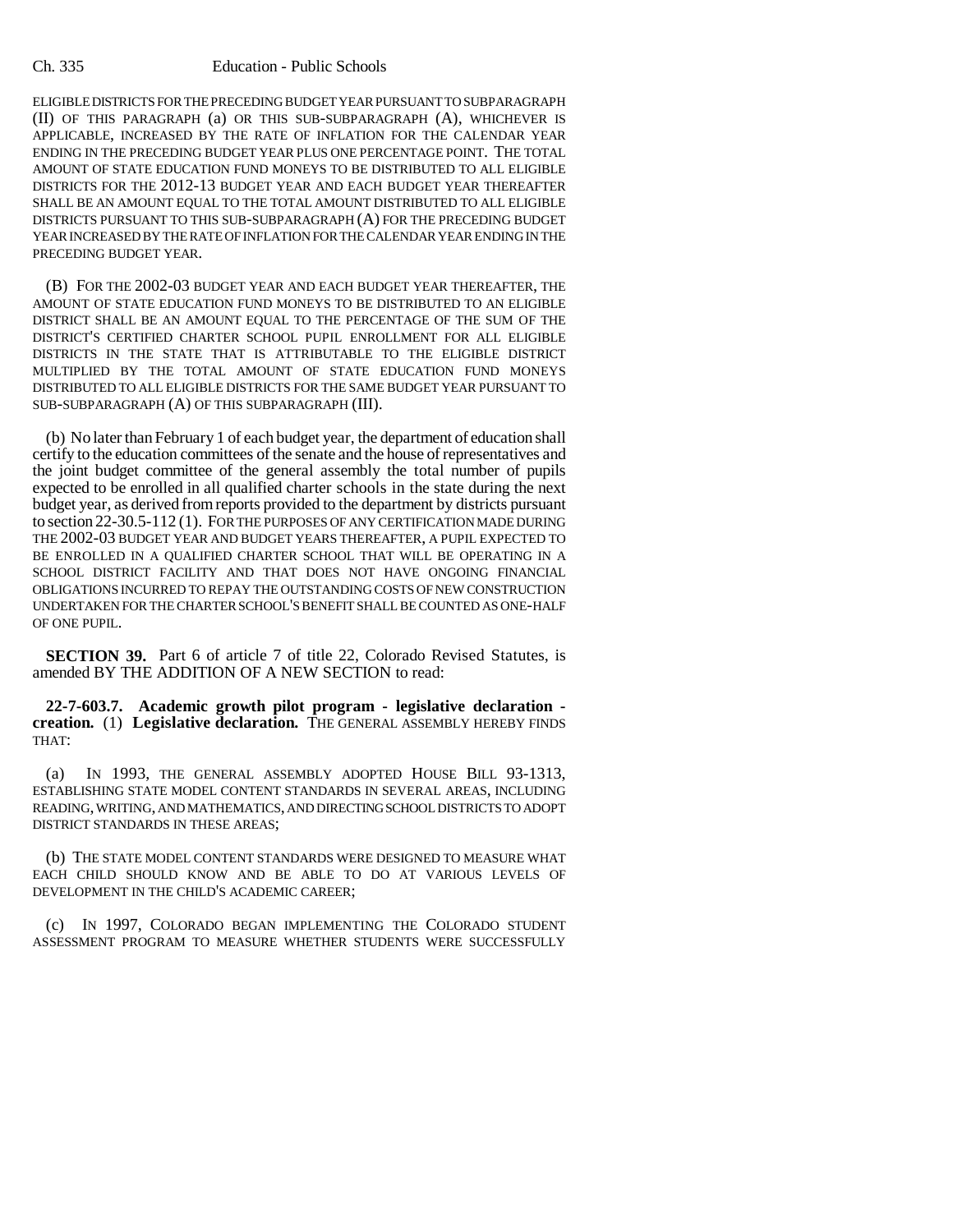MEETING THE STATE MODEL CONTENT STANDARDS;

(d) A NEXT STEP IN IMPLEMENTING CONTENT STANDARDS IN EDUCATION IS TO IDENTIFY HOW MUCH ACADEMIC GROWTH IS REQUIRED TO MEET EACH LEVEL OF CONTENT STANDARD AND TO MEASURE WHETHER STUDENTS ARE ACHIEVING THIS GROWTH;

(e) THE GOAL FOR MOST STUDENTS, NO MATTER WHERE A STUDENT STARTS, IS TO ACHIEVE ACADEMIC GROWTH EQUIVALENT TO AT LEAST ONE ACADEMIC GRADE DURING A SCHOOL YEAR, AND, FOR STUDENTS WHOSE LEVEL OF ACHIEVEMENT IS BELOW PROFICIENT, THE GOAL IS TO ACHIEVE ACADEMIC GROWTH EQUIVALENT TO MORE THAN AN ACADEMIC GRADE DURING A SCHOOL YEAR;

(f) ANNUALLY TESTING EACH STUDENT TO DETERMINE HIS OR HER LEVEL OF PROFICIENCY IN READING, WRITING, AND MATHEMATICS WILL NOT, ALONE, INDICATE WHETHER THE STUDENT IS PROGRESSING IN HIS OR HER LEARNING AT A SATISFACTORY PACE AND WHETHER THE STUDENT HAS ACTUALLY ACHIEVED A YEAR'S WORTH OF ACADEMIC GROWTH BETWEEN TESTING PERIODS;

(g) THE NUMERIC CSAP SCORES RECEIVED BY EACH STUDENT IN SUCCESSIVE SCHOOL YEARS CAN BE USED TO PROVIDE A MEASURE THAT WILL INDICATE THE STUDENT'S DEGREE OF ACADEMIC GROWTH OVER TIME;

(h) ESTABLISHING A SYSTEM FOR MEASURING ACTUAL ACADEMIC GROWTH WILL INCREASE PARENTS' UNDERSTANDING OF THEIR CHILDREN'S ACTUAL ACADEMIC PROGRESS, ASSIST TEACHERS IN MEETING EACH STUDENT'S ACADEMIC NEEDS AND RAISING EACH STUDENT'S RATE OF ACADEMIC GROWTH, AND INCREASE EACH PUBLIC SCHOOL'S AND SCHOOL DISTRICT'S LEVEL OF ACCOUNTABILITY FOR THE EDUCATIONAL SERVICES IT PROVIDES;

(i) MEASURING EACH STUDENT'S ACADEMIC GROWTH OVER TIME WILL PROVIDE NECESSARY INFORMATION TO ASSIST PARENTS, TEACHERS, SCHOOLS, AND SCHOOL DISTRICTS IN IDENTIFYING STUDENTS WHO NEED ADDITIONAL ASSISTANCE AND IN MEASURING THOSE STUDENTS' PERFORMANCE OVER TIME TO CLOSE THE LEARNING GAP THAT SOMETIMES EXISTS AMONG STUDENTS IN THE SAME CLASSROOMS;

(j) IT IS THE INTENT OF THE GENERAL ASSEMBLY TO ADOPT LEGISLATION TO IMPLEMENT A PROCESS FOR MEASURING ACADEMIC GROWTH THAT WILL CREATE A COOPERATIVE ATMOSPHERE AMONG STUDENTS, PARENTS, TEACHERS, SCHOOL DISTRICT ADMINISTRATORS, THE DEPARTMENT OF EDUCATION, AND THE STATE BOARD OF EDUCATION AND WILL PROVIDE THE GREATEST BENEFIT TO THE ACADEMIC GROWTH OF STUDENTS IN THIS STATE.

(2) **Pilot program created.** (a) THERE IS HEREBY CREATED THE ACADEMIC GROWTH PILOT PROGRAM, REFERRED TO IN THIS SECTION AS THE "PILOT PROGRAM", TO USE STUDENTS'CSAP SCORES OVER TIME TO MEASURE THE ACADEMIC GROWTH OF EACH STUDENT AND DETERMINE WHETHER EACH STUDENT IS ACHIEVING APPROPRIATE RATES OF ACADEMIC GROWTH OVER THE PERIODS BETWEEN THE ADMINISTRATION OF CSAP ASSESSMENTS.

(b) PARTICIPATION IN THE ACADEMIC GROWTH PILOT PROGRAM SHALL BE ON A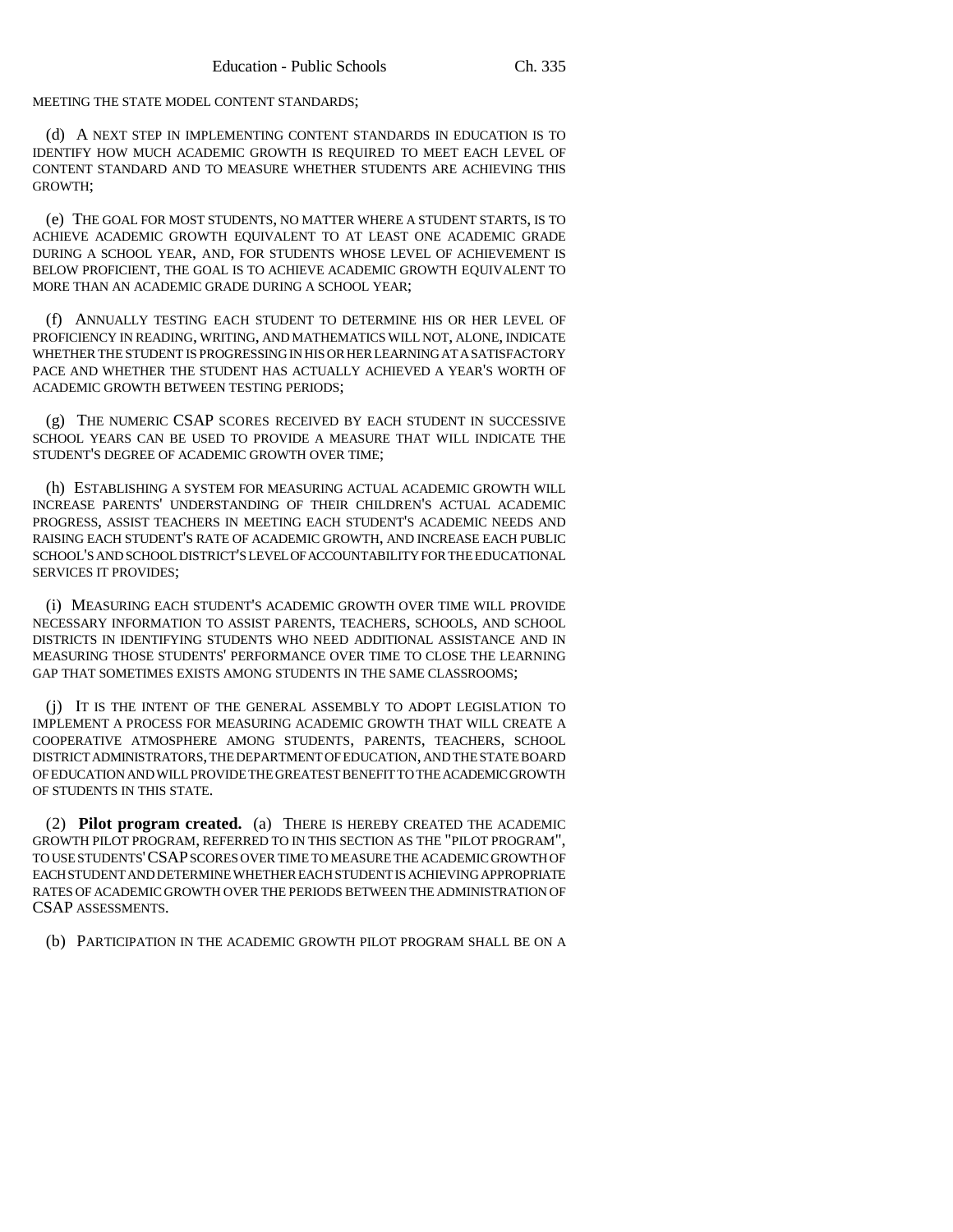SCHOOL-DISTRICT BASIS AND SHALL BE VOLUNTARY UNTIL THE 2005-06 SCHOOL YEAR. EACH SCHOOL DISTRICT THAT CHOOSES TO PARTICIPATE IN THE PILOT PROGRAM MAY CHOOSE TO INCLUDE ALL OF THE SCHOOL DISTRICT'S SCHOOLS, INCLUDING ITS CHARTER SCHOOLS, IN THE PILOT PROGRAM OR MAY SELECT THOSE SCHOOLS WITHIN THE SCHOOL DISTRICT THAT WILL PARTICIPATE IN THE PILOT PROGRAM. EACH SCHOOL DISTRICT IS STRONGLY ENCOURAGED TO PARTICIPATE IN THE PILOT PROGRAM AND TO ENCOURAGE EACH OF ITS SCHOOLS, INCLUDING ITS CHARTER SCHOOLS, TO PARTICIPATE IN THE PILOT PROGRAM.

(3) **Full implementation of program.** BEGINNING WITH THE 2005-06 SCHOOL YEAR, THE PILOT PROGRAM SHALL CEASE OPERATING AS A PILOT PROGRAM AND EVERY SCHOOL DISTRICT IN THE STATE SHALL PARTICIPATE IN THE ACADEMIC GROWTH PROGRAM. FOR THE 2005-06 SCHOOL YEAR, AND EACH SCHOOL YEAR THEREAFTER, EACH PUBLIC SCHOOL IN EACH SCHOOL DISTRICT, INCLUDING EACH CHARTER SCHOOL, SHALL RECEIVE AN ACADEMIC GROWTH RATING. EACH SCHOOL DISTRICT IS STRONGLY ENCOURAGED TO INCLUDE THE ACADEMIC GROWTH RATING FOR EACH PUBLIC SCHOOL IN THE SCHOOL DISTRICT ON THE SCHOOL DISTRICT'S WEB SITE AND TO PROVIDE ADDITIONAL PUBLIC NOTICE OF THE ACADEMIC GROWTH RATINGS ACHIEVED BY EACH PUBLIC SCHOOL IN THE SCHOOL DISTRICT.

(4) **Full year of growth - determination.** (a) ON OR BEFORE JULY 1, 2003, THE DEPARTMENT, USING THE DATA COLLECTED FOR LONGITUDINAL ANALYSIS AS REQUIRED IN SECTION 22-7-603.5, SHALL DETERMINE THE LEVELS OF INCREASE THAT CONSTITUTE A FULL YEAR OF ACADEMIC GROWTH IN READING AT EACH GRADE LEVEL TESTED BY THE CSAP. ON OR BEFORE JULY 1, 2004, THE DEPARTMENT, USING THE DATA FOR LONGITUDINAL ANALYSIS, SHALL DETERMINE THE LEVELS OF INCREASE THAT CONSTITUTE A FULL YEAR OF ACADEMIC GROWTH IN WRITING AND MATHEMATICS AT EACH GRADE LEVEL TESTED BY THE CSAP. THE DEPARTMENT SHALL USE THE DATA FOR LONGITUDINAL ANALYSIS TO REVIEW AND REVISE THE DETERMINATION OF ACADEMIC GROWTH AS NECESSARY.

(b) THE STATE BOARD SHALL PROMULGATE RULES ESTABLISHING CATEGORIES OF ACADEMIC GROWTH REFLECTING UNSATISFACTORY, LOW, AVERAGE, HIGH, AND EXCELLENT GROWTH, BASED ON THE AMOUNT OF ACADEMIC GROWTH ACHIEVED OVER THE PERIODS BETWEEN THE ADMINISTRATION OF CSAP ASSESSMENTS. THE AMOUNT OF ACADEMIC GROWTH SHALL BE BASED ON THE ACADEMIC GROWTH LEVELS IDENTIFIED BY THE DEPARTMENT PURSUANT TO PARAGRAPH (a) OF THIS SUBSECTION (4). THE STATE BOARD SHALL REVIEW AND REVISE THE CATEGORIES OF ACADEMIC GROWTH AS NECESSARY.

(5) **Information provided by department.** (a) (I) ON OR BEFORE AUGUST 1, 2003, THE DEPARTMENT SHALL PROVIDE TO EACH SCHOOL DISTRICT PARTICIPATING IN THE PILOT PROGRAM AN ACADEMIC GROWTH INFORMATION REPORT FOR EACH STUDENT ENROLLED IN A PARTICIPATING PUBLIC SCHOOL OF THE PARTICIPATING SCHOOL DISTRICT, BASED ON THE CSAP ASSESSMENT RESULTS FOR THE 2002-03 SCHOOL YEAR. THE ACADEMIC GROWTH INFORMATION REPORT SHALL INCLUDE THE STUDENT'S CSAP SCORES FOR EACH CSAP ASSESSMENT TAKEN BY THE STUDENT WHILE ENROLLED AT A PUBLIC SCHOOL IN THIS STATE AND THE GROWTH AMOUNTS THAT INDICATE THE STUDENT'S LEVEL OF GROWTH IN READING OVER THE PERIOD BETWEEN THE ADMINISTRATION OF CSAP ASSESSMENTS.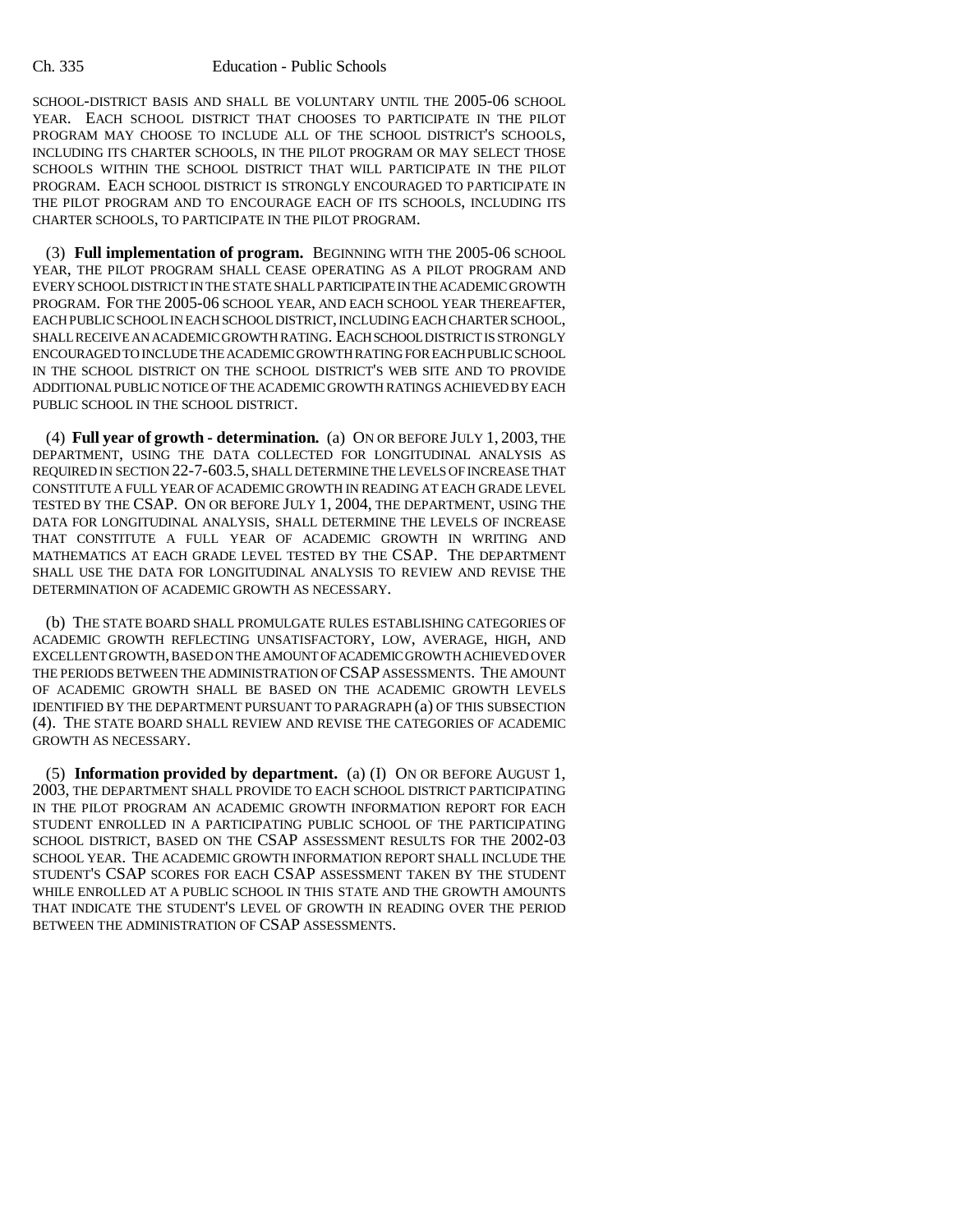(II) ON OR BEFORE JULY 15, 2004, THE DEPARTMENT SHALL PROVIDE TO EACH SCHOOL DISTRICT PARTICIPATING IN THE PILOT PROGRAM AN ACADEMIC GROWTH INFORMATION REPORT FOR EACH STUDENT ENROLLED IN A PARTICIPATING PUBLIC SCHOOL OF THE PARTICIPATING SCHOOL DISTRICT, BASED ON THE CSAP ASSESSMENT RESULTS FOR THE 2003-04 SCHOOL YEAR. THE ACADEMIC GROWTH INFORMATION REPORT SHALL INCLUDE THE STUDENT'S CSAP SCORES FOR EACH CSAP ASSESSMENT TAKEN BY THE STUDENT WHILE ENROLLED AT A PUBLIC SCHOOL IN THIS STATE AND THE GROWTH AMOUNTS THAT INDICATE THE STUDENT'S LEVEL OF GROWTH IN READING, WRITING, AND MATHEMATICS OVER THE PERIOD BETWEEN THE ADMINISTRATION OF CSAP ASSESSMENTS.

(III) ON OR BEFORE JULY 1, 2005, THE DEPARTMENT SHALL PROVIDE TO EACH SCHOOL DISTRICT PARTICIPATING IN THE PILOT PROGRAM AN ACADEMIC GROWTH INFORMATION REPORT, AS DESCRIBED IN SUBPARAGRAPH (II) OF THIS PARAGRAPH (a), FOR EACH STUDENT ENROLLED IN A PARTICIPATING PUBLIC SCHOOL OF THE PARTICIPATING SCHOOL DISTRICT, BASED ON THE CSAP ASSESSMENT RESULTS FOR THE 2004-05 SCHOOL YEAR.

(b) ON OR BEFORE JULY 1, 2006, AND ON OR BEFORE JULY 1 EACH YEAR THEREAFTER, THE DEPARTMENT SHALL PROVIDE TO EACH SCHOOL DISTRICT IN THE STATE AN ACADEMIC GROWTH INFORMATION REPORT, AS DESCRIBED IN SUBPARAGRAPH (II) OF PARAGRAPH (a) OF THIS SUBSECTION (5), FOR EACH STUDENT ENROLLED IN THE SCHOOL DISTRICT, BASED ON THE CSAP ASSESSMENT RESULTS FOR THE IMMEDIATELY PRECEDING SCHOOL YEAR.

(c) THE STATE BOARD SHALL PROMULGATE RULES ESTABLISHING THE PROCEDURES BY AND TIME FRAMES IN WHICH THE DEPARTMENT SHALL PROVIDE THE ACADEMIC GROWTH INFORMATION REPORTS TO SCHOOL DISTRICTS. THE DEPARTMENT MAY PROVIDE THE ACADEMIC GROWTH INFORMATION REPORTS IN AN ELECTRONIC FORMAT.

(6) **Request for proposals - contract with entity to provide reports and academic growth ratings.** (a) ON OR BEFORE SEPTEMBER 1, 2002, AND ON OR BEFORE SEPTEMBER 1 EVERY FIVE YEARS THEREAFTER, THE DEPARTMENT SHALL ISSUE A REQUEST FOR PROPOSALS FROM PUBLIC OR PRIVATE ENTITIES TO CALCULATE ANNUALLY THE AMOUNT OF EACH STUDENT'S ACADEMIC GROWTH IN READING, AND BEGINNING JULY 1, 2004, IN READING, WRITING, AND MATHEMATICS, OVER THE PERIODS BETWEEN THE ADMINISTRATION OF CSAP ASSESSMENTS. THE CALCULATIONS SHALL BE BASED ON STUDENTS' CSAP SCORES.

(b) ON OR BEFORE JANUARY 15,2003, AND ON OR BEFORE JANUARY 15 EVERY FIVE YEARS THEREAFTER, THE DEPARTMENT SHALL SELECT FROM AMONG THE RESPONSES RECEIVED PURSUANT TO PARAGRAPH (a) OF THIS SUBSECTION (6) AND CONTRACT WITH AN ENTITY TO PROVIDE THE INFORMATION SPECIFIED IN PARAGRAPH (a) OF THIS SUBSECTION (6). A CONTRACT ENTERED INTO PURSUANT TO THIS PARAGRAPH (b) SHALL BE FOR A TERM OF FIVE YEARS. ANY ENTITY WITH WHICH THE DEPARTMENT CONTRACTS SHALL, AT A MINIMUM, DEMONSTRATE THE FOLLOWING:

(I) EXPERIENCE WORKING WITH MIXED-MODEL STATISTICAL ANALYSIS;

(II) THE ABILITY TO WORK WITH TEST DATA FROM A VARIETY OF SOURCES AND TO PROVIDE A VARIETY OF ANALYSES OF SUCH DATA;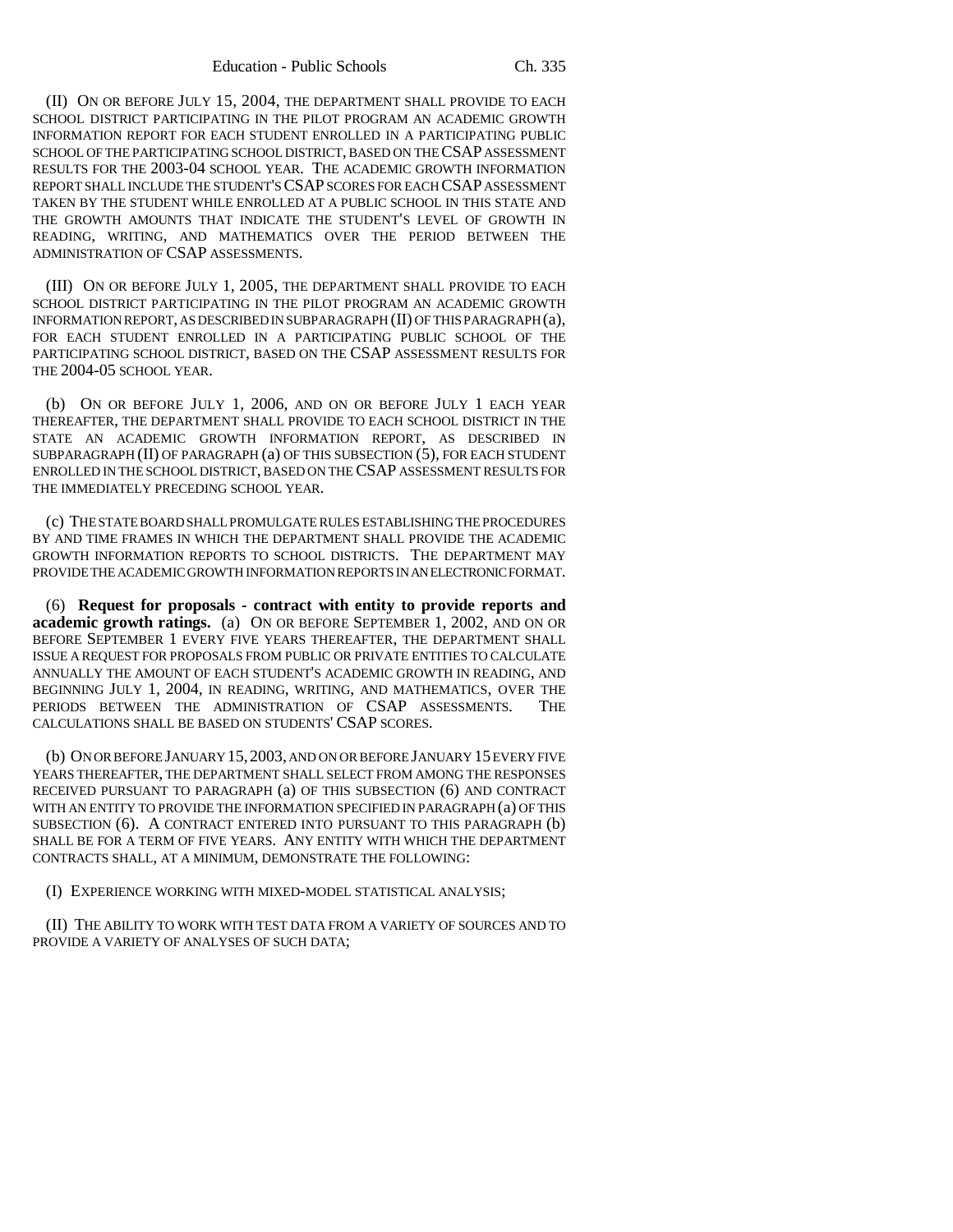(III) THE ABILITY TO TREAT ANALYSIS AND REPORTING OF DATA ELECTRONICALLY;

(IV) CONSISTENT SUCCESS IN COMPLYING WITH DEADLINES AND TIME FRAMES FOR THE DELIVERY OF INFORMATION AND PRODUCTS; AND

(V) EXPERIENCE WORKING WITH SCHOOLS AND SCHOOL DISTRICTS.

(c) IN ADDITION TO CALCULATING THE AMOUNT OF ACADEMIC GROWTH, THE ENTITY SELECTED BY THE DEPARTMENT SHALL:

(I) PREPARE THE ACADEMIC GROWTH INFORMATION REPORTS DESCRIBED IN PARAGRAPH (a) OF SUBSECTION (5) OF THIS SECTION WITHIN THE DEADLINES SPECIFIED IN SUBSECTION (5) OF THIS SECTION;

(II) FOR THE 2002-03, 2003-04, AND 2004-05 SCHOOL YEARS, CALCULATE THE ACADEMIC GROWTH RATING FOR EACH PUBLIC SCHOOL THAT IS PARTICIPATING IN THE PILOT PROGRAM; AND

(III) FOR THE 2005-06 SCHOOL YEAR, AND SCHOOL YEARS THEREAFTER, CALCULATE THE ACADEMIC GROWTH RATING FOR EACH PUBLIC SCHOOL.

(7) **School districts - use of information.** (a) EACH SCHOOL DISTRICT THAT PARTICIPATES IN THE PILOT PROGRAM SHALL ESTABLISH A POLICY FOR USING THE INFORMATION PROVIDED IN THE ACADEMIC GROWTH INFORMATION REPORTS RECEIVED PURSUANT TO SUBSECTION (5) OF THIS SECTION. AT A MINIMUM, SUCH POLICY SHALL INCLUDE CREATION OF AN ACADEMIC GROWTH PROFILE FOR EACH STUDENT WHO PARTICIPATES IN THE CSAP FOR READING, WRITING, AND MATHEMATICS, AND IS ENROLLED IN A PUBLIC SCHOOL THAT IS PARTICIPATING IN THE PILOT PROGRAM. EACH STUDENT'S ACADEMIC GROWTH PROFILE SHALL MEET THE MINIMUM REQUIREMENTS SPECIFIED IN PARAGRAPH (b) OF THIS SUBSECTION (7). IN ADDITION, THE POLICY SHALL INCLUDE PROCEDURES BY WHICH:

(I) EACH STUDENT'S ACADEMIC GROWTH PROFILE IS PREPARED AND DISSEMINATED TO THE PRINCIPAL OF THE PUBLIC SCHOOL IN WHICH THE STUDENT IS ENROLLED AND PROVIDED TO THE STUDENT'S CLASSROOM TEACHER ON OR BEFORE OCTOBER 1, IF POSSIBLE, BUT IN NO EVENT LATER THAN DECEMBER 1;

(II) EACH STUDENT'S ACADEMIC GROWTH PROFILE IS SHARED WITH THE STUDENT'S PARENTS AND WITH THE STUDENT IN A DISCUSSION OF THE STUDENT'S ACADEMIC STRENGTHS AND WEAKNESSES AND STRATEGIES TO INCREASE THE STUDENT'S ACADEMIC GROWTH;

(III) EACH STUDENT'S ACADEMIC GROWTH PROFILE IS APPLIED AS A TOOL IN INCREASING THE STUDENT'S ACADEMIC ACHIEVEMENT.

(b) EACH STUDENT'S ACADEMIC GROWTH PROFILE SHALL BE PREPARED IN A FORMAT THAT IS BENEFICIAL AND USEFUL TO THE STUDENT'S PARENTS AND TEACHERS IN HELPING THE STUDENT TO GROW ACADEMICALLY. EACH STUDENT'S ACADEMIC GROWTH PROFILE, AT A MINIMUM, SHALL INCLUDE THE FOLLOWING INFORMATION:

(I) ALL OF THE INFORMATION INCLUDED IN THE STUDENT'S ACADEMIC GROWTH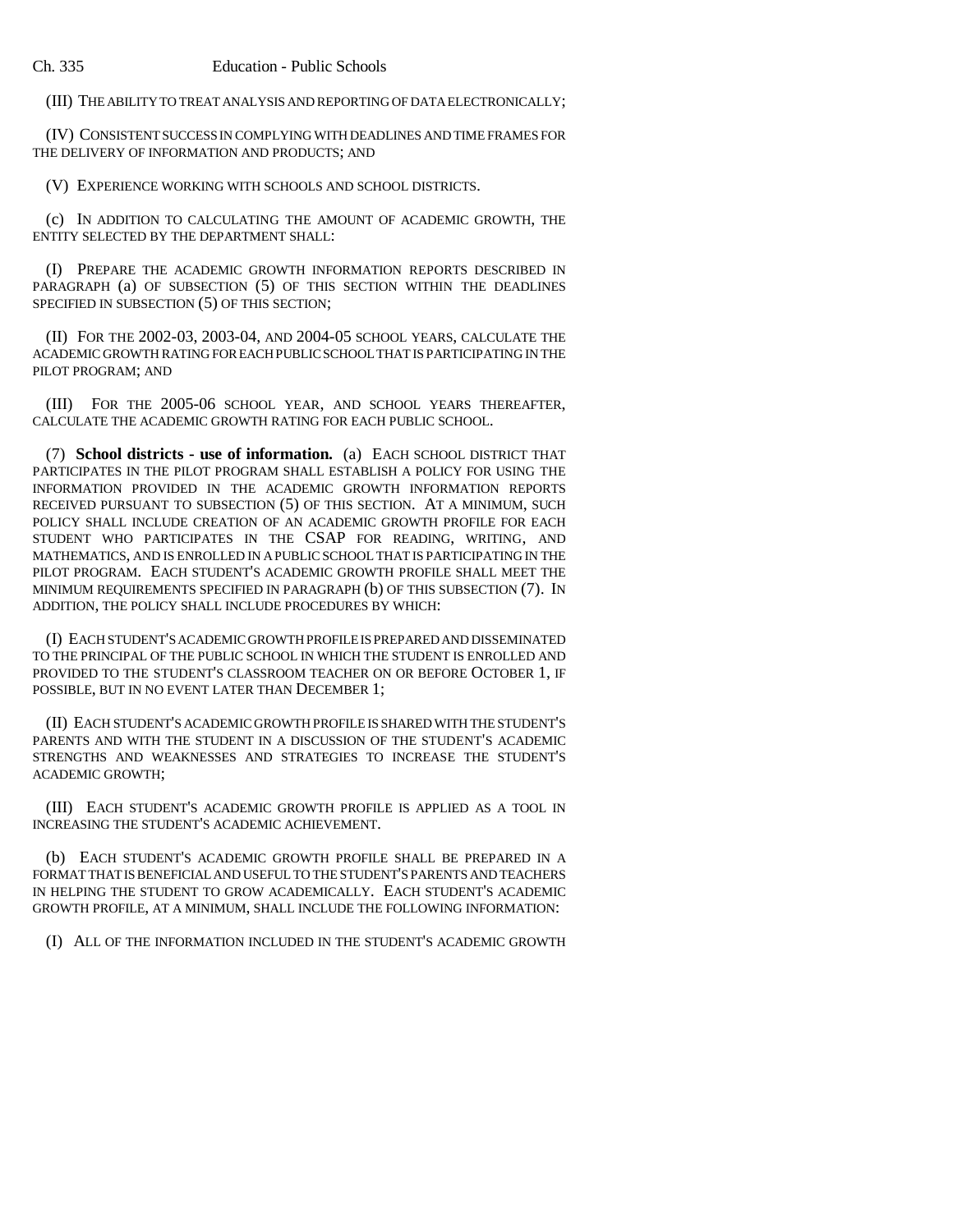INFORMATION REPORT PROVIDED BY THE DEPARTMENT PURSUANT TO SUBSECTION (5) OF THIS SECTION;

(II) ANALYSIS OF THE STUDENT'S LEARNING NEEDS AND STRENGTHS; AND

(III) INSTRUCTIONAL STRATEGIES TO ASSIST THE STUDENT IN INCREASING HIS OR HER ACADEMIC GROWTH.

(c) EACH SCHOOL DISTRICT MAY CONTRACT WITH ONE OR MORE PUBLIC OR PRIVATE ENTITIES FOR ANALYSIS OF THE ACADEMIC GROWTH INFORMATION REPORTS, PREPARATION OF THE ACADEMIC GROWTH PROFILES, AND TECHNICAL ASSISTANCE IN DEVELOPING AND APPLYING THE INFORMATION IN THE ACADEMIC GROWTH PROFILES. ENTITIES WITH WHICH A SCHOOL DISTRICT MAY CONTRACT INCLUDE, BUT ARE NOT LIMITED TO, ANY PRIVATE ENTITY, THE DEPARTMENT, AND ANY BOARD OF COOPERATIVE SERVICES CREATED PURSUANT TO ARTICLE 5 OF THIS TITLE.

(d) FOR THE 2005-06 SCHOOL YEAR, AND EACH SCHOOL YEAR THEREAFTER, EACH SCHOOL DISTRICT SHALL COMPLY WITH THE REQUIREMENTS SPECIFIED IN THIS SUBSECTION (7); EXCEPT THAT THE SCHOOL DISTRICT'S ACADEMIC GROWTH PROFILE POLICY SHALL ENSURE THAT THE ACADEMIC GROWTH PROFILES ARE DELIVERED TO THE APPROPRIATE TEACHERS ON OR BEFORE OCTOBER 1, 2006, AND ON OR BEFORE OCTOBER 1 EACH YEAR THEREAFTER.

(8) **Confidentiality of information.** (a) THE DEPARTMENT AND SCHOOL DISTRICTS SHALL MAINTAIN THE CONFIDENTIALITY OF EACH STUDENT'S CSAP SCORES; EXCEPT THAT SUCH SCORES MAY BE ACCESSED USING STUDENT IDENTIFIERS, FOR PURPOSES OF PREPARING THE ACADEMIC GROWTH INFORMATION REPORTS, BY THE ENTITY WITH WHICH THE DEPARTMENT CONTRACTS PURSUANT TO SUBSECTION (6) OF THIS SECTION AND MAY BE ACCESSED USING STUDENT IDENTIFIERS, FOR PURPOSES OF PREPARING THE ACADEMIC GROWTH PROFILES, BY ANY ENTITY WITH WHICH A SCHOOL DISTRICT CONTRACTS PURSUANT TO PARAGRAPH (c) OF SUBSECTION (7) OF THIS SECTION.

(b) EACH STUDENT'S ACADEMIC GROWTH INFORMATION REPORT AND THE STUDENT'S ACADEMIC GROWTH PROFILE PREPARED BY THE SCHOOL DISTRICT SHALL BE INCLUDED IN HIS OR HER INDIVIDUAL STUDENT RECORD MAINTAINED BY THE SCHOOL DISTRICT IN WHICH THE STUDENT IS ENROLLED.

(9) **Pilot program - department to encourage participation.** THE DEPARTMENT SHALL WORK WITH SCHOOL DISTRICTS AND INDIVIDUAL PUBLIC SCHOOLS, INCLUDING CHARTER SCHOOLS, TO EXPLAIN THE PILOT PROGRAM TO SCHOOL DISTRICTS AND ENCOURAGE PARTICIPATION IN THE PILOT PROGRAM.

(10) **Funding.** (a) THE GENERAL ASSEMBLY HEREBY FINDS THAT PREPARATION AND PROVISION OF ACADEMIC GROWTH INFORMATION REPORTS AND ACADEMIC GROWTH PROFILES CONSTITUTE ACCOUNTABLE EDUCATION REFORM AND MAY THEREFORE BE FUNDED FROM MONEYS IN THE STATE EDUCATION FUND CREATED IN SECTION 17 (4) OF ARTICLE IX OF THE STATE CONSTITUTION.

(b) THE DEPARTMENT SHALL ANNUALLY ALLOCATE TO EACH SCHOOL DISTRICT THAT CHOOSES TO PARTICIPATE IN THE PILOT PROGRAM THE AMOUNTS SPECIFIED IN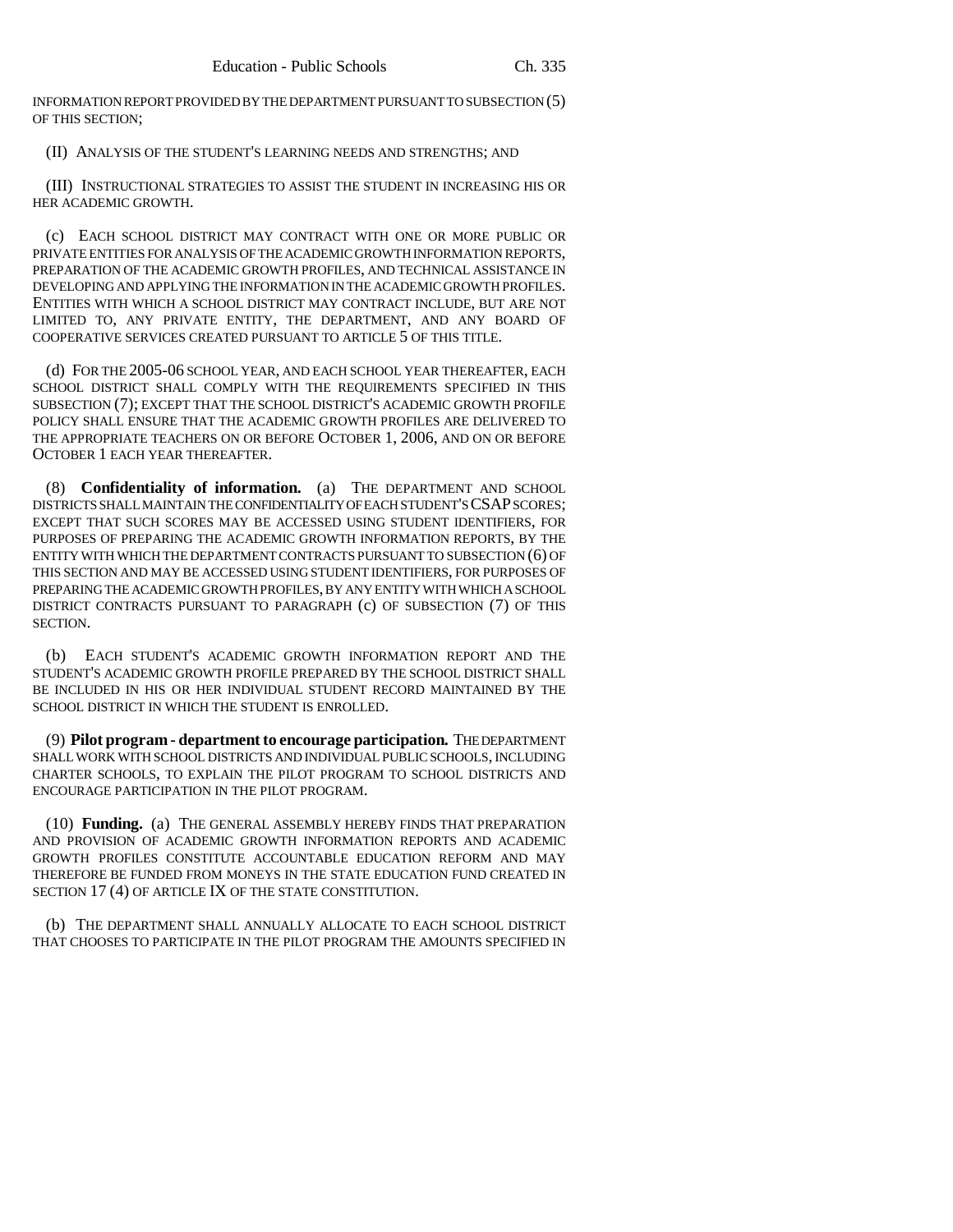THIS PARAGRAPH (b) FROM MONEYS APPROPRIATED TO THE DEPARTMENT FOR THE PURPOSE OF IMPLEMENTING THE PILOT PROGRAM:

(I) FOR THE 2003-04 BUDGET YEAR, AN AMOUNT EQUAL TO FIFTY PERCENT OF THE COSTS INCURRED BY THE SCHOOL DISTRICT IN PREPARING THE ACADEMIC GROWTH PROFILES PURSUANT TO SUBSECTION (7) OF THIS SECTION OR FIFTY CENTS PER ACADEMIC GROWTH PROFILE, WHICHEVER IS LESS;

(II) FOR THE 2004-05 BUDGET YEAR, AN AMOUNT EQUAL TO SEVENTY-FIVE PERCENT OF THE COSTS INCURRED BY THE SCHOOL DISTRICT IN PREPARING THE ACADEMIC GROWTH PROFILES PURSUANT TO SUBSECTION (7) OF THIS SECTION OR SEVENTY-FIVE CENTS PER ACADEMIC GROWTH PROFILE, WHICHEVER IS LESS;

(III) FOR THE 2005-06 BUDGET YEAR, AN AMOUNT EQUAL TO ONE HUNDRED PERCENT OF THE COSTS INCURRED BY THE SCHOOL DISTRICT IN PREPARING THE ACADEMIC GROWTH PROFILES PURSUANT TO SUBSECTION (7) OF THIS SECTION OR ONE DOLLAR PER ACADEMIC GROWTH PROFILE, WHICHEVER IS LESS.

(c) FOR THE 2006-07 BUDGET YEAR AND BUDGET YEARS THEREAFTER, THE DEPARTMENT SHALL ALLOCATE TO EACH SCHOOL DISTRICT, FROM MONEYS APPROPRIATED FOR THE IMPLEMENTATION OF THIS SECTION, A UNIFORM AMOUNT ESTABLISHED BY RULE OF THE STATE BOARD TO OFFSET THE COSTS INCURRED IN PREPARING THE ACADEMIC GROWTH PROFILES. THE AMOUNT ESTABLISHED BY THE STATE BOARD SHALL REFLECT THE AVERAGE DIRECT AND INDIRECT COSTS INCURRED BY EACH SCHOOL DISTRICT IN PREPARING THE ACADEMIC GROWTH PROFILES. THE STATE BOARD SHALL ALSO ESTABLISH BY RULE THE METHOD OF DETERMINING THE AMOUNT TO BE ALLOCATED PURSUANT TO THIS PARAGRAPH (c) IN ANY BUDGET YEAR IN WHICH THE AMOUNT APPROPRIATED IS INSUFFICIENT TO COVER THE FULL ALLOCATION AMOUNT SPECIFIED BY RULE OF THE STATE BOARD.

(11) **School academic growth rating.** (a) FOR THE 2002-03, 2003-04, AND 2004-05 SCHOOL YEARS, THE DEPARTMENT SHALL ANNUALLY ASSIGN A RATING FOR ACADEMIC GROWTH TO EACH PUBLIC SCHOOL THAT PARTICIPATES IN THE PILOT PROGRAM. SUCH RATING SHALL BE "EXCELLENT", "HIGH", "AVERAGE", "LOW", OR "UNSATISFACTORY", BASED ON A COMPOSITE OF THE AMOUNT OF ACADEMIC GROWTH, AS DETERMINED PURSUANT TO SUBSECTION (4) OF THIS SECTION, ACHIEVED BY STUDENTS ENROLLED IN THE PUBLIC SCHOOL, ON THE CSAP ASSESSMENTS IN THE AREA OF READING FOR THE 2002-03 SCHOOL YEAR, AND IN THE AREAS OF READING, WRITING, AND MATHEMATICS FOR THE 2003-04 AND 2004-05 SCHOOL YEARS. THE STATE BOARD SHALL PROMULGATE RULES ESTABLISHING THE METHOD OF CALCULATING THE COMPOSITE OF THE STUDENTS' ACADEMIC GROWTH AMOUNTS AND ESTABLISHING THE SCALE REFLECTING "EXCELLENT", "HIGH", "AVERAGE", "LOW", AND "UNSATISFACTORY" ACADEMIC GROWTH ON THE SCHOOL LEVEL. EACH SCHOOL DISTRICT THAT PARTICIPATES IN THE PILOT PROGRAM SHALL DETERMINE WHETHER TO PROVIDE NOTICE OF A SCHOOL'S ACADEMIC GROWTH RATING TO THE PARENTS OF STUDENTS ENROLLED IN THE SCHOOL BY INCLUDING, AT THE SCHOOL DISTRICT'S EXPENSE, AN ADDENDUM TO THE SCHOOL'S ACCOUNTABILITY REPORT, AS ALLOWED PURSUANT TO SECTION 22-7-605 (11).

(b) FOR THE 2005-06 SCHOOL YEAR, AND FOR SCHOOL YEARS THEREAFTER, THE DEPARTMENT SHALL ANNUALLY ASSIGN A RATING FOR ACADEMIC GROWTH TO EACH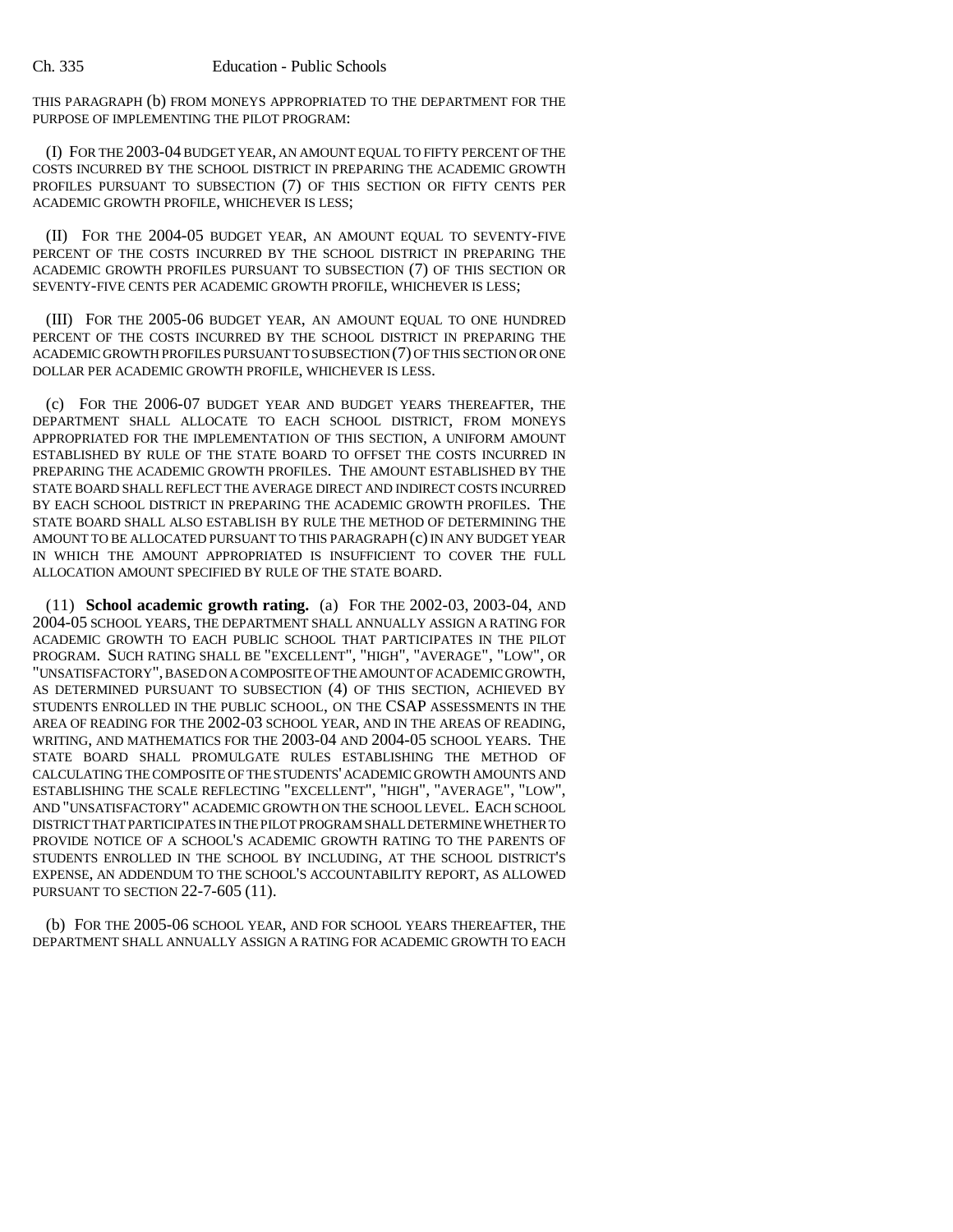PUBLIC SCHOOL OF "EXCELLENT", "HIGH", "AVERAGE", "LOW", OR "UNSATISFACTORY". THE SCHOOL ACADEMIC GROWTH RATING SHALL BE BASED ON A COMPOSITE OF THE AMOUNT OF ACADEMIC GROWTH, AS DETERMINED PURSUANT TO SUBSECTION (4) OF THIS SECTION, ACHIEVED BY STUDENTS ENROLLED IN THE PUBLIC SCHOOL, ON THE CSAP ASSESSMENTS IN THE AREAS OF READING, WRITING, AND MATHEMATICS. THE DEPARTMENT SHALL APPLY THE RULES ESTABLISHED BY THE STATE BOARD PURSUANT TO PARAGRAPH (a) OF THIS SUBSECTION (11) IN CALCULATING THE COMPOSITE OF THE STUDENTS' ACADEMIC GROWTH AMOUNTS AND ASSIGNING THE RATING FOR ACADEMIC GROWTH. EACH SCHOOL DISTRICT SHALL DETERMINE WHETHER TO PROVIDE NOTICE OF A SCHOOL'S ACADEMIC GROWTH RATING TO THE PARENTS OF STUDENTS ENROLLED IN THE SCHOOL BY INCLUDING, AT THE SCHOOL DISTRICT'S EXPENSE, AN ADDENDUM TO THE SCHOOL'S ACCOUNTABILITY REPORT, AS ALLOWED PURSUANT TO SECTION 22-7-605 (11).

(12) **Pilot program report.** (a) ON OR BEFORE JANUARY 15, 2005, THE DEPARTMENT SHALL SUBMIT TO THE GOVERNOR'S OFFICE AND TO THE EDUCATION COMMITTEES OF THE SENATE AND THE HOUSE OF REPRESENTATIVES A REPORT ADDRESSING IMPLEMENTATION OF THE PILOT PROGRAM AND THE EFFECTIVENESS OF THE PILOT PROGRAM IN MEASURING STUDENTS' ACADEMIC GROWTH. AT A MINIMUM, THE REPORT SHALL ADDRESS THE FOLLOWING ISSUES:

(I) WHETHER THE MEASUREMENT OF STUDENT ACADEMIC GROWTH AND OVERALL ACADEMIC GROWTH WITHIN A SCHOOL AS PROVIDED IN THIS SECTION EFFECTIVELY MEASURES OR DEMONSTRATES ADEQUATE YEARLY PROGRESS BY STUDENTS AND ACADEMIC IMPROVEMENT WITHIN A SCHOOL;

(II) WHETHER THE DEADLINES AND TIME FRAMES SPECIFIED IN THIS SECTION ARE APPROPRIATE AND SUFFICIENT TO ALLOW THE DEPARTMENT AND SCHOOL DISTRICTS TO PREPARE THE ACADEMIC GROWTH INFORMATION REPORTS AND THE STUDENT GROWTH PROFILES FOR USE IN THE UPCOMING SCHOOL YEAR;

(III) THE MANNER IN WHICH SCHOOL DISTRICTS USE THE INFORMATION RECEIVED FROM THE ACADEMIC GROWTH INFORMATION REPORTS, THE TYPES OF STRATEGIES SCHOOL DISTRICTS APPLY TO ADDRESS STUDENTS' LEARNING NEEDS, AND THE SUCCESS OF THESE STRATEGIES;

(IV) WHETHER THE OVERALL GROWTH RATES INCREASED BETWEEN THE 2002-03 SCHOOL YEAR AND THE 2004-05 SCHOOL YEAR AND WHETHER THE GROWTH RATES FOR STUDENTS AT EACH ACHIEVEMENT LEVEL WERE COMPARABLE;

(V) WHETHER THE QUESTIONS INCLUDED IN THE CSAP ASSESSMENTS ARE SUFFICIENT TO MEASURE GROWTH AT EACH ACHIEVEMENT LEVEL FOR READING, WRITING, AND MATHEMATICS AND, IF NOT, WHETHER ADDITIONAL QUESTIONS ARE NEEDED AND THE AREAS IN WHICH THEY ARE NEEDED;

(VI) WHETHER THE ACADEMIC GROWTH RATINGS COMPUTED PURSUANT TO THIS SECTION ARE SUFFICIENTLY CREDIBLE TO PROVIDE SIGNIFICANT INFORMATION TO PARENTS AND WHETHER THEY SHOULD BE INCLUDED ON THE ACCOUNTABILITY REPORTS PREPARED PURSUANT TO SECTION 22-7-605;

(VII) WHETHER THE LEVELS OF INCREASE ESTABLISHED BY THE DEPARTMENT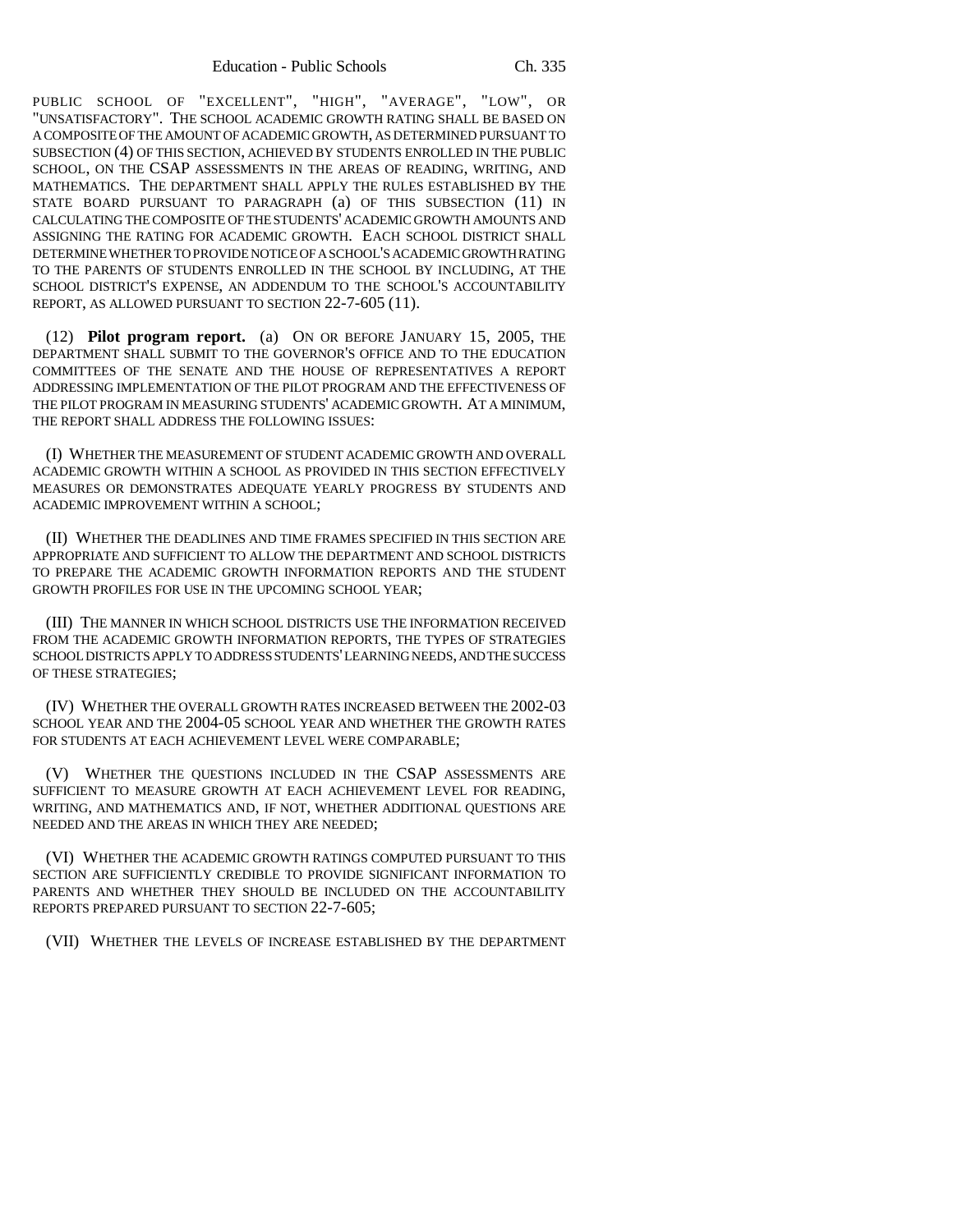PURSUANT TO PARAGRAPH (a) OF SUBSECTION (4) OF THIS SECTION AND THE CATEGORIES OF ACADEMIC GROWTH ESTABLISHED BY RULE PURSUANT TO PARAGRAPH (b) OF SUBSECTION (4) OF THIS SECTION ADEQUATELY MEASURE EACH YEAR OF ACADEMIC GROWTH;

(VIII) WHAT ARE THE APPROPRIATE STANDARDS FOR DETERMINING THE CATEGORIES OF ACADEMIC GROWTH;

(IX) WHETHER THE ACADEMIC GROWTH INFORMATION REPORTS AND THE ACADEMIC GROWTH PROFILES CONTAIN THE APPROPRIATE AND NECESSARY INFORMATION FOR MEASURING AND IMPROVING ACADEMIC GROWTH, AND, IF NOT, WHAT INFORMATION WOULD BE APPROPRIATE;

(X) THE MANNER IN WHICH THE STANDARDS FOR ACCOUNTABILITY AND ACCREDITATION MAY BE MORE EFFECTIVELY HARMONIZED AND IMPLEMENTED.

(b) FOLLOWING RECEIPT OF THE REPORT PREPARED PURSUANT TO PARAGRAPH (a) OF THIS SUBSECTION (12), THE GENERAL ASSEMBLY SHALL CONSIDER WHETHER TO CONTINUE THE ACADEMIC GROWTH PROGRAM AS AN INDEPENDENT PROGRAM OR TO CONSOLIDATE THE ACADEMIC GROWTH RATINGS WITH THE ACCOUNTABILITY REPORTS PREPARED PURSUANT TO SECTION 22-7-605 OR WITH FEDERAL REQUIREMENTS SPECIFIED IN THE "NO CHILD LEFT BEHIND ACT OF 2001", PUBLIC LAW 107-110.

**SECTION 40.** 22-7-604 (2) and (6) (a), Colorado Revised Statutes, are amended to read:

**22-7-604. Academic performance - academic improvement - rating designation and methodology.** (2) EXCEPT AS OTHERWISE PROVIDED IN PARAGRAPH (a) OF SUBSECTION (6) OF THIS SECTION, ratings assigned to public schools pursuant to this section shall be determined by the levels of student achievement and improvement on all CSAP assessments and curriculum-based, achievement college entrance exams administered by the public school in each school year pursuant to section 22-7-409. Each new CSAP assessment area and grade level shall enter the calculations of ratings pursuant to this section at a weight equivalent to that assigned to existing assessment areas and grade levels.

(6) **School improvement measurement.** (a) Beginning with the 2001-02 school year, the department shall annually assign a rating for academic improvement to each public school of "significant improvement", "improvement", "stable", "decline", or "significant decline". The academic improvement rating shall be based upon the change in the school's standardized, weighted total score calculated pursuant to subsection (5) of this section; EXCEPT THAT, FOR ANY YEAR IN WHICH CSAP ASSESSMENTS ARE ADMINISTERED IN THE CURRENT YEAR THAT WERE NOT ADMINISTERED IN THE PREVIOUS YEAR, THE DEPARTMENT SHALL CALCULATE AN ALTERNATE STANDARDIZED, WEIGHTED TOTAL SCORE, USING THE METHODOLOGY SPECIFIED IN SUBSECTION (5) OF THIS SECTION, FOR THE CURRENT YEAR AND FOR THE PREVIOUS YEAR USING ONLY RESULTS FROM THE ASSESSMENTS ADMINISTERED IN BOTH YEARS AND BASE THE ACADEMIC IMPROVEMENT RATING ON SUCH ALTERNATE STANDARDIZED, WEIGHTED TOTAL SCORE.

**SECTION 41.** 22-54-117 (1.6), Colorado Revised Statutes, is amended to read: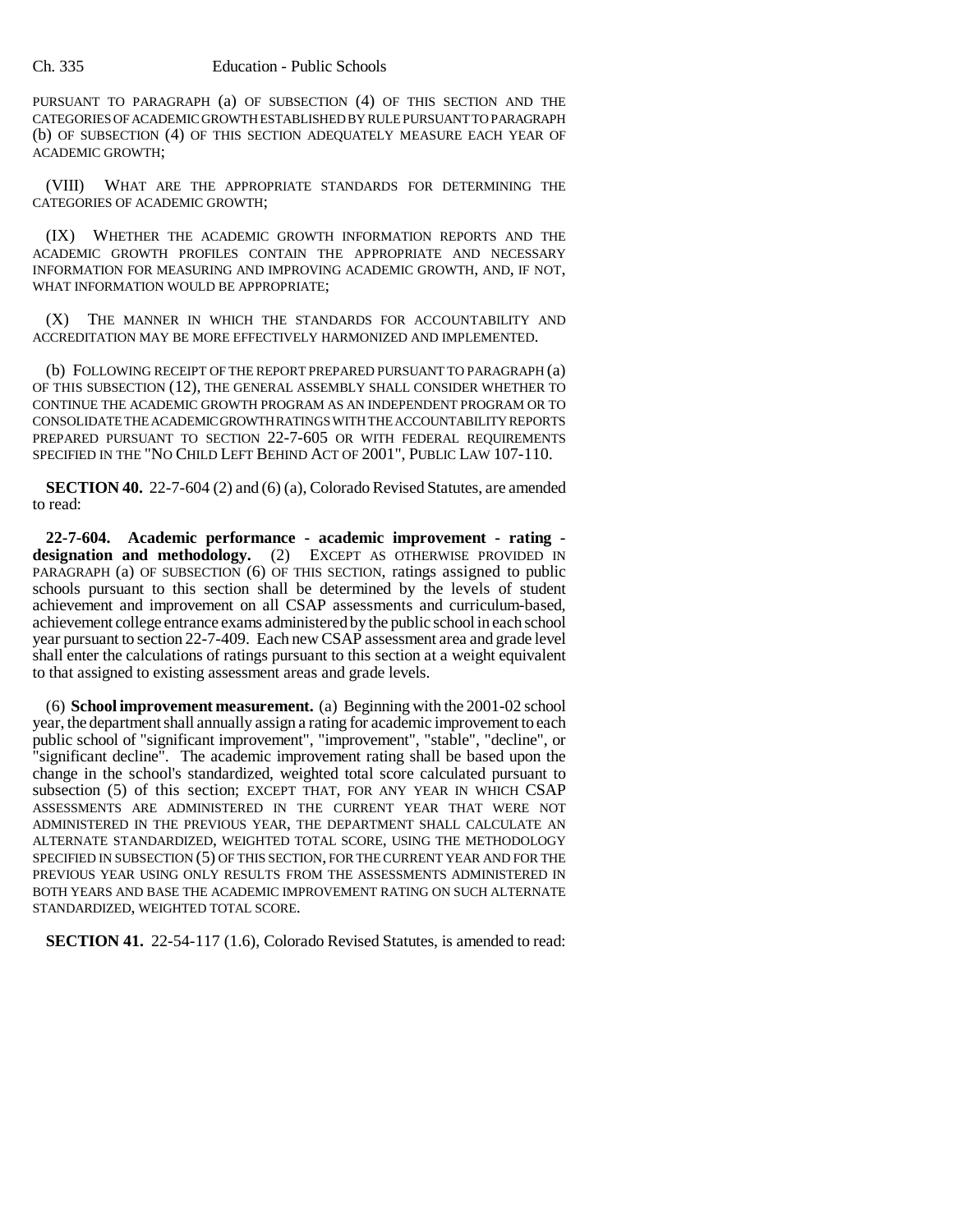**22-54-117. Contingency reserve - capital construction expenditures reserve.** (1.6) For each quarter including and after the first quarter of the state's fiscal year 2001-2002 2001-02, all moneys that would otherwise be transferred to the general fund pursuant to section 3 (1) (b) (III) of article XXVII of the state constitution shall be transferred to the state public school fund as a contingency reserve exempt from any restriction on spending, revenues, or appropriations, including, without limitation, the restrictions of section 20 of article X of the state constitution. The state board is authorized to approve and order payments from the moneys transferred pursuant to this subsection SUBSECTION  $(1.6)$  only for supplemental assistance to districts for capital expenditures to address immediate safety hazards or health concerns within existing school facilities EITHER BY REPAIRING, REMODELING, OR REFURBISHING THE EXISTING SCHOOL FACILITIES OR BY CONSTRUCTING NEW SCHOOL FACILITIES TO REPLACE THE EXISTING SCHOOL FACILITIES.

**SECTION 42.** 22-43.7-105 (1) and (6), Colorado Revised Statutes, are amended to read:

**22-43.7-105. Financial assistance application requirements - evaluation criteria - oversight board - duties.** (1) Applications for financial assistance for capital construction projects shall be submitted to the state board no later than July 1 of each year for the following fiscal year COMMENCING ON THAT JULY 1. Individual schools may apply for matching grants through the school district in which the schools are located and the school district may, in turn, apply to the state board for such grants pursuant to this section.

(6) From the applications submitted for financial assistance for the next fiscal year COMMENCING ON THE DEADLINE FOR SUBMITTING SUCH APPLICATIONS, the state board shall prepare a prioritized list of eligible capital construction projects. The state board shall then determine the type and amount of financial assistance to be provided for each eligible capital construction project based upon information provided by the school district in the application. The state board shall submit a list of school districts recommended to receive matching grants for capital construction projects, along with the amount of each grant and the amount of the school district match, to the capital development committee of the general assembly no later than October 1 of each calendar THE FISCAL year FOR WHICH FINANCIAL ASSISTANCE IS BEING SOUGHT. Said list shall also be submitted to the education committees of the senate and the house of representatives, the governor, the president of the senate, and the speaker of the house of representatives. The capital development committee shall determine the number of capital construction projects on the list that may receive matching grants from moneys available in the construction and renovation fund. Only capital construction projects on the prioritized list may receive matching grants from the construction and renovation fund, and the capital construction projects shall be funded in the priority determined by the state board. The capital development committee shall submit the list of projects to receive matching funds to the joint budget committee NO LATER THAN JANUARY 1 OF THE FISCAL YEAR FOR WHICH FINANCIAL ASSISTANCE IS BEING SOUGHT for the purpose of making the appropriation in AMENDING the general appropriation bill to the department of education from the construction and renovation fund for the next MAKE APPROPRIATIONS FOR THE CAPITAL CONSTRUCTION PROJECTS THAT WILL RECEIVE MATCHING GRANTS FROM THE CONSTRUCTION AND RENOVATION FUND FOR THAT fiscal year. The joint budget committee may increase the appropriation, and the number of projects to be funded,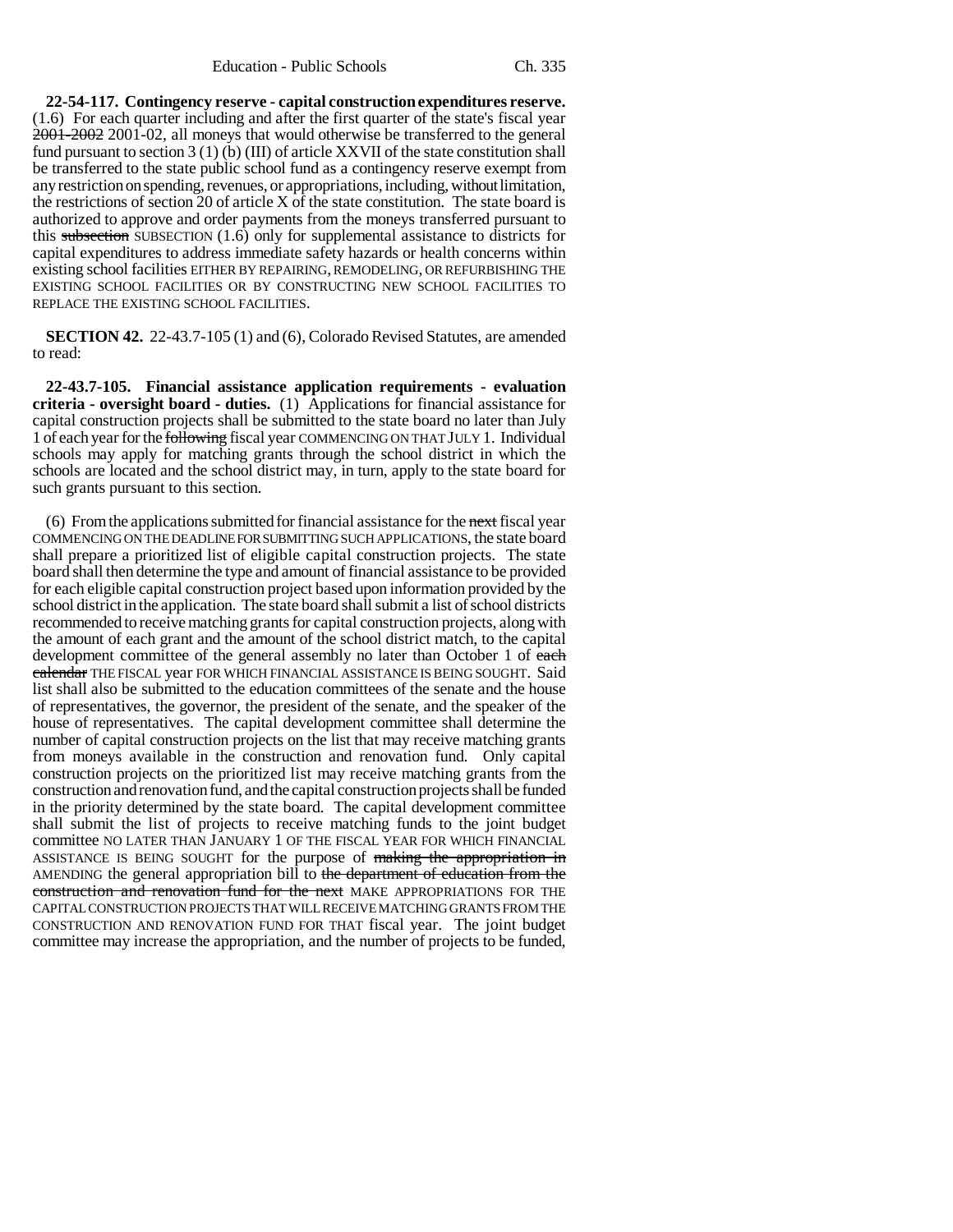if additional moneys are made available from moneys transferred from the school capital construction expenditures reserve in accordance with section 22-54-117 (6) (b). A prioritized list showing school districts that will be loaned money from the permanent school fund, along with the amount of each loan, shall be provided to the governor, the president of the senate, the speaker of the house of representatives, and the joint budget committee.

**SECTION 43.** 22-54-117 (1.7) (a), Colorado Revised Statutes, is amended to read:

**22-54-117. Contingency reserve - capital construction expenditures reserve.** (1.7) (a) In addition to any amount annually appropriated by the general assembly to the state public school fund as a contingency reserve and any amount appropriated from the general fund to the state public school fund as a school capital construction expenditures reserve in accordance with section 24-75-201.1 (4) (b), C.R.S., and subsection (1.5) of this section, for the 2001-02 budget year and FOR THE 2003-04 BUDGET YEAR AND budget years thereafter, an amount equal to the amount appropriated for the budget year from the state education fund to the department of education pursuant to section 22-54-124 (4) shall be appropriated from the state education fund created in section 17 (4) of article IX of the state constitution to the school capital construction expenditures reserve created in said subsection (1.5) to be used only as provided in said subsection (1.5).

**SECTION 44.** 24-75-201.1 (4) (b) (IV), Colorado Revised Statutes, is amended, and the said 24-75-201.1 (4) is further amended BY THE ADDITION OF A NEW PARAGRAPH, to read:

**24-75-201.1. Restriction on state appropriations - legislative declaration**  definitions. (4) (a.5) THE GENERAL ASSEMBLY HEREBY FINDS, DETERMINES, AND DECLARES THAT:

(I) FOR THE FISCAL YEAR 2002-03, GENERAL FUND REVENUES WILL NOT EXCEED GENERAL FUND OBLIGATIONS AND THE MONEYS REQUIRED TO BE ALLOCATED TO THE HIGHWAY USERS TAX FUND BY MORE THAN EIGHTY MILLION DOLLARS, AS REQUIRED IN PARAGRAPH (c) OF THIS SUBSECTION (4), AND, THEREFORE, THE GENERAL ASSEMBLY IS NOT OBLIGATED TO APPROPRIATE GENERAL FUND MONEYS FOR FISCAL YEAR 2002-03 AS WOULD OTHERWISE BE REQUIRED BY SUBPARAGRAPH (III) OF PARAGRAPH (b) OF THIS SUBSECTION (4);

(II) DESPITE THE FACT THAT THE STATE IS NOT OBLIGATED TO APPROPRIATE GENERAL FUND MONEYS FOR FISCAL YEAR 2002-03 FOR SCHOOL DISTRICT CAPITAL CONSTRUCTION PURSUANT TO THIS SUBSECTION (4), THE GENERAL ASSEMBLY RECOGNIZES THE IMPORTANCE OF ASSISTING SCHOOL DISTRICTS IN PROVIDING SAFE, ADEQUATE, AND NECESSARY BUILDINGS AND CLASSROOMS FOR SCHOOL CHILDREN;

(III) TO ASSIST SCHOOL DISTRICTS WITH CAPITAL CONSTRUCTION FUNDING TO THE GREATEST EXTENT POSSIBLE UNDER THE CURRENT FISCAL RESTRAINTS AND LIMITATIONS FACING THE STATE, THE GENERAL ASSEMBLY SHALL APPROPRIATE FIFTEEN MILLION DOLLARS FOR THE 2002-03 FISCAL YEAR, WHICH EQUALS THE AMOUNT OF GENERAL FUND APPROPRIATIONS THAT WOULD OTHERWISE BE REQUIRED TO BE APPROPRIATED FOR THE 2002-03 FISCAL YEAR PURSUANT TO SUBPARAGRAPH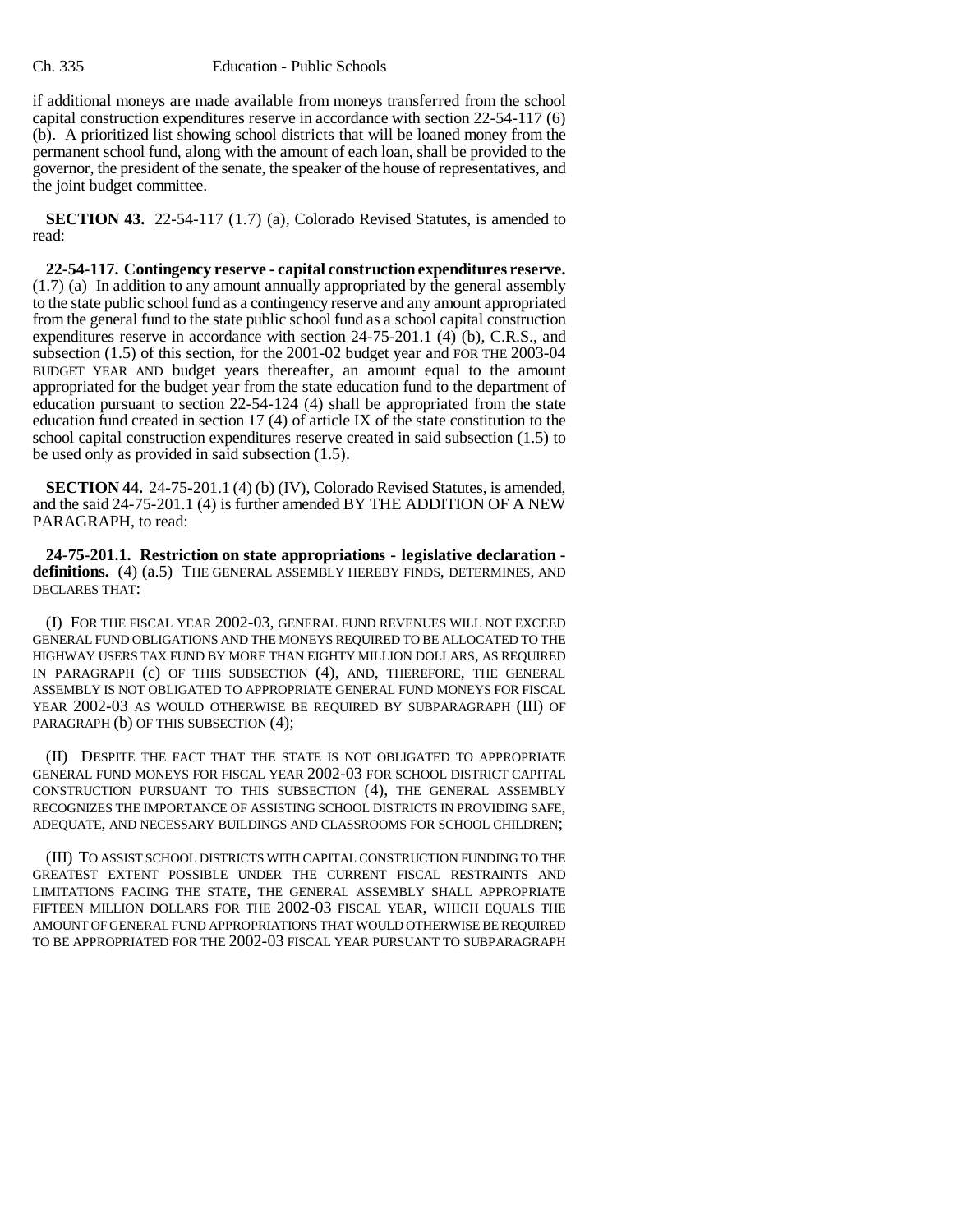(III) OF PARAGRAPH (b) OF THIS SUBSECTION (4), BUT FOR THE PROVISIONS OF PARAGRAPH (c) OF THIS SUBSECTION (4), FROM MONEYS THAT WOULD HAVE OTHERWISE BEEN CREDITED TO THE GENERAL FUND EXCEPT FOR INITIATED AND REFERRED MEASURES APPROVED BY THE VOTERS AT THE 2000 GENERAL ELECTION THAT DIVERTED SUCH GENERAL FUND MONEYS TO OTHER STATE FUNDS:

(A) BY TRANSFERRING MONEYS TRANSFERRED TO THE PUBLIC SCHOOL FUND AS A CONTINGENCY RESERVE PURSUANT TO SECTION  $22-54-117(1.6)$  (a), C.R.S., TO THE SCHOOL CONSTRUCTION AND RENOVATION FUND CREATED IN SECTION 22-43.7-103 (1), C.R.S.; AND

(B) BY APPROPRIATING MONEYS FROM THE STATE EDUCATION FUND TO THE SCHOOL CONSTRUCTION AND RENOVATION FUND CREATED IN SECTION 22-43.7-103 (1), C.R.S., AND THE SCHOOL CAPITAL CONSTRUCTION EXPENDITURES RESERVE CREATED IN SECTION 22-54-117 (1.5) (a), C.R.S.

(b) (IV) For the fiscal year 2003-04, the general assembly shall continue to appropriate ten million dollars to the school capital construction expenditures reserve and five million dollars to the school construction and renovation fund, both of which appropriations WHICH APPROPRIATION will be included in the calculation of the maximum level of state general fund appropriations pursuant to said paragraph (a). The general assembly shall appropriate an additional five TEN million dollars to the school construction and renovation fund. Said additional amount shall be a general fund appropriation that exceeds the limitation on state general fund appropriations established by SAID paragraph (a)  $\sigma f$  subsection (1) of this section in the fiscal year in which first made but will be included in the calculation of the maximum level of state general fund appropriations pursuant to said paragraph (a) in the following fiscal year.

**SECTION 45.** 22-54-117 (1.6), Colorado Revised Statutes, is amended to read:

**22-54-117. Contingency reserve - capital construction expenditures reserve.** (1.6) (a) For each quarter including and after the first quarter of the state's fiscal year 2001-2002, all moneys that would otherwise be transferred to the general fund pursuant to section 3 (1) (b) (III) of article XXVII of the state constitution shall be transferred to the state public school fund as a contingency reserve exempt from any restriction on spending, revenues, or appropriations, including, without limitation, the restrictions of section 20 of article X of the state constitution. The state board is authorized to approve and order payments from the moneys transferred pursuant to this subsection SUBSECTION  $(1.6)$  only for supplemental assistance to districts for capital expenditures to address immediate safety hazards or health concerns within existing school facilities.

(b) NOTWITHSTANDING ANY PROVISION OF PARAGRAPH (a) OF THIS SUBSECTION (1.6) TO THE CONTRARY, FOR EACH CALENDAR MONTH OF THE 2002-03 FISCAL YEAR, THROUGH JUNE 30, 2003, THE STATE TREASURER SHALL TRANSFER FROM THE CONTINGENCY RESERVE CREATED IN THE STATE PUBLIC SCHOOL FUND PURSUANT TO PARAGRAPH (a) OF THIS SUBSECTION (1.6) TO THE SCHOOL CONSTRUCTION AND RENOVATION FUND CREATED IN SECTION 22-43.7-103 (1) AN AMOUNT EQUAL TO THE MONEYS TRANSFERRED TO SAID CONTINGENCY RESERVE DURING SUCH CALENDAR MONTH NO LATER THAN THE LAST DAY OF THE MONTH IN WHICH SUCH MONEYS WERE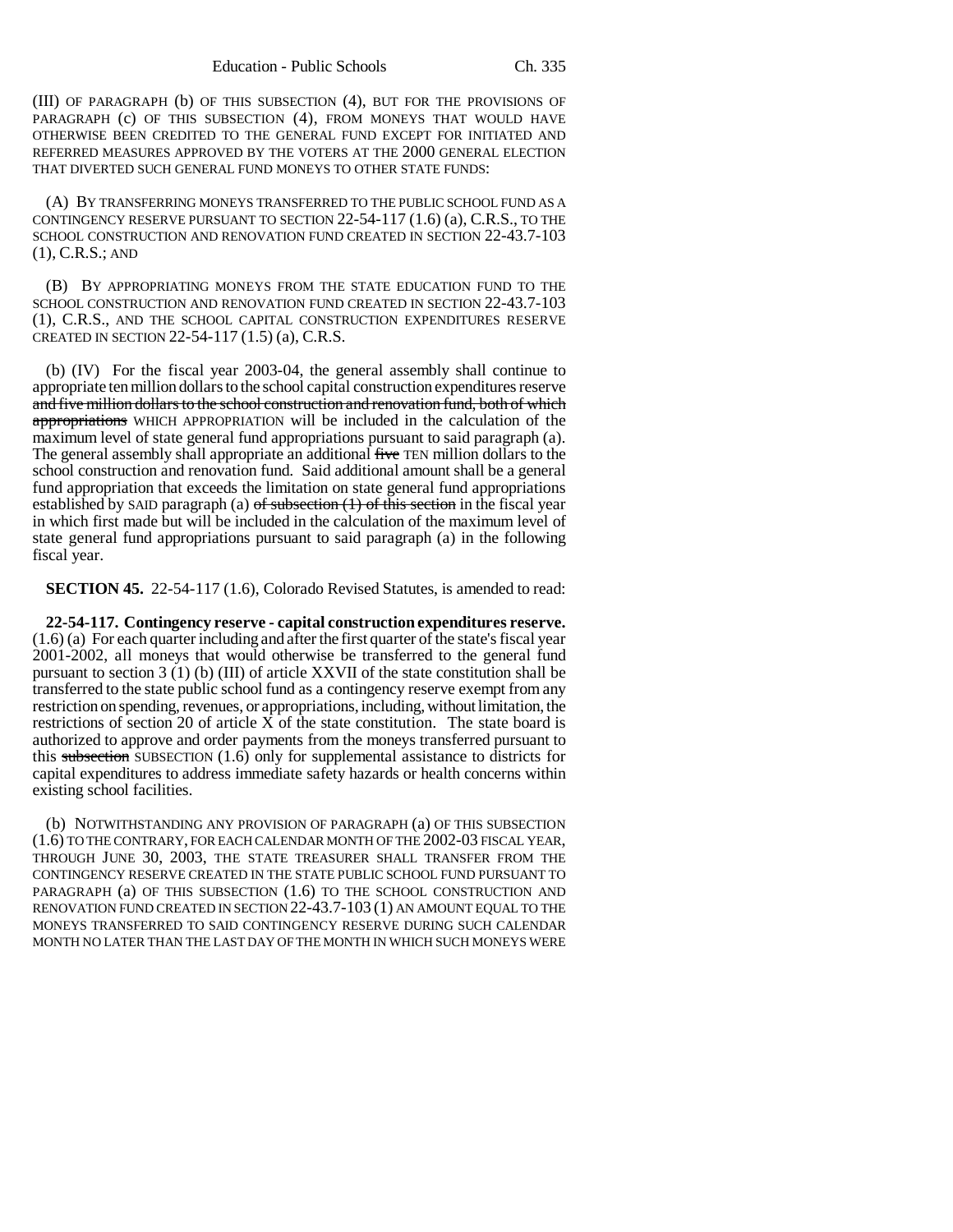TRANSFERRED TO SAID CONTINGENCY RESERVE. HOWEVER, THE TOTAL AMOUNT OF MONEYS TRANSFERRED FROM THE CONTINGENCY RESERVE CREATED IN THE STATE PUBLIC SCHOOL FUND TO THE SCHOOL CONSTRUCTION AND RENOVATION FUND PURSUANT TO THIS PARAGRAPH (b) SHALL NOT EXCEED FOUR MILLION ONE HUNDRED THOUSAND DOLLARS.

**SECTION 46.** Article 2 of title 22, Colorado Revised Statutes, is amended BY THE ADDITION OF A NEW SECTION to read:

**22-2-122. On-line education programs - study - report - repeal.** (1) THE DEPARTMENT, IN CONJUNCTION WITH THE STUDY COMMITTEE APPOINTED PURSUANT TO SUBSECTION (2) OF THIS SECTION, SHALL CONDUCT A STUDY OF ELEMENTARY AND SECONDARY ON-LINE EDUCATION PROGRAMS THROUGH WHICH STUDENTS RECEIVE ALL OR MOST OF THEIR INSTRUCTION ON-LINE. THE STUDY SHALL INCLUDE, BUT NEED NOT BE LIMITED TO, AN EXAMINATION AND EVALUATION OF THE FOLLOWING ISSUES:

(a) IDENTIFICATION OF THE GRADE LEVELS AND SUBJECT MATTER AREAS THAT ARE MOST APPROPRIATE FOR ON-LINE EDUCATION PROGRAMS AND FOR WHICH ON-LINE EDUCATION PROGRAMS ARE MOST EFFECTIVE;

(b) IDENTIFICATION OF THE SIGNIFICANT BENEFITS AND DETRIMENTS THAT MAY BE EXPERIENCED BY STUDENTS WHO RECEIVE THEIR EDUCATION THROUGH ON-LINE EDUCATION PROGRAMS;

(c) WHETHER ON-LINE EDUCATION PROGRAM CURRICULA ARE AVAILABLE THAT ARE ACADEMICALLY RIGOROUS, RESEARCH-BASED, AND SEQUENTIAL, AND METHODS OF ASSISTING SCHOOL DISTRICTS AND CHARTER SCHOOLS THAT OPERATE ON-LINE EDUCATION PROGRAMS IN DEVELOPING, OBTAINING, AND ACCESSING SUCH CURRICULA;

(d) IDENTIFICATION OF STRATEGIES THAT CAN EFFECTIVELY ENSURE STUDENT ENGAGEMENT AND FACILITATE STUDENT ACCOUNTABILITY;

(e) THE SIGNIFICANCE, IF ANY, OF THE GEOGRAPHIC LOCATION OF THE STUDENTS PARTICIPATING IN AN ON-LINE EDUCATION PROGRAM IN RELATION TO THE SCHOOL DISTRICT OR CHARTER SCHOOL OPERATING THE PROGRAM;

(f) IDENTIFICATION OF THOSE STUDENTS WHO ARE MOST EFFECTIVELY SERVED BY OR WHO BENEFIT MOST FROM PARTICIPATION IN ON-LINE EDUCATION PROGRAMS BASED ON SIGNIFICANT CHARACTERISTICS, INCLUDING BUT NOT LIMITED TO AGE, AT-RISK FACTORS, GEOGRAPHIC LOCATION, AND PHYSICAL OR EMOTIONAL DISABILITIES;

(g) THE MINIMUM REQUIREMENTS FOR AN EFFECTIVE ON-LINE EDUCATION PROGRAM, INCLUDING BUT NOT LIMITED TO THE NECESSARY LEVEL OF TECHNICAL SUPPORT AND THE NECESSARY LEVEL OF STUDENT ENROLLMENT TO MAINTAIN THE EDUCATIONAL FEASIBILITY AND INTEGRITY OF THE PROGRAM;

(h) IDENTIFICATION OF THE MINIMUM COMPUTER HARDWARE AND SOFTWARE REQUIREMENTS FOR AN EFFECTIVE ON-LINE EDUCATION PROGRAM AND CONSIDERATION OF THE ISSUES SURROUNDING PROVISION AND OWNERSHIP OF SUCH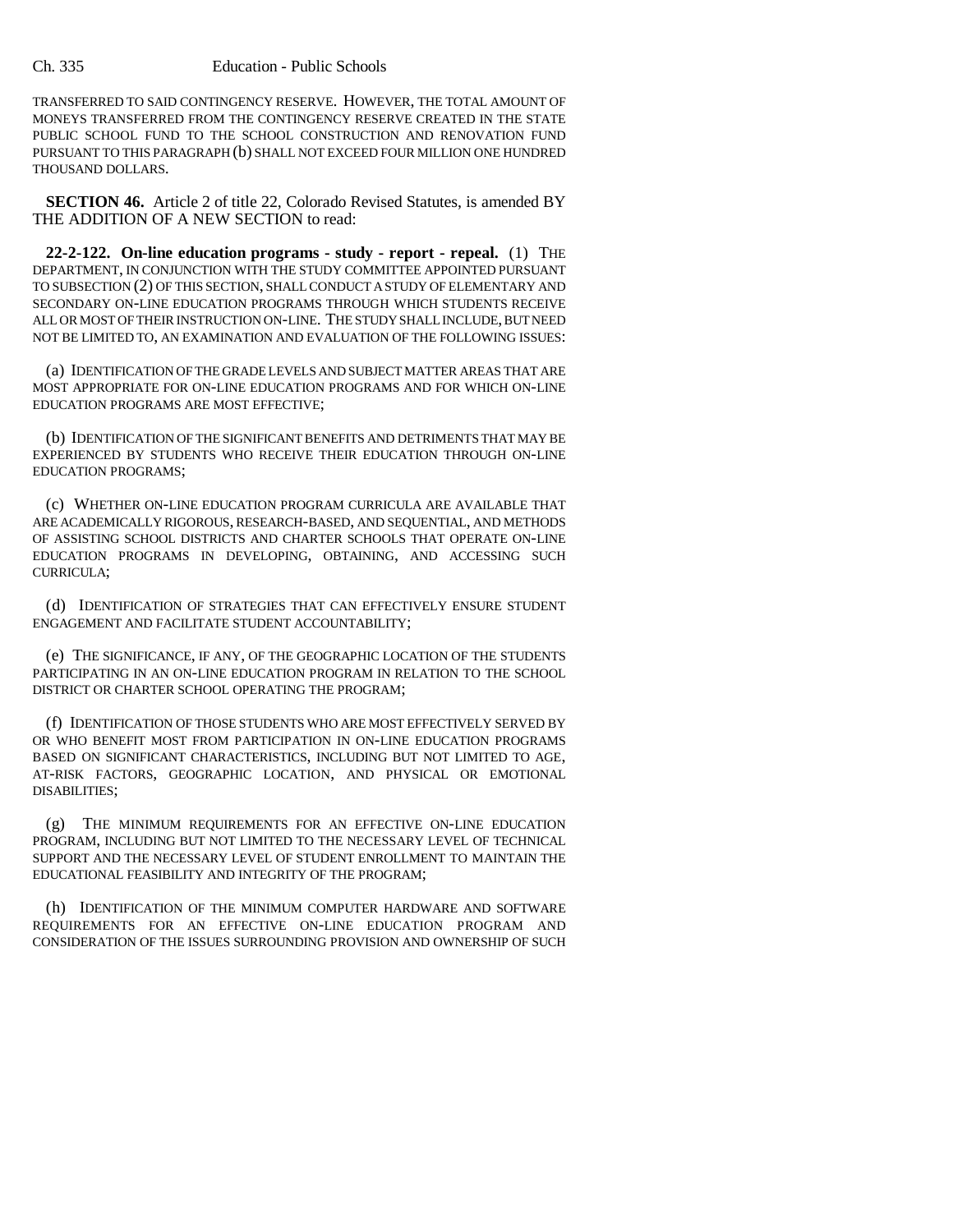HARDWARE AND SOFTWARE;

(i) IDENTIFICATION OF APPROPRIATE AND EFFECTIVE METHODS OF MEASURING STUDENT PROGRESS AND SUCCESS IN ON-LINE EDUCATION PROGRAMS AND WHETHER ACADEMIC ACHIEVEMENT AND PROGRESS IN AN ON-LINE EDUCATION PROGRAM MAY BE MEASURED THROUGH DEMONSTRATED LEARNING BASED ON COMPLETION OF ASSIGNMENTS AND ASSESSMENTS, THROUGH REQUIRING A SPECIFIED NUMBER OF ON-LINE PARTICIPATION HOURS PER DAY, THROUGH A COMBINATION OF SUCH METHODS, OR THROUGH OTHER METHODS OF TRACKING AND MEASURING STUDENT ENGAGEMENT;

(j) METHODS FOR EFFECTIVELY MONITORING AND AUDITING STUDENT PARTICIPATION IN ON-LINE PROGRAMS, INCLUDING BUT NOT LIMITED TO ENSURING IT IS ACTUALLY THE STUDENT PARTICIPATING IN THE PROGRAM AND COMPLETING ASSIGNMENTS AND ASSESSMENTS;

(k) THE MOST EFFECTIVE MANNER IN WHICH STUDENTS PARTICIPATING IN ON-LINE EDUCATION PROGRAMS MAY PARTICIPATE IN THE COLORADO STUDENT ASSESSMENT PROGRAM;

(l) THE FEASIBILITY, DESIRABILITY, AND ESTIMATED COST OF DEVELOPING A STATEWIDE CURRICULA FOR BOTH FULL-TIME AND COURSE-SPECIFIC ON-LINE EDUCATION PROGRAMS, OF CREATING A STATEWIDE ENTITY WITH REPRESENTATION FROM SCHOOL DISTRICTS AND CHARTER SCHOOLS FOR THE IMPLEMENTATION OF BOTH FULL-TIME AND COURSE-SPECIFIC ON-LINE EDUCATION PROGRAMS, AND OF CREATING A RESOURCE BANK OF FULL-TIME AND COURSE-SPECIFIC ON-LINE EDUCATION PROGRAM MATERIALS AVAILABLE TO SCHOOL DISTRICTS AND CHARTER SCHOOLS;

(m) ISSUES REGARDING OWNERSHIP AND USE OF A STATEWIDE ON-LINE EDUCATION PROGRAM CURRICULA;

(n) IDENTIFICATION OF ANY ADDITIONAL COSTS INCURRED AND SAVINGS RECOGNIZED IN OPERATING ON-LINE EDUCATION PROGRAMS, AS COMPARED TO TRADITIONAL EDUCATION PROGRAMS, INCLUDING BUT NOT LIMITED TO THE APPROPRIATENESS OF FUNDING STUDENTS ENROLLED IN ON-LINE EDUCATION PROGRAMS AT A LOWER LEVEL THAN OTHER STUDENTS AND THE APPROPRIATENESS OF REQUIRING SCHOOL DISTRICTS TO ALLOCATE A CERTAIN AMOUNT PER ON-LINE STUDENT TO CAPITAL RESERVE AND INSURANCE RESERVE ACCOUNTS.

(2) (a) THERE IS HEREBY CREATED A STUDY COMMITTEE TO WORK WITH THE DEPARTMENT IN CONDUCTING THE STUDY REQUIRED BY THIS SECTION. THE STUDY COMMITTEE SHALL CONSIST OF MEMBERS APPOINTED AS PROVIDED IN PARAGRAPHS (b) AND (c) OF THIS SUBSECTION (2).

(b) FOUR MEMBERS OF THE STUDY COMMITTEE SHALL BE APPOINTED AS FOLLOWS:

(I) TWO MEMBERS OF THE HOUSE OF REPRESENTATIVES APPOINTED BY THE SPEAKER OF THE HOUSE OF REPRESENTATIVES WHO ARE NOT MEMBERS OF THE SAME POLITICAL PARTY;

(II) TWO MEMBERS OF THE SENATE APPOINTED BY THE PRESIDENT OF THE SENATE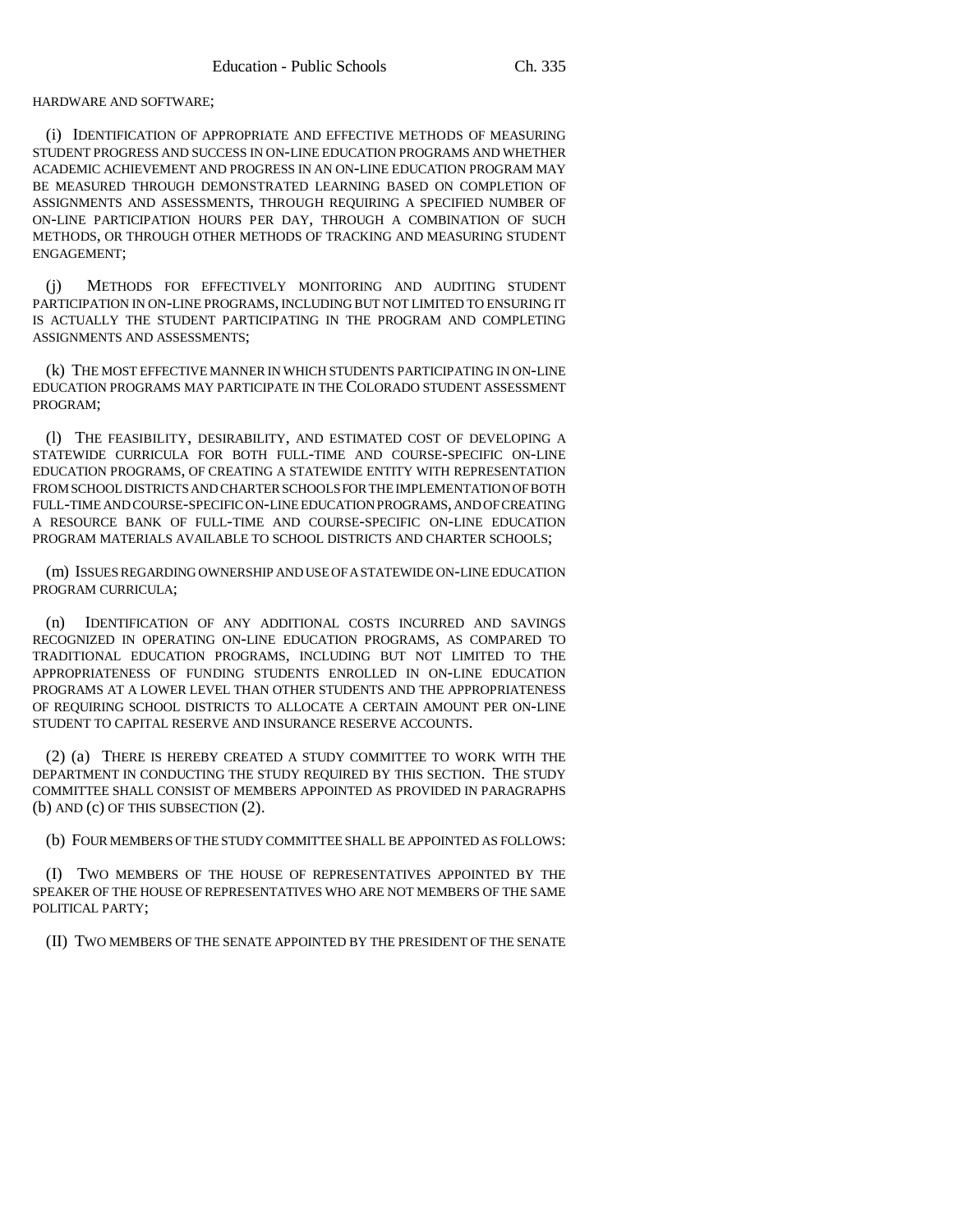WHO ARE NOT MEMBERS OF THE SAME POLITICAL PARTY.

(c) TEN MEMBERS OF THE STUDY COMMITTEE SHALL BE APPOINTED BY THE GOVERNOR. NO MORE THAN FIVE OF THE MEMBERS APPOINTED BY THE GOVERNOR SHALL BE FROM THE SAME POLITICAL PARTY. THE MEMBERS SHALL BE APPOINTED AS FOLLOWS:

(I) ONE MEMBER WHO IS A REPRESENTATIVE OF A PUBLIC OR PRIVATE ENTITY THAT DESIGNS AND PRODUCES CURRICULA FOR ELEMENTARY OR SECONDARY ON-LINE EDUCATION PROGRAMS;

(II) ONE MEMBER WHO IS A REPRESENTATIVE OF A STATEWIDE PARENT, TEACHER, AND STUDENT ORGANIZATION WHO HAS EXPERIENCE WITH ELEMENTARY OR SECONDARY ON-LINE EDUCATION PROGRAMS;

(III) TWO MEMBERS WHO ARE EMPLOYED BY SCHOOL DISTRICTS OR CHARTER SCHOOLS, ONE OF WHICH IS IN A RURAL AREA OF THE STATE AND ONE OF WHICH IS IN AN URBAN AREA OF THE STATE, BOTH OF WHICH MEMBERS HAVE EXPERIENCE IN OPERATING ELEMENTARY OR SECONDARY ON-LINE EDUCATION PROGRAMS;

(IV) TWO MEMBERS WHO ARE MEMBERS OF SCHOOL DISTRICT BOARDS OF EDUCATION OR CHARTER SCHOOL GOVERNING BOARDS IN SCHOOL DISTRICTS OR CHARTER SCHOOLS THAT OPERATE ELEMENTARY OR SECONDARY ON-LINE EDUCATION PROGRAMS, ONE OF WHICH IS IN A RURAL AREA OF THE STATE AND ONE OF WHICH IS IN AN URBAN AREA OF THE STATE;

(V) TWO MEMBERS WHO ARE CLASSROOM TEACHERS WHO SPEND A SIGNIFICANT AMOUNT OF TIME TEACHING STUDENTS THROUGH ELEMENTARY OR SECONDARY ON-LINE EDUCATION PROGRAMS, ONE OF WHOM IS EMPLOYED BY A SCHOOL DISTRICT AND ONE OF WHOM IS EMPLOYED BY A CHARTER SCHOOL;

(VI) ONE MEMBER WHO IS A REPRESENTATIVE OF THE DEPARTMENT OF EDUCATION; AND

(VII) ONE MEMBER WHO IS A MEMBER OF THE STATE BOARD OF EDUCATION.

(3) THE DEPARTMENT SHALL PROVIDE SUCH CLERICAL AND TECHNICAL ASSISTANCE AS MAY BE REQUESTED BY THE STUDY COMMITTEE IN COMPLETING THE STUDY DESCRIBED IN THIS SECTION.

(4) NO LATER THAN DECEMBER 31, 2002, THE DEPARTMENT SHALL PRESENT THE STUDY FINDINGS, THE FINDINGS RESULTING FROM STUDIES CONDUCTED BY THE DEPARTMENT OF COURSE-SPECIFIC ON-LINE EDUCATION PROGRAMS, AND RECOMMENDATIONS REGARDING THE DESIGN AND IMPLEMENTATION OF FULL-TIME AND COURSE-SPECIFIC ELEMENTARY AND SECONDARY ON-LINE EDUCATION PROGRAMS TO THE STATE BOARD OF EDUCATION AND THE EDUCATION COMMITTEES OF THE SENATE AND THE HOUSE OF REPRESENTATIVES.

(5) THIS SECTION IS REPEALED, EFFECTIVE JANUARY 1, 2003.

**SECTION 47.** 22-7-607.5 (1) (c), (2) (c), and (2) (d), Colorado Revised Statutes,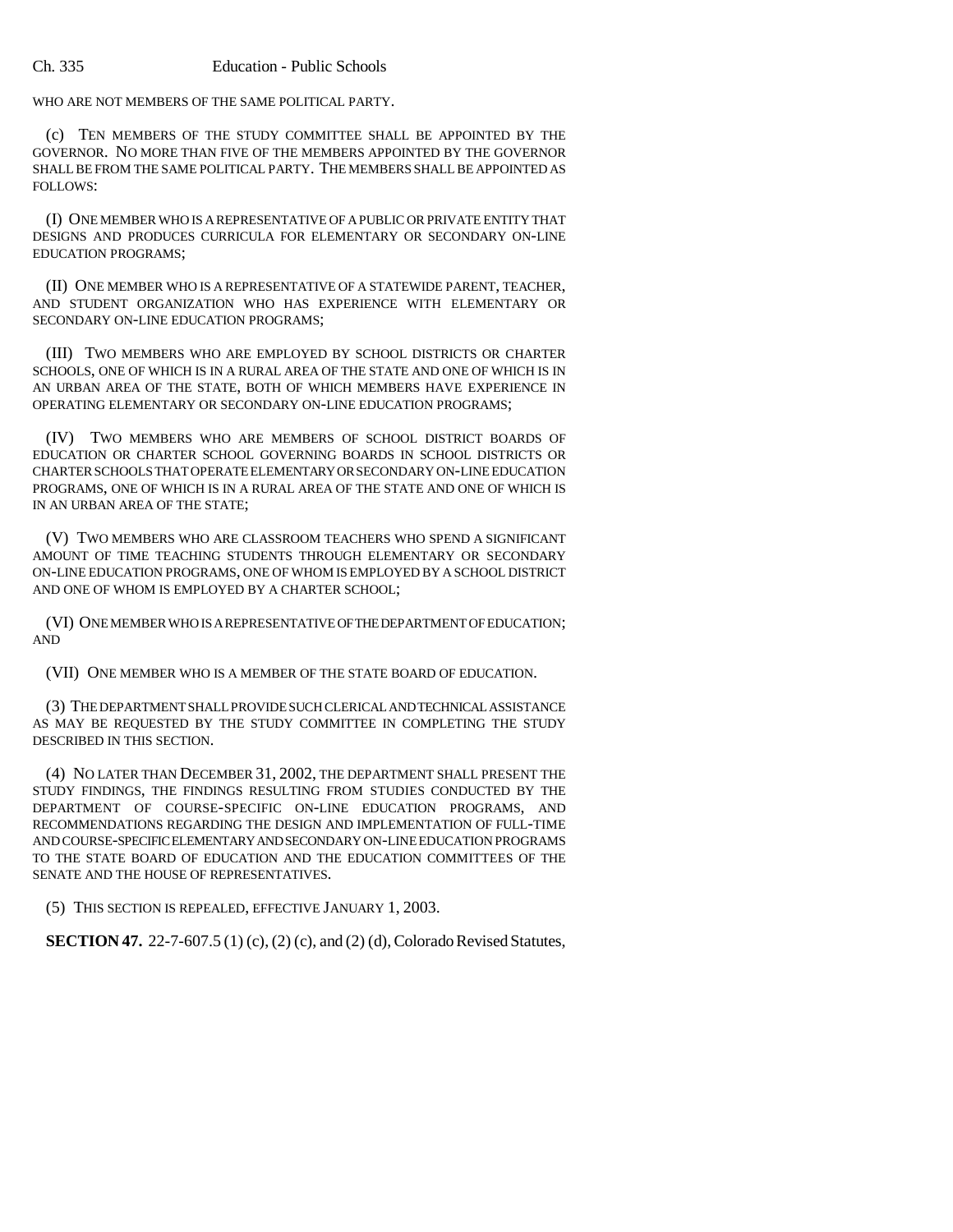are amended to read:

**22-7-607.5. Teacher pay incentive program - repeal.** (1) As used in this section, unless the context otherwise requires:

(c) "Teacher" means a person who IS EMPLOYED AS A RESIDENT TEACHER PURSUANT TO SECTION 22-32-110.3 OR is licensed pursuant to article 60.5 of this title, or authorized by a letter of authorization issued pursuant to section 22-60.5-111, to teach and is primarily engaged in teaching during the majority of a school day.

(2) (c) The significant improvement bonus per pupil amount shall be an amount equal to four hundred twenty thousand dollars divided by the total number of students enrolled in all eligible schools that receive a school improvement rating of "significant improvement". IN ANY FISCAL YEAR IN WHICH NO ELIGIBLE SCHOOLS RECEIVE A SCHOOL IMPROVEMENT RATING OF "SIGNIFICANT IMPROVEMENT", THE AMOUNT SPECIFIED FOR SIGNIFICANT IMPROVEMENT BONUSES PURSUANT TO THIS PARAGRAPH (c) SHALL BE ADDED TO THE TOTAL AMOUNT TO BE DISTRIBUTED PURSUANT TO PARAGRAPH (b) OF THIS SUBSECTION (2).

(d) The improvement bonus per pupil amount shall be an amount equal to two hundred ten thousand dollars divided by the total number of students enrolled in all eligible schools that receive a school improvement rating of "improvement". IN ANY FISCAL YEAR IN WHICH NO ELIGIBLE SCHOOLS RECEIVE A SCHOOL IMPROVEMENT RATING OF "IMPROVEMENT", THE AMOUNT SPECIFIED FOR IMPROVEMENT BONUSES PURSUANT TO THIS PARAGRAPH (d) SHALL BE ADDED TO THE TOTAL AMOUNT TO BE DISTRIBUTED PURSUANT TO PARAGRAPH (b) OF THIS SUBSECTION (2).

**SECTION 48.** 34-63-102 (2), Colorado Revised Statutes, is amended to read:

**34-63-102. Creation of mineral leasing fund - distribution - advisory committee.** (2) (a) EXCEPT AS OTHERWISE PROVIDED IN PARAGRAPH (b) OF THIS SUBSECTION (2), twenty-five percent of all moneys described in paragraph (a) of subsection (1) of this section together with any funds for public schools derived from the application of paragraph (b) of subsection (3) of this section shall, upon receipt, be paid into the state public school fund to be used for the support of the public schools of this state.

(b) FOR THE PURPOSE OF REPAYING AN ADDITIONAL EXPENDITURE OF MONEYS FROM THE STATE EDUCATION FUND CREATED IN SECTION  $17(4)(a)$  OF ARTICLE IX OF THE STATE CONSTITUTION FOR THE STATE'S SHARE OF TOTAL PROGRAM PURSUANT TO ARTICLE 54 OF TITLE 22, C.R.S., MADE FOR THE 2001-02 FISCAL YEAR DUE TO A PROJECTED SHORTFALL IN THE AMOUNT OF MONEYS DESCRIBED IN PARAGRAPH (a) OF SUBSECTION (1) OF THIS SECTION RECEIVED BY THE STATE TREASURER IN SAID FISCAL YEAR, NOTWITHSTANDING ANY PROVISION OF LAW TO THE CONTRARY, UPON RECEIPT BY THE STATE TREASURER OF ANY MONEYS DESCRIBED IN PARAGRAPH (a) OF SUBSECTION (1) OF THIS SECTION DURING THE 2002-03 FISCAL YEAR, OF THE PORTION OF SAID MONEYS THAT WOULD OTHERWISE BE PAID TO THE STATE PUBLIC SCHOOL FUND PURSUANT TO PARAGRAPH (a) OF THIS SUBSECTION (2), THE STATE TREASURER SHALL FIRST TRANSFER AN AMOUNT OF SAID MONEYS EQUAL TO SIX MILLION DOLLARS TO THE STATE EDUCATION FUND CREATED PURSUANT TO SECTION 17 (4) OF ARTICLE IX OF THE STATE CONSTITUTION PRIOR TO PAYING SAID PORTION OF MONEYS TO THE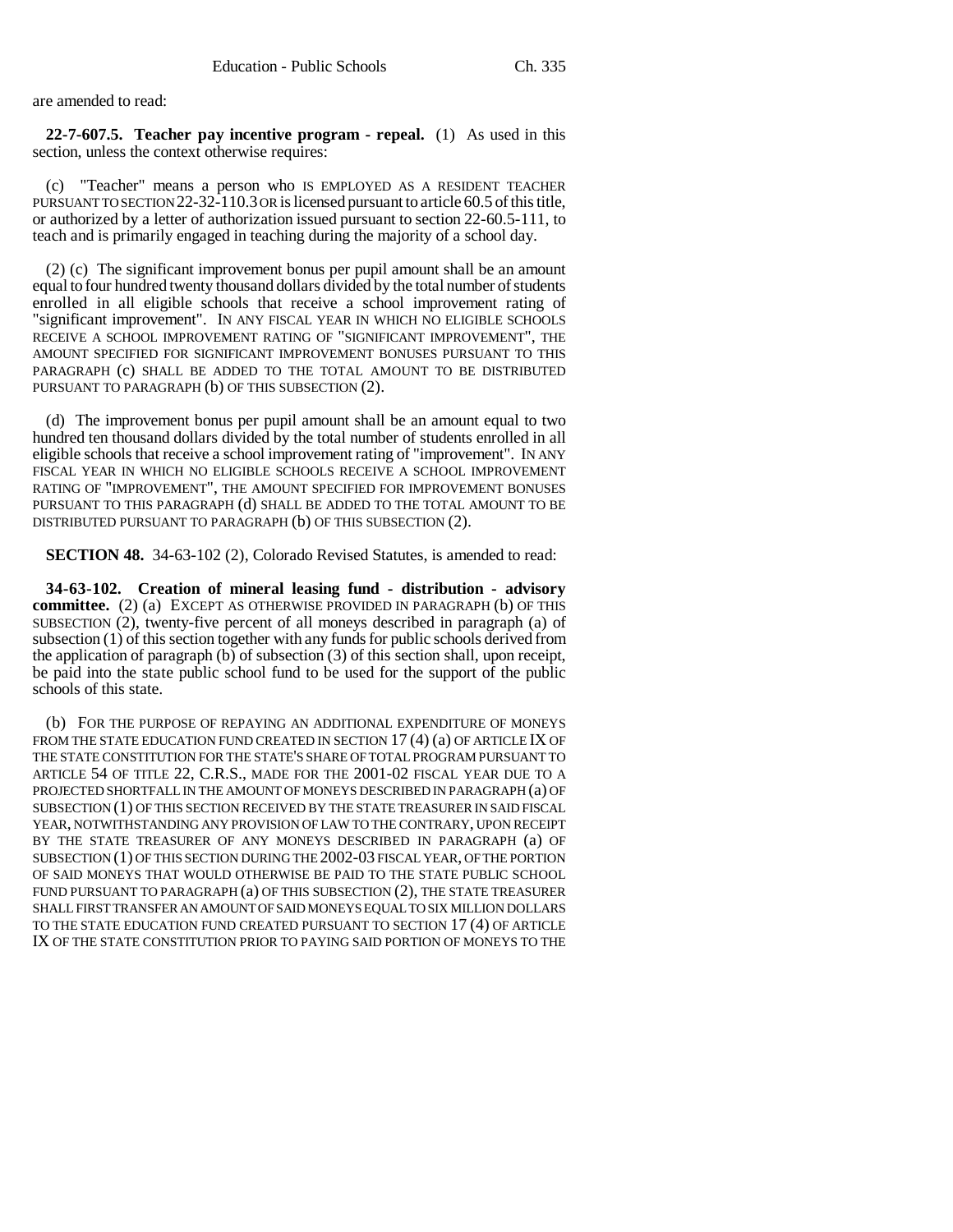STATE PUBLIC SCHOOL FUND IN ACCORDANCE WITH PARAGRAPH (a) OF THIS SUBSECTION (2).

**SECTION 49.** 22-28-108 (1) (a), Colorado Revised Statutes, is amended to read:

**22-28-108. Criteria for district preschool programs.** (1) (a) The department shall establish basic program standards for district preschool programs using nationally accepted standards for preschool programs and requiring compliance with the Colorado rules and regulations for child care centers promulgated by the department of human services pursuant to section 26-6-106, C.R.S.; EXCEPT THAT A FULL-DAY KINDERGARTEN COMPONENT OF A DISTRICT'S PRESCHOOL PROGRAM NEED NOT BE IN COMPLIANCE WITH SUCH RULES.

**SECTION 50.** 26-6-102 (1.5), Colorado Revised Statutes, is amended to read:

**26-6-102. Definitions.** As used in this article, unless the context otherwise requires:

(1.5) "Child care center" means a facility, by whatever name known, that is maintained for the whole or part of a day for the care of five or more children who are eighteen years of age or younger and who are not related to the owner, operator, or manager thereof, whether such facility is operated with or without compensation for such care and with or without stated educational purposes. The term includes, but is not limited to, facilities commonly known as day care centers, school-age child care centers, before and after school programs, nursery schools, kindergartens, preschools, day camps, summer camps, and centers for developmentally disabled children and those facilities that give twenty-four-hour care for children and includes those facilities for children under the age of six years with stated educational purposes operated in conjunction with a public, private, or parochial college or a private or parochial school; except that the term shall not apply to any kindergarten maintained in connection with a public, private, or parochial elementary school system of at least six grades OR OPERATED AS A COMPONENT OF A SCHOOL DISTRICT'S PRESCHOOL PROGRAM OPERATED PURSUANT TO ARTICLE 28 OF TITLE 22, C.R.S. The term shall not include any facility licensed as a family child care home or foster care home.

**SECTION 51.** 22-43.7-105, Colorado Revised Statutes, is amended BY THE ADDITION OF A NEW SUBSECTION to read:

**22-43.7-105. Financial assistance application requirements - evaluation criteria - oversight board - duties.** (6.5) NOTWITHSTANDING ANY PROVISION IN SUBSECTION (6) OF THIS SECTION TO THE CONTRARY, APPROPRIATIONS FOR THE CAPITAL CONSTRUCTION PROJECTS THAT WILL RECEIVE MATCHING GRANTS FROM THE CONSTRUCTION AND RENOVATION FUND FOR THE 2002-03 FISCAL YEAR MAY BE MADE TO THE DEPARTMENT OF EDUCATION IN HOUSE BILL 02-1349, ENACTED AT THE SECOND REGULAR SESSION OF THE SIXTY-THIRD GENERAL ASSEMBLY.

**SECTION 52.** 22-7-607.5 (1) (a), (2) (a), (2) (b), (3) (a), and (3) (b), Colorado Revised Statutes, are amended to read:

**22-7-607.5. Teacher pay incentive program - repeal.** (1) As used in this section, unless the context otherwise requires: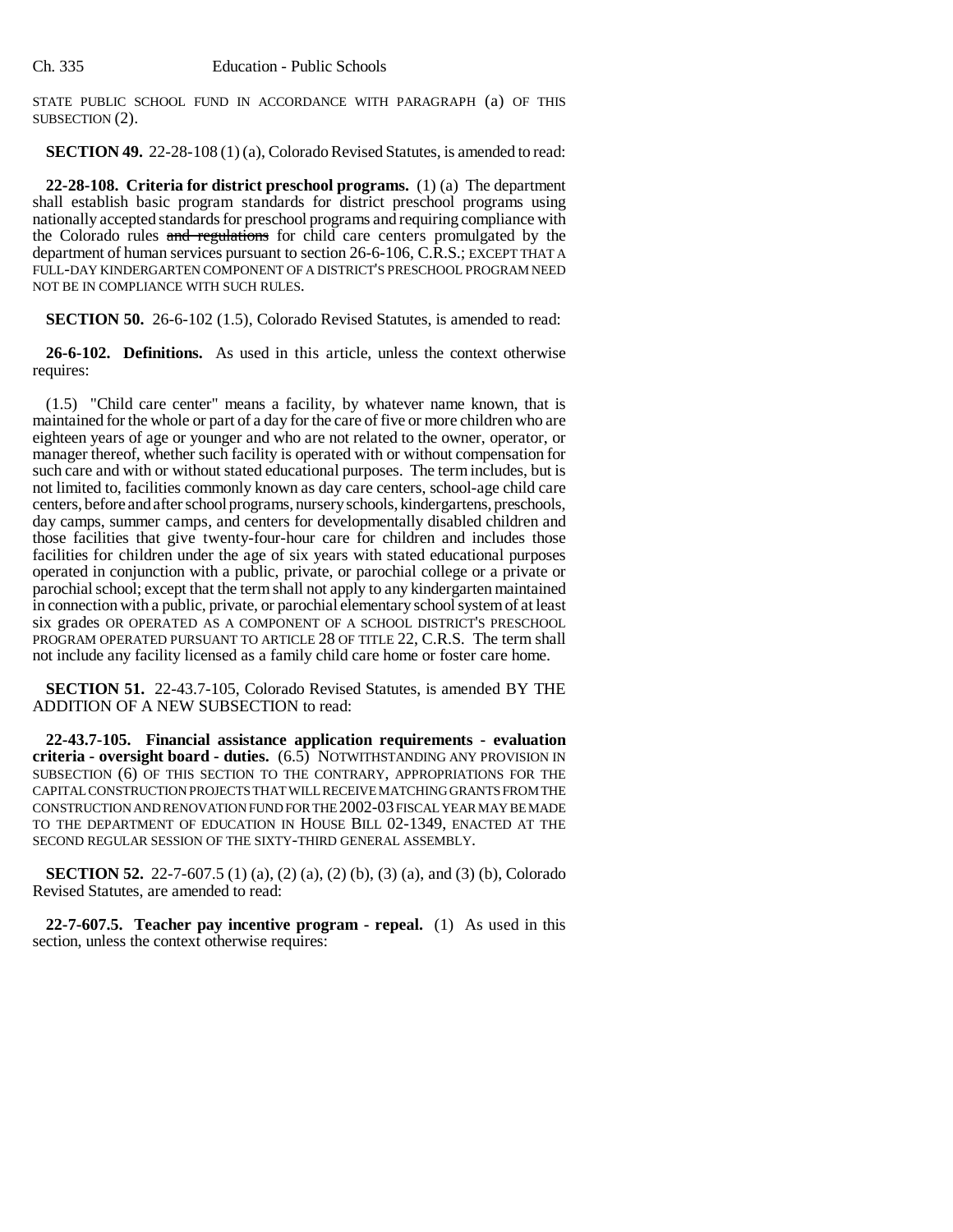(a) (I) "Eligible school" means, FOR THE 2001-02 SCHOOL YEAR, a public school that receives an academic performance rating of "low" or "unsatisfactory", pursuant to section 22-7-604, for the 2000-01 school year.

(II) "ELIGIBLE SCHOOL" MEANS, FOR THE 2002-03 SCHOOL YEAR AND SCHOOL YEARS THEREAFTER, A PUBLIC SCHOOL THAT RECEIVES AN ACADEMIC PERFORMANCE RATING OF "UNSATISFACTORY", PURSUANT TO SECTION 22-7-604, FOR THE 2000-01 SCHOOL YEAR.

(2) (a) (I) There is hereby established in the department the teacher pay incentive program to provide moneys to school districts with poorly performing schools to recruit and maintain quality teachers. EXCEPT AS OTHERWISE PROVIDED IN SUBPARAGRAPH  $(II)$  OF THIS PARAGRAPH  $(a)$ , in the first school year following the year that a public school becomes an eligible school, and for each of the three subsequent school years, an eligible school shall receive a grant from the program in an amount equal to the per pupil grant amount calculated pursuant to paragraph (b) of this subsection (2), multiplied by the number of students enrolled in the eligible school. If, in any school year during the period in which the eligible school receives grants, the eligible school receives a school improvement rating of "significant improvement", the eligible school shall receive an additional award in an amount equal to the significant improvement bonus per pupil amount calculated pursuant to paragraph (c) of this subsection (2), multiplied by the number of students enrolled in the eligible school. If, in any school year during the period in which the eligible school receives grants, the eligible school receives a school improvement rating of "improvement", the eligible school shall receive an additional award in an amount equal to the improvement bonus per pupil amount calculated pursuant to paragraph  $(d)$  of this subsection (2), multiplied by the number of students enrolled in the eligible school.

(II) ANY PUBLIC SCHOOL THAT QUALIFIED FOR FUNDING AS AN ELIGIBLE SCHOOL, AS DEFINED IN SUBPARAGRAPH (I) OF PARAGRAPH (a) OF SUBSECTION (1) OF THIS SECTION, FOR THE 2001-02 BUDGET YEAR BUT DOES NOT QUALIFY AS AN ELIGIBLE SCHOOL, AS DEFINED IN SUBPARAGRAPH (II) OF PARAGRAPH (a) OF SUBSECTION (1) OF THIS SECTION, SHALL RECEIVE FUNDING PURSUANT TO THIS SECTION FOR THE 2001-02 BUDGET YEAR ONLY.

(b) The per pupil grant amount shall be an amount equal to twelve million six hundred thirty thousand THREE MILLION SIX HUNDRED TWENTY THOUSAND dollars divided by the total number of students enrolled in all eligible schools.

(3) (a) Moneys received from an award under this section shall be paid only as bonuses to teachers or for the payment of the costs of other benefits associated with a bonus paid to a teacher. The district school board of any school district with an eligible school shall determine in accordance with this section the policies and procedures by which teachers shall receive a bonus and the amount of the bonus. except that the minimum amount of a yearly bonus to a teacher shall be one thousand dollars. The bonuses may only be used to:

### (I) Reward outstanding teacher performance;

(II) Offer a recruitment bonus to encourage a teacher who holds a master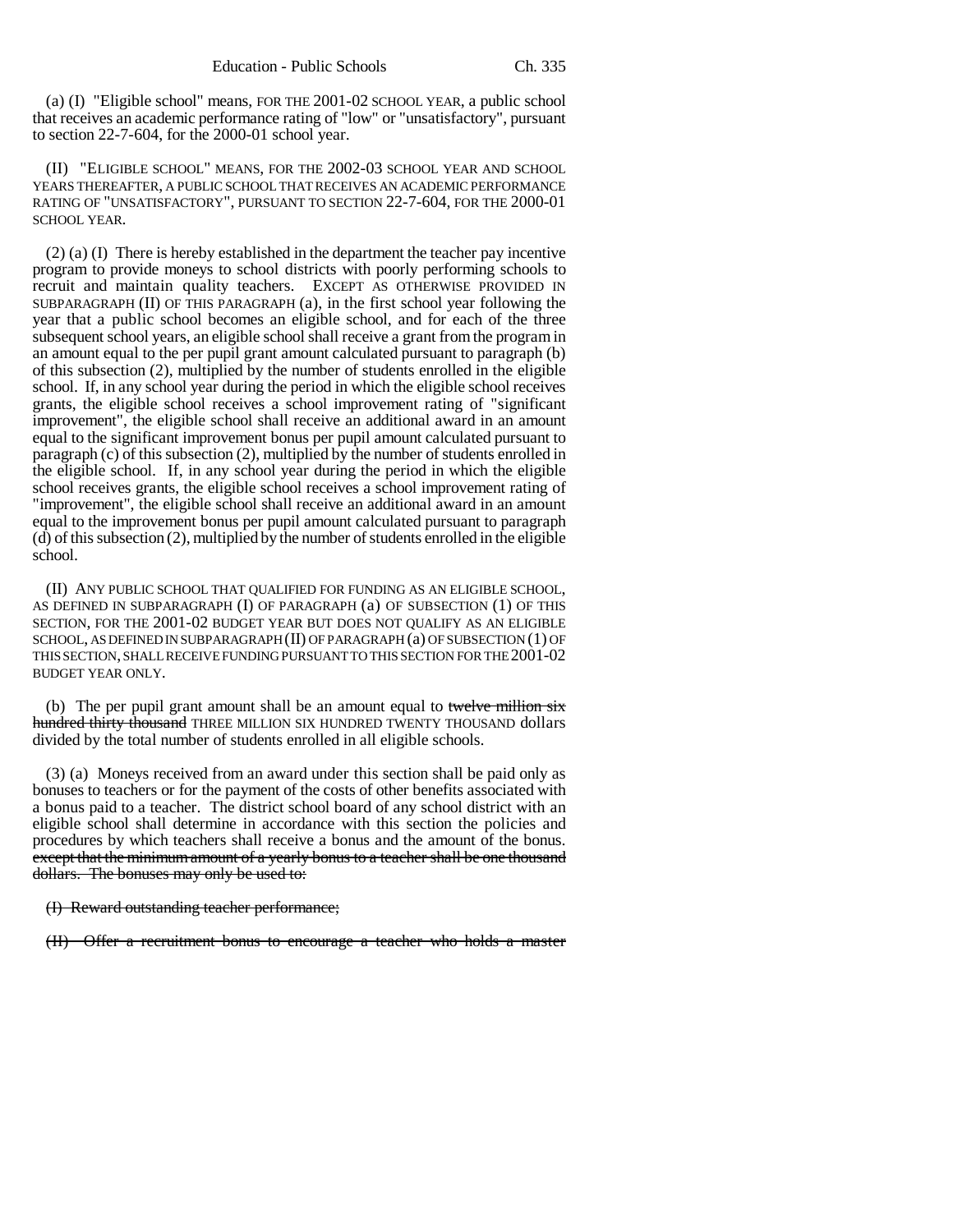certificate pursuant to section 22-60.5-202 to teach at the eligible school or a retention bonus to such a teacher who has taught at the school for at least one school year;

(III) Offer a recruitment bonus to encourage a teacher in a hard-to-recruit subject or a retention bonus to such a teacher who has taught at the school for at least one school year; or

(IV) Defray housing and living expenses if an eligible school is located in a community with a lack of adequate affordable housing.

(b)  $(H)$  To give a bonus under subparagraph  $(H)$  of paragraph  $(a)$  of this subsection (3), the district school board or district superintendent must specifically identify a data-driven evaluation based upon the results of student performance on the assessments administered pursuant to section 22-7-409 that was used to determine which teachers should receive the bonus.

(II) To give a recruitment bonus under subparagraph (II) or (III) of paragraph (a) of this subsection (3), the district school board or district superintendent must identify an open teaching position that is filled by a new teacher.

(III) The state board shall determine by rule what subjects constitute hard-to-recruit subjects for purposes of subparagraph (III) of paragraph (a) of this subsection  $(3)$ .

**SECTION 53.** Article 54 of title 22, Colorado Revised Statutes, is amended BY THE ADDITION OF A NEW SECTION to read:

**22-54-123.5. School breakfast program - appropriation - low-performing schools.** (1) FOR THE 2002-03 BUDGET YEAR AND EACH BUDGET YEAR THEREAFTER, THE GENERAL ASSEMBLY SHALL APPROPRIATE BY SEPARATE LINE ITEM A MINIMUM OF FIVE HUNDRED THOUSAND DOLLARS TO ASSIST SCHOOL DISTRICTS THAT ARE PROVIDING A SCHOOL BREAKFAST PROGRAM THROUGH PARTICIPATION IN PROGRAMS AUTHORIZED UNDER THE "NATIONAL SCHOOL LUNCH ACT", 42 U.S.C. SEC. 1751 ET SEQ., OR THE "CHILD NUTRITION ACT", 42 U.S.C. SEC. 1771 ET SEQ. THE DEPARTMENT SHALL DEVELOP PROCEDURES TO APPROPRIATELY ALLOCATE AND DISBURSE THE FUNDS AMONG PARTICIPATING SCHOOL DISTRICTS. EACH SCHOOL DISTRICT THAT RECEIVES MONEYS PURSUANT TO THIS SECTION SHALL USE SUCH MONEYS TO CREATE, EXPAND, OR ENHANCE THE SCHOOL BREAKFAST PROGRAM IN EACH LOW-PERFORMING SCHOOL OF THE RECEIVING DISTRICT WITH THE GOAL OF IMPROVING THE ACADEMIC PERFORMANCE OF THE STUDENTS ATTENDING SUCH SCHOOLS.

(2) AS USED IN THIS SECTION, "LOW-PERFORMING SCHOOL" MEANS A SCHOOL THAT RECEIVED IN THE PRECEDING SCHOOL YEAR AN ACADEMIC PERFORMANCE RATING OF LOW OR UNSATISFACTORY PURSUANT TO SECTION 22-7-604.

**SECTION 54.** Title 22, Colorado Revised Statutes, is amended BY THE ADDITION OF A NEW ARTICLE to read: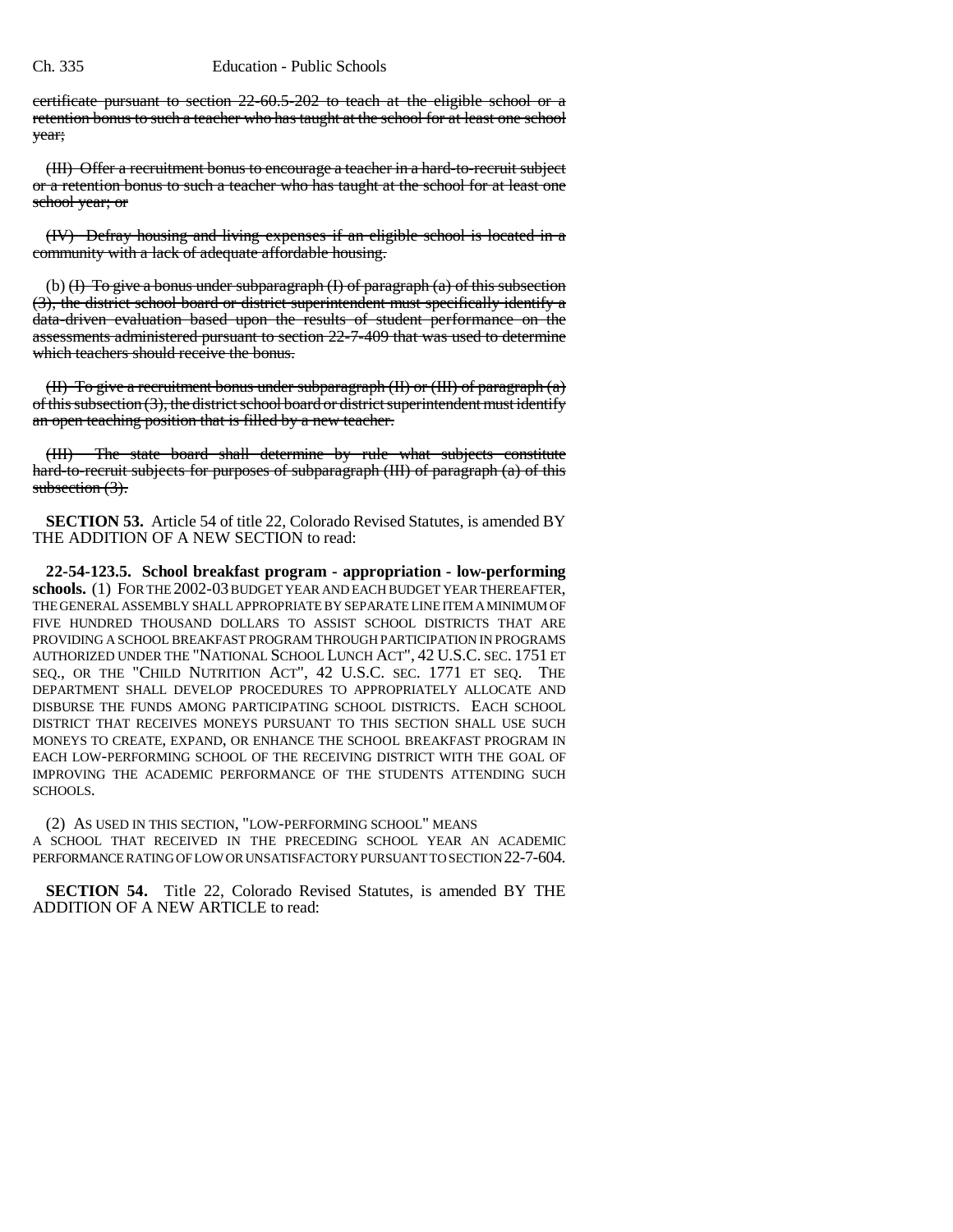## **ARTICLE 86 Summer School Grant Program Facility Schools**

**22-86-101. Legislative declaration.** (1) THE GENERAL ASSEMBLY HEREBY FINDS AND DECLARES THAT:

(a) MANY CHILDREN WHO ARE PLACED OUTSIDE THE HOME, EITHER AS A RESULT OF A DEPENDENCY OR NEGLECT ACTION OR THROUGH INVOLVEMENT IN THE JUVENILE JUSTICE SYSTEM, ARE CURRENTLY RECEIVING EDUCATIONAL SERVICES THROUGH FACILITY SCHOOLS, INCLUDING BUT NOT LIMITED TO SCHOOLS OPERATED BY RESIDENTIAL TREATMENT CENTERS, RESIDENTIAL CHILD CARE FACILITIES, AND OTHER FORMS OF GROUP HOMES FOR CHILDREN.

(b) IN MANY CASES, CHILDREN RECEIVING EDUCATIONAL SERVICES THROUGH FACILITY SCHOOLS ARE PERFORMING ACADEMICALLY BELOW GRADE LEVEL AND ARE IN NEED OF EDUCATIONAL SERVICES THAT CONTINUE BEYOND THOSE PROVIDED IN A NORMAL ACADEMIC YEAR.

(c) IN MANY CASES, WHEN THEY RETURN TO THEIR HOMES, THESE CHILDREN ALSO RETURN TO THE PUBLIC SCHOOL SYSTEM WITH A LEARNING DEFICIT THAT MAY REQUIRE SIGNIFICANT EDUCATIONAL RESOURCES TO OVERCOME AND THAT MAY RESULT IN LOW PERFORMANCE ON ASSESSMENTS ADMINISTERED PURSUANT TO THE COLORADO STUDENT ASSESSMENT PROGRAM.

(d) ASSISTING FACILITY SCHOOLS TO CONTINUE PROVIDING EDUCATIONAL SERVICES TO CHILDREN THROUGHOUT THE SUMMER MONTHS WILL HELP TO REDUCE THE LEARNING DEFICIT EXPERIENCED BY MANY OF THESE CHILDREN AND WILL THEREBY ASSIST SCHOOL DISTRICTS IN WORKING WITH THESE CHILDREN WHEN THEY RETURN TO THE PUBLIC SCHOOL SYSTEM.

(2) THE GENERAL ASSEMBLY THEREFORE FINDS THAT A PROGRAM TO PROVIDE GRANTS TO FACILITY SCHOOLS TO ASSIST THEM IN PROVIDING SUMMER SCHOOLS FOR CHILDREN RESIDING IN RESIDENTIAL FACILITIES IS AN ACCOUNTABLE PROGRAM TO MEET STATE ACADEMIC STANDARDS AND MAY THEREFORE RECEIVE FUNDING FROM THE STATE EDUCATION FUND CREATED IN SECTION 17(4) OF ARTICLE IX OF THE STATE CONSTITUTION.

(3) IT IS THE INTENT OF THE GENERAL ASSEMBLY THAT THE FACILITY SUMMER SCHOOL GRANT PROGRAM CREATED IN THIS ARTICLE RECEIVE FUNDING FOR THE 2002-03 FISCAL YEAR FROM THE STATE EDUCATION FUND CREATED IN SECTION 17 (4) OF ARTICLE IX OF THE STATE CONSTITUTION AND THAT ANY ADDITIONAL FUNDING IN SUBSEQUENT FISCAL YEARS FROM THE STATE EDUCATION FUND BE SUBJECT TO REVIEW AND DETERMINATION BY THE GENERAL ASSEMBLY ON AN ANNUAL BASIS.

**22-86-102. Definitions.** AS USED IN THIS ARTICLE, UNLESS THE CONTEXT OTHERWISE REQUIRES:

(1) "CSAP" MEANS THE COLORADO STUDENT ASSESSMENT PROGRAM ADMINISTERED PURSUANT TO SECTION 22-7-409.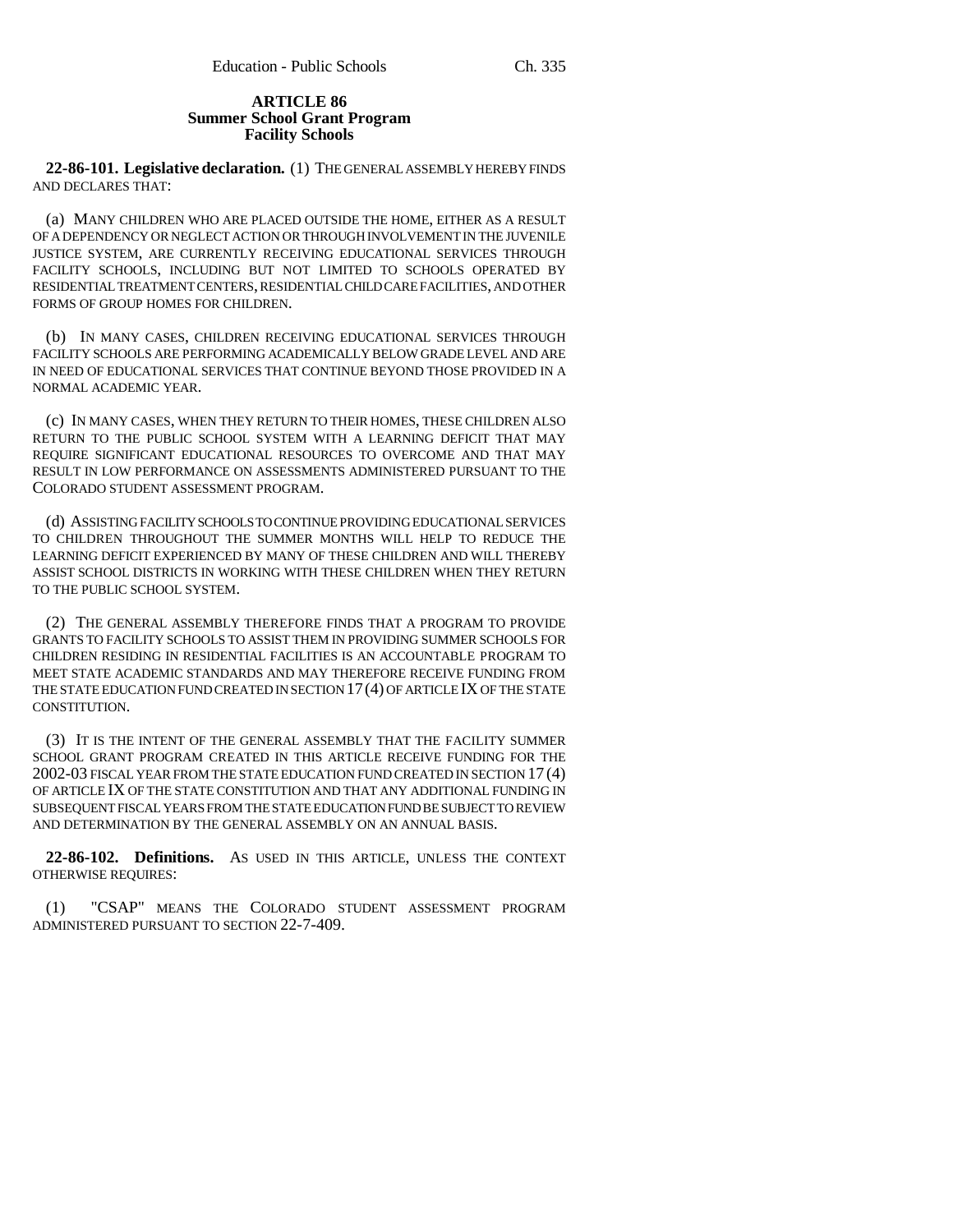(2) "DEPARTMENT" MEANS THE DEPARTMENT OF EDUCATION CREATED IN SECTION 24-1-115, C.R.S.

(3) "FACILITY SCHOOL" MEANS A SCHOOL THAT IS OPERATED BY A RESIDENTIAL CHILD CARE FACILITY, A RESIDENTIAL TREATMENT CENTER, OR ANOTHER FACILITY INCLUDED ON THE FACILITY LIST MAINTAINED BY THE STATE BOARD PURSUANT TO SECTION 22-2-107 (1) (p) AND THAT RECEIVES A PORTION OF THE PER PUPIL OPERATING REVENUES OF ONE OR MORE SCHOOL DISTRICTS TO PROVIDE EDUCATIONAL SERVICES FOR CHILDREN WHO ARE INCLUDED ON THE ROLL OF OUT-OF-DISTRICT PLACED CHILDREN.

(4) "GRANT PROGRAM" MEANS THE FACILITY SUMMER SCHOOL GRANT PROGRAM CREATED PURSUANT TO SECTION 22-86-103.

(5) "STATE BOARD" MEANS THE STATE BOARD OF EDUCATION CREATED PURSUANT TO SECTION 1 OF ARTICLE IX OF THE STATE CONSTITUTION.

**22-86-103. Facility summer school grant program - creation - rules.** (1) THERE IS HEREBY CREATED THE FACILITY SUMMER SCHOOL GRANT PROGRAM TO PROVIDE GRANTS TO FACILITY SCHOOLS THAT OPERATE SUMMER SCHOOL PROGRAMS FOR THE CHILDREN RESIDING IN THE FACILITIES. THE GRANT PROGRAM SHALL BE DESIGNED TO ASSIST FACILITY SCHOOLS IN PROVIDING INTENSIVE EDUCATIONAL SERVICES IN THE AREAS OF READING, WRITING, MATHEMATICS, AND SCIENCE FOR CHILDREN WHO ARE PERFORMING BELOW GRADE LEVEL IN THESE AREAS.

(2) THE DEPARTMENT SHALL ADMINISTER THE GRANT PROGRAM AND THE STATE BOARD SHALL AWARD GRANTS AS PROVIDED IN THIS ARTICLE, SUBJECT TO AVAILABLE APPROPRIATIONS. GRANTS SHALL BE PAID OUT OF THE FACILITY SUMMER SCHOOL GRANT PROGRAM FUND CREATED PURSUANT TO SECTION 22-86-106.

(3) THE STATE BOARD SHALL PROMULGATE RULES IN ACCORDANCE WITH ARTICLE 4 OF TITLE 24, C.R.S., TO IMPLEMENT THE GRANT PROGRAM, INCLUDING BUT NOT LIMITED TO RULES SPECIFYING THE TIME FRAMES FOR SUBMITTING GRANT PROGRAM APPLICATIONS, THE FORM OF THE GRANT PROGRAM APPLICATION, AND THE TIME FRAMES FOR DISTRIBUTION OF THE GRANT MONEYS.

(4) THE DEPARTMENT SHALL SOLICIT AND MAY RECEIVE SUCH PUBLIC AND PRIVATE GIFTS, GRANTS, AND DONATIONS AS MAY BE AVAILABLE TO FUND THE GRANT PROGRAM. ANY MONEYS SO RECEIVED SHALL BE TRANSFERRED TO THE STATE TREASURER FOR DEPOSIT IN THE FACILITY SUMMER SCHOOL GRANT PROGRAM FUND CREATED PURSUANT TO SECTION 22-86-106.

**22-86-104. Facility summer school grant program - application - criteria.** (1) A FACILITY SCHOOL THAT SEEKS TO RECEIVE A GRANT PURSUANT TO THIS ARTICLE SHALL SUBMIT AN APPLICATION TO THE DEPARTMENT IN ACCORDANCE WITH RULES PROMULGATED BY THE STATE BOARD. THE APPLICATION SHALL INCLUDE THE FOLLOWING INFORMATION:

(a) THE NUMBER OF CHILDREN RECEIVING EDUCATIONAL SERVICES FROM THE FACILITY SCHOOL;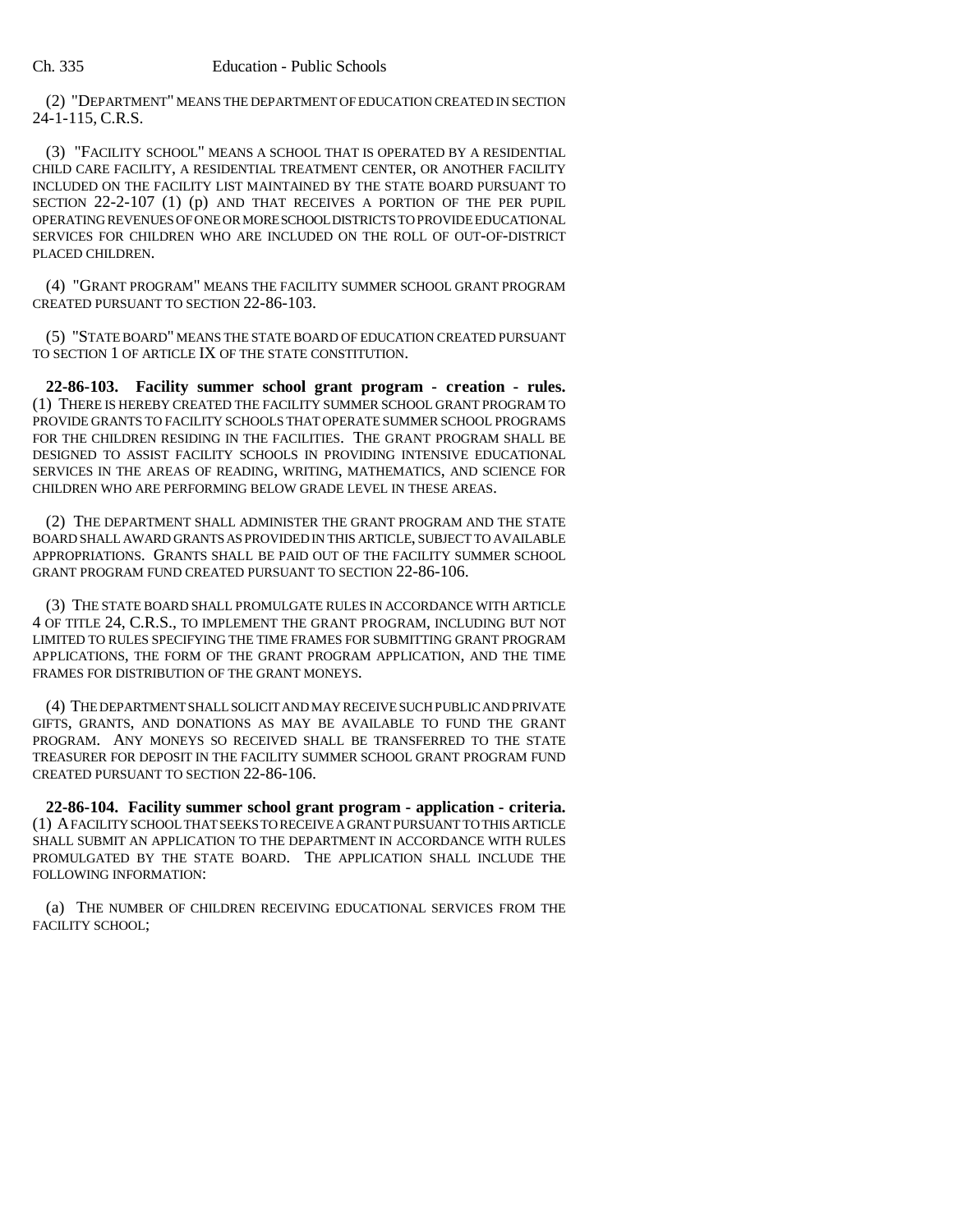(b) THE GRADE LEVELS OF CHILDREN RECEIVING EDUCATIONAL SERVICES FROM THE FACILITY SCHOOL AND THEIR LEVELS OF ACADEMIC PERFORMANCE IN THE AREAS OF READING, WRITING, MATHEMATICS, AND SCIENCE, INCLUDING THEIR LEVELS OF PERFORMANCE ON THE MOST RECENTLY ADMINISTERED CSAP ASSESSMENTS, IF AVAILABLE;

(c) A DESCRIPTION OF THE EDUCATIONAL SERVICES, INCLUDING BUT NOT LIMITED TO THE CURRICULA PROVIDED BY THE FACILITY SCHOOL AND THE EDUCATIONAL SERVICES THE FACILITY SCHOOL WOULD ANTICIPATE PROVIDING THROUGH A SUMMER SCHOOL PROGRAM;

(d) A DESCRIPTION OF THE METHOD USED BY THE FACILITY SCHOOL TO MEASURE CHILDREN'S ACADEMIC PERFORMANCE, INCLUDING THE METHOD USED TO DETERMINE WHETHER A CHILD IS PERFORMING AT, BELOW, OR ABOVE GRADE LEVEL AND THE METHOD, IF ANY, USED TO DETERMINE A CHILD'S ACADEMIC GROWTH OVER TIME;

(e) AN ITEMIZATION OF OTHER SOURCES OF FUNDING RECEIVED BY THE FACILITY SCHOOL AND USED TO PROVIDE EDUCATIONAL SERVICES, INCLUDING BUT NOT LIMITED TO A SUMMER SCHOOL PROGRAM;

(f) A DESCRIPTION OF THE GOALS THAT THE FACILITY SCHOOL'S SUMMER SCHOOL PROGRAM IS EXPECTED TO ACHIEVE AND THE METHOD BY WHICH THE FACILITY SCHOOL WILL MEASURE ACHIEVEMENT OF THE GOALS; AND

(g) ANY ADDITIONAL INFORMATION REQUIRED BY RULE OF THE STATE BOARD.

(2) THE DEPARTMENT SHALL REVIEW THE APPLICATIONS RECEIVED FROM FACILITY SCHOOLS PURSUANT TO THIS SECTION AND SHALL MAKE RECOMMENDATIONS TO THE STATE BOARD CONCERNING THE AWARDING OF GRANTS AND THE AMOUNTS OF THE GRANTS. THE STATE BOARD SHALL TAKE INTO CONSIDERATION THE RECOMMENDATIONS OF THE DEPARTMENT AND SHALL ANNUALLY AWARD GRANTS TO FACILITY SCHOOLS IN AMOUNTS SPECIFIED BY THE STATE BOARD. IN AWARDING GRANTS PURSUANT TO THIS ARTICLE, THE STATE BOARD SHALL:

(a) CONSIDER THE GEOGRAPHIC LOCATION OF THE FACILITY SCHOOL AND, TO THE EXTENT POSSIBLE, ENSURE THAT GRANT MONEYS ARE AWARDED TO FACILITY SCHOOLS THROUGHOUT THE STATE;

(b) AWARD GRANTS TO FACILITY SCHOOLS THAT ARE IMPLEMENTING SUMMER SCHOOL PROGRAMS USING CURRICULA THAT ARE RESEARCH-BASED AND THAT HAVE BEEN USED WITH DEMONSTRATED SUCCESS EITHER BY THE APPLYING FACILITY SCHOOL OR BY ANOTHER SCHOOL; AND

(c) AWARD GRANTS TO FACILITY SCHOOLS THAT DEMONSTRATE SUCCESS IN IMPROVING THE ACADEMIC PERFORMANCE OF CHILDREN WHO ARE PERFORMING BELOW GRADE LEVEL IN THE AREAS OF READING, WRITING, MATHEMATICS, AND SCIENCE.

**22-86-105. Reporting requirements.** (1) ON OR BEFORE OCTOBER 1,2004, AND ON OR BEFORE OCTOBER 1 EACH YEAR THEREAFTER, EACH FACILITY SCHOOL THAT RECEIVES A GRANT PURSUANT TO THIS ARTICLE SHALL SUBMIT A REPORT TO THE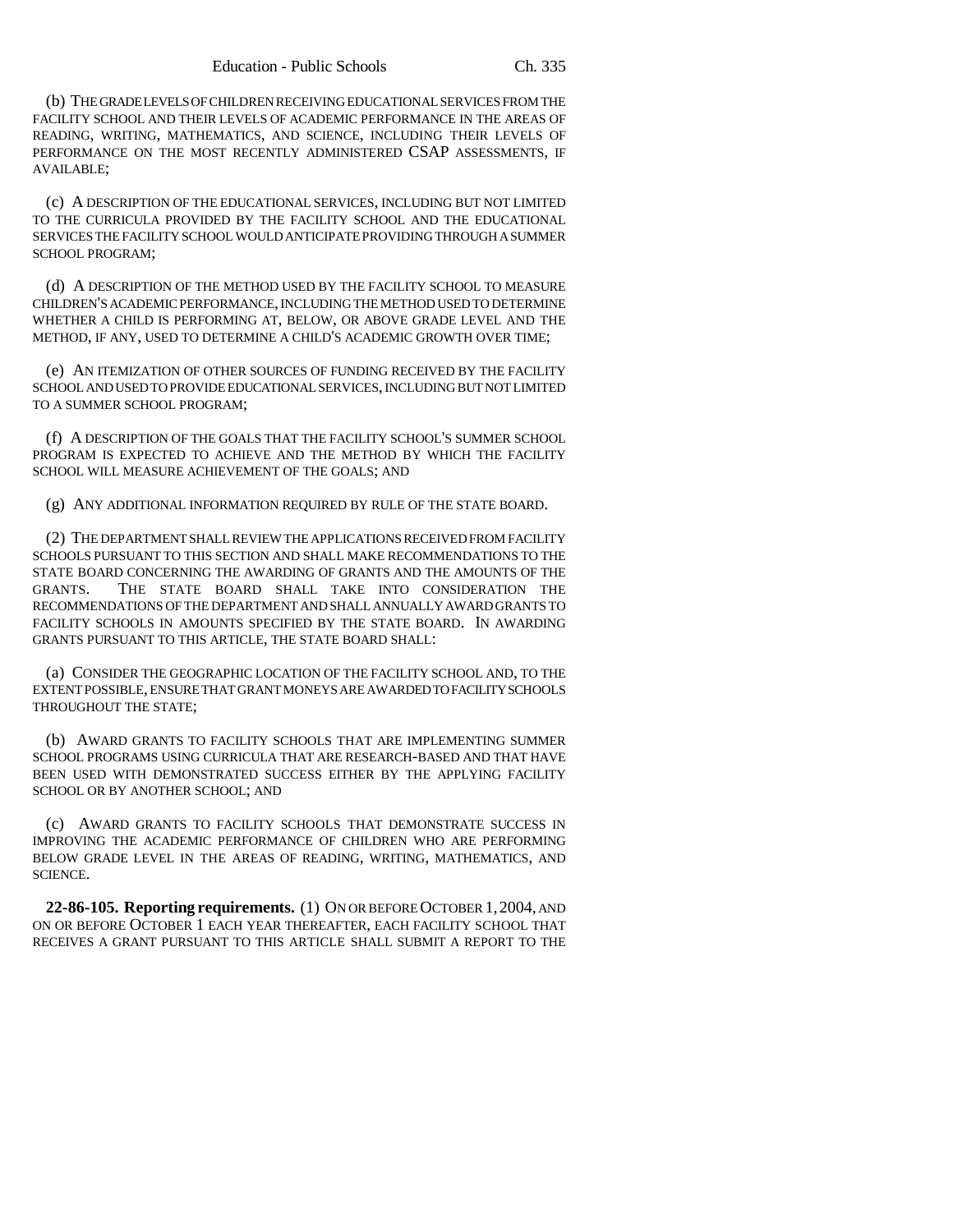DEPARTMENT AFTER COMPLETION OF EACH ACADEMIC YEAR IN WHICH THE FACILITY SCHOOL PARTICIPATES IN THE GRANT PROGRAM. THE REPORT SHALL INCLUDE THE FOLLOWING INFORMATION:

(a) THE NUMBER OF CHILDREN WHO PARTICIPATED IN THE FACILITY SCHOOL'S SUMMER SCHOOL PROGRAM;

(b) THE LEVELS OF PERFORMANCE IN READING, WRITING, MATHEMATICS, AND SCIENCE DEMONSTRATED BY THE CHILDREN PARTICIPATING IN THE SUMMER SCHOOL PROGRAM BOTH BEFORE PARTICIPATION IN THE PROGRAM AND DURING THE SCHOOL YEAR FOLLOWING PARTICIPATION IN THE PROGRAM; AND

(c) SUCH OTHER INFORMATION AS THE STATE BOARD MAY BY RULE REQUIRE TO ASSESS THE EFFECTIVENESS OF THE FACILITY SCHOOL'S SUMMER SCHOOL PROGRAM AND OF THE GRANT PROGRAM.

**22-86-106. Facility summer school grant program fund.** THERE IS HEREBY CREATED IN THE STATE TREASURY THE FACILITY SUMMER SCHOOL GRANT PROGRAM FUND, REFERRED TO IN THIS SECTION AS THE "FUND", FOR THE PAYMENT OF FACILITY SUMMER SCHOOL GRANTS AWARDED PURSUANT TO THIS ARTICLE. THE FUND SHALL CONSIST OF SUCH MONEYS AS MAY BE APPROPRIATED THERETO FROM THE STATE GENERAL FUND AND FROM THE STATE EDUCATION FUND CREATED IN SECTION 17 (4) OF ARTICLE IX OF THE STATE CONSTITUTION, AS WELL AS ANY MONEYS RECEIVED BY THE DEPARTMENT PURSUANT TO SECTION 22-86-103 (4). THE MONEYS IN THE FUND ARE SUBJECT TO ANNUAL APPROPRIATION BY THE GENERAL ASSEMBLY TO THE DEPARTMENT FOR THE PURPOSES SPECIFIED IN THIS ARTICLE. THE DEPARTMENT MAY EXPEND UP TO ONE PERCENT OF THE MONEYS ANNUALLY APPROPRIATED FROM THE FUND TO OFFSET THE DOCUMENTED COSTS INCURRED IN IMPLEMENTING THE GRANT PROGRAM. ALL INTEREST DERIVED FROM THE DEPOSIT AND INVESTMENT OF MONEYS IN THE FUND SHALL BE CREDITED TO THE FUND. AT THE END OF ANY FISCAL YEAR, ALL UNEXPENDED AND UNENCUMBERED MONEYS IN THE FUND SHALL REMAIN THEREIN AND SHALL NOT BE CREDITED OR TRANSFERRED TO THE GENERAL FUND OR ANY OTHER FUND.

**SECTION 55.** Part 1 of article 60.5 of title 22, Colorado Revised Statutes, is amended BY THE ADDITION OF A NEW SECTION to read:

**22-60.5-112.5. National credential - fee assistance - one-time payments.** (1) (a) BEGINNING JULY 1, 2002, THE DEPARTMENT OF EDUCATION SHALL ASSIST PERSONS WHO ARE SEEKING NATIONAL CREDENTIALS BY PAYING A PORTION OF THE FEES CHARGED FOR SUCH NATIONAL CREDENTIAL. FEE ASSISTANCE PURSUANT TO THIS SECTION SHALL BE AVAILABLE TO ANY PERSON WHO:

(I) IS SEEKING A NATIONAL CREDENTIAL FROM AN APPROVED PROFESSIONAL ORGANIZATION AS A REQUIREMENT FOR OR IN THE COURSE OF OBTAINING MASTER TEACHER CERTIFICATION PURSUANT TO THIS ARTICLE;

(II) RECEIVES NATIONAL CREDENTIAL FEE ASSISTANCE THROUGH A FEDERAL ASSISTANCE PROGRAM;

(III) IS EMPLOYED AS A TEACHER IN A PUBLIC SCHOOL IN THIS STATE AT THE TIME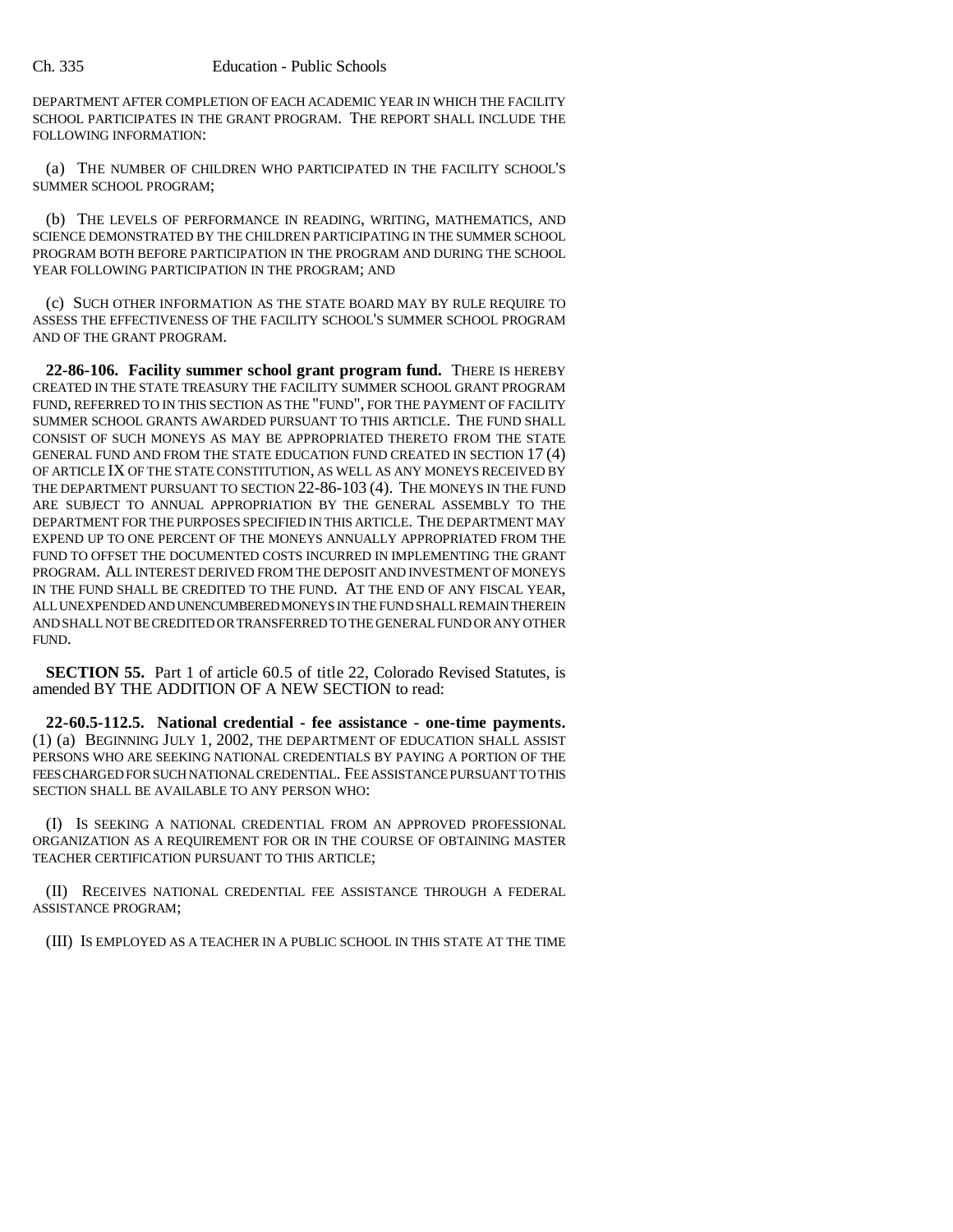OF APPLYING FOR FEE ASSISTANCE PURSUANT TO THIS SECTION; AND

(IV) APPLIES FOR NATIONAL CREDENTIAL FEE ASSISTANCE AS PROVIDED IN THIS SECTION.

(b) THE AMOUNT OF FEE ASSISTANCE PAID PURSUANT TO THIS SUBSECTION (1) SHALL BE EQUAL TO THE AMOUNT OF THE NATIONAL CREDENTIAL FEE RECEIVED BY THE APPLYING TEACHER THROUGH A FEDERAL ASSISTANCE PROGRAM.

(2) (a) TO APPLY FOR NATIONAL CREDENTIAL FEE ASSISTANCE PURSUANT TO THIS SECTION, A PERSON SHALL PRESENT TO THE DEPARTMENT OF EDUCATION THE FOLLOWING ITEMS:

(I) PROOF THAT THE PERSON HAS BEGUN THE PROCESS TO OBTAIN THE NATIONAL CREDENTIAL AND IDENTIFICATION OF THE NATIONAL CREDENTIAL PROGRAM IN WHICH THE PERSON WILL PARTICIPATE TO OBTAIN THE NATIONAL CREDENTIAL;

(II) PROOF THAT THE PERSON HAS RECEIVED OR WILL RECEIVE NATIONAL CREDENTIAL FEE ASSISTANCE THROUGH A FEDERAL ASSISTANCE PROGRAM AND THE AMOUNT OF SUCH ASSISTANCE; AND

(III) PROOF THAT THE PERSON IS EMPLOYED AS A TEACHER AT A PUBLIC SCHOOL IN THIS STATE AT THE TIME OF APPLYING FOR NATIONAL CREDENTIAL FEE ASSISTANCE.

(b) FOLLOWING RECEIPT OF THE ITEMS SPECIFIED IN PARAGRAPH (a) OF THIS SUBSECTION (2) AND VERIFICATION THAT THE PERSON MEETS THE CRITERIA SPECIFIED IN SUBSECTION (1) OF THIS SECTION, THE DEPARTMENT OF EDUCATION SHALL FORWARD THE FEE ASSISTANCE TO THE IDENTIFIED NATIONAL CREDENTIAL PROGRAM ON BEHALF OF THE PERSON IN THE AMOUNT SPECIFIED IN SUBSECTION (1) OF THIS SECTION. THE FEE ASSISTANCE SHALL BE PAID OUT OF MONEYS IN THE NATIONAL CREDENTIAL FUND CREATED IN PARAGRAPH (b) OF SUBSECTION (4) OF THIS SECTION.

(c) IF A PERSON WHO RECEIVES FEE ASSISTANCE PURSUANT TO THIS SECTION DOES NOT COMPLETE THE NATIONAL CREDENTIAL PROGRAM FOR WHICH HE OR SHE RECEIVED SUCH ASSISTANCE, THE NATIONAL CREDENTIAL PROGRAM SHALL REFUND TO THE DEPARTMENT OF EDUCATION THE AMOUNT OF FEE ASSISTANCE PAID ON BEHALF OF SAID PERSON.

(3) (a) THE STATE BOARD OF EDUCATION SHALL PROMULGATE RULES AS NECESSARY FOR THE IMPLEMENTATION OF THIS SECTION, INCLUDING BUT NOT LIMITED TO A RULE IDENTIFYING THOSE NATIONALLY RECOGNIZED PROFESSIONAL CREDENTIALING ORGANIZATIONS THAT ARE APPROVED FOR PURPOSES OF THIS SECTION.

(b) THE DEPARTMENT OF EDUCATION SHALL SEEK AND IS AUTHORIZED TO ACCEPT AND EXPEND ANY PUBLIC OR PRIVATE GIFTS, GRANTS, AND DONATIONS THAT MAY BE AVAILABLE TO FUND THE PURPOSES SPECIFIED IN THIS SECTION. ALL SUCH GIFTS, GRANTS, AND DONATIONS SHALL BE TRANSMITTED TO THE STATE TREASURER WHO SHALL CREDIT THE SAME TO THE NATIONAL CREDENTIAL FUND CREATED IN PARAGRAPH (b) OF SUBSECTION (4) OF THIS SECTION.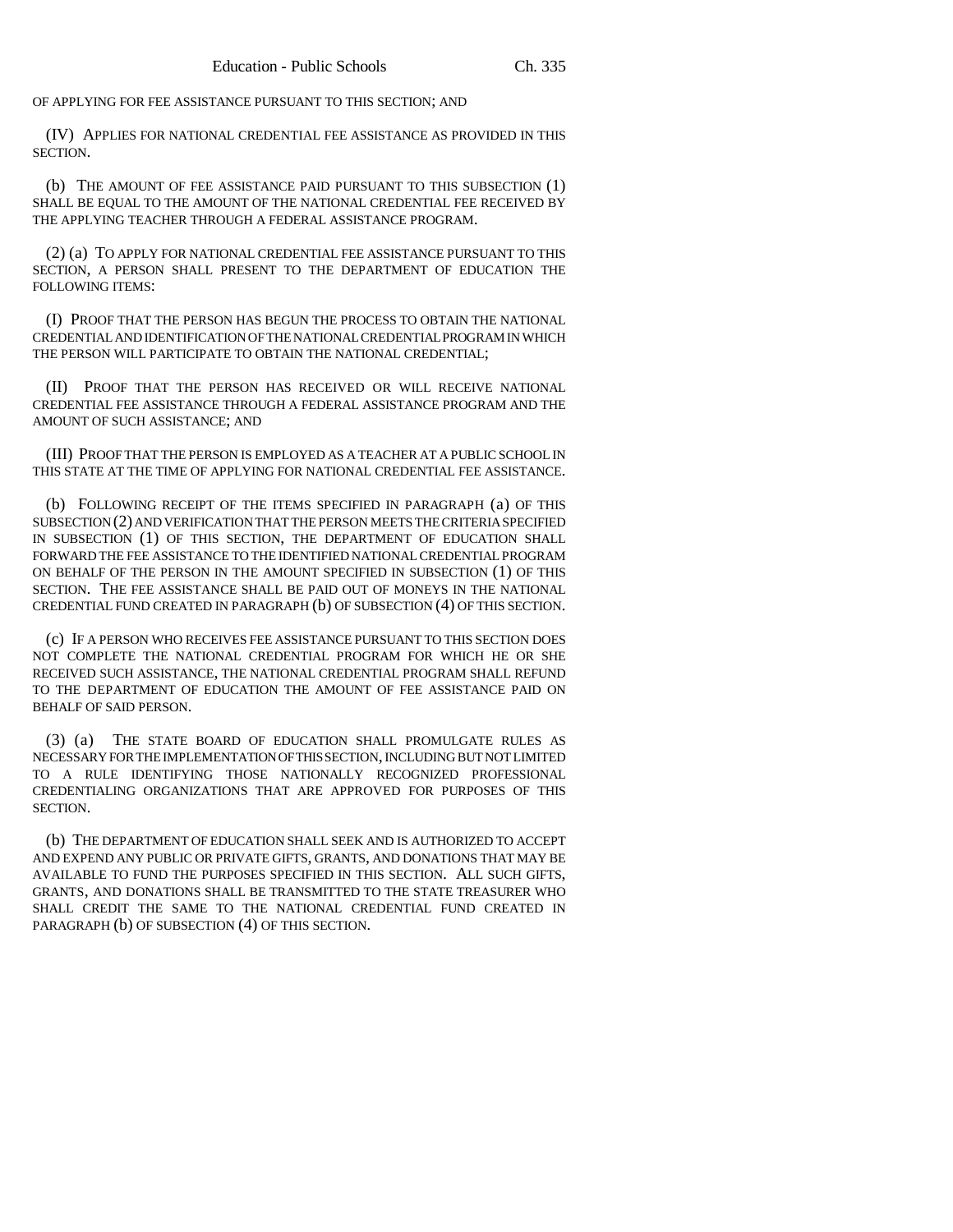(4) (a) THE GENERAL ASSEMBLY RECOGNIZES THAT, TO OBTAIN A NATIONAL CREDENTIAL FROM AN APPROVED PROFESSIONAL ORGANIZATION, A TEACHER MUST DEMONSTRATE EXCELLENCE IN TEACHING SKILLS AND ACHIEVE A VERY HIGH LEVEL OF PERFORMANCE. THE GENERAL ASSEMBLY FURTHER RECOGNIZES THAT INCENTIVES TO ENCOURAGE TEACHERS TO OBTAIN NATIONAL CREDENTIALING WILL BENEFIT THE STUDENTS OF COLORADO BY ENCOURAGING TEACHERS TO ACHIEVE HIGHER LEVELS OF PERFORMANCE. THEREFORE, THE GENERAL ASSEMBLY HEREBY FINDS THAT, FOR PURPOSES OF SECTION 17 OF ARTICLE IX OF THE STATE CONSTITUTION, PROVIDING NATIONAL CREDENTIAL FEE ASSISTANCE TO TEACHERS WHO OBTAIN A NATIONAL CREDENTIAL FROM AN APPROVED PROFESSIONAL ORGANIZATION CONSTITUTES A PERFORMANCE INCENTIVE FOR TEACHERS AND SUCH TEACHERS MAY THEREFORE RECEIVE FUNDING FROM THE STATE EDUCATION FUND CREATED IN SECTION 17 (4) OF ARTICLE IX OF THE STATE CONSTITUTION.

(b) THERE IS HEREBY CREATED IN THE STATE TREASURY THE NATIONAL CREDENTIAL FUND, REFERRED TO IN THIS PARAGRAPH (b) AS THE "FUND". THE FUND SHALL CONSIST OF ANY MONEYS APPROPRIATED THERETO BY THE GENERAL ASSEMBLY FROM THE STATE EDUCATION FUND CREATED IN SECTION 17(4) OF ARTICLE IX OF THE STATE CONSTITUTION OR FROM THE STATE GENERAL FUND AND ANY MONEYS CREDITED THERETO PURSUANT TO PARAGRAPH (b) OF SUBSECTION (3) OF THIS SECTION. MONEYS IN THE FUND SHALL BE SUBJECT TO ANNUAL APPROPRIATION BY THE GENERAL ASSEMBLY. MONEYS APPROPRIATED FROM THE FUND SHALL BE USED FOR THE PAYMENT OF FEE ASSISTANCE PURSUANT TO THIS SECTION. ALL INTEREST DERIVED FROM THE DEPOSIT AND INVESTMENT OF MONEYS IN THE FUND SHALL BE CREDITED TO THE FUND. ANY AMOUNT REMAINING IN THE FUND AT THE END OF ANY FISCAL YEAR SHALL REMAIN IN THE FUND AND SHALL NOT BE TRANSFERRED OR CREDITED TO THE GENERAL FUND OR TO ANY OTHER FUND.

(5) AS USED IN THIS SECTION, UNLESS THE CONTEXT OTHERWISE REQUIRES:

(a) "APPROVED PROFESSIONAL ORGANIZATION" MEANS A NATIONALLY RECOGNIZED PROFESSIONAL CREDENTIALING ORGANIZATION THAT IS APPROVED BY RULE OF THE STATE BOARD OF EDUCATION.

(b) "NATIONAL CREDENTIAL" MEANS A CERTIFICATION OR OTHER FORM OF REGISTRATION OR CREDENTIAL ISSUED BY A NATIONALLY RECOGNIZED PROFESSIONAL CREDENTIALING ORGANIZATION. "NATIONAL CREDENTIAL" SHALL INCLUDE, BUT NEED NOT BE LIMITED TO, CERTIFICATION BY THE NATIONAL BOARD FOR PROFESSIONAL TEACHING STANDARDS.

**SECTION 56.** 22-41-104 (2), Colorado Revised Statutes, is amended to read:

**22-41-104. Lawful investments.** (2) The state treasurer has authority, to be exercised at the state treasurer's discretion, to effect exchanges or sales whenever such exchanges or sales will not result in any ultimate loss of principal and to effect exchanges or sales that will result in a loss of principal whenever such loss can be offset by a corresponding gain within the same THREE fiscal year YEARS of such exchange or sale. No exchange or sale of securities shall be consummated by the state treasurer which THAT will result in a net loss of principal unless the general assembly has previously appropriated a sum to the public school fund equivalent to the anticipated net loss of principal from such exchange or sale.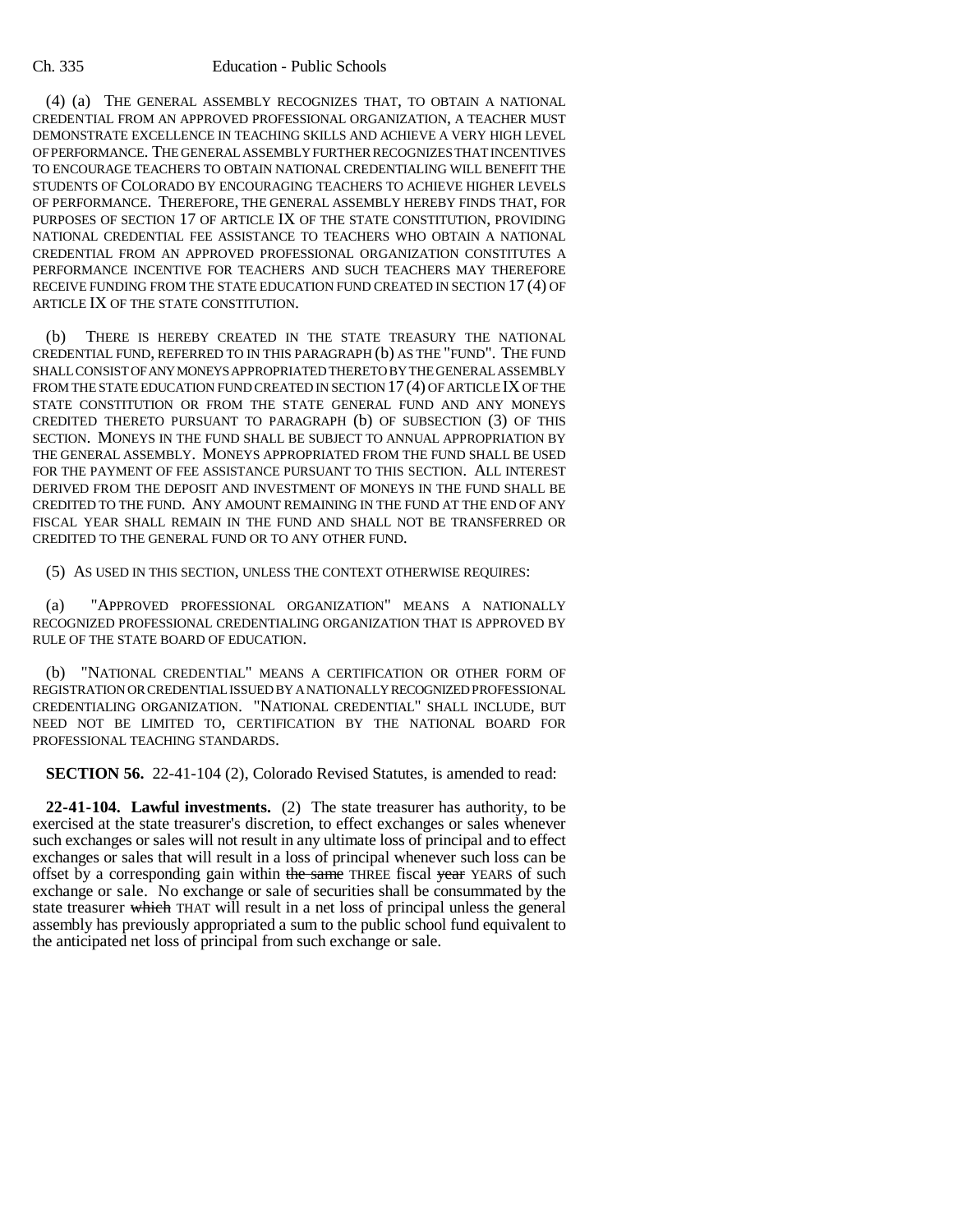**SECTION 57.** 23-3.9-102 (2) (c) (II), Colorado Revised Statutes, is amended to read:

**23-3.9-102. Teacher loan forgiveness pilot program - administration - fund - conditions.** (2) In addition to any qualifications specified by the commission, to qualify for the teacher loan forgiveness pilot program, a teacher shall:

(c) (II) Be fully qualified under a training program approved by a federal court or agency or the STATE department OF EDUCATION; and

**SECTION 58.** The introductory portion to 22-7-409 (1.2) (d) (I) and 22-7-409 (1.2) (d) (I) (B), Colorado Revised Statutes, are amended to read:

**22-7-409. Assessments - repeal.** (1.2) (d) (I) Every student enrolled in a public school shall be required to take the assessments administered pursuant to subsection (1) of this section AT THE GRADE LEVEL IN WHICH THE STUDENT IS ENROLLED, AS DETERMINED BY THE SCHOOL DISTRICT; except that the students described in sub-subparagraph (A) of this subparagraph (I) shall be required only to take the assessments required by said sub-subparagraph. However, the scores of the following students shall not be used by the state for purposes of calculating school academic performance ratings pursuant to section  $22-7-604$   $\leftarrow$  or for accreditation pursuant to article 11 of this title:

(B) Any student who transfers into the school after February 4 OCTOBER 1 of the school year in which the assessment is administered; and

**SECTION 59.** 22-7-605, Colorado Revised Statutes, is amended BY THE ADDITION OF A NEW SUBSECTION to read:

**22-7-605. School accountability reports - format.** (9.5) NOTWITHSTANDING ANY PROVISION OF THIS SECTION TO THE CONTRARY, THE DEPARTMENT SHALL NOT INCLUDE ON ANY SCHOOL ACCOUNTABILITY REPORT A STATEMENT THAT THE INFORMATION PROVIDED IN SAID REPORT IS INDEPENDENTLY AUDITED AND VERIFIED FOR ACCURACY UNLESS SUCH INFORMATION HAS IN FACT BEEN SO AUDITED AND VERIFIED.

**SECTION 60.** 22-36-101, Colorado Revised Statutes, is amended BY THE ADDITION OF A NEW SUBSECTION to read:

**22-36-101. Choice of programs and schools within school districts.** (5) (a) EXCEPT AS OTHERWISE PROVIDED IN PARAGRAPH (b) OF THIS SUBSECTION (5), ANY PUPIL WHO ENROLLS IN A SCHOOL DISTRICT OTHER THAN THE PUPIL'S SCHOOL DISTRICT OF RESIDENCE PURSUANT TO THIS ARTICLE MAY REMAIN ENROLLED IN THAT SCHOOL DISTRICT'S SCHOOL OR PROGRAM THROUGH THE END OF THE SCHOOL YEAR.

(b) THIS SUBSECTION (5) SHALL NOT APPLY IF:

(I) THE NONRESIDENT PUPIL IS EXPELLED PURSUANT TO STATUTE FROM THE SCHOOL OR PROGRAM DESCRIBED IN PARAGRAPH (a) OF THIS SUBSECTION (5);

(II) THE NONRESIDENT PUPIL'S ATTENDANCE OR PARTICIPATION IN THE SCHOOL OR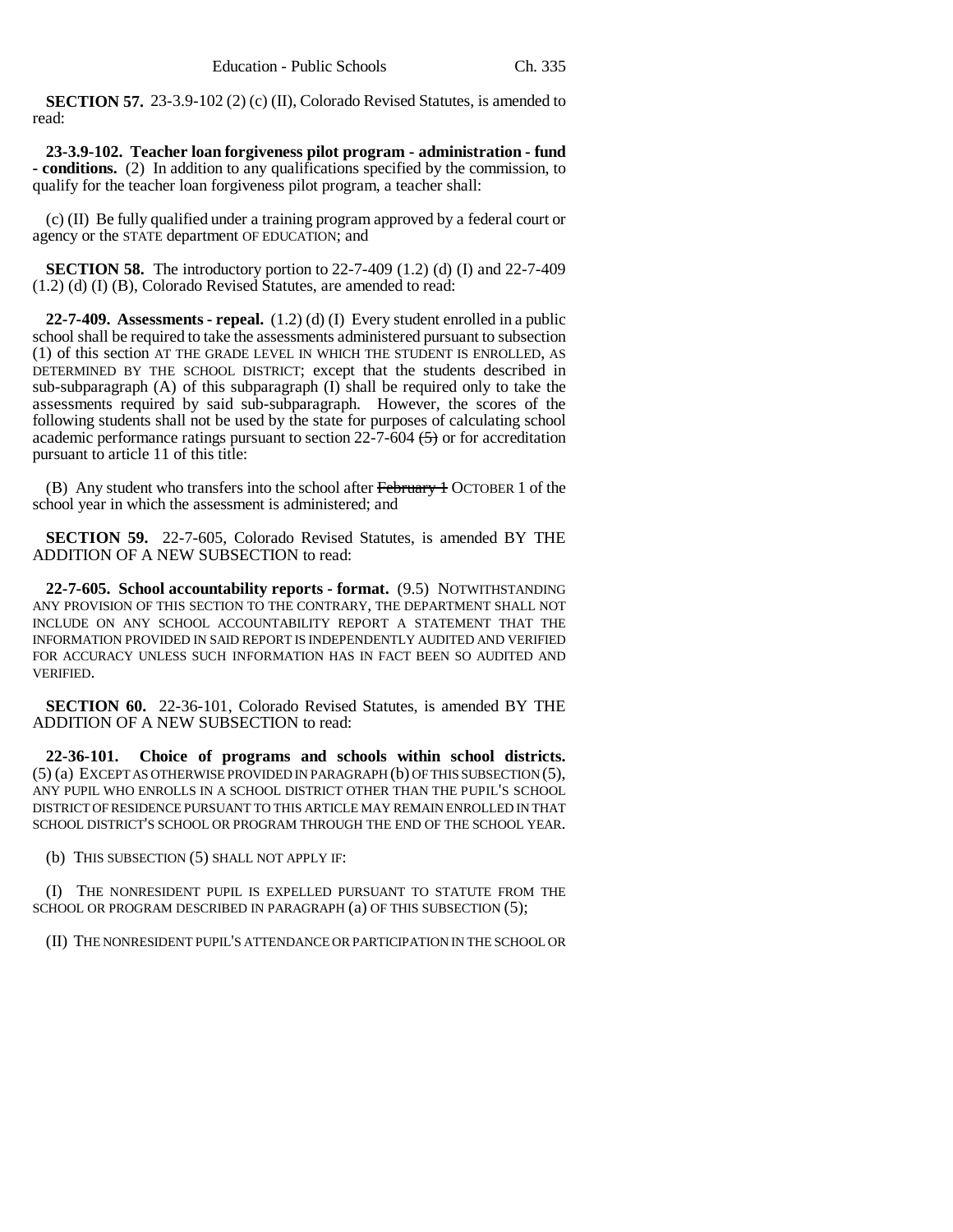PROGRAM DESCRIBED IN PARAGRAPH (a) OF THIS SUBSECTION (5) REQUIRES THE SCHOOL DISTRICT TO PERFORM ANY OF THE FUNCTIONS DESCRIBED IN SUBPARAGRAPHS (I) TO (III) OF PARAGRAPH (b) OF SUBSECTION (2) OF THIS SECTION; OR

(III) THE NONRESIDENT PUPIL IS EXCLUDED FROM THE SCHOOL OR PROGRAM DESCRIBED IN PARAGRAPH (a) OF THIS SUBSECTION (5) FOR ANY OF THE REASONS DESCRIBED IN PARAGRAPHS (a) TO (d) OF SUBSECTION (3) OF THIS SECTION.

**SECTION 61.** 22-7-606 (1) (a) and (3), Colorado Revised Statutes, are amended to read:

**22-7-606. School accountability reports - delivery website - repeal.** (1) (a) The department shall deliver each public school's annual accountability report to the public school by September 15, 2001, and by September 15 NOVEMBER 15, 2002, AND BY NOVEMBER 15 each year thereafter. The department shall print and provide to the public school copies of the accountability reports in the amount of: Total pupil enrollment at last annual count, plus the total number of teachers as listed on the school accountability report, plus an additional twenty-five percent.

(3) (a) The department shall develop an internet website, which homepage address shall be "www.state.co.us/schools", specifically to place each public school's accountability report on the internet. The department shall design the website so that users may search for a particular school's accountability report through a number of sorting functions, including but not limited to school district, county, city, and zip code.

(b) EACH YEAR, UPON COMPLETING THE PREPARATION OF THE SCHOOL ACCOUNTABILITY REPORTS AND TRANSMITTING SUCH REPORTS FOR PRINTING, the department shall annually update the website to include each school accountability report prepared by the department and shall maintain at the website an archive accessible by internet users of the three previous years' school accountability reports. The website shall allow users to easily compare schools' overall academic performance ratings as determined pursuant to section 22-7-604. Such comparison shall be facilitated by search tools that allow a user, at a minimum, to find schools within different geographic ranges of another school and to find schools within different geographic areas and zip codes.

(c) On or before January 1, 2001, the state board shall contract with a private entity for the design, including the search and sort functions, of the school accountability report website. The department shall award the contract based upon a competitive bid; except that the provisions of the "Procurement Code", articles 101 to 112 of title 24, C.R.S., shall not apply to this contract.

**SECTION 62.** Part 6 of article 7 of title 22, Colorado Revised Statutes, is amended BY THE ADDITION OF A NEW SECTION to read:

**22-7-609.6. School improvement - appropriations.** ON AND AFTER JULY 1, 2003, THE GENERAL ASSEMBLY MAY APPROPRIATE SUCH MONEYS AS ARE AVAILABLE TO ASSIST SCHOOL DISTRICTS IN IMPROVING THE ACADEMIC IMPROVEMENT OF SCHOOLS THAT RECEIVED AN ACADEMIC IMPROVEMENT RATING OF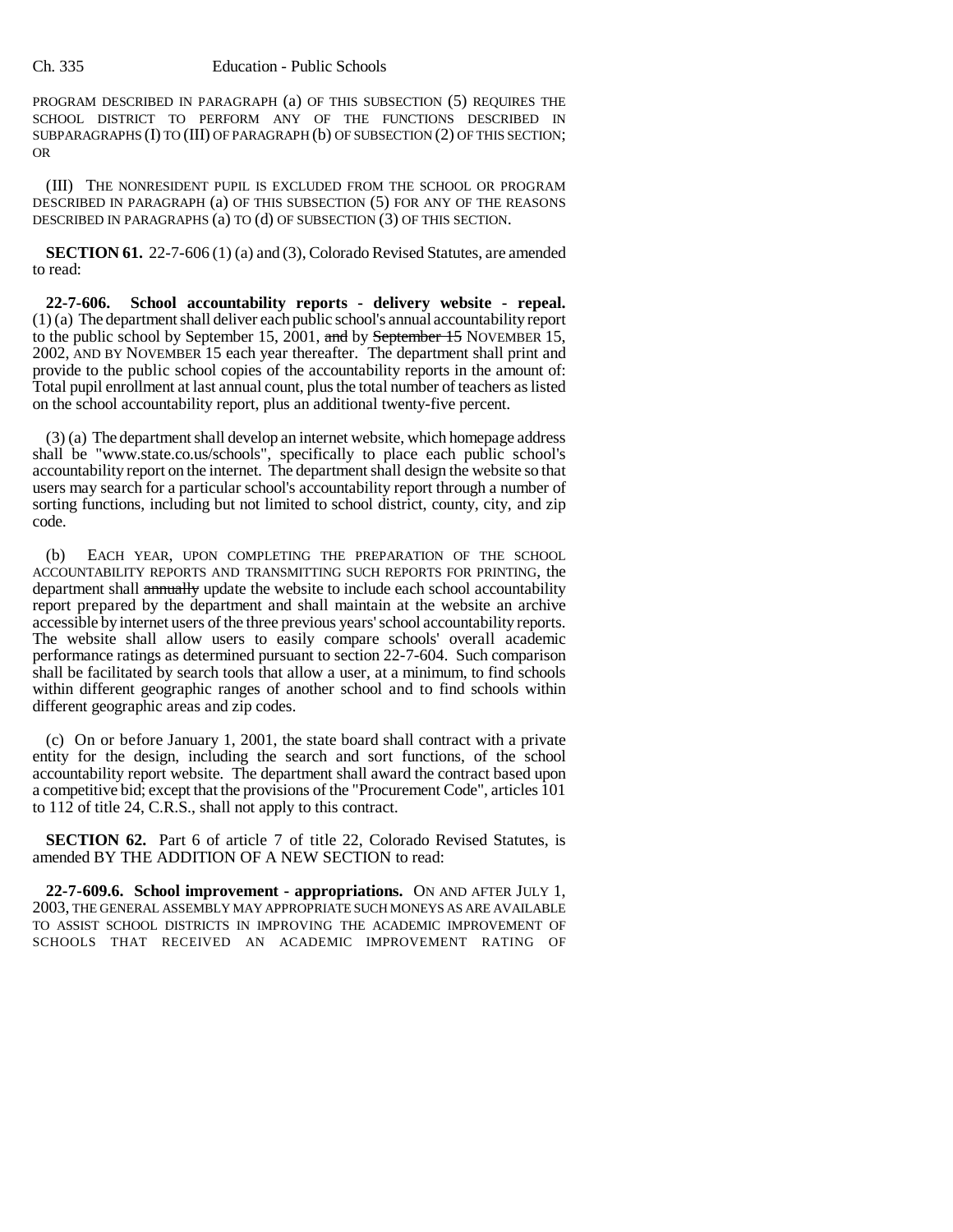"UNSATISFACTORY". IN ADDITION, THE DEPARTMENT OF EDUCATION MAY ALLOCATE ANY MONEYS RECEIVED PURSUANT TO THE FEDERAL "NO CHILD LEFT BEHIND ACT OF 2001", PUBLIC LAW 107-110, FOR SUCH PURPOSE.

**SECTION 63. No appropriation.** The general assembly has determined that the increase in minimum per pupil funding pursuant to section 22-54-104 (2) (a) (V) (B), Colorado Revised Statutes, and the expansion of on-line students pursuant to section 22-33-104.6 (5) (b), Colorado Revised Statutes, can be implemented within the appropriation of general fund moneys for total program made in the long appropriations bill for the 2002-03 fiscal year in compliance with section 22-54-104.1 (4), Colorado Revised Statutes, and therefore no separate appropriation of general fund moneys is necessary to carry out said sections.

**SECTION 64. Appropriation - adjustments to the 2002 long bill.** (1) In addition to any other appropriation, there is hereby appropriated, out of any moneys in the state education fund created in section 17 (4) of article IX of the state constitution not otherwise appropriated, to the department of education, for the fiscal year beginning July 1, 2002, the sum of two hundred twenty-nine thousand dollars (\$229,000), or so much thereof as may be necessary, for the implementation of section 22-7-603.7, Colorado Revised Statutes.

(2) In addition to any other appropriation, there is hereby appropriated, out of any moneys in the state public school fund, created in section 22-54-114, Colorado Revised Statutes, not otherwise appropriated, to the department of education, for the fiscal year beginning July 1, 2002, the sum of two hundred sixty thousand three hundred fifty-four dollars (\$260,354), or so much thereof as may be necessary, for the implementation of section 22-54-125, Colorado Revised Statutes.

(3) In addition to any other appropriation, for the fiscal year beginning July 1, 2002, there is hereby appropriated, out of any moneys in the state education fund created in section 17 (4) of article IX of the state constitution not otherwise appropriated, to the facility summer school grant program fund created in section 22-86-106, Colorado Revised Statutes, the sum of five hundred thousand dollars (\$500,000), and such sum, or so much thereof as may be necessary, is further appropriated to the department of education, for the implementation of article 86 of title 22, Colorado Revised Statutes.

(4) In addition to any other appropriation, there is hereby appropriated, out of any moneys in the general fund not otherwise appropriated, to the department of education, for the fiscal year beginning July  $\overline{1}$ , 2002, the sum of five hundred thousand dollars (\$500,000), or so much thereof as may be necessary, for the implementation of section 22-54-123.5, Colorado Revised Statutes.

(5) In addition to any other appropriation, there is hereby appropriated, out of any moneys in the state education fund created in section 17 (4) of article IX of the state constitution not otherwise appropriated, to the national credential fund created in section 22-60.5-112.5 (4) (b), Colorado Revised Statutes, for the fiscal year beginning July 1, 2002, the sum of sixty thousand dollars (\$60,000), and such sum, or so much thereof as may be necessary, is further appropriated to the department of education, for the implementation of section 22-60.5-112.5, Colorado Revised Statutes.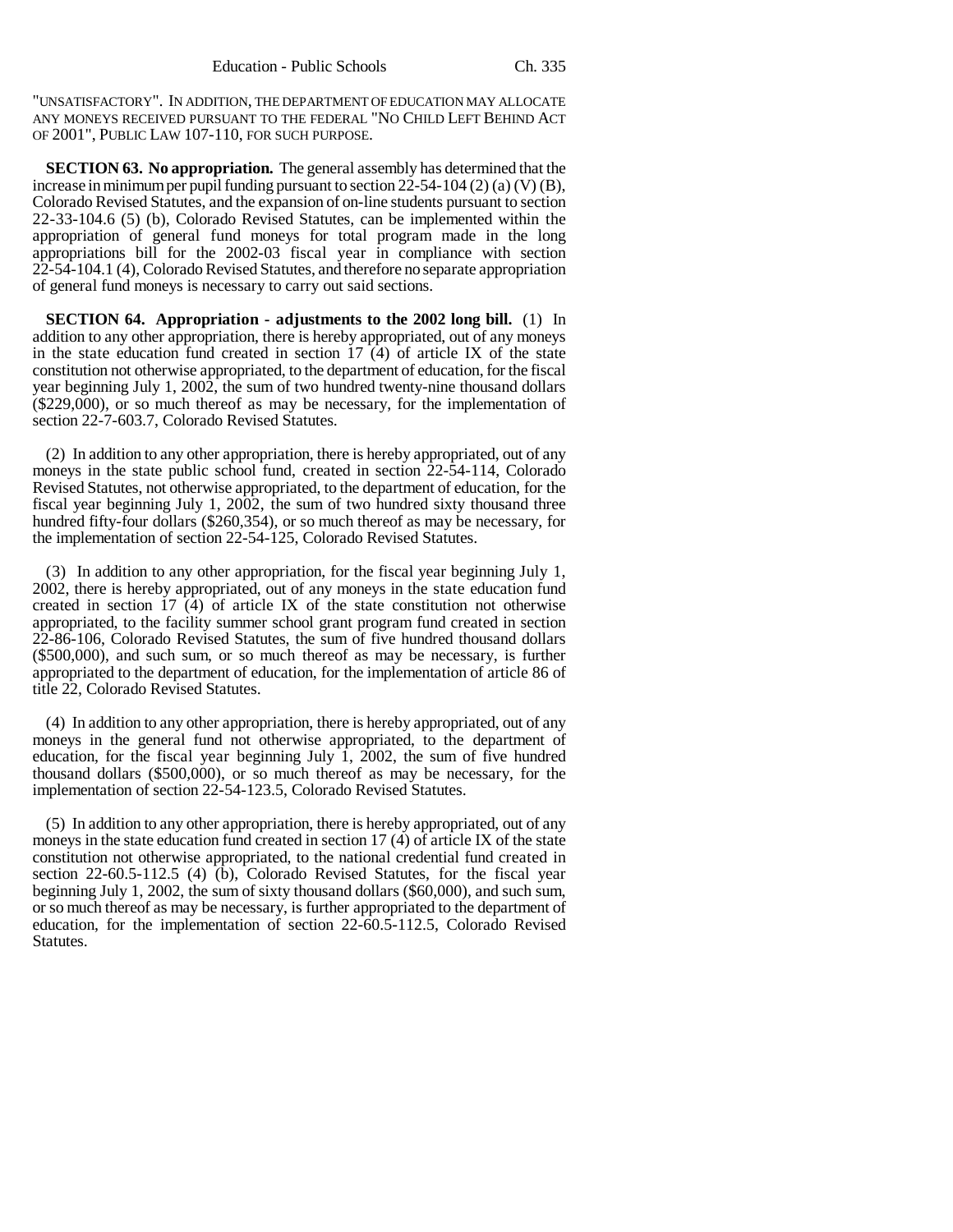(6) For the implementation of this act, appropriations made in the annual general appropriation act for the fiscal year beginning July 1, 2002, shall be adjusted as follows:

(a) The cash funds exempt appropriation to the department of education, assistance to public schools, grant programs and other distributions, for the state public school fund, school capital construction expenditures reserve, is decreased by fifteen million six hundred twenty-seven thousand eight hundred eighty-six dollars (\$15,627,886). Of said sum, seven million eight hundred thirteen thousand nine hundred forty-three dollars (\$7,813,943) shall be from the state education fund, created pursuant to section 17 (4) of article IX of the state constitution, and seven million eight hundred thirteen thousand nine hundred forty-three dollars (\$7,813,943) shall be from the state public school fund, school capital construction expenditures reserve established in section 22-54-117 (1.5), Colorado Revised Statutes.

(b) The cash funds exempt appropriation to the department of education, assistance to public schools, grant programs and other distributions, for the teacher pay incentive program, is decreased by nine million ten thousand dollars (\$9,010,000). Said sum shall be from the state education fund, created pursuant to section 17 (4) of article IX of the state constitution.

(c) The appropriation to the department of education, assistance to public schools, public school finance, for the state share of districts' total program funding, is increased by two million eight hundred ninety thousand four hundred dollars (\$2,890,400), or so much thereof as may be necessary, to expand the number of preschool slots. Of said sum, one million five hundred twelve thousand one hundred eighty-seven dollars (\$1,512,187) shall be from the state education fund created pursuant to section 17 (4) of article IX of the state constitution, and one million three hundred seventy-eight thousand two hundred thirteen dollars (\$1,378,213) shall be from the general fund.

(d) The cash funds exempt appropriation to the department of education, assistance to public schools, public school finance, for the state share of districts' total program funding, is decreased by two hundred sixty thousand three hundred fifty-four dollars (\$260,354). Said sum shall be from the state public school fund, created in section 22-54-114, Colorado Revised Statutes.

(e) The appropriation to the department of education, assistance to public schools, public school finance, for the state share of districts' total program funding, is increased by two million five hundred eighty-seven thousand four hundred six dollars (\$2,587,406), or so much thereof as may be necessary, for the implementation of section 22-54-104 (5) (a) (IX), Colorado Revised Statutes. Said sum shall be from the state education fund, created pursuant to section 17 (4) of article IX of the state constitution.

**SECTION 65. Appropriation - adjustments to the 2002 long bill.** (1) In addition to any other appropriation, for the fiscal year beginning July 1, 2002, there is hereby appropriated, out of any moneys in the state education fund created in section  $17$  (4) of article IX of the state constitution not otherwise appropriated, to the school construction and renovation fund created in section 22-43.7-103 (1), Colorado Revised Statutes, the sum of nine hundred thousand dollars (\$900,000), and such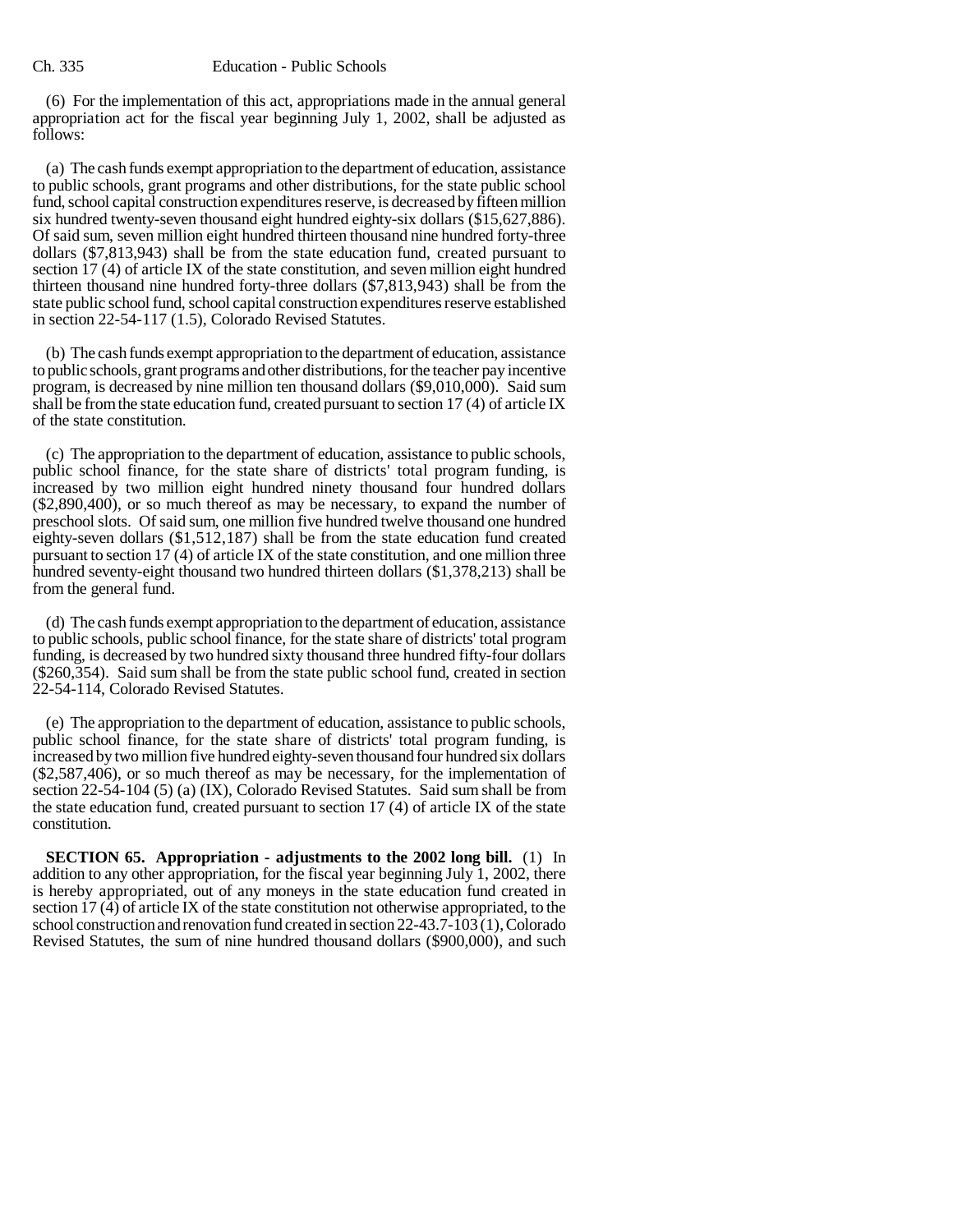sum, or so much thereof as may be necessary, is further appropriated to the department of education, for the purpose of providing matching grants for eligible capital construction projects in accordance with article 43.7 of title 22, Colorado Revised Statutes.

(2) In addition to any other appropriation, there is hereby appropriated, out of any moneys in the school construction and renovation fund created in section 22-43.7-103 (1), Colorado Revised Statutes, not otherwise appropriated, to the department of education, for the fiscal year beginning July 1, 2002, the sum of four million one hundred thousand dollars (\$4,100,000), or so much thereof as may be necessary, for the purpose of providing matching grants for eligible capital construction projects in accordance with article 43.7 of title 22, Colorado Revised Statutes.

(3) In addition to any other appropriation, there is hereby appropriated, out of any moneys in the state education fund created in section 17 (4) of article IX of the state constitution, not otherwise appropriated, to the school capital construction expenditures reserve in the state public school fund created in section 22-54-117 (1.5), Colorado Revised Statutes, for the fiscal year beginning July 1, 2002, the sum of ten million dollars (\$10,000,000), and such sum, or so much thereof as may be necessary, is further appropriated to the department of education, for the purpose of providing supplemental assistance for school district capital expenditures in accordance with section 22-54-117 (1.5), Colorado Revised Statutes.

(4) (a) In addition to any other appropriation, there is hereby appropriated, to the department of education, for the fiscal year beginning July 1, 2002, the sum of twenty thousand dollars (\$20,000), or so much thereof as may be necessary, for the purpose of implementing section 22-2-122, Colorado Revised Statutes. Said sum shall be from the general fund.

(b) It is the intent of the general assembly that the general fund appropriation in paragraph (a) of this subsection (4) shall be derived from savings generated from the implementation of the provisions of House Bill 02-1226, as enacted during the Second Regular Session of the Sixty-third General Assembly.

(5) For the implementation of this act, appropriations made in the annual general appropriation act for the fiscal year beginning July 1, 2002, shall be adjusted as follows:

(a) The cash funds exempt appropriation of lottery proceeds to the department of education, assistance to public schools, grant programs and other distributions, for the state public school fund, contingency reserve, is decreased by four million one hundred thousand dollars (\$4,100,000).

(b) The general fund appropriation to the department of education, assistance to public schools, grant programs and other distributions, for the teacher development fund, is decreased by nine hundred seventy-eight thousand two hundred thirteen dollars (\$978,213).

(c) The cash funds exempt appropriation from the teacher development fund, created in section 22-7-708, Colorado Revised Statutes, to the department of education, assistance to public schools, grant programs and other distributions, for the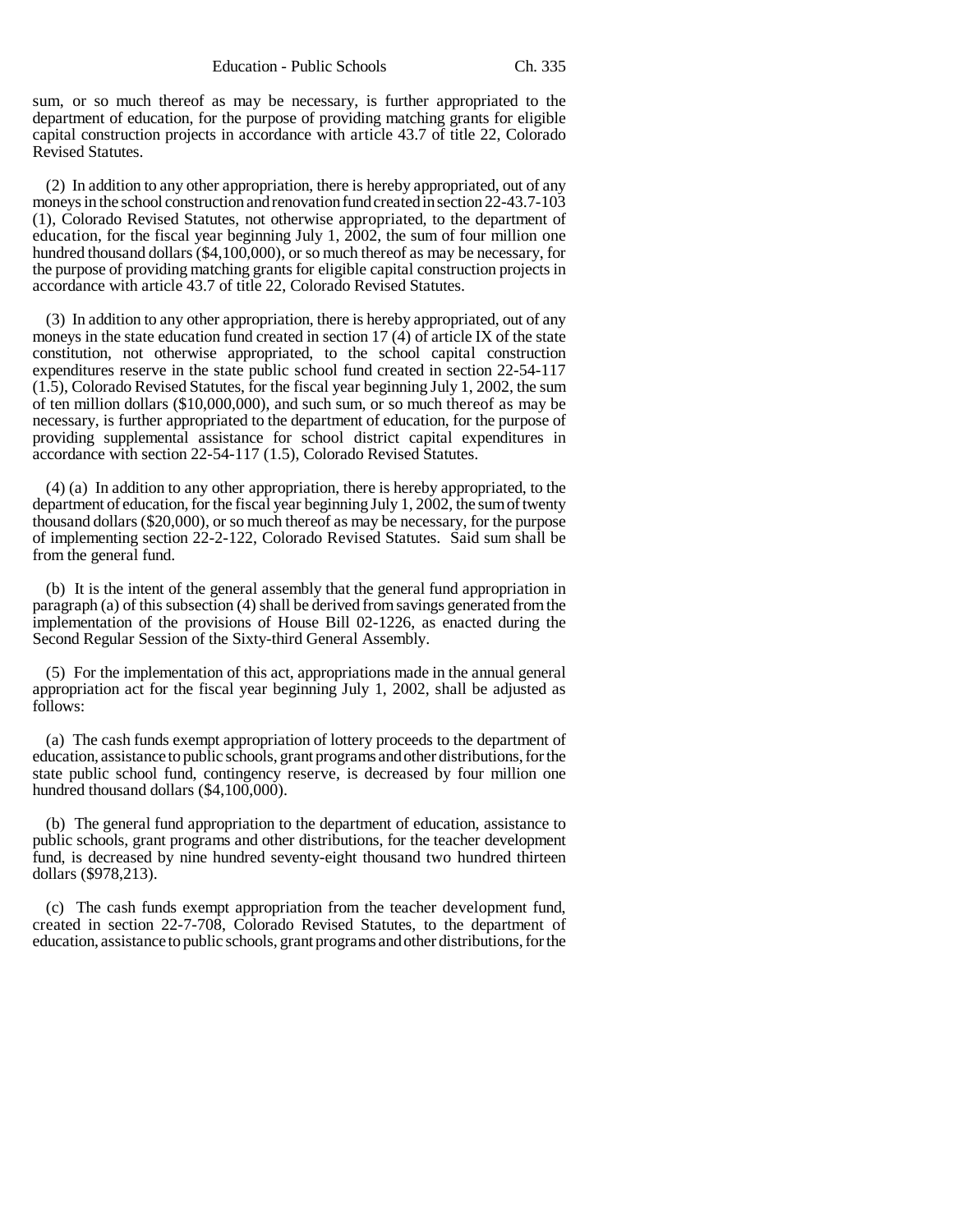teacher development grant program, is decreased by nine hundred seventy-eight thousand two hundred thirteen dollars (\$978,213).

(d) The general fund appropriation to the department of education, assistance to public schools, grant programs and other distributions, for the state public school fund, contingency reserve, is decreased by nine hundred thousand dollars (\$900,000).

**SECTION 66.** Part III (2) (A) of section 2 of chapter 363, Session Laws of Colorado 2001, as amended by House Bill 02-1368 enacted at the Second Regular Session of the Sixty-third General Assembly, is amended to read:

Section 2. **Appropriation.**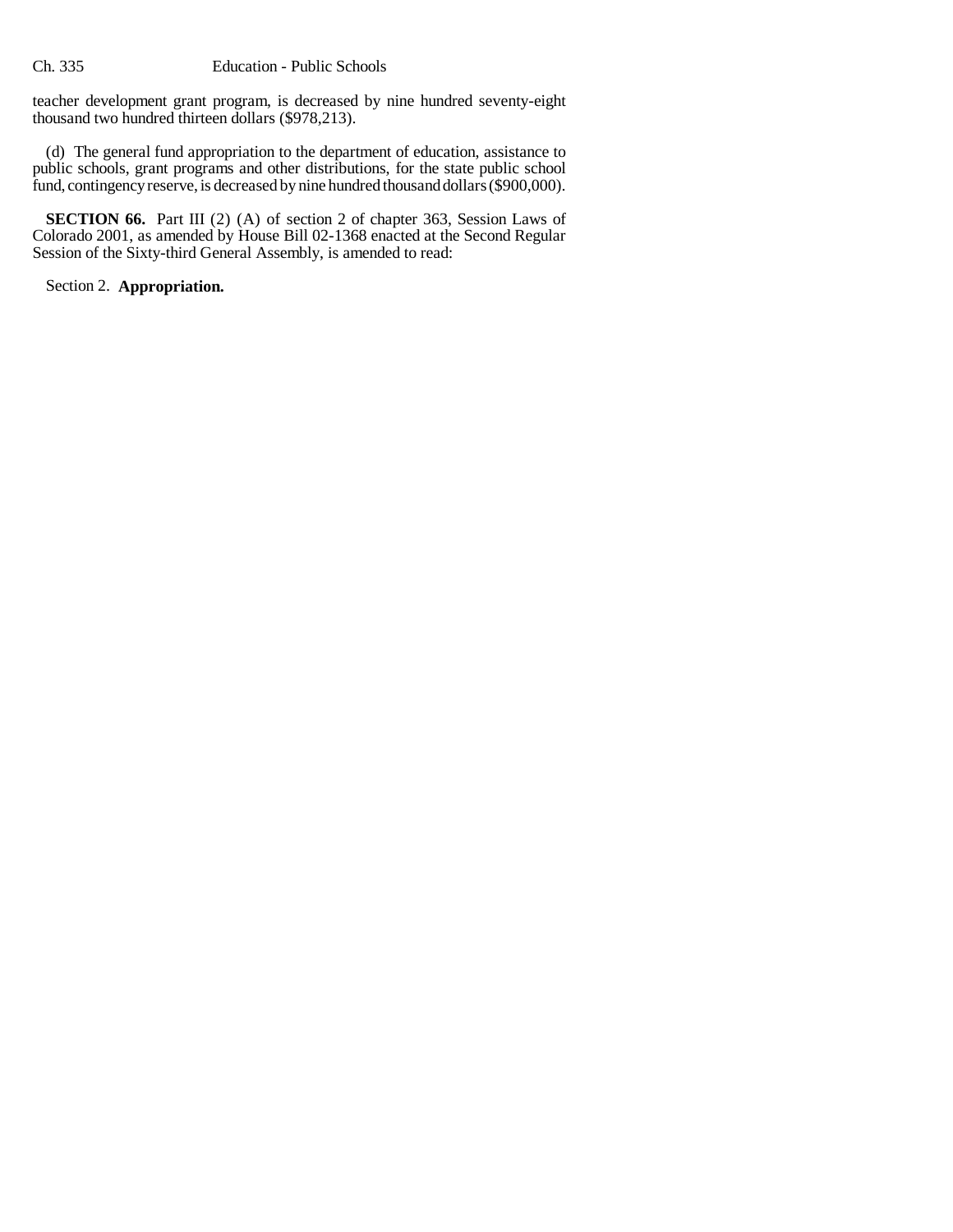|                                                   | <b>APPROPRIATION FROM</b> |              |                               |                                                |                             |                                              |                          |                                |
|---------------------------------------------------|---------------------------|--------------|-------------------------------|------------------------------------------------|-----------------------------|----------------------------------------------|--------------------------|--------------------------------|
|                                                   | ITEM &<br><b>SUBTOTAL</b> | <b>TOTAL</b> | <b>GENERAL</b><br><b>FUND</b> | <b>GENERAL</b><br><b>FUND</b><br><b>EXEMPT</b> | <b>CASH</b><br><b>FUNDS</b> | <b>CASH</b><br><b>FUNDS</b><br><b>EXEMPT</b> |                          | <b>FEDERAL</b><br><b>FUNDS</b> |
|                                                   | \$                        | \$           | \$                            | \$                                             | \$                          | \$                                           | \$                       |                                |
|                                                   |                           |              |                               | <b>PART III</b>                                |                             |                                              |                          |                                |
|                                                   |                           |              |                               | DEPARTMENT OF EDUCATION                        |                             |                                              |                          |                                |
| (2) ASSISTANCE TO PUBLIC SCHOOLS                  |                           |              |                               |                                                |                             |                                              |                          |                                |
| (A) Public School Finance                         |                           |              |                               |                                                |                             |                                              |                          |                                |
| <b>State Share of Districts'</b>                  |                           |              |                               |                                                |                             |                                              |                          |                                |
| <b>Total Program</b><br>Funding <sup>19, 20</sup> | 2,215,611,114             |              | 2,065,696,689                 |                                                | 9,877,183 <sup>a</sup>      |                                              | 140,037,242 <sup>b</sup> |                                |
| <b>Additional State Aid</b>                       |                           |              |                               |                                                |                             |                                              |                          |                                |
| Related to Locally                                |                           |              |                               |                                                |                             |                                              |                          |                                |
| <b>Negotiated Business</b>                        |                           |              |                               |                                                |                             |                                              |                          |                                |
| <b>Incentive Agreements</b>                       | 1,856,928                 |              | 1,856,928                     |                                                |                             |                                              |                          |                                |
|                                                   | 2,217,468,042             |              |                               |                                                |                             |                                              |                          |                                |

<sup>a</sup> This amount shall be from rental income earned on public school lands.

 $b$  Of this amount, \$89,726,005 \$95,726,005 shall be from the State Education Fund created in Section 17 (4) of Article IX of the State Constitution, and \$50,311,237 \$44,311,237 shall be from the State Public School Fund created in Section 22-54-114, C.R.S. Of the amount from the State Public School Fund, \$26,300,000 \$20,300,000 is estimated to be from federal mineral leasing revenues transferred to the State Public School Fund pursuant to Section 22-54-114 (1), \$3,274,700 is estimated to be from reserves, \$17,736,537 is estimated to be from interest earned on moneys in the Public School Fund and transferred to the State Public School Fund pursuant to Section 22-41-106, C.R.S., and \$3,000,000 is estimated to be from audit recoveries deposited in the State Public School Fund pursuant to Section 22-54-114 (4), C.R.S.